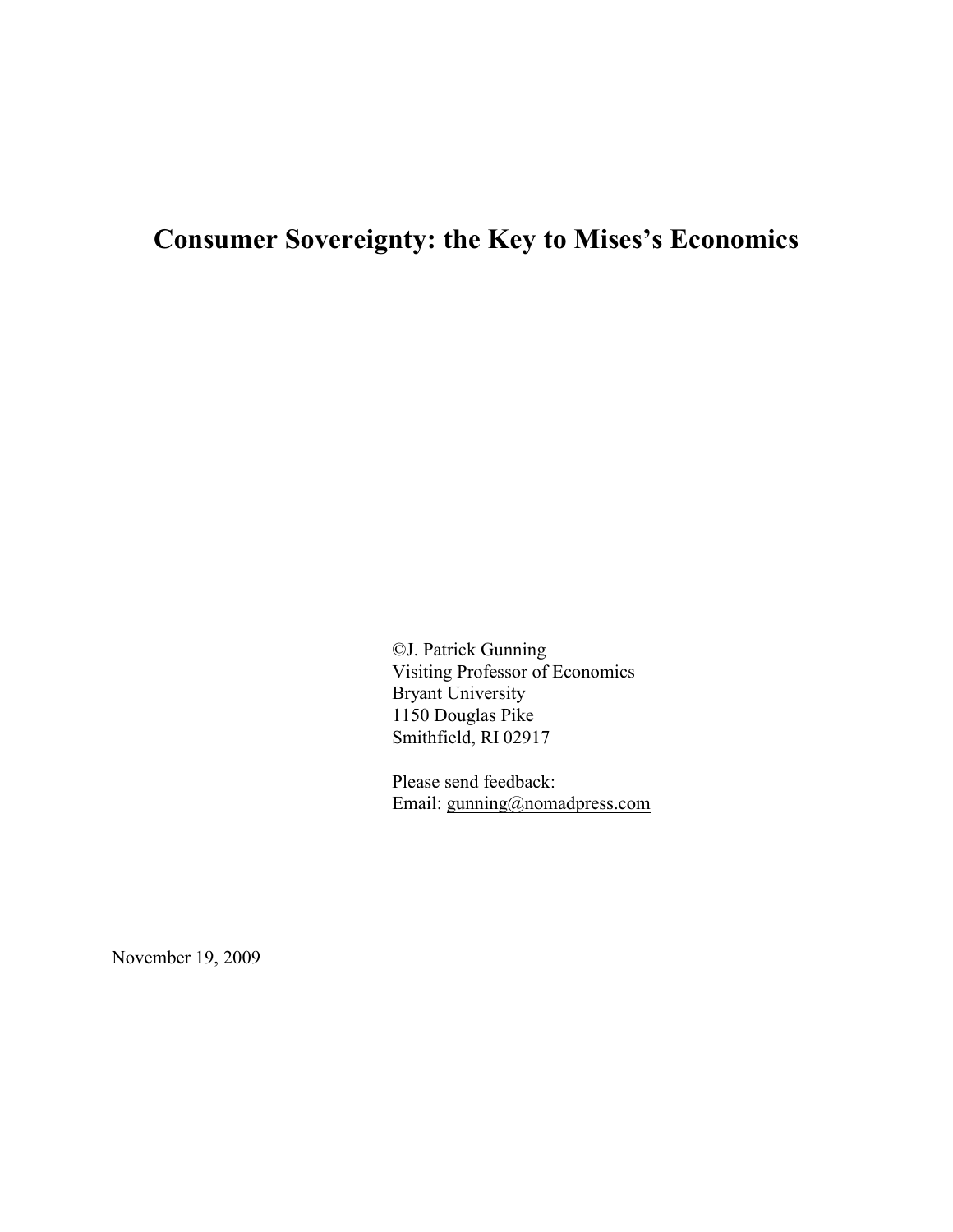# **Consumer Sovereignty: the Key to Mises's Economics**

### Abstract

The praxeological view of the isolated farmer's action is that he identifies and employs factors of production (means) to meet his ends. The result, in the absence of error, is that he satisfies his wants in the best way he knows. Analogously, Mises's economic view of economic interaction under the conditions of the pure market economy is that the entrepreneur category identifies and employs factors of production. The result, in the absence of error, is that the wants of individuals in the consumer role are satisfied. This statement implies consumer sovereignty. The entrepreneur role is the mandatory of the consumer. The statement also reflects a view of entrepreneur role that is uniquely praxeological. By taking this view and following a specific analytical mode of deconstruction, one can trace all want-satisfying (i.e. all entrepreneur) actions under market economy conditions back to the category of action – the use of means to achieve ends.

If pure market economy conditions could exist, they would, in the absence of monopoly, enable the members of a group to take the greatest advantage of the gains due to the "division of labor." The entrepreneurs in such a system would produce the quantities of goods and distribute those quantities in ways that consumers are most willing and able to buy. As a result, it would be the desired system from the perspective of both the classical and early neoclassical economists. This judgment is not based on values; it is not an ethical judgment. It is based on the classical insight of the higher productivity associated with the division of labor, which Mises dubbed the theorem of the harmony of rightly understood interests. Mises derived what I call the theorem of consumer sovereignty from this insight.

I submit that this, in a nutshell, is the core of Mises's economics. The economics is built on the foundations of the deduction that consumer sovereignty prevails under pure market economy conditions and that the entrepreneur role always acts according to the theorem of consumer sovereignty. The burden of this essay is to defend this interpretation of Mises's economics by carefully examining Mises's treatise *Human Action* (1966). It pays special attention to the part of his treatise in which he presents the image of the pure market economy. The essay also discusses previous literature on Mises's consumer sovereignty concept. Its goal is to renew interest in Mises's economics, albeit from a more informed point of view than previously.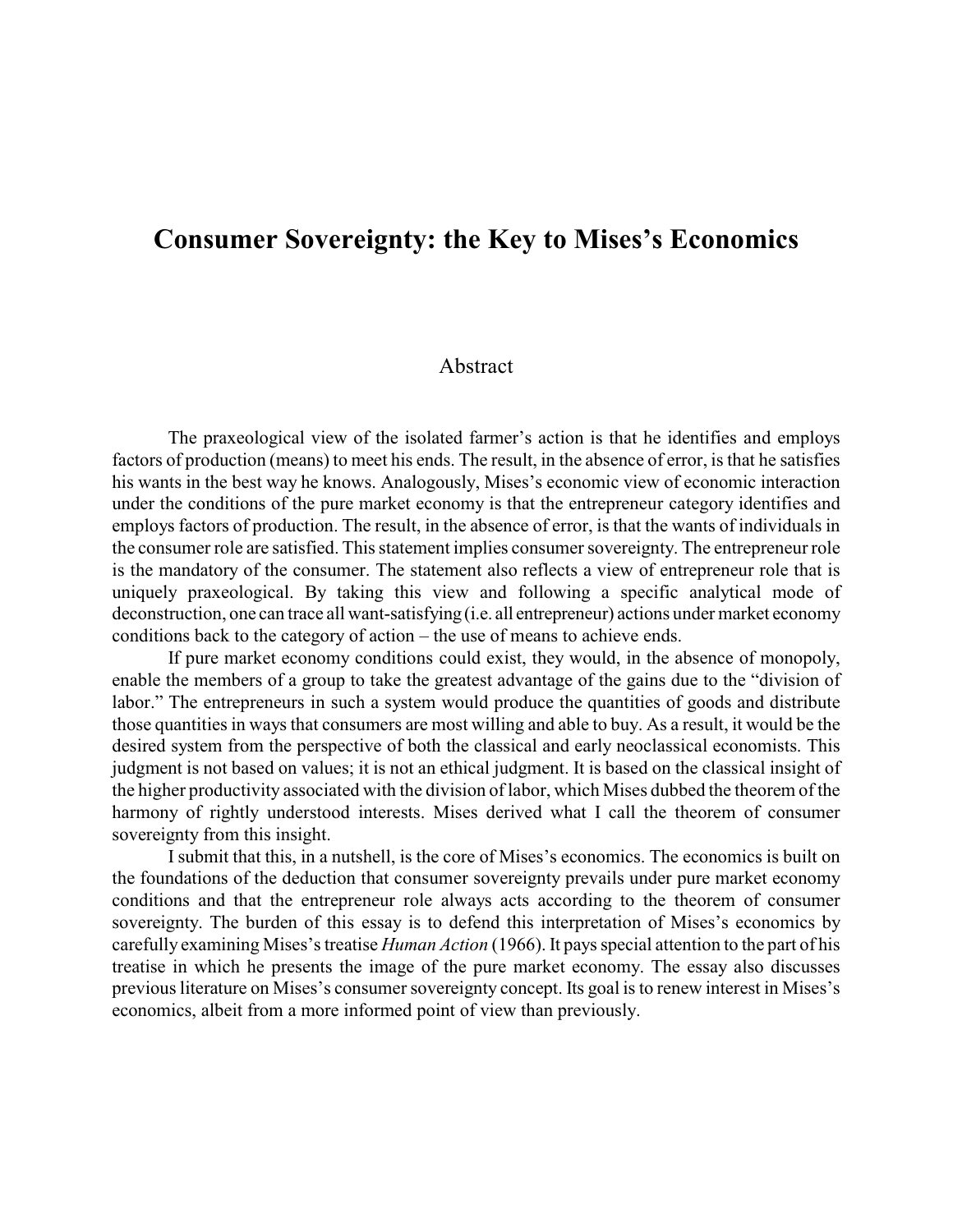# **Table of Contents Consumer Sovereignty: the Key to Mises's Economics**

- 1. The Purposes of Mises's Economics
	- A. Achieving Value Freedom
		- (1) The THRUI
		- (2) The Common Ground, a Single Purpose, and Value Freedom
		- (3) Connecting the THRUI to the Theorem of Consumer Sovereignty
		- (4) Consumer Sovereignty
		- (5) The Pure Market Economy
		- (6) The Entrepreneur Role
		- (7) Monopoly
		- (8) Why the Theorem of Consumer Sovereignty?
		- (9) Documentation
		- (10) A Contrast With Modern Welfare Economics
	- B. Binding Economics to Praxeology
		- (1) Using Imaginary Constructions to Identify the Properties of Action
		- (2) An Analogy Between Action in General and Entrepreneurial Action Under Market Economy Conditions
		- (3) Why Make Praxeology the Foundation for Economics
	- C. Securing Economics Against Criticisms
		- (1) The Criticisms
		- (2) Behavioral Economics
		- (3) How to Secure Economics Against the Criticisms
		- (4) How to Avoid Error in Economic Reasoning
		- (5) Tracing Economic Theorems Back to the Properties of Action: Case 1
		- (6) Tracing Economic Theorems Back to the Properties of Action: Case 2
	- D. Helping to Solve Problems Hitherto Not Adequately Seen
- 2. The Entrepreneur Role
	- A. Introduction to the Entrepreneur Role: Entrepreneur as Category and Function
		- (1) The Category of the Entrepreneur
		- (2) The Entrepreneur Function
		- (3) The Entrepreneur, Competition, and the Tendency Toward a Final State of Rest
	- B. First Difficulty: The Three Fundamental Roles and Originary Interest
		- (1) Originary Interest and Trade Cycle Theory
		- (2) The Capitalist and Capital Goods
		- (3) An Image of Interaction Between Households and Entrepreneurs
		- (4) Markets in Which Time Preference and Originary Interest Are Relevant
		- (5) Is Originary Interest Necessary?
	- C. Second Difficulty: A Grammar That Emphasizes the Entrepreneur Role
		- (1) Decision to Avoid Using the "Entrepreneur Role"
		- (2) Outcome-Centered Grammar
	- D. Third Difficulty: Entrepreneur as Promoter
	- E. Mises's Contribution to the Theory of Value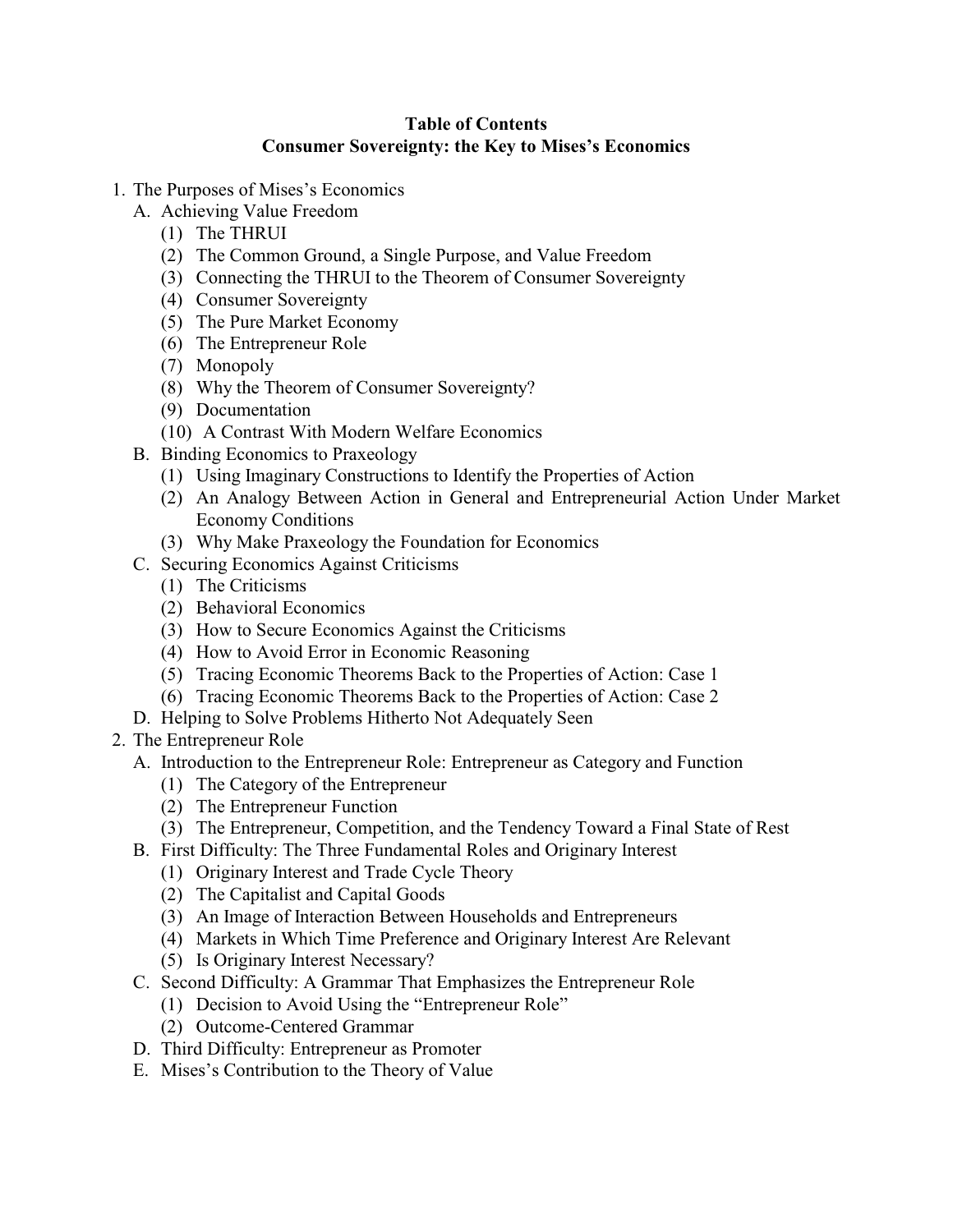Consumer Sovereignty: the Key to Mises's Economics

- 3. The Economic Theorems Derived from Consumer Sovereignty
	- A. The Theorem of Consumer Sovereignty
	- B. The Theorems Concerning the Prices and Quantities of Consumer Goods
	- C. The Theorem of the Prices and Quantities of the Factors of Production
		- (1) The Prices and Quantities of Work and Natural Resources
	- D. Theorem Concerning theSelection of Entrepreneurs
	- E. Growth Is Due to Saving and Technological Change
	- F. Distribution of Gains From Growth
	- G. Theorems of Time Preference and the Theory of the Trade Cycle
		- (1) Economic Theorem of Time Preference
		- (2) Theorem Concerning the Final Rate of Interest
		- (3) Theorem of the Trade Cycle
		- (4) The Trade Cycle and the Market Process
	- H. Economic Theorems and the Market Process
	- I. Conclusion
- 4. Related Literature
	- A. Kirzner on Mises's Consumer Sovereignty
		- (1) Positive and Normative Economics
	- B. Gonce on Mises's Consumer Sovereignty
	- C. Eshelman on Harmony of the Rightly Understood Interests
	- D. Mises Partly to Blame
- 5. Conclusion

Appendix 1: Mises's Confusing Discussion of Consumer Sovereignty Appendix 2: Mises's Theorem of Interest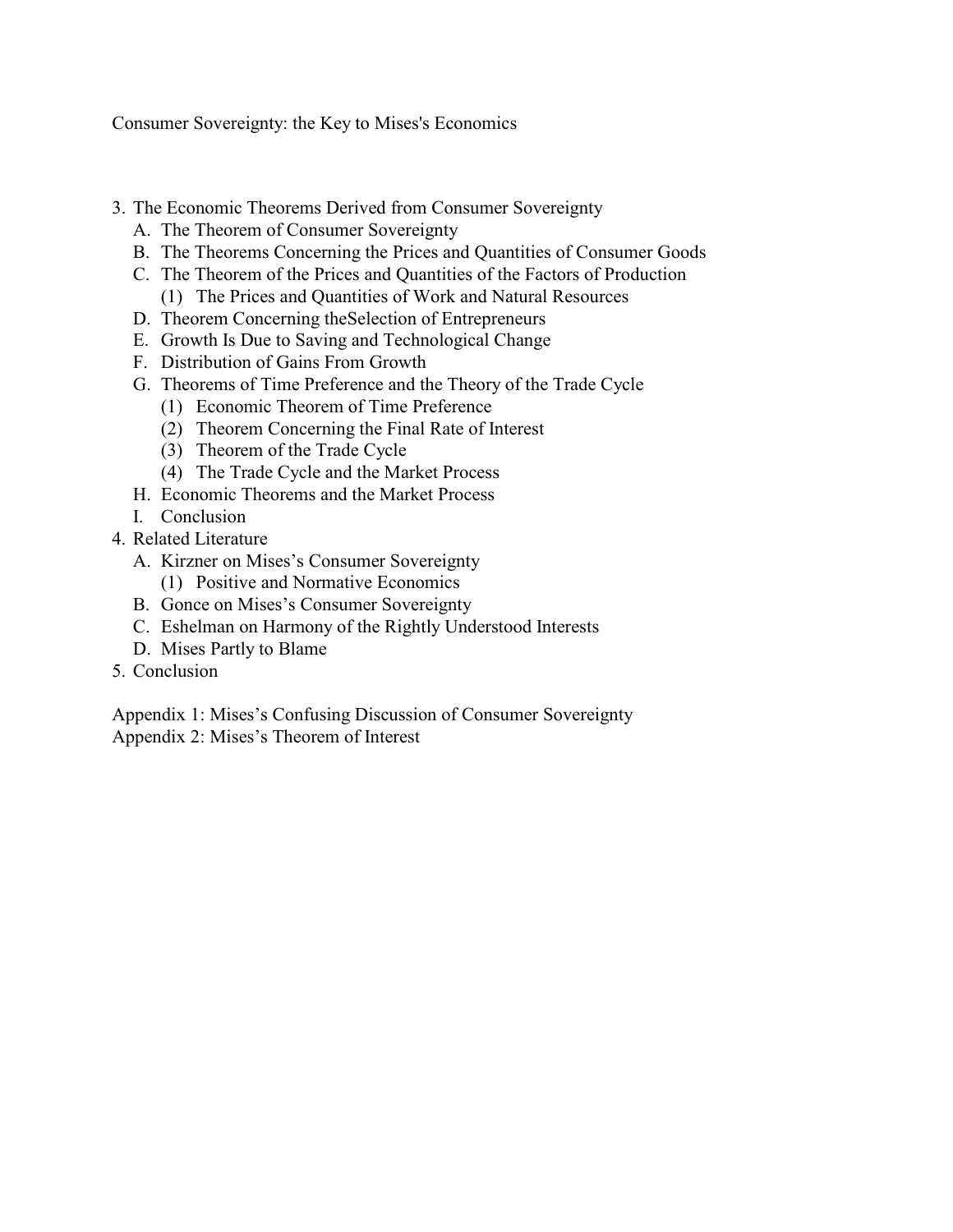# Consumer Sovereignty: the Key to Mises's Economics

By my interpretation, Ludwig von Mises was the first and the last to build an epistemological foundation for a value-free economics based on praxeology. In other words, he built a logic of distinctly human action (praxeology). Then he expanded this into a logic of interaction under market economy conditions (economics). I use the term "Mises's economics" to refer to this economics. Because it incorporates the universal law of the higher productivity of the division of labor (Mises 1966: 145) and of association (*ibid*.: 159-161), it is closest to the economics of the classical economists, as refined and modified in the writings of early neoclassical economists like Carl Menger,J. B. Clark, Eugen Bohm Bawerk, Philip Wicksteed, Herbert Davenport and Frank Knight. What amounts to the same thing, Mises's economics is a refinement of the Austrian theory of value and cost and the marginal productivity theory of distribution of the early neoclassical economists.

I define Mises's economics as a systematic exposition of praxeology-based economic theorems about the pure market economy and market intervention. These theorems are derived from the theorem of consumer sovereignty and they are used to help make value-free

**Mises's economics**: a systematic exposition of praxeology-based economic theorems about the pure market economy and market intervention. The theorems are derived from the theorem of consumer sovereignty and they are used to help make value-free evaluations of interventionist arguments.

evaluations of arguments in favor of or against government intervention in otherwise free markets (hereafter called "interventionist arguments"). Mises intended his economics, which he first presented in his treatise, to achieve a single purpose – to make it possible to use the insights of the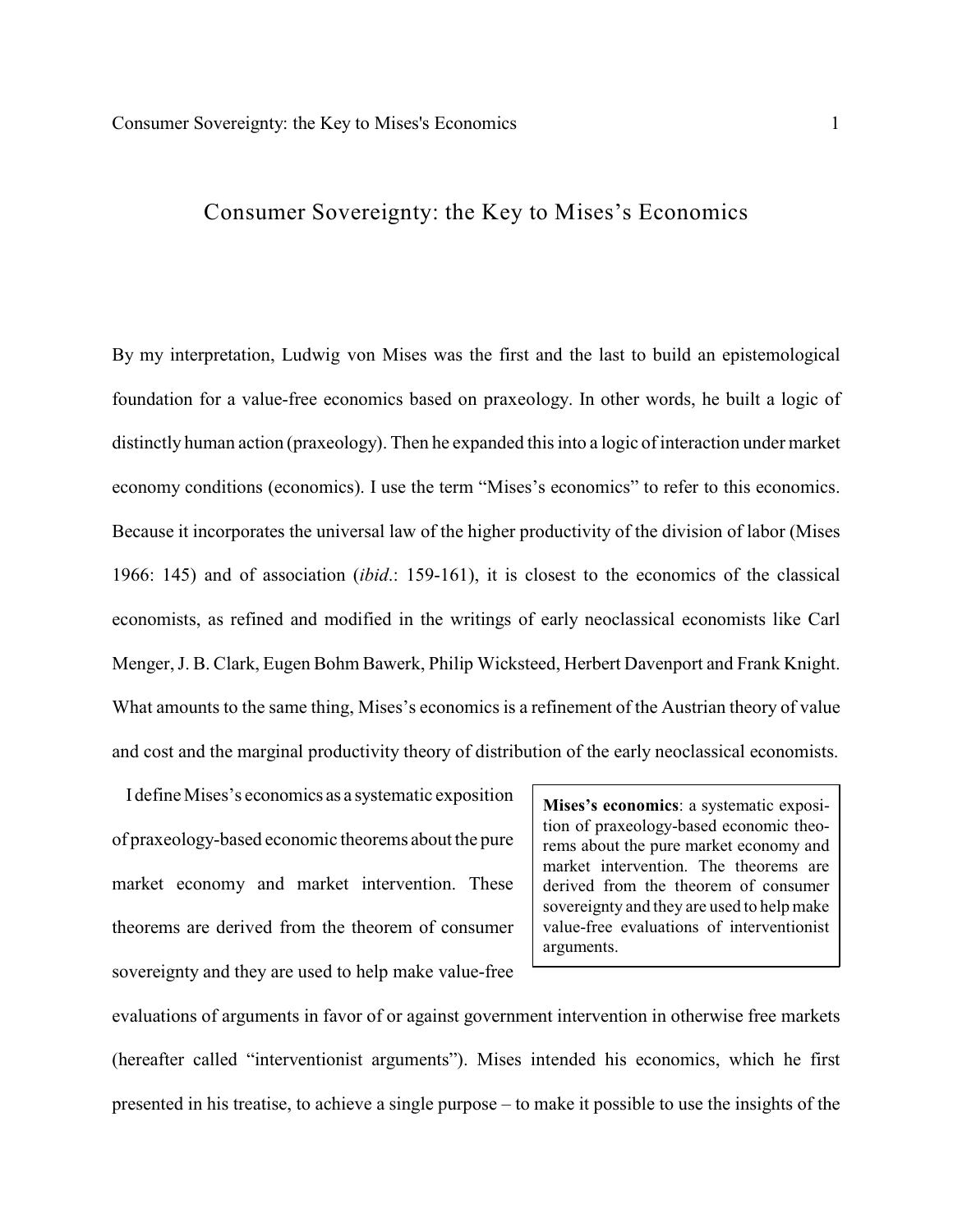classical and early neoclassical economists to help evaluate interventionist arguments. The most extreme of these arguments was for socialism, which advocated the abolition of markets.

Mises wrote that the classical economists, as such, evaluated interventionist arguments by asking how an intervention affects the division of labor. In so doing,

**Mises's single, ultimate purpose of economics**: to enable the economist to make value-free evaluations of arguments in favor of or against market intervention.

Classical economists evaluated interventionist arguments on the basis of the theorem of the harmony of rightly understood interests.

they indicated an acceptance of what Mises called the *theorem of the harmony of rightly understood interests* (*ibid*.: 674). This theorem says that when individuals engage in market interaction, they benefit from the higher productivity of the division of labor. Thus, as the classicals saw it, if the intervention expands the division of labor, it is good. If the intervention causes the division of labor to contract, it is bad.

The Austrian theory of value and cost improved on the classical theorem by showing how to trace all value to the assumed wants of individuals acting in a role –

Mises translated the theorem of the harmony of rightly understood interests into the theorem of consumer sovereignty.

that of the consumer of goods. In the newer theory, other roles – the supplier of material factors, the supplier of work, and the entrepreneur – combine to cause the production of goods that the consumer role benefits from consuming.<sup>1</sup> Mises refined the Austrian theory by translating the theorem of the

<sup>&</sup>lt;sup>1</sup>I prefer to use the phrase "Austrian theory of value and cost" to refer to what Mises variously called the subjective, modern, and marginal theory of value. He said that the theory was founded by Carl Menger, William Stanley Jevons, and Leon Walras (*ibid*.: 121), although there were some precursors who were largely ignored.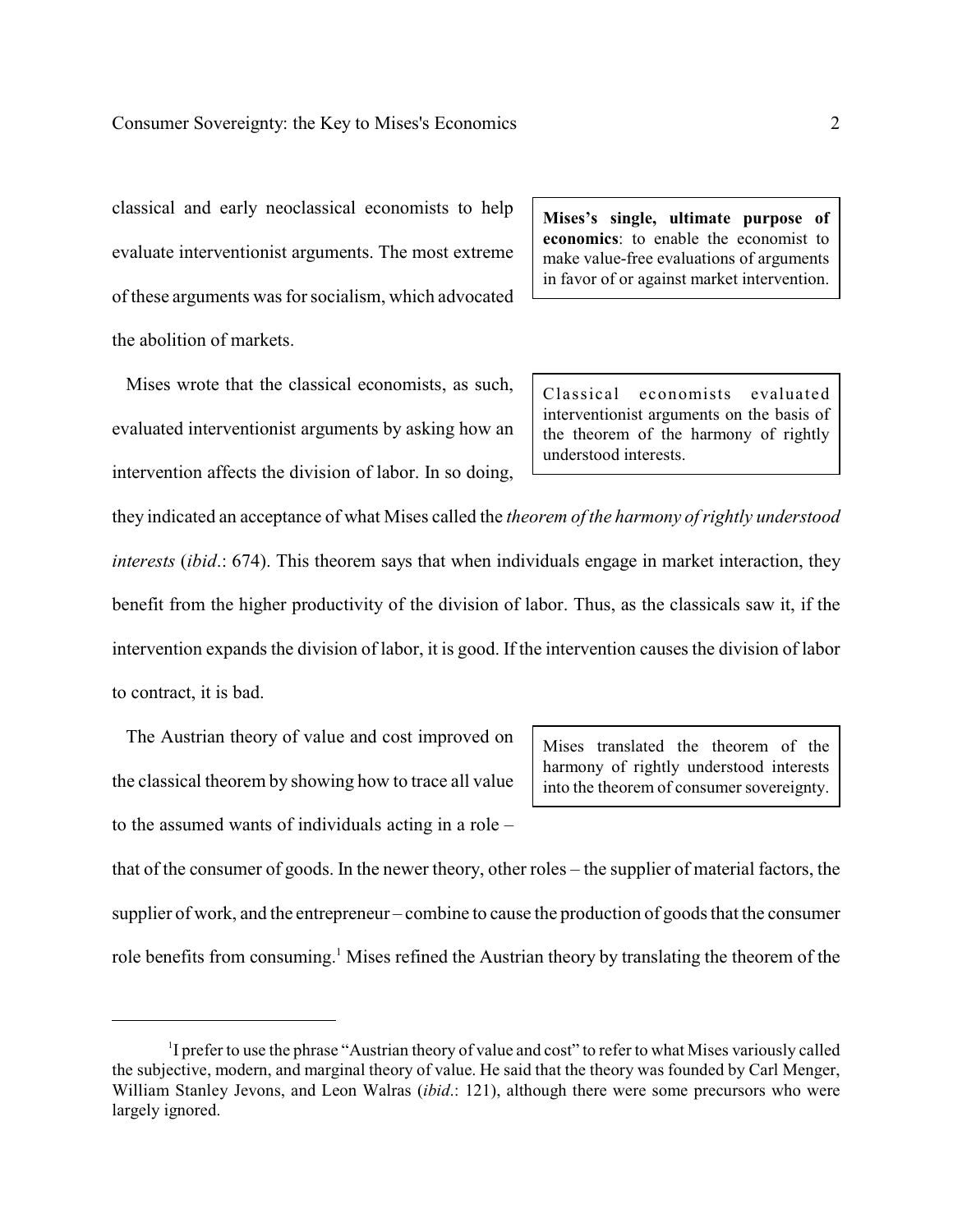harmony of rightly understood interests into what I call the *theorem of consumer sovereignty*. The theorem holds that, under the conditions of the pure market economy, the entrepreneur role *always* acts in the interests of individuals in the consumer role. The consumer sovereignty theorem corrects for the defective classical theory of the source of value and it explicitly takes account of the fact that possessing a monopoly is a means for owners of certain factors of production to benefit at the expense of the "social interest."

Broadly speaking, to use the theorem of consumer sovereignty to achieve the single purpose, the economist compares the performance of the carefully defined entrepreneur role under two sets of conditions.

**Theorem of Consumer Sovereignty**: Under the conditions of the pure market economy, the entrepreneur role always and exclusively acts in the interests of individuals in the role of the consumer.

She asks whether consumers would be better served by means of the entrepreneur role in the presence of the intervention or in its absence. An important part of this procedure is to produce theorems about how the entrepreneur role acts under various conditions, particularly those of the pure market economy.

Since his economics was aimed at evaluating arguments on the basis of a widely accepted criterion, he could legitimately claim value freedom for this

The production of theorems needed to evaluate of interventionist arguments based on the theorem of consumer sovereignty can be a value-free science.

procedure. Because use of this criterion was the tradition in economics, one who decides *not* to use it could be branded a non-economist. A rejection of this criterion amounts, as Mises saw it, to a rejection of economics. Thus, Mises regarded his economics as value free and scientific.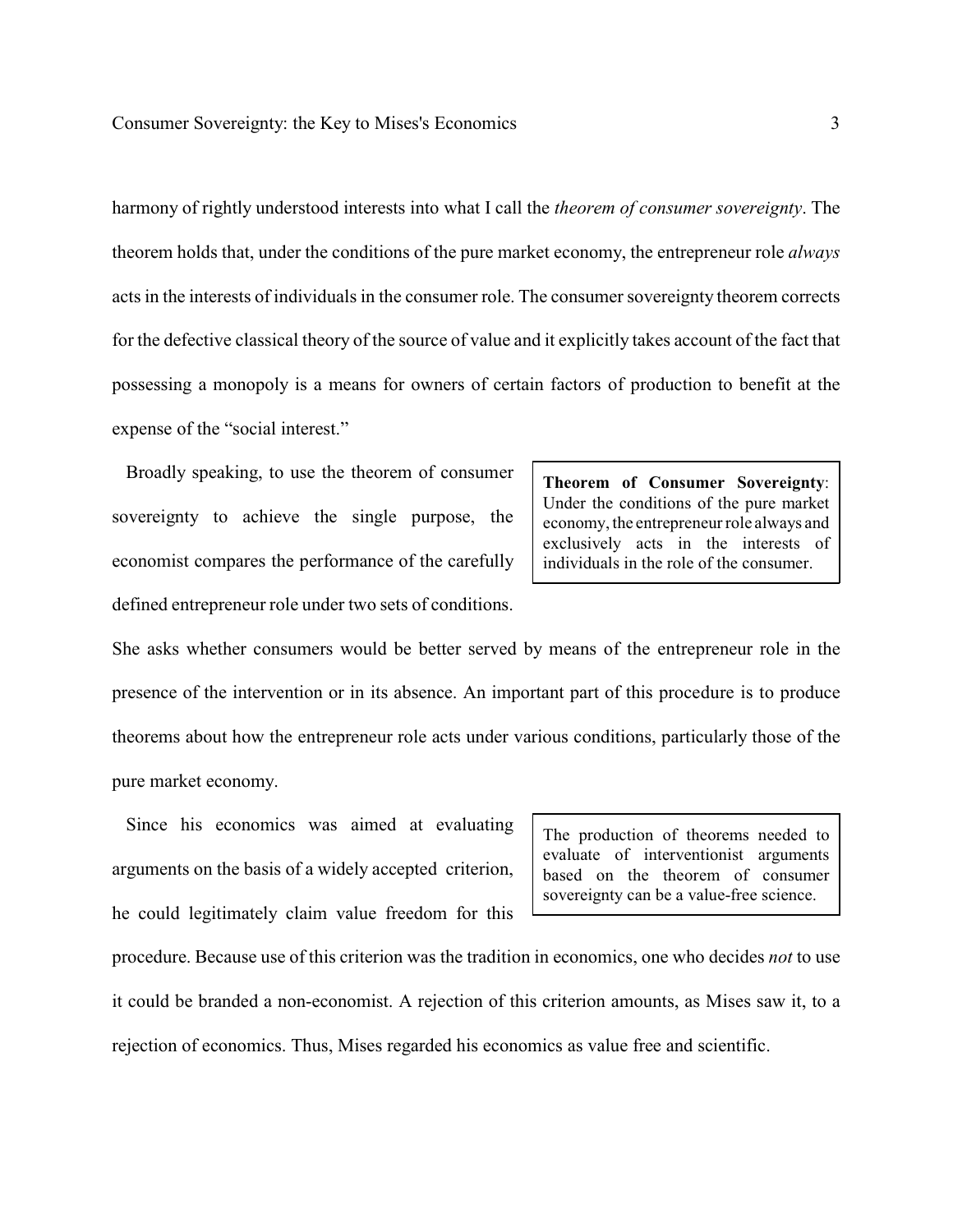My interpretation of that Mises's treatise appears unique. In the process of developing it, I have had to introduce new terms, to reject some of the terms that Mises used, and to consistently use a single term where Mises employed a variety of terms to mean the same thing. As a result, the interpretation may seem foreign to some readers who are familiar with the treatise. I can only beg the skeptical reader to be patient and attentive. The intellectual reward, I believe, will be immense.

The purpose of this essay is to elaborate on and to document my claim that consumer sovereignty is the key to understanding the treatise. Part 1 presents and documents my interpretation of Mises purposes in greater detail. Since a crucial part of Mises's procedure for achieving his purposes consists of defining the entrepreneur role, part 2 is devoted exclusively to elucidating this role. It focuses especially on the relationship between the profit of the entrepreneur and the elusive concept of "originary interest." Part 3 concludes the documentation by identifying economic theorems in the economics portion of Mises's treatise and showing that these are derived from the theorem of consumer sovereignty. This helps to show that the key to Mises's economics is his theorem of consumer sovereignty. Part 5 discusses interpretations by Kirzner and Gonce. Part 5 presents a brief conclusion.

#### 1. THE PURPOSES OF MISES'S ECONOMICS

Mises's economics is best understood in terms of a single, ultimate purpose. It is to enable the economist to make value-free evaluations of arguments in favor of or against market intervention.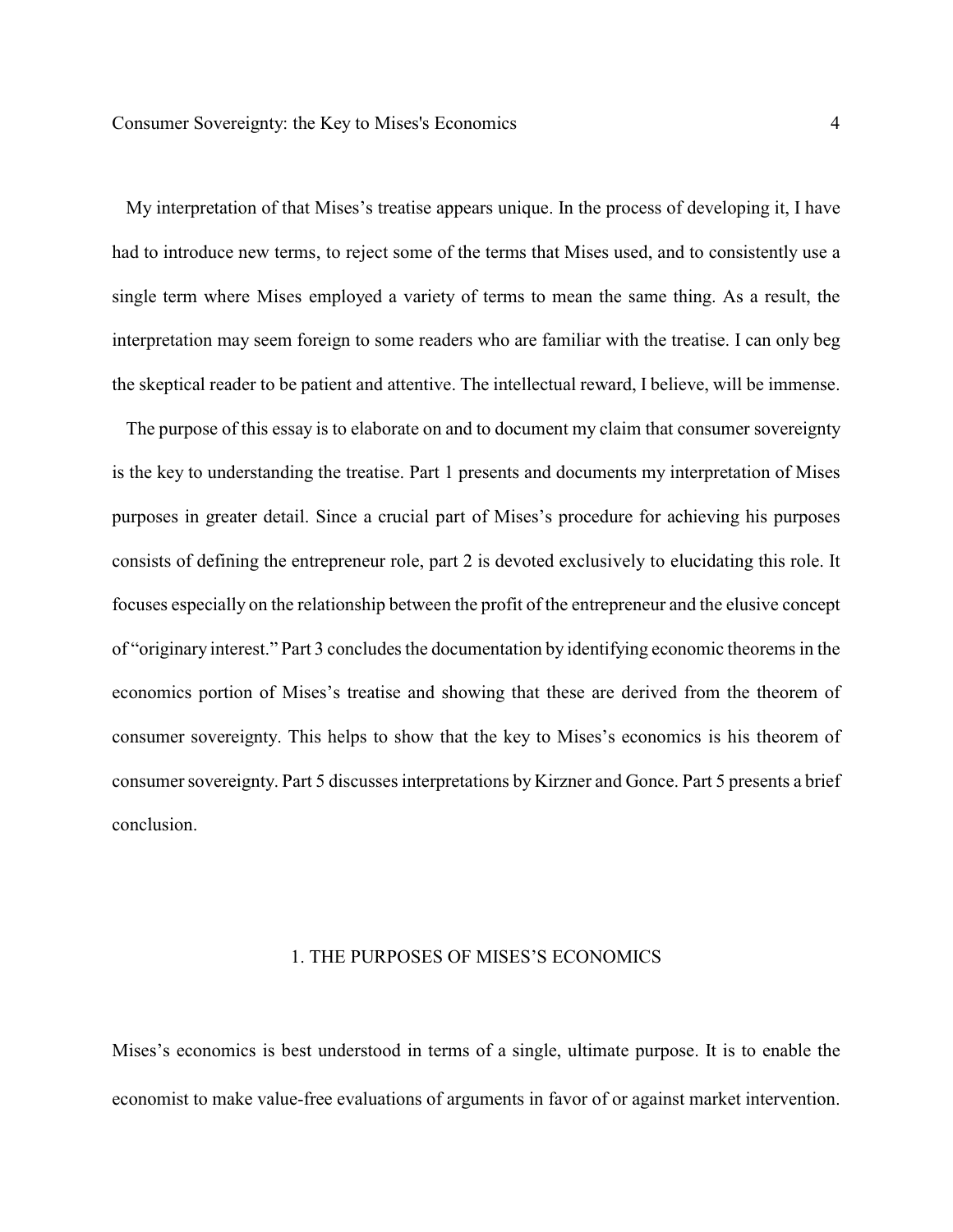It achieves this purpose by employing a practically unobjectionable criterion for evaluating interventionist arguments and by making certain that all economic theorems can be traced back to distinctly human action.<sup>2</sup> Tracing back all theorems is a means of avoiding error by binding economics to praxeology.

This part identifies the criterion Mises chose and how it enabled him to achieve value freedom. It also shows how he was able to bind economics to praxeology. Mises gave two reasons for binding economics to praxeology: to help him secure his economics against

#### **How Mises achieves the ultimate purpose of his economics:**

- 1. He identifies a practically unobjectionable criterion for evaluating interventionist arguments.
- 2. He builds economic theorems in which economics is bound to praxeology.

criticism and to avoid error. Sections are devoted to both of these reasons, respectively. Economic theorems are described in a Part Three of the essay.

#### **Achieving Value Freedom**

Mises achieved value freedom by proposing to evaluate interventionist arguments, including the argument for socialism, on the basis of the theorem of the harmony of rightly understood interests" (hereafter referred to by the acronym THRUI). A person's rightly understood interest is defined in such a way that she *must* gain from living in an environment where she can trade and, therefore,

<sup>&</sup>lt;sup>2</sup>I use the term " distinctly human action" to clearly distinguish human action from the behavior of animals and robots. The concept also distinguishes the actions of normal adults from the behavior of children and otherwise handicapped humans and from human beings that lack what Mises calls vital energy (Mises 1966: 490). Mises wrote that praxeology "deals with acting man, not with man transformed into a plant and reduced to a merely vegetative existence" (*ibid*.: 29) and that "Praxeology is human...because it deals only with human action and does not aspire to know anything about nonhuman – whether subhuman or superhuman – action" (*ibid*.: 36).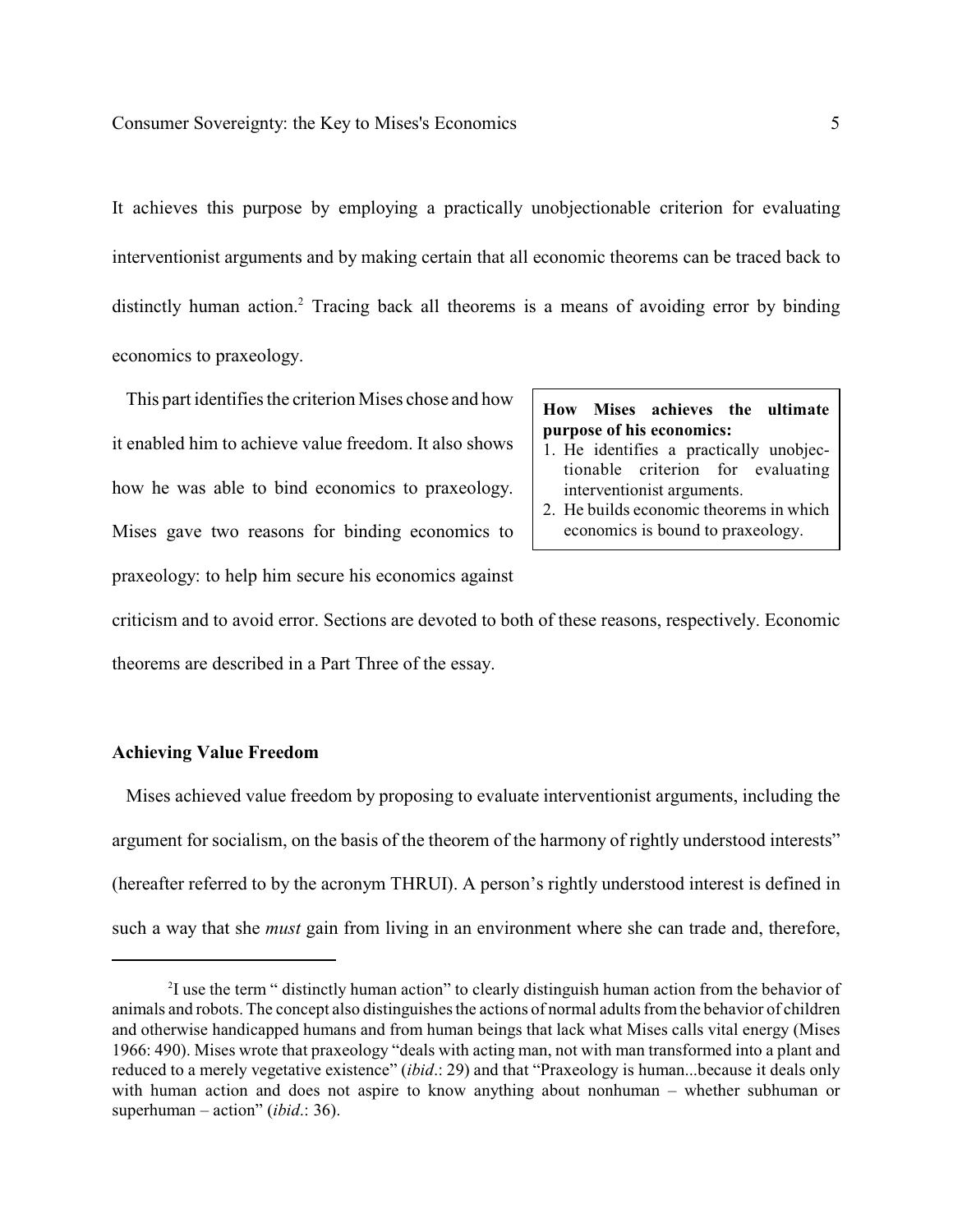benefit from specialization and the division of labor. Thus, the question raised by an interventionist argument is how an intervention would affect the gains from specialization and the division of labor.

Mises recognized that the early neoclassical economists had succeeded in correcting for the deficient theory of value in classical economics and, in the process to transform the THRUI into the theorem of consumer sovereignty. In terms of the theorem of consumer sovereignty, the question raised by an interventionist argument is how the intervention affects the entrepreneur role's performance of its function, under pure market economy conditions, of exclusively satisfying consumer wants. So long as the person making the interventionist argument accepts the theorem of consumer sovereignty and is not an ascetic, her argument can be evaluated from a value-free perspective. In this subsection, I document the fact that Mises used the THRUI as a common ground for evaluating arguments. Next I show how Mises relates the THRUI to the theorem of consumer sovereignty. Finally, I contrast this approach with that of modern welfare economics.

#### *The THRUI*

Mises's claim to value freedom was based on the THRUI, which he used to signify the classical discovery of the higher productivity of specialization and the division of labor. He incorporated this discovery into the very definition of the pure market economy. By doing this, he compelled anyone who makes a comparison between this imaginary construct and some other construct, such as a socialist system, to deal with the question of how the division of labor and specialization would be achieved in the other construct.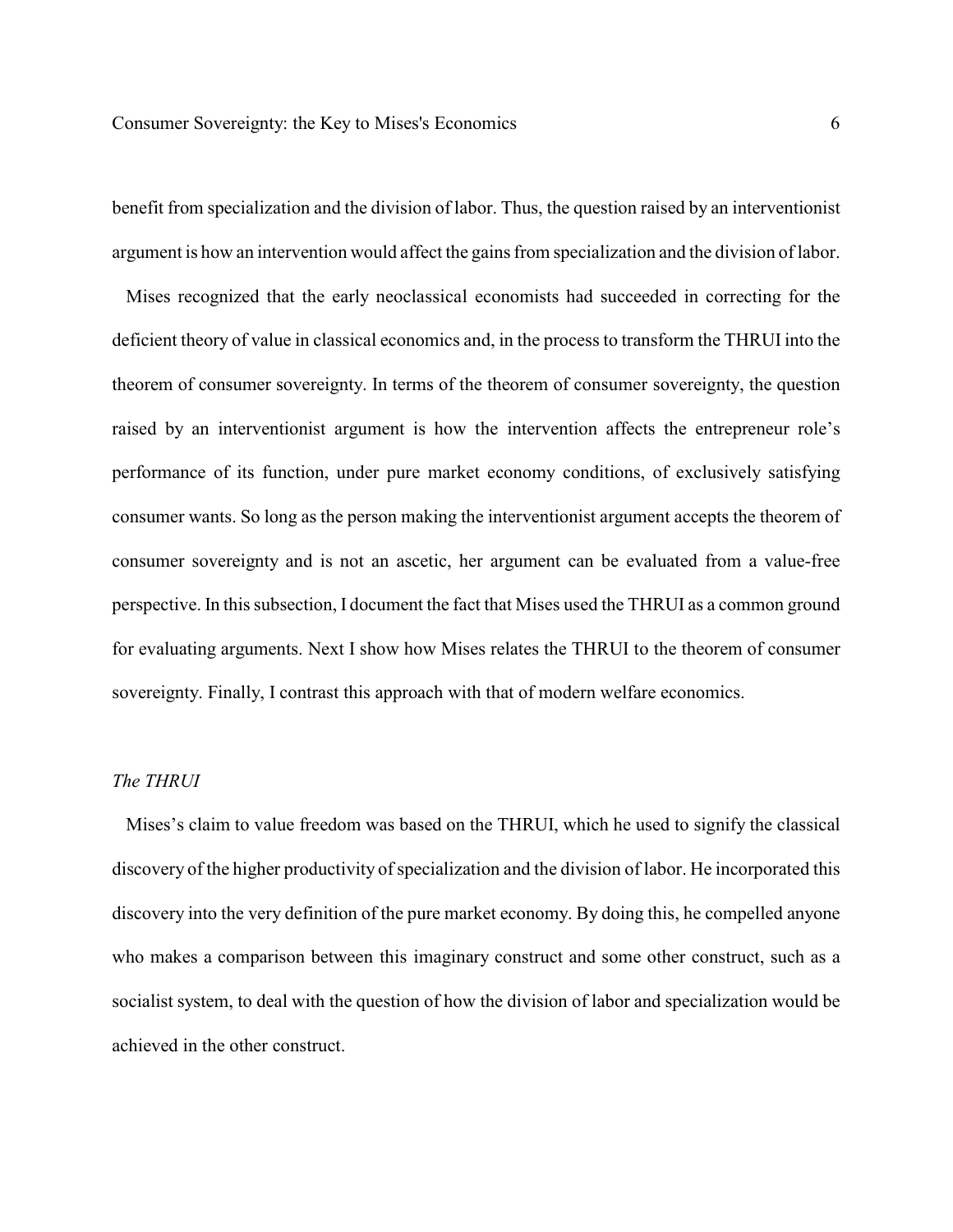Mises's treatise contains seven parts. Part 4 is devoted to producing economic theorems that are pertinent to the pure market economy. In the last chapter of that part, he

#### writes the following about the THRUI:

What makes friendly relations between human beings possible is the higher productivity of the division of labor. It removes the natural conflict of interests. For where there is division of labor, there is no longer question of the distribution of a supply not capable of enlargement. Thanks to the higher productivity of labor performed under the division of tasks, the supply of goods multiplies. A pre-eminent common interest, the preservation and further intensification of social cooperation, becomes paramount and obliterates all essential collisions. Catallactic competition is substituted for biological competition. It makes for harmony of the interests of all members of society. The very condition from which the irreconcilable conflicts of biological competition arise – viz., the fact that all people by and large strive after the same things – is transformed into a factor making for harmony of interests. Because many people or even all people want bread, clothes, shoes, and cars, large-scale production of these goods becomes feasible and reduces the costs of production to such an extent that they are accessible at low prices. The fact that my fellow man wants to acquire shoes as I do, does not make it harder for me to get shoes, but easier. What enhances the price of shoes is the fact that nature does not provide a more ample supply of leather and other raw material required, and that one must submit to the disutility of labor in order to transform these raw materials into shoes. The catallactic competition of those who, like me, are eager to have shoes makes shoes cheaper, not more expensive.

This is the meaning of the *theorem of the harmony of the rightly understood interests* of all members of the market society. When the classical economists made this statement, they were trying to stress two points: First, that everybody is interested in the preservation of the social division of labor, the system that multiplies the productivity of human efforts. Second, that in the market society consumers' demand ultimately directs all production activities (*ibid*.: 673-4, italics added). $3$ 

He does not express what he sees as the relationship between the THRUI and classical utilitarianism in this section of his treatise. He does this much earlier in his treatise, long before he tells the reader the more precise meaning of the THRUI. "The utilitarian economist [economists from Hume to Ricardo]," he writes, "does not...ask a man to renounce his well-being for the benefit of society. He advises him to recognize what his rightly understood interests are" (*ibid*.: 147).

It is important for some readers to recognize that this interpretation of utilitarian economists differs

from the typical interpretation of classical utilitarianism. Mises's does not interpret the utilitarian

<sup>&</sup>lt;sup>3</sup>The section in which these paragraphs are located is entitled "The Harmony of Rightly Understood" Interests." However, it is largely about socialism. This may be the reason why readers of *Human Action* have failed to realize its relevance to interventionist arguments and, therefore, its significance to Mises's economics.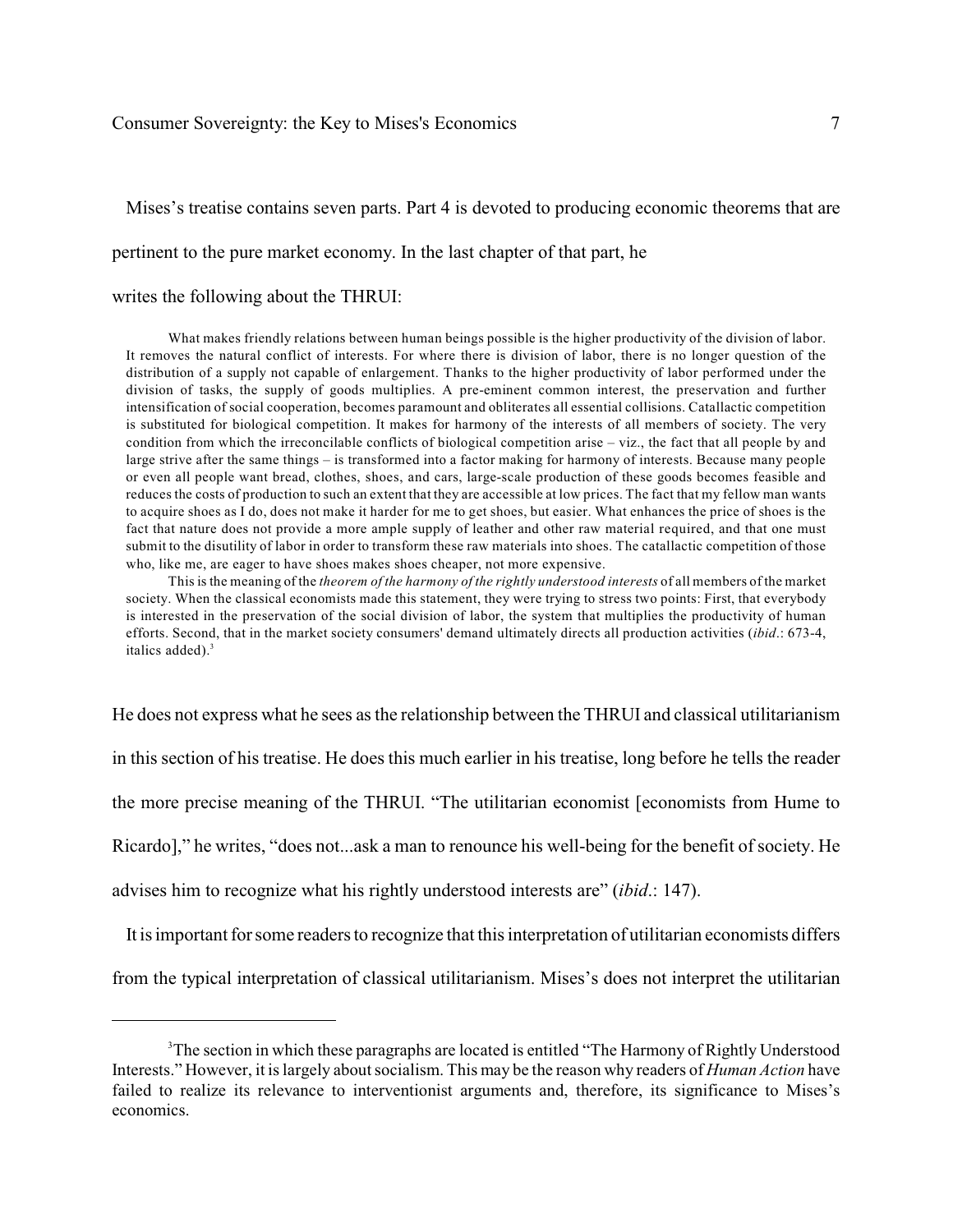economist as making policy evaluations by *only* using a benefit-cost calculation, as Bentham might have done with his felicific calculus (Mitchell 1918). Mises interprets the classical economists with having established that Benthamite net gain from specialization and the division of labor is positive. In other words, he credits the classical economists with having discovered the universal law of the higher productivity of the division of labor (Mises 1966: 145). They went on to incorporate this law into their criterion for evaluating interventionist argument – the THRUI.

#### *The Common Ground, a Single Purpose, and Value Freedom*

Mises used the THRUI as the basis for claiming that individuals evaluating interventionist arguments could agree on a common ground, or common criterion, for evaluating such arguments. Having agreed on a common ground, the economists could proceed to develop economic theorems that incorporate that common ground through assumptions. Such theorems would necessarily be value free within that context. The theorems could then be used to analyze a proposed intervention. Thus, to achieve value freedom in light of this common ground, all that an economist has to do is to produce theorems that incorporate the THRUI.

In his *Notes and Recollections*, which he wrote in 1940, Mises writes:

In my analysis of [the problems of socialism and intervention], I introduced a *new point of view*, the only one that allows a scientific discussion of these political questions. I inquired into the effectiveness of the chosen means to attain the avowed ends, that is, whether the objectives which the recommended measures were to attain would actually be achieved by the means recommended and employed (Mises 1978a: 114, italics added).

He does not describe the "avowed ends" immediately. He describes them two pages later when he writes about his critique of socialism. He writes that regardless of what argument is presented for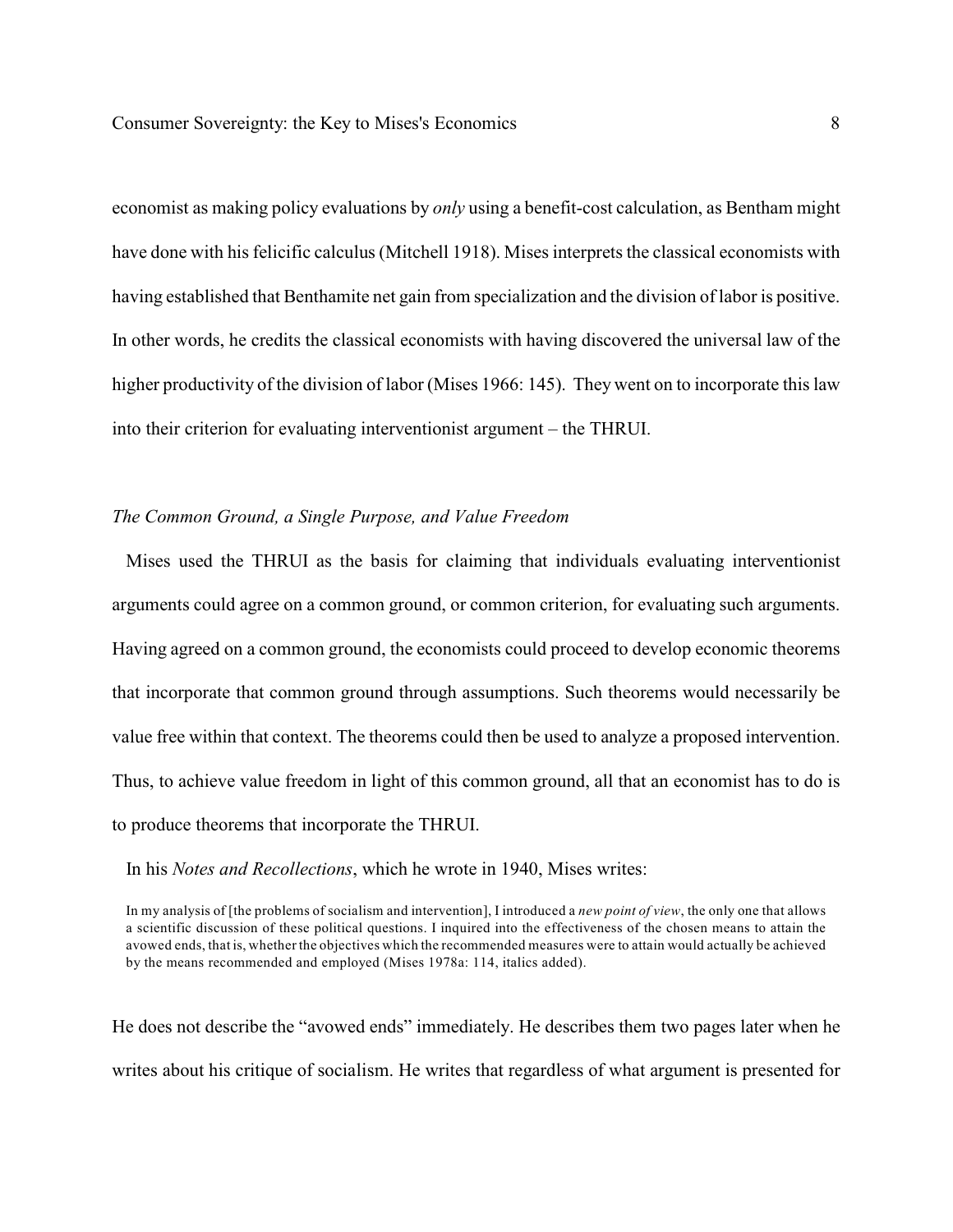socialism, the proponent of socialism must determine the extent to which "economic well-being" is reduced. Although we cannot measure economic well-being, we cannot ignore it either. "If the socialist system leads to chaos because economic calculation is impossible," then it is "pure trifling" to present other arguments in its favor (Mises 1966: 116). The common ground in this case is "economic well-being." One must presume that economic well-being and rightly understood interests amount to pretty much the same thing for Mises.

Also consider his remarks on ideology in his treatise. He distinguishes between ascetic and nonascetic world views. Neither pure reasoning nor experience can resolve disputes about whether a particular means will achieve ascetic goals because no agreement can be reached on the goals.

But where earthly things are involved, the natural affinity of all men and the identity of the biological conditions for the preservation of their lives come into play. The higher productivity of cooperation under division of labor makes society the foremost means of every individual for the attainment of his own ends whatever they may be. The maintenance and further intensification of social cooperation become a concern of everybody. Every world view and every ideology which is not entirely and unconditionally committed to the practice of asceticism and to a life in anchoritic reclusion must pay heed to the fact that *society* is the great means for the attainment of earthly ends. But then a *common ground* is won to clear the way for an agreement concerning minor social problems and the details of *society's organization*. However various ideologies may conflict with one another, they harmonize in one point, in the acknowledgment of life in society (*ibid*.: 179-80, italics added).

The "common ground" of which he writes in this passage is the THRUI, although he does not directly say so. That this is so is evident from his definition of *society* as "the division and combination of labor" *(ibid.*: 143).<sup>4</sup> "Society's organization" is a reference to whether a particular intervention may improve society – i.e., whether it will expand specialization and the division of labor.

<sup>&</sup>lt;sup>4</sup>Mises writes that "[h]uman society is an intellectual and spiritual phenomenon. It is the outcome of a purposeful utilization of a universal law determining cosmic becoming, viz., the higher productivity of the division of labor" (*ibid*.: 145). See also the discussion of society at *ibid*.: 2.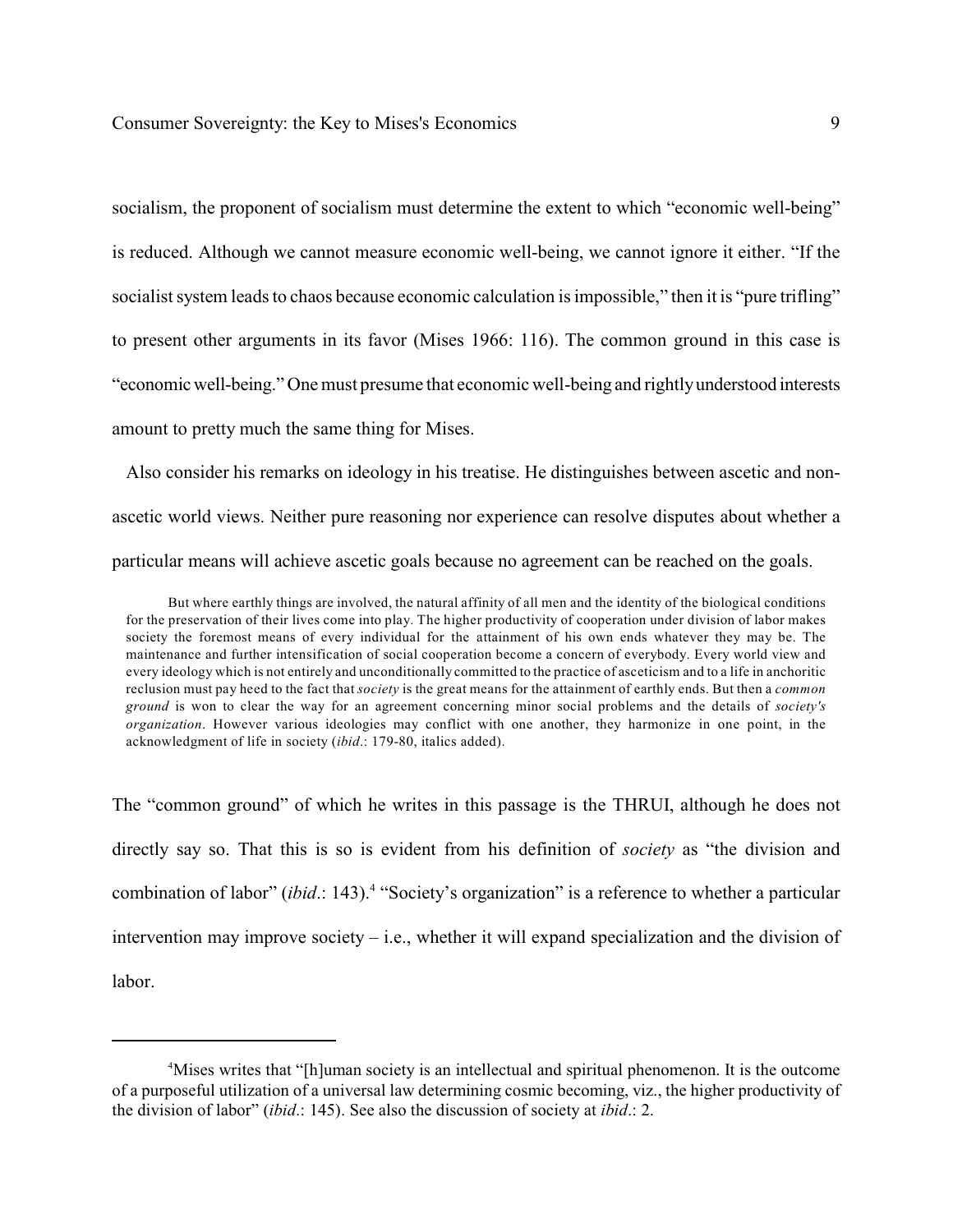Unfortunately, Mises does not always identify this common ground. In two cases, he merely asserts that value freedom can be achieved by merely adopting the criterion of those who propose an interventionist argument. An example is his *Critique of Interventionism*, which he wrote in the 1920s. In that book he writes: "The problem at hand is: What are the consequences of government and other interventions in the private property order? Can they achieve the result they are supposed to achieve?" (*ibid*.: 17)

The same is partly true of his discussion of judgments of value near the end of the treatise (*ibid*.: 882-5). The THRUI is unstated. However, to one who is aware of the common ground, it is evident.

Consider the following two quotations.

[T]he free-trade economists attacked protection. They demonstrated that protection does not, as its champions believe, increase but, on the contrary, decreases the total amount of products, and is therefore bad from the point of view of those who prefer an ampler supply of products to a smaller. It is in this sense that economists criticize policies from the point of view of the ends aimed at.

Praxeology and economics do not say that men should peacefully cooperate within the frame of societal bonds; they merely say that men must act this way if they want to make their actions more successful than otherwise. Praxeology and economics do not say that men should peacefully cooperate within the frame of societal bonds; they merely say that men must act this way if they want to make their actions more successful than otherwise. Compliance with the moral rules which the establishment, preservation, and intensification of social cooperation require is not seen as a sacrifice to a mythical entity, but as the recourse to the most efficient methods of action, as a price expended for the attainment of more highly valued returns (*ibid*.: 883).

In the back of Mises's mind in each of these cases is the criterion of the THRUI even though he does not state it.

#### *Connecting the THRUI to the Theorem of Consumer Sovereignty*

Mises uses the theorem of consumer sovereignty as a criterion for evaluating interventionist arguments. The evaluation of interventionist arguments, in turn, is part of what he calls an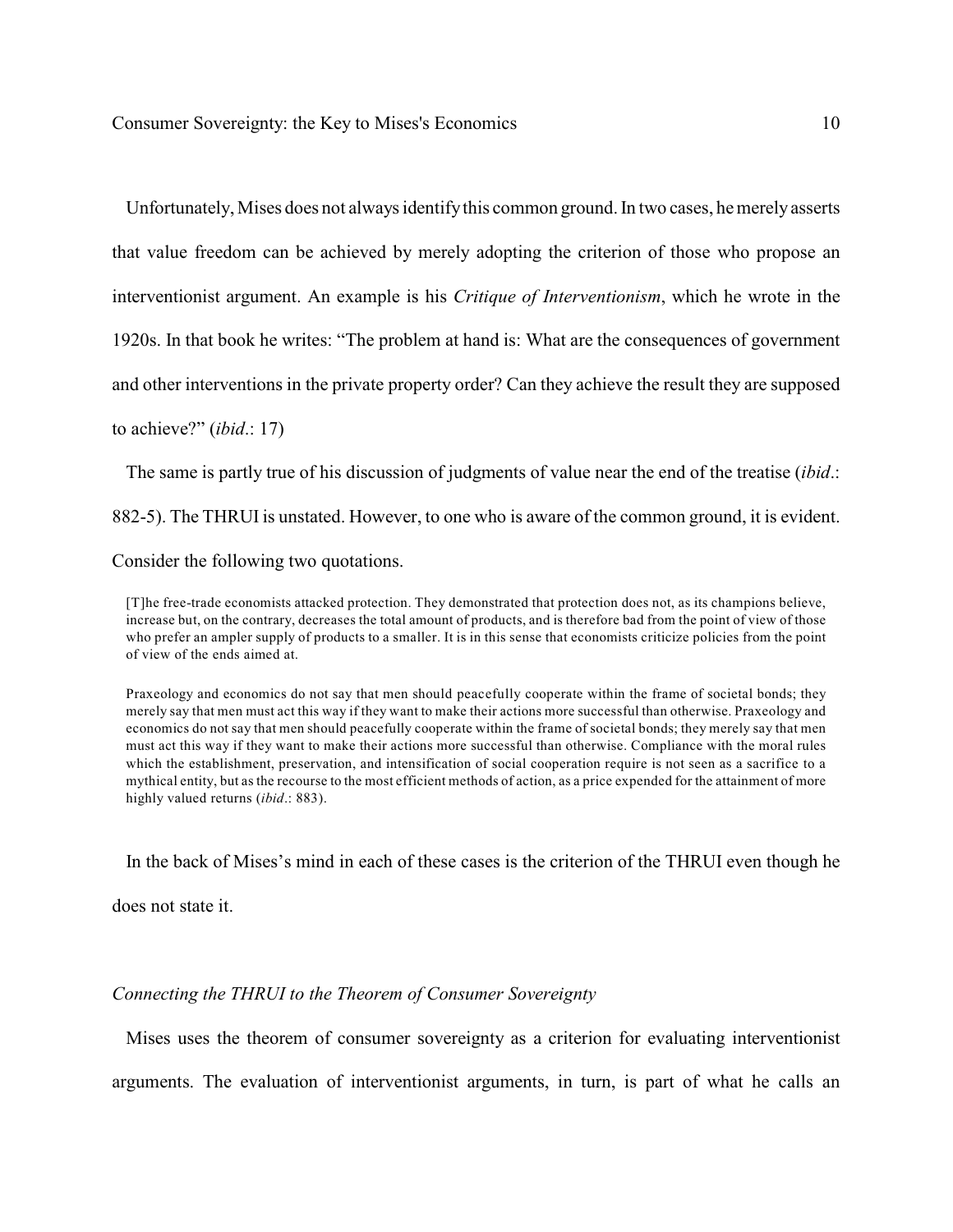incontestable procedure. This is to first elucidate interaction under pure market economy conditions and then to elucidate it under the conditions of market intervention, as indicated by the "problems" that are implicit in the interventionist arguments that the economist aims to evaluate (*ibid*.: 237-8).<sup>5</sup> The elucidation of interaction under pure market economy conditions takes the form of producing theorems, the first of which is the theorem of consumer sovereignty. I will show in Part Three of this essay that the theorems are deductions about the entrepreneur role. At this stage I must spend some time describing the theorem of consumer sovereignty. I begin with a preliminary description.

#### *Consumer Sovereignty*

One could express the theorem of consumer sovereignty loosely in the following way. Under market economy conditions, the vast majority of people find it necessary to supply factors or to produce goods for others in order to satisfy their own wants as consumers. In doing so, each person acts in the interests of the person or persons whose buying actions enable him to earn income. If the buyers are consumers, her actions benefit them directly. If the buyers are producers of consumer goods, her actions benefit consumers indirectly through her supply of a factor. Mises used the concept of consumer sovereignty to refer to the producers of consumer goods and factors of production at what many writers today would call each link in each factor supply chain.

A person may experience satisfaction or dissatisfaction by using a factor in a particular way. For example, a shoemaker may enjoy making shoes or a trash collector may abhor the stink associated

<sup>&</sup>lt;sup>5</sup>Mises's wording is slightly different because of his object-centered grammar (see below). This procedure is further discussed in Chapter Three.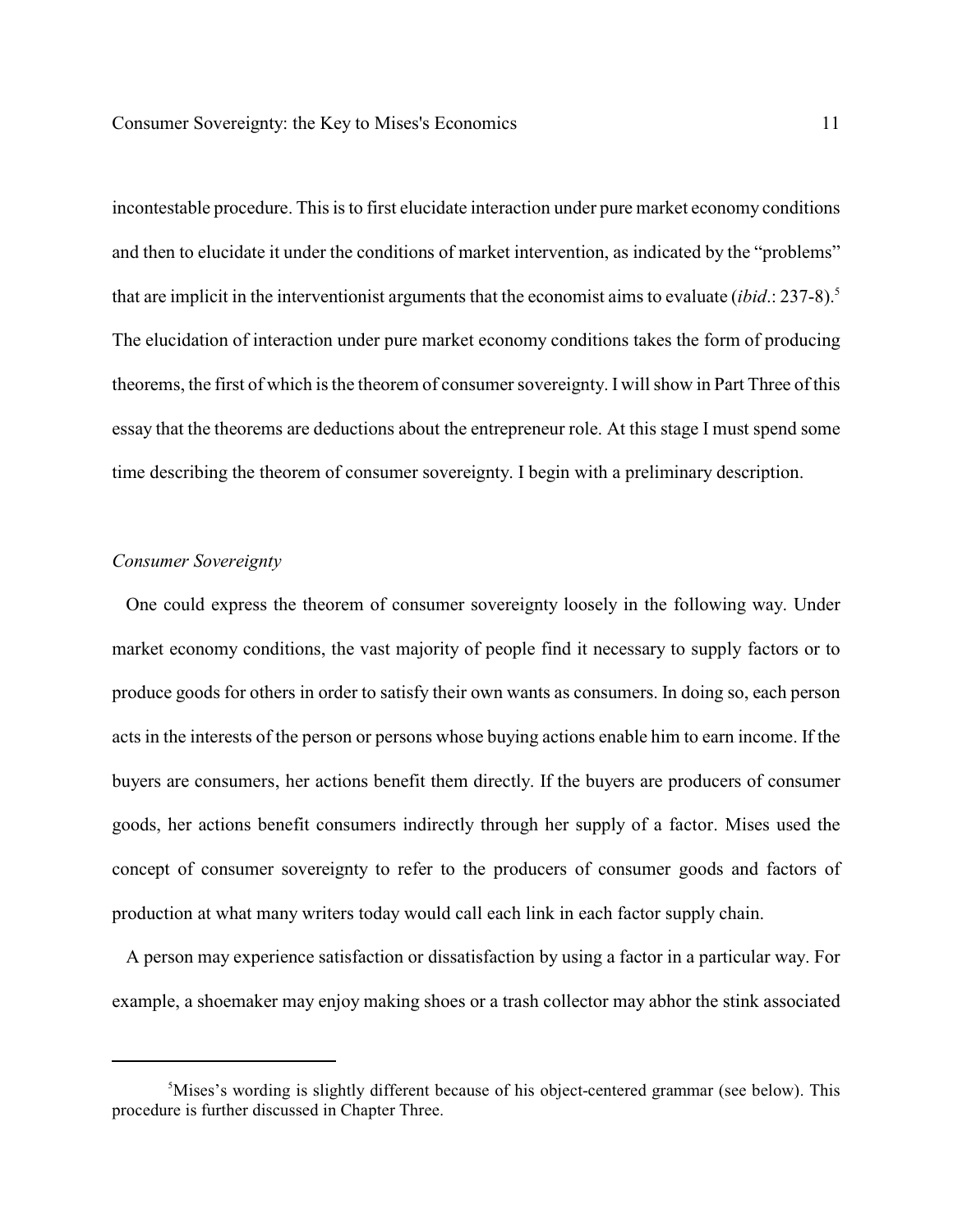with her work. These people are direct consumers of their own work. As such, their wants as consumers compete with the wants of the consumers who stand to benefit from the good or service that their factors help produce. A worker's choice to take account of the joy, tedium, or irksomeness of work is not an exception to consumer sovereignty.

A person may already possess enough purchasing power to buy all the things necessary to attain what he regards as a comfortable life. However, if he fails to try to earn the highest income from his savings, he will have to give up a somewhat *more* comfortable life. A person may disdain the use of effort required to manage his savings or he may oppose lending on, say, ethical grounds. Even in this case, he balances the marginal satisfaction he expects if he were to earn additional money by means of lending and investing against the change in satisfaction he expects if he does not consider lending and investing. Again, his action is not an exception to the theorem of consumer sovereignty. He acts in the interests of the consumer role by taking his own interests into account in his choice as well as those of other consumers. Only if an actor is a hermit or an ascetic – who is not part of a market economy – can his action avoid accounting for the consumer role.

Such a loose expression of the theorem of consumer sovereignty cannot be sufficient in the rigorous logic required of economic science. To make it more rigorous, it is necessary to precisely define the conditions under which the theorem holds. Moreover, given the prospect of monopoly, it is necessary to clearly define the entrepreneur role. I discuss each in turn.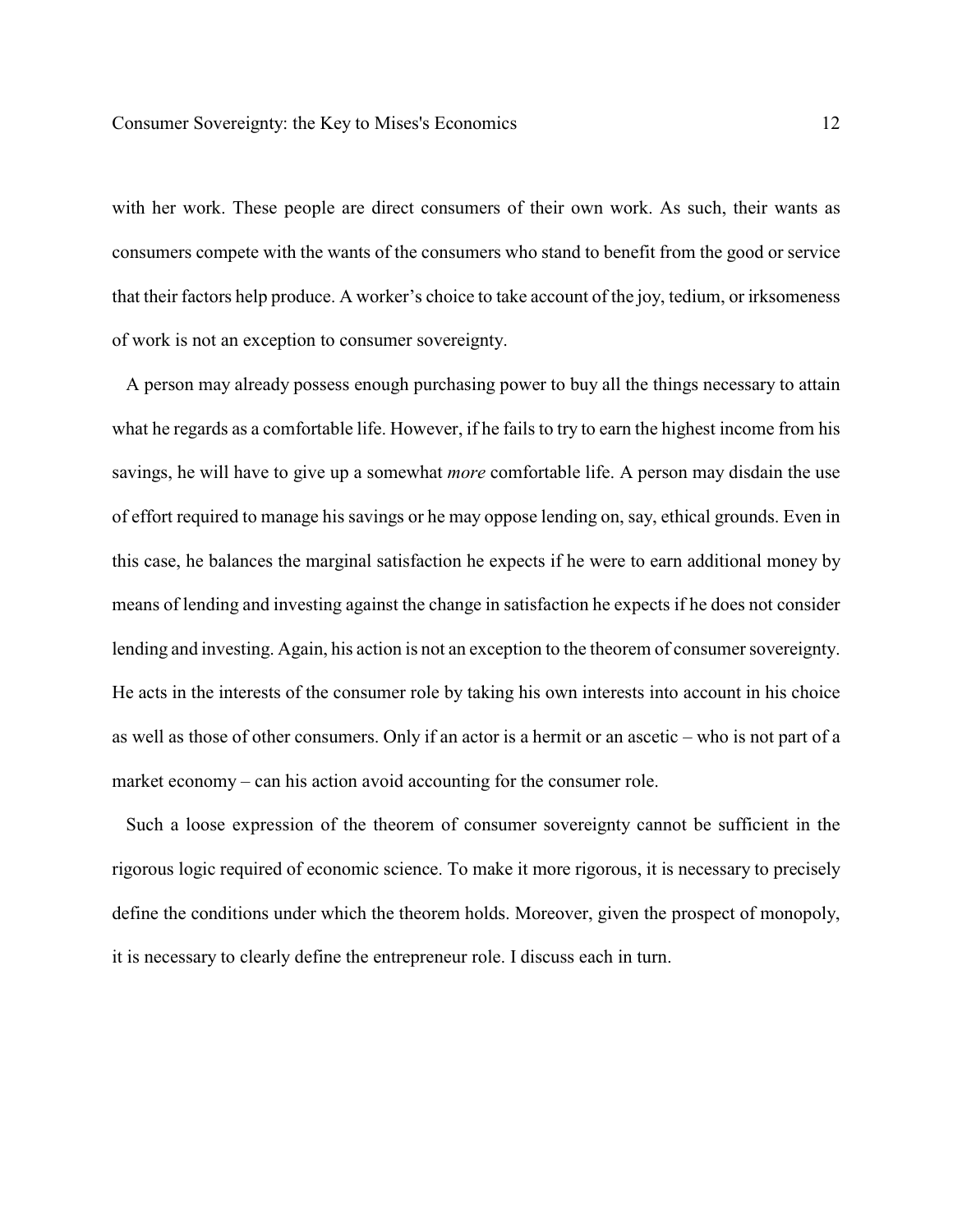#### *The Pure Market Economy*

If the single purpose of economics is to evaluate interventionist arguments, then one must begin with an image of interaction under conditions in which there is no market intervention. Employing an object-centered grammar, Mises called such an image "the imaginary construction of a pure market economy" (*ibid*.: 237). This definition of the pure market economy assumes the division of labor, a complete private property system, completely free enterprise, absence of fraud and of coercion except for that employed by the government to enforce private property rights and laws against fraud (*ibid*.: 257, 685, 718). Another assumption that he employs in his analysis of the effects of changes in the quantity of money is what he calls neutral money (*ibid*.: 249). He also implicitly assumes an absence of deception.

The purpose of the image of the pure market economy is to provide a starting point for the elucidation of market interaction under the specific conditions that define the pure market economy. I prefer to focus on the conditions, rather than on the "object" of the pure market economy. Thus, in this book, I use the term "under pure market economy conditions instead of Mises's preferred term "in the pure market economy." I also equate "elucidating interaction" with "producing economic theorems.

#### *The Entrepreneur Role*

Mises begins his treatise by identifying the prerequisites of action (*ibid*.: 13-14). Following chapters, respectively, on epistemology and on the reason why he feels it is necessary to build an economics with a praxeological foundation; he identifies what I call the necessary properties of the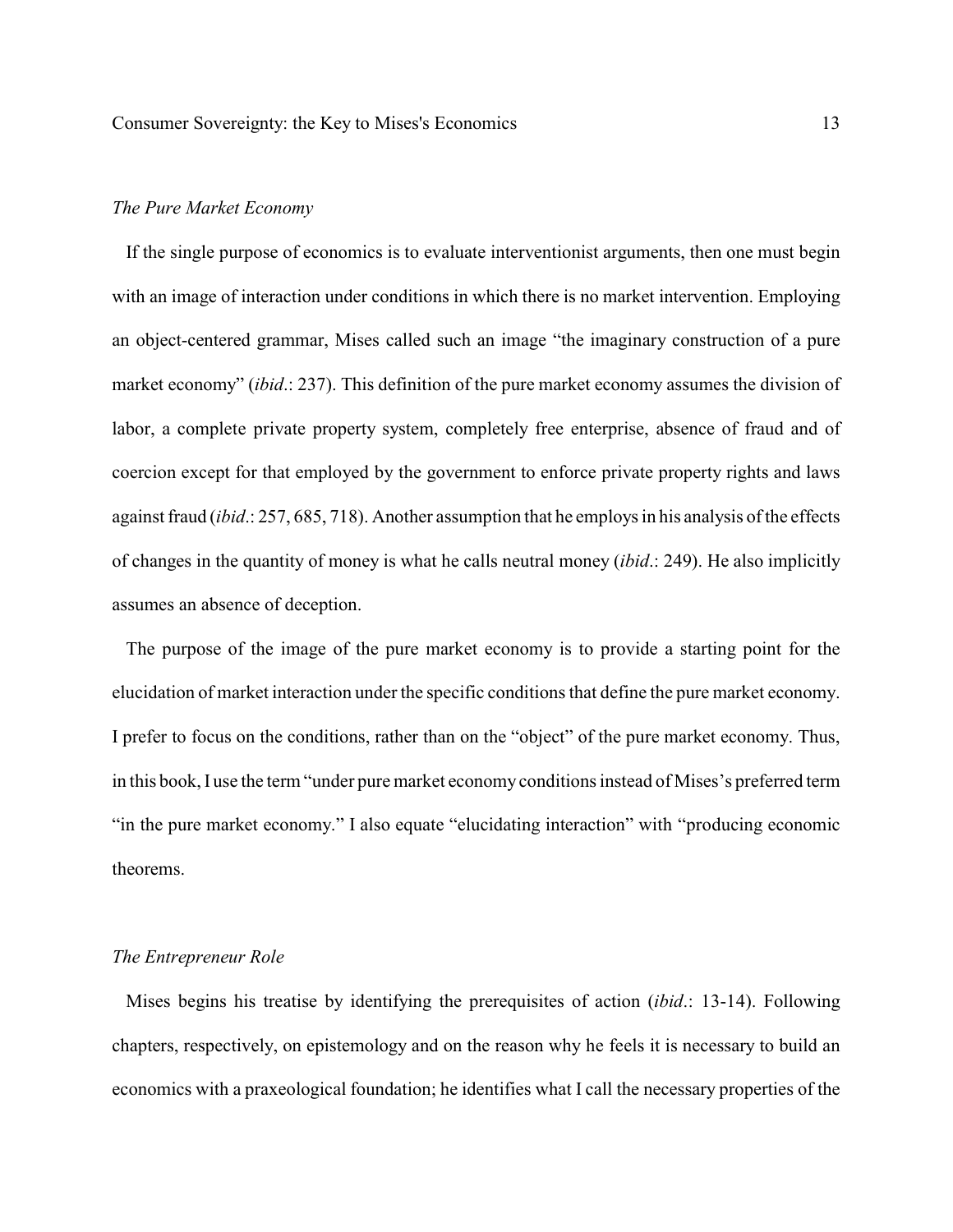category of action or more simply the "properties of action" (*ibid*.: chapters 4-6) The properties of action refer to ends and means, time and uncertainty, as I point out later in the chapter. Once the properties of action are identified, the economist is in a position to incorporate all distinctly human market interaction into the pure market economy's entrepreneur role. Every person who acts under pure market economy conditions possesses the properties and characteristics of the entrepreneur role. "Everyone is an entrepreneur." However, the complexity of interaction dictates that, to

**Entrepreneur Role**: the agency that identifies and attaches costs to the employment of the factors, employs factors in order to cause the consumer goods to be produced, and bears all of the responsibility for the consequences of the factor employment. The entrepreneur role represents all distinctly human action, in contrast to maximizing behavior of the consumer and factor supplying roles, under pure market economy conditions. The entrepreneur role possesses the characteristics of imagination, creativity, and inventiveness. Individuals acting in the entrepreneur role always act in the rightly understood interests of individuals acting in the role of the consumer-saver. In other words, they always cause the division of labor of labor to be greater than it would be without their actions.

produce economic theorems, the economist must conceive of individuals as if they perform particular functions and act in particular roles. The economist envisions an active entrepreneur role as separate from other, passive roles – the consumer-savers and the owners of capital, land and labor. The factor suppliers earn incomes while the consumer-savers receive utility at various times. In contrast to these roles, the entrepreneur role exclusively earns profit and does whatever is necessary to cause the factors of production to be employed to satisfy consumer wants.

Each factor supplier role performs a behavioral function that helps the entrepreneur role cause consumer goods to be produced. The consumer role performs the behavioral function of buying and consuming the goods that the entrepreneur role offers for sale. It also saves. The entrepreneur role is the distinctly human agency that identifies and attaches costs and prices to the employment of the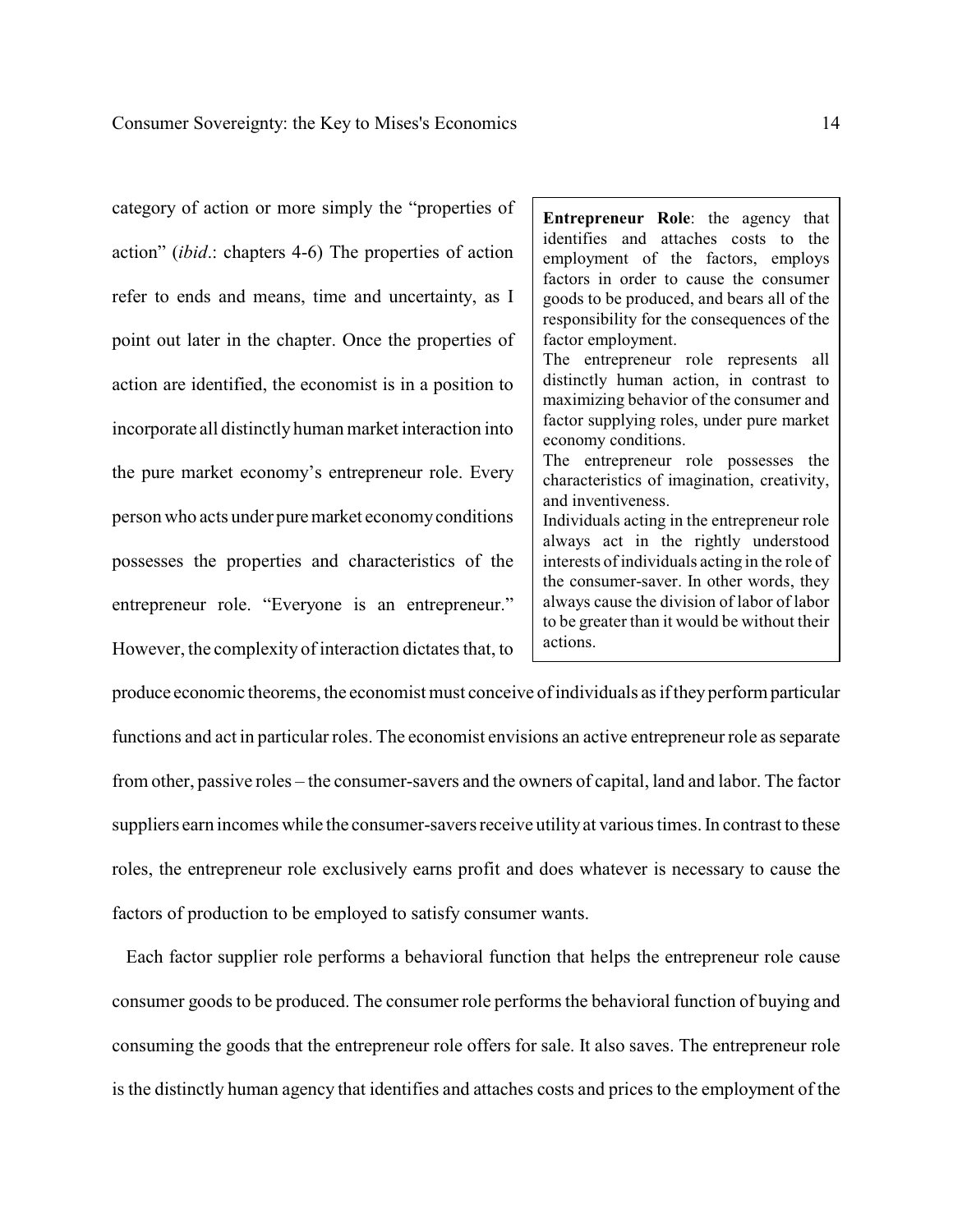factors, employs factors in order to cause the consumer goods to be produced, and bears all of the responsibility for the consequences of the factor employment. The entrepreneur role also possesses imagination, creativity, and inventiveness. Unlike the entrepreneur role, the behavioral roles merely respond, like maximizing robots, to price offers made by the entrepreneur role.

For practically every interventionist argument, the economist assumes a large number of consumers whose wants differ, a large number of factor-suppliers with different specialized skills, and a large number of competing entrepreneurs with different imagination, creativity, and inventiveness capacities. These assumptions are derived from the division of labor characteristic of market interaction under pure market economy conditions.

Consider an analogy with the isolated farmer. First, there is a correspondence between the farmer's evaluation of his means in terms of the consumer benefits he expects and the entrepreneur role's appraisement of factors. Similarly, the farmer's actual employment of means corresponds to the entrepreneur role's decision to employ factors to produce goods – its undertaking. Finally, the farmer's responsibility for errors corresponds to the entrepreneur role's uncertainty-bearing. The farmer's consumption of the goods he has produced corresponds to the consumer role's purchase and actual consumption of the goods that the entrepreneur role has directed to be produced and sold. And the farmer's supply-of-factors behavior corresponds to the factor supplier's role of responding to the highest bid for factors by accepting employment offers and fulfilling the employment duties.

The phrase "entrepreneur role" is probably the most widely used term in this book. This is why I have taken the time to define it as precisely as I can, given the purpose of this chapter. Yet Mises did not use this term. As I show in appendix 1, he used a number of different phrases to refer to the role.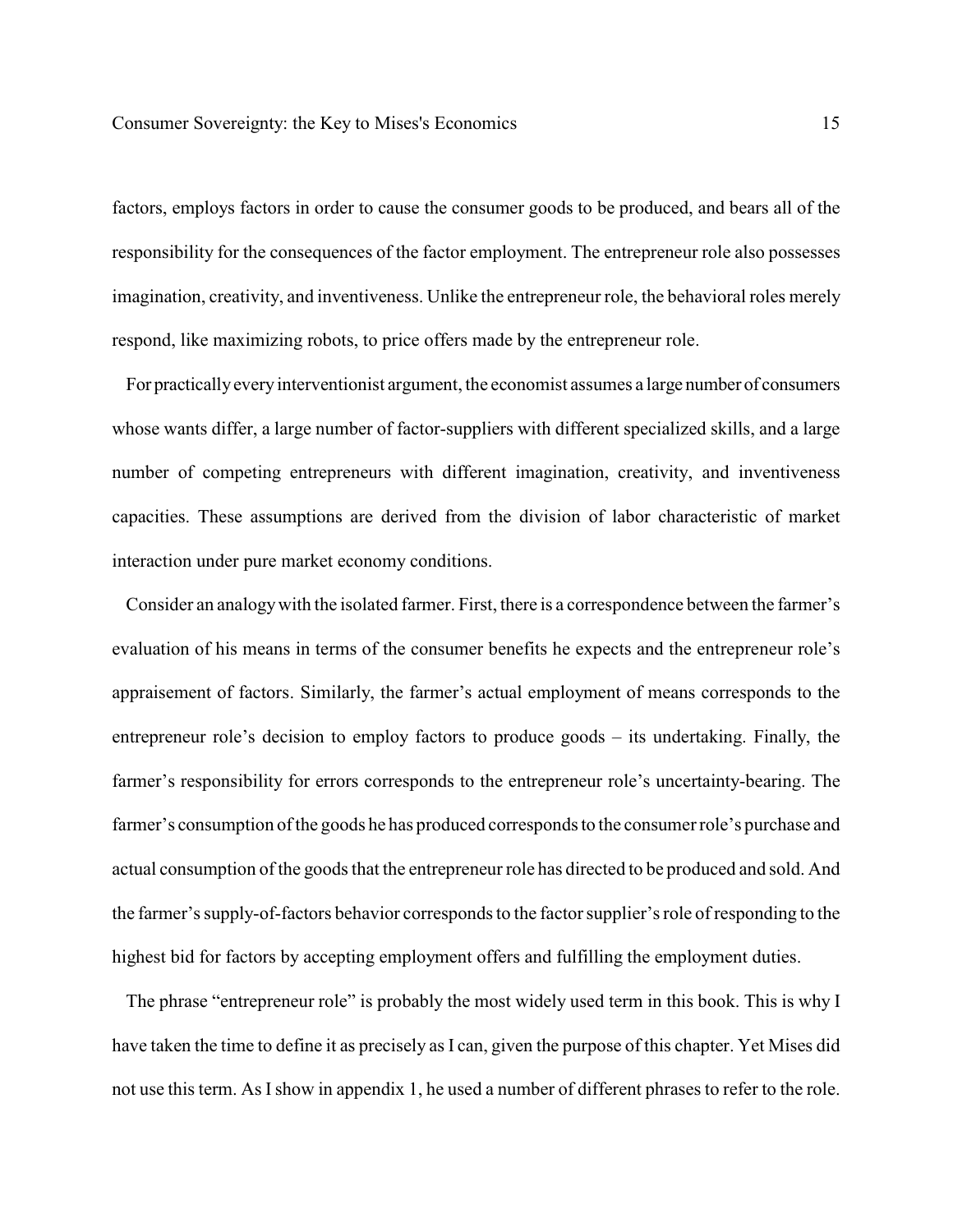Nor did he define the role as precisely, in terms of the purposes he aimed to accomplish in the treatise, as I have done. In my view, Mises's failure to consistently use a single term to refer to the entrepreneur role is a crucial deficiency of the treatise and goes far toward explaining why readers have often been baffled by Mises's work. I defend my use of the term in Part Two.

#### *Monopoly*

In order to make a direct connection between the THRUI and consumer sovereignty, Mises attributed the cause of an enduring monopoly not to the entrepreneur role, the income of which is *profit*, but to the role of the maximizing owner of a factor of production. In her

**Profit and monopoly gain** are earned by individuals acting in different roles. **Profit**: the income of the entrepreneur role. **Monopoly Gain**: the income of an owner of a factor of production who charges a monopoly price.

ownership capacity, as opposed to her entrepreneurial capacity, a person may withhold some amount of it in order to charge a higher price for the remainder. The additional revenue earned from such an act is not profit by Mises's definition. It is *monopoly gain*.

There are two parts to this argument. The first is that temporary monopoly is a characteristic of competition. Simple changes in demand conditions, technology, and the environment lead to both entrepreneurial profit and loss and to temporary situations of monopoly gain. A candle seller, for example, may be able to earn a monopoly gain during a electricity blackout (*ibid*.: 360-1). When the blackout ends, the monopoly ends.Even ifthe blackout continues, competition will tend to eliminate the monopoly gain. The second part is that an enduring monopoly cannot occur neither at the retail stage of production or at the production stage. At these stages, individuals compete for the factor.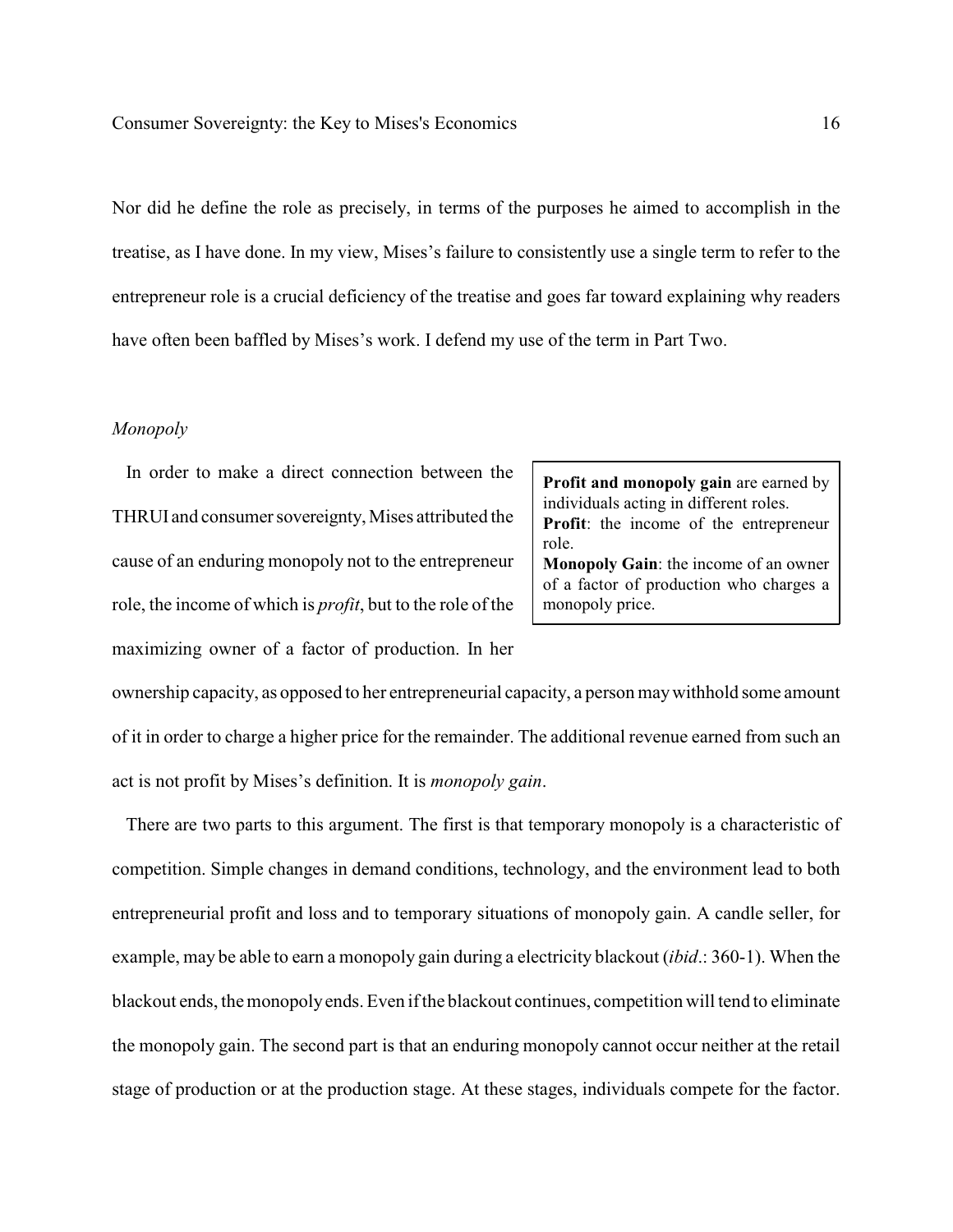Enduring monopoly can only occur in the market for the employment of a factor. An individual may be able to enjoy a monopoly gain if she supplies a factor of production that is superior in quality to all of its potential substitutes or that is the only one of its kind. She gains not as an appraiser, undertaker, or uncertainty-bearer, but as the owner of a factors of production.

Making this distinction enabled Mises to deduce that although an enduring monopoly is an exception to the idea that all *behavior* in the pure market economy benefits consumers, it is not an exception to the theorem of consumer sovereignty. The exception refers to an individual as an income-maximizing factor owner and not to an individual as a profit-maximizing entrepreneur. This approach enabled h im to pigeonhole, as it were, all want-satisfying action in the entrepreneur role. He thereby achieved a position in which he could use the entrepreneur-driven pure market economy as the starting point and benchmark for all evaluations of interventionist arguments.

#### *Why the Theorem of Consumer Sovereignty*

The theorem of consumer sovereignty states that under the conditions of the pure market economy, the entrepreneur role always acts in the interests of individuals in the role of the consumer. Mises justifies using the consumer sovereignty theorem by pointing out that the Austrian theory of value and cost locates the source of value in the evaluations of consumers. The entrepreneurs appraise factors of production entirely on the basis oftheir perceived contribution to the entrepreneurs' profit which, under pure market economy conditions, depends entirely on its contribution to the interests of the consumers (*ibid*.: 290-1). Under pure market economy conditions, the entrepreneur role always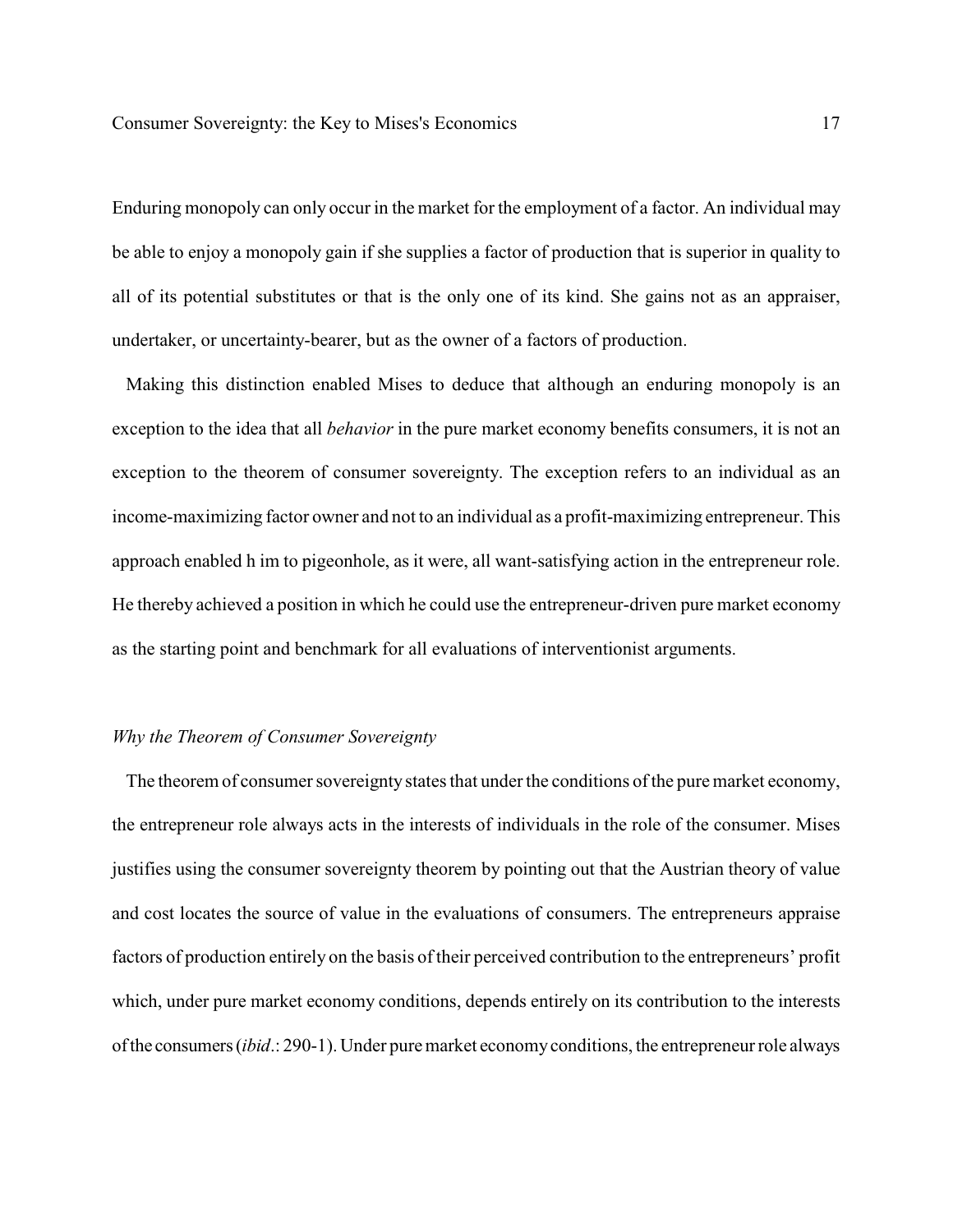caters to consumers' wants, even though the owners of factors may charge monopoly prices. I now turn to documenting the connection. The logic is tight, sound and undeniable.

#### *Documentation on the Connection Between the THRUI and the Theorem of Consumer Sovereignty*

I have already documented that Mises regards the THRUI as a common ground for evaluating interventionist arguments and that he incorporates it into his economics bymeans of the assumption that a market economy contains a division of labor. I have also pointed out that he does not establish the THRUI as the common ground until the very end of his part 4, after he has already defined the market economy and produced his economic theorems. Nor, at the time that he defines the market economy does he announce why he assumes a division of labor.

Once he defines the pure market economy, he goes on to claim that interaction under pure market economy conditions implies consumer sovereignty. The typical reader has no way of telling that the theorem of consumer sovereignty is derived from the THRUI. A reader trained in the theoretical welfare economics that was so popular at the mid  $20<sup>th</sup>$  century would likely think that the theorem of consumer sovereignty is a value judgment rather than an indispensable part of the definition of the market economy.

In fact, the theorem is a logical extension of the THRUI, given Mises's ultimate purpose. To see this, one must first appreciate the advance in economics made by the early neoclassicals. Menger, Jevons, Walras and their successors revised classical economics by correcting for the defective labor theory of value. The most advanced version of this new economics at the time Mises began to write his treatise was the Austrian theory of value and cost. In that theory, all value can be traced to the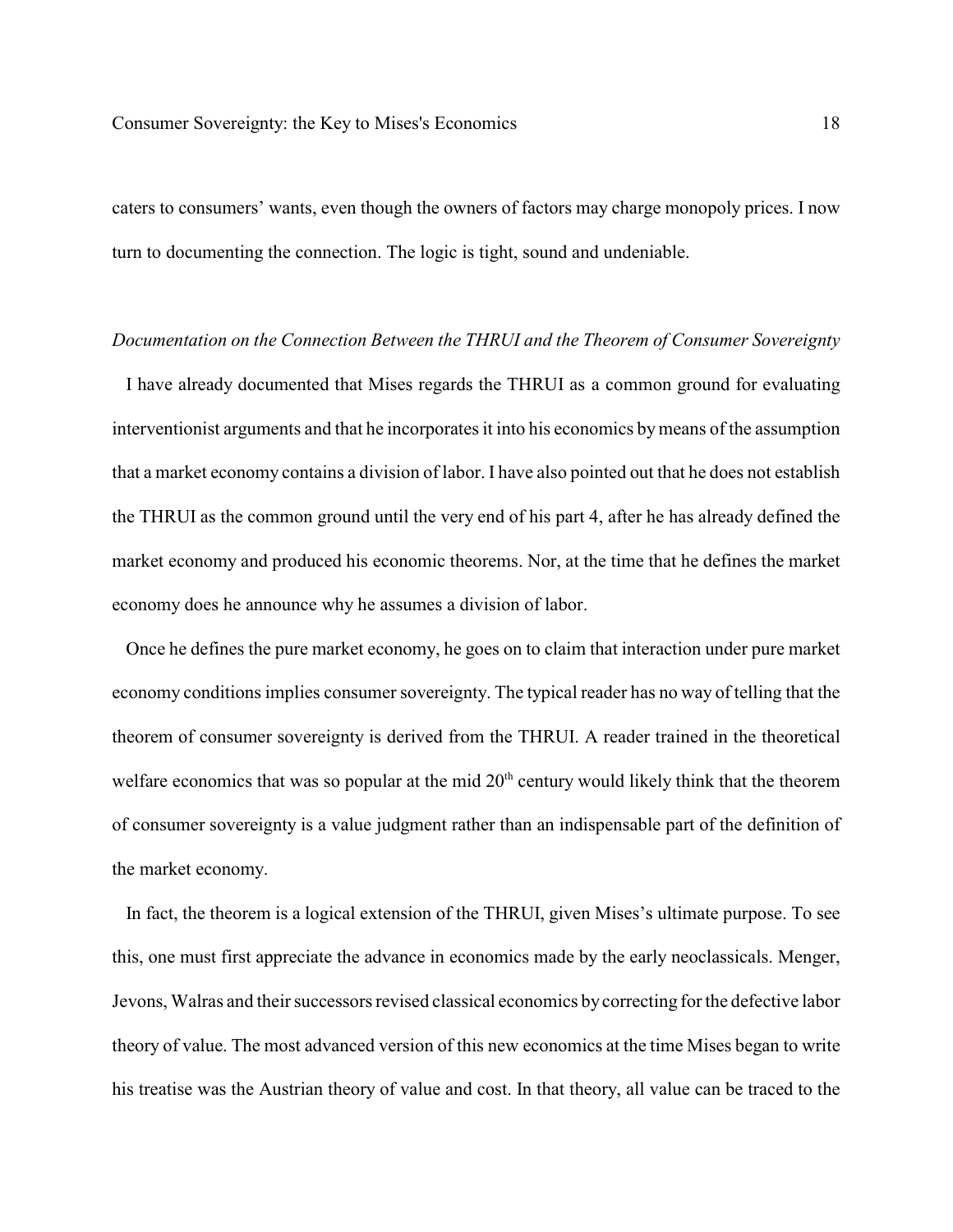evaluations of consumer goods by individuals in the consumer role and the goods are produced by individuals in the role of the entrepreneur.<sup>6</sup> Mises went beyond the early neoclassicals to replace the classical criterion for evaluating interventionist argument, namely the THRUI, with the theorem of consumer sovereignty. The theorem of consumer sovereignty corrects for a defect in the THRUI by recognizing that the owner of a factor may obstruct a further division of labor in order to partake in monopoly gain.

The best evidence of both the relationship between the THRUI and the theorem of consumer sovereignty and of Mises's use of this theorem is his final chapter in the pure economics part of the treatise. This chapter (24) is entitled "Harmony and Conflict of Interest." In the early part of the chapter he points out that interaction under pure market economy conditions is characterized by changes in the data. Such changes are the source of entrepreneurial profit and loss. Those with better foresight succeed. Those with a lack of foresight fail (*ibid*.: 664-5). A task of the entrepreneur, he had already written, is to anticipate and adjust to such changes (*ibid*.: 252; 290). Profit depends on one's alleviation of the felt uneasiness of others. Accordingly, there are no conflicts of interest between buyers and sellers (*ibid*.: 665). Of course, entrepreneurs make errors which can harm the decision-makers as well as others who have not made any obvious errors. However, to inhibit the adjustment process in order to avoid such harm would reduce the advantages achievable through the higher productivity of the division of labor.

 $\delta$ This most advanced version, in my view, was presented by Herbert Davenport (1914), although it was also implicit in Frank Knight's 1921 book.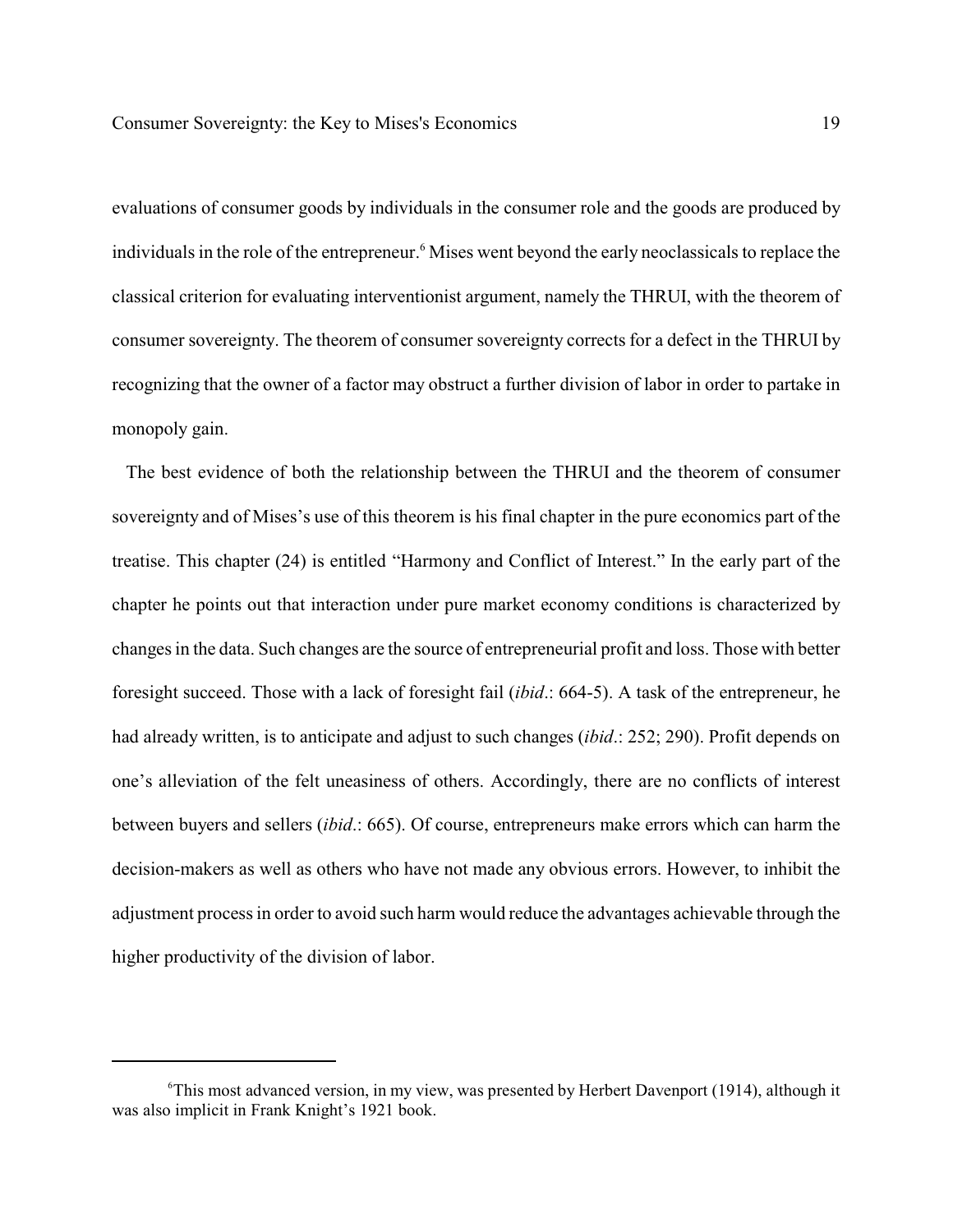Mises's specific discussion of the THRUI appears in a later part of the chapter. He first defines the theorem (*ibid*.: 673-4). Then he uses it to critique "the almost universally accepted social philosophy of our age," namely, that of the "socialist and interventionist authors" (*ibid*.: 675). He does not discuss interventionism in this chapter. He refers the reader to part 6 of his text (*ibid*.: 682n).

Two paragraphs in the chapter directly connect the THRUI to the theorem of consumer sovereignty. Mises first writes:

It is necessary to realize that consumers' sovereignty is not perfect and that there are limits to the operation of the democratic process of the market. There is in some exceptional and rare cases of *minor importance* even on a market not hampered and sabotaged by government interference an antagonism between the interests of the owners of factors of production and those of the rest of the people (*ibid*.: 681, italics added).

This reference to an antagonism of interests, in a chapter entitled "Harmony and Conflict of Interest," indicates the link he establishes between the THRUI and the theorem of consumer sovereignty. By exceptional cases, he is apparently referring to monopoly, as indicated by the next quotation.

The second paragraph is on the following page. He writes:

The classical economists' teachings concerning the harmony of the rightly understood interests were defective in so far as they failed to recognize the fact that the democratic process of the market is not perfect, because in some instances of *minor importance*, even in the unhampered market economy, monopoly prices may appear....They based the doctrine of the harmony of interests upon the erroneous assumption that there are no exceptions to the rule that the owners of the means of production are forced by the market process to employ their property according to the wishes of the consumers (*ibid*.: 682, italics added).

Here one sees a direct connection between the classical and Mises's expression of the THRUI. Mises says that his economics, which I have pointed out it based on the Austrian theory of value and cost, is superior to that of the classicals in dealing with interventionist arguments since it recognizes the limitation on the service to consumers due to monopoly, even though cases in which monopoly is present are of minor importance.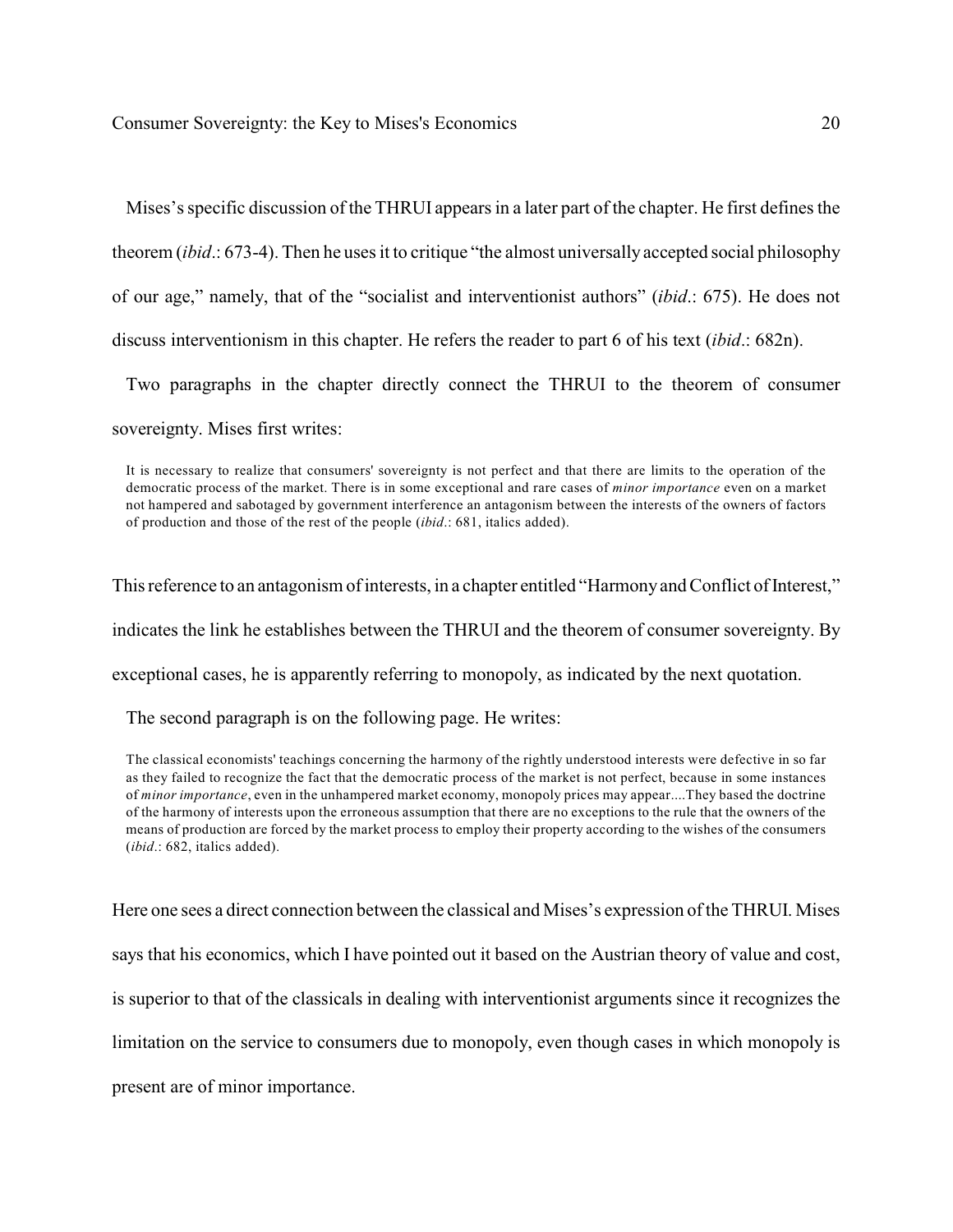Regarding the defective labor theory of value, the most extensive discussion is in Mises Chapter where he revers to the Austrian theory of value and cost as modern subjectivist economics *(ibid.: 62-*4). Other discussions are at (*ibid*.: 21-2) and (*ibid*.: 121-3).

#### *A Contrast With Modern Welfare Economics*

To economists who are trained in mainstream theoretical welfare economics, it must seem strange to suggest that an economist can use either the THRUI or the theorem of consumer sovereignty as a criterion for evaluating public policy while at the same time espousing value freedom. Yet Mises's contention is simple and apparently incontestable. I refer first to the THRUI. So long as (1) one does not evaluate the policy itself but the argument of the policy advocate and (2) the policy advocate employs the THRUI as a criterion for evaluating a policy intervention, the evaluation of policy arguments can be value free. The evaluator of an argument simply determines whether it is logical and relevant to the facts to which it claims to be relevant. Does the proposed intervention achieve the proposed goal of expanding the division of labor or better serving the consumer role, she asks.To the extent that a welfare economist accepts the THRUI, she too is compelled to evaluate interventionist arguments at least partly on the basis of whether they promote the division of labor.

How should the Misesian economist reply to a welfare economist who objects to this? She should first tell him that the goal of the Misesian is not to evaluate policies but to evaluate policy arguments. Then she should tell him that economics is defined by its assumption that individuals benefit from specialization and the division of labor. No ethical premise is needed to evaluate an argument concerning whether a particular interventionist policy will achieve a goal when the criterion used to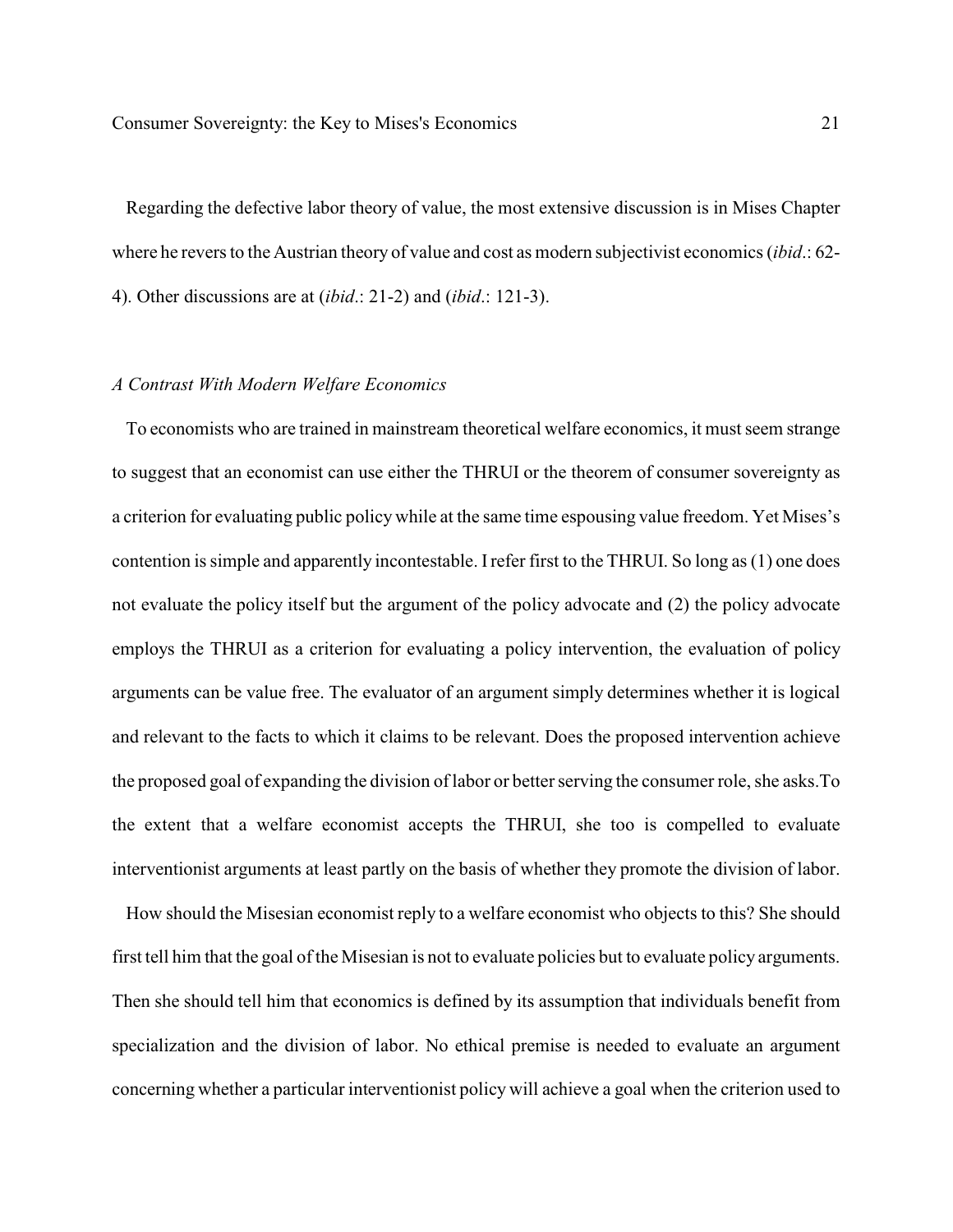judge whether the goal is achieved is the THRUI. A welfare economist who still objects must be compelled to answer whether he accepts the universal law of the higher productivity of the division of labor. If he answers no, she should treat him as a non-economist who can either be taught economics or who is a contrarian without reason.

It is possible that someone would accept the THRUI but not the theorem of consumer sovereignty. The question to be asked of such a person is whether she realizes the complexity of market interaction. If so, does she recognize that in order to deal with that complexity, the economist must build images of functions and roles based on praxeological properties of action? Such a person must be persuaded that early neoclassical economics was an advance over the classical and that Mises's treatment of economic problems and interventionist arguments was superior to that of the early neoclassicals. Parts Two and Three present this economics, as transformed by Mises, in greater detail.

Mises did not criticize theoretical welfare economics to my knowledge. If he had, he would undoubtedly have challenged the assumption that some set of goods is possible to produce – i.e., the assumption of a production possibilities frontier. He would have pointed out that the division of labor required to cause such goods to be produced cannot merely be assumed. A market economy must exist in order to motivate people to identify and then take advantage of the higher productivity due to the division of labor. Moreover, to achieve the degree of complexity present in the division of labor in a modern economy, individuals must be able to calculate costs in money terms by keeping track of the signals made by other individuals. In other words the economy must contain economic calculation. To disembody production by means of a complex division of labor from the conditions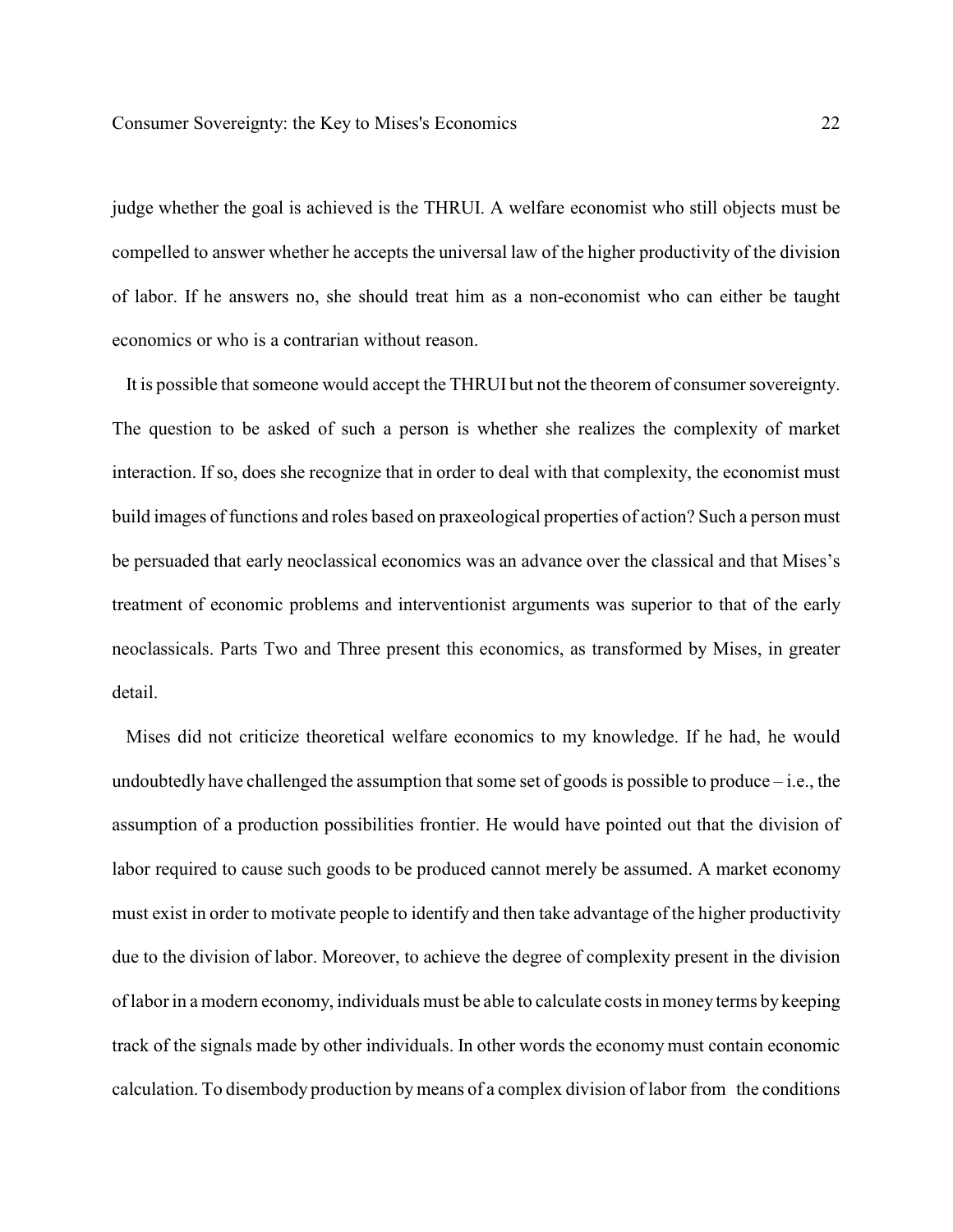that must be present to achieve that production is like assuming rain without clouds. A theory based on such an assumption cannot be relevant to the task of evaluating public policy.

#### **Binding Economics to Praxeology**

The most important achievement of early neoclassical economics and Mises (i.e., of the Austrian theory of value and cost) was to bind economics to praxeology. Early neoclassical economics was basically an extension of the pathfinding works of Menger, Jevons, the non-mathematical logic of Walras, and the marginal productivity theory of distribution of J. B. Clark. As the focus of these extensions shifted more and more toward the entrepreneur as the driving force of the economic system, the bond between the theorems of economics and distinctly human action became tighter and tighter. To my knowledge, Mises was the first to recognize and announce that the study of economic action had culminated in a situation where economics could now be regarded as a branch of praxeology. Mises's appreciation for binding economics to praxeology is evident in the following paragraph in his introduction.

For a long time men failed to realize that the transition from the classical theory of value to the subjective theory of value was much more than the substitution of a more satisfactory theory of market exchange for a less satisfactory one...The modern theory of value widens the scientific horizon and enlarges the field of economic studies. Out of the political economy of the classical school emerges the general theory of human action, praxeology. The economic or catallactic problems are embedded in a more general science...[E]conomics becomes a part, although the hitherto best elaborated part, of a more universal science, praxeology (*ibid*.: 3).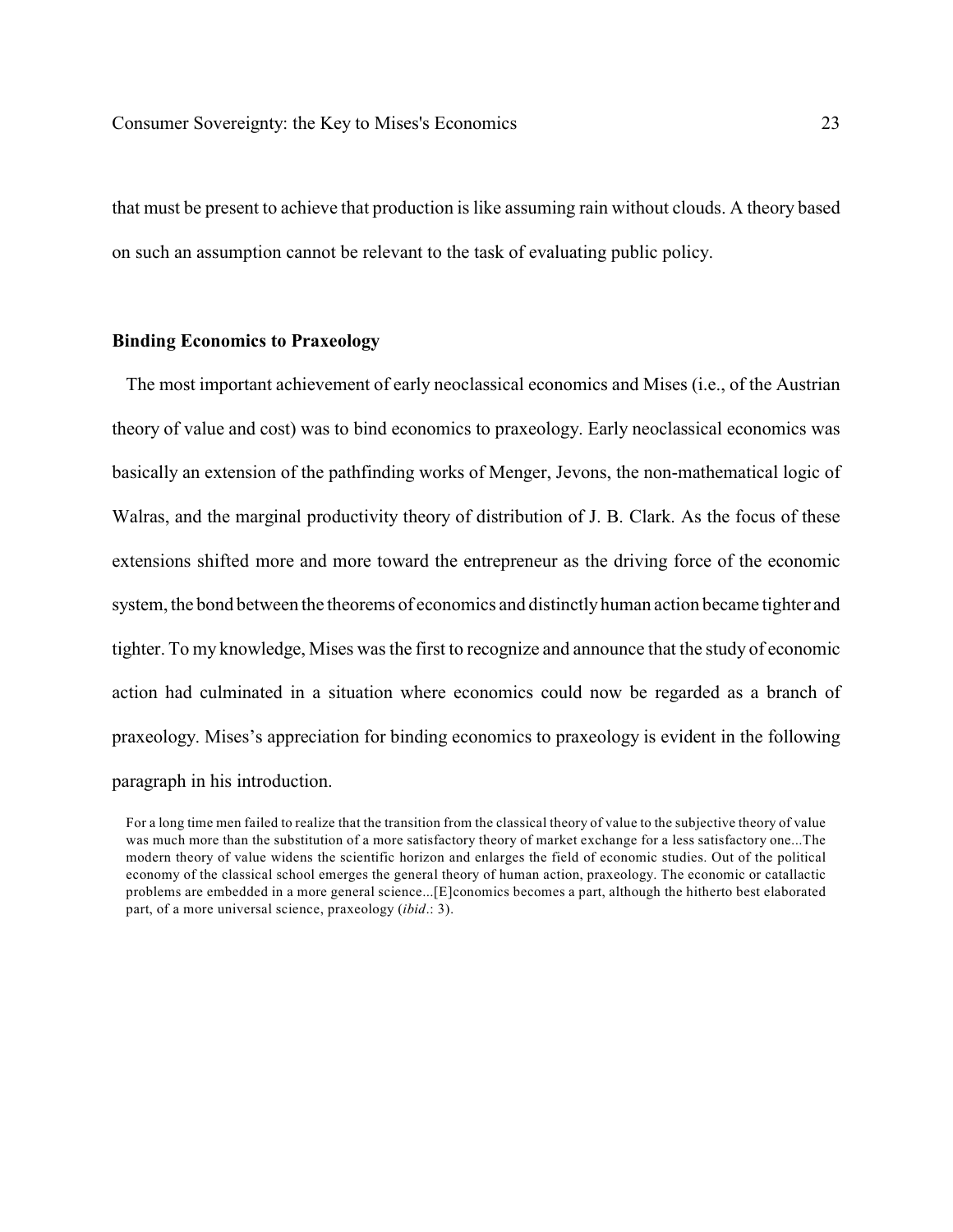Later, he distinguishes economics in a broader sense, which he equates with praxeology, from economics in a narrower sense, which he calls catallactics (*ibid*.: 232). At the end of his treatise, he writes again of economics as a branch of praxeology (*ibid*.: 885).<sup>7</sup>

 Praxeology is the study of distinctly human action. Its scope is action "irrespective of all environmental, accidental, and individual circumstances of the concrete acts" (Mises 1966: 32). It follows logically that the production of theorems in praxeology precedes the production of theorems in economics.

The means of producing theorems in praxeology is "reflection about the essence of action" (*ibid*.: 39). The elucidation of the prerequisites and properties of action yields the simplest and most fundamental theorems in praxeology. More complex theorems are built by

**Praxeological theorem**: a theorem about distinctly human action. That actors possess a particular property of action is a praxeological theorem. To identify the properties of action, one contrasts imaginary constructions of beings that knows action with what she *a priori* about her own action.

employing additional assumptions. A more complex theorem is "valid for all instances in which the conditions exactly correspond to those implied in its assumptions and inferences" (*ibid*.: 32).

One might say that the aim of praxeology is to produce praxeological theorems. The aim of economics, correspondingly, is to produce economic theorems by employing assumptions that are appropriate for the branch of praxeology that is concerned with the evaluation of interventionist argument based on the THRUI.

 $\alpha$ lso see a clear statement in his 1978b book (1978b: 73).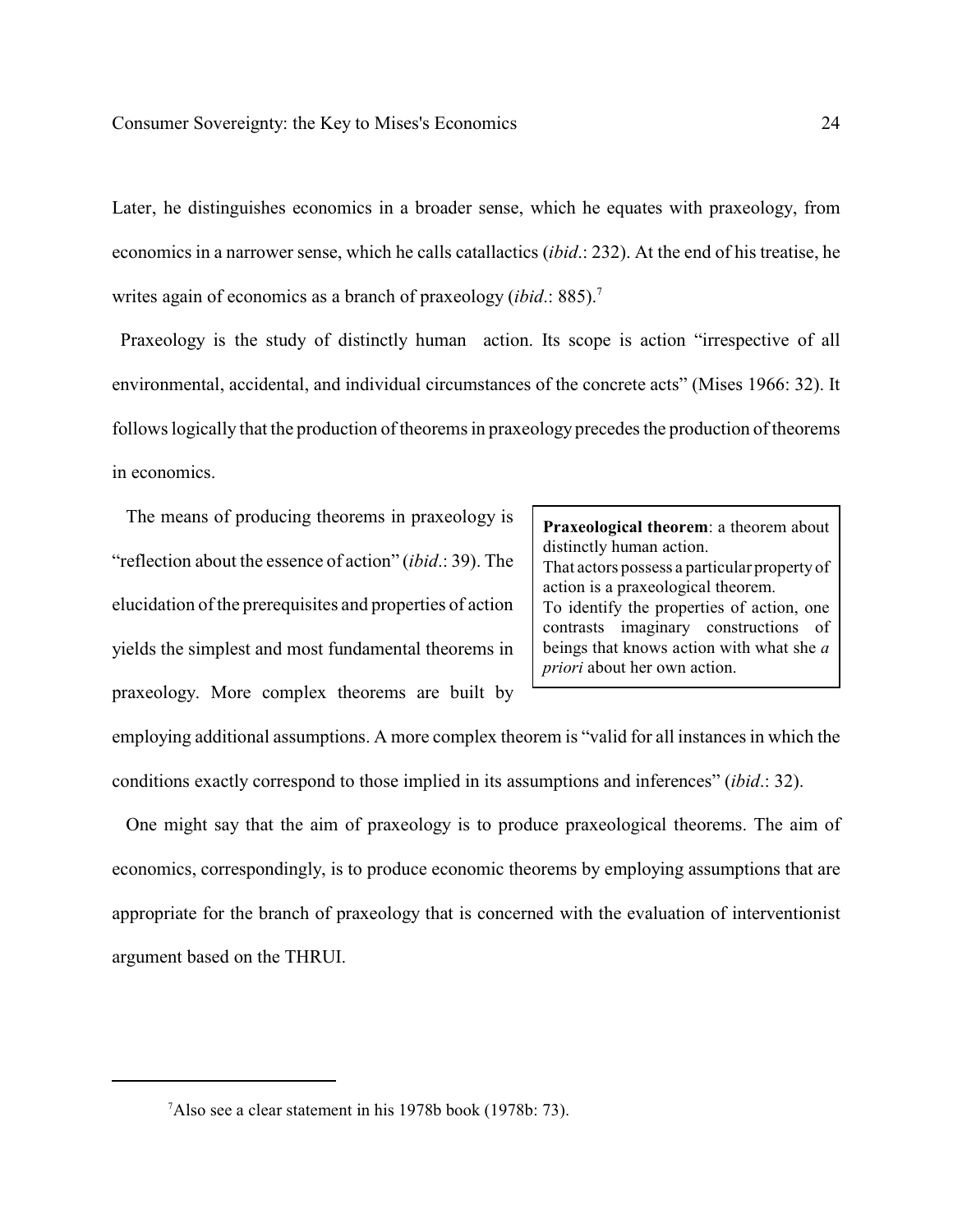## *Using Imaginary Constructions to Identify the Properties of Action*

The praxeologist achieves this elucidation goal by using the only method available to identify the necessary properties of action. Starting with a vague image of action, she proceeds to build *imaginary constructions* of beings that lack what she proposes as a necessary property of action. One such image is an automaton. Another is a being who lacks motivation to act, either because he feels no uneasiness because he cannot conceive of a means of removing it. Through a careful process of building images that contradict the inherently knowable meaning of action, the praxeologist discovers that action *in general* is driven by a desire to remove uneasiness and that the actor must possess the power to remove it.<sup>8</sup> This implies the actor's imagination of a future state at which uneasiness is removed. Action further implies ends and means, a concept of causality, time and uncertainty (*ibid*.: chapters 4-6). I believe that employing this image-building process also brings to consciousness the qualities of imagination, creativity, and inventiveness, although Mises does not identify these directly. When I refer to the *properties of the category of action*, I am referring to ends and means, time and uncertainty.<sup>9</sup>

 $$ 

<sup>&</sup>lt;sup>9</sup>Mises used various terms to refer to these properties. Typically he called each of them a category of action. My purpose for using the term "property" is to employ a standard terminology.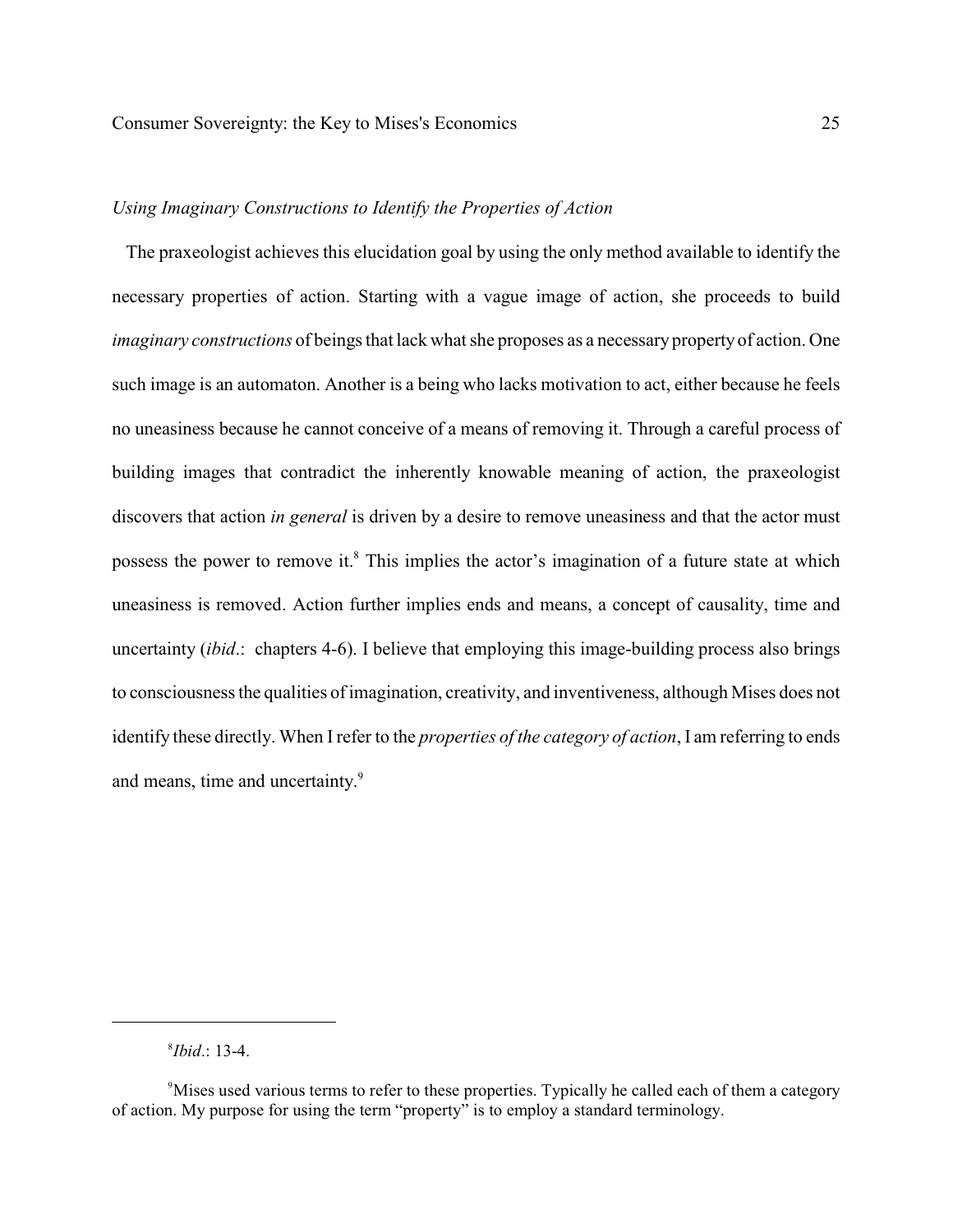*An Analogy Between Action in General and Entrepreneurial Action Under Market Economy Conditions*

Economists deal with market interaction. Assuming that the ultimate goal of the actors in market interaction is the consumption of goods, economists proceed to acquire their understanding by building an image that incorporates, as a start, the production of the factors of production, the production of consumer goods, consumption and other behavior that must exist for human actors, under pure market economy conditions, to employ means to meet ends. The isolated actor can be depicted in an analogous way. Mises wrote that:

every allocation of goods – even those in the processes of production – is an exchange, and consequently the basic law of economic action can be comprehended also in the conduct of the isolated farmer (1933 [1981]: 146).

I interpret this to mean that in an effort to satisfy his wants as a *consumer*, the isolated farmer performs the function of a *producer* and a *supplier of factors of production.* Note that the image of the isolated farmer is more than an image of an actor in general. It is thus more than a pure praxeological image. One forms the image of the isolated farmer by combining the praxeologyderived properties of action with assumptions that reflect her interest in factor supply, production, and consumption of goods. Note also that the value to the isolated farmer of a consumer good is derived from consumption as opposed, for example, from the amount of work time. The value of a factor of production is derived from the farmer's expectation of consumption (the imagination of the future state at which his uneasiness is removed).

Economists must build images that contain many specializations and many, different individuals. The task is daunting. In short, market action is *complex*. This complexity compels the economist to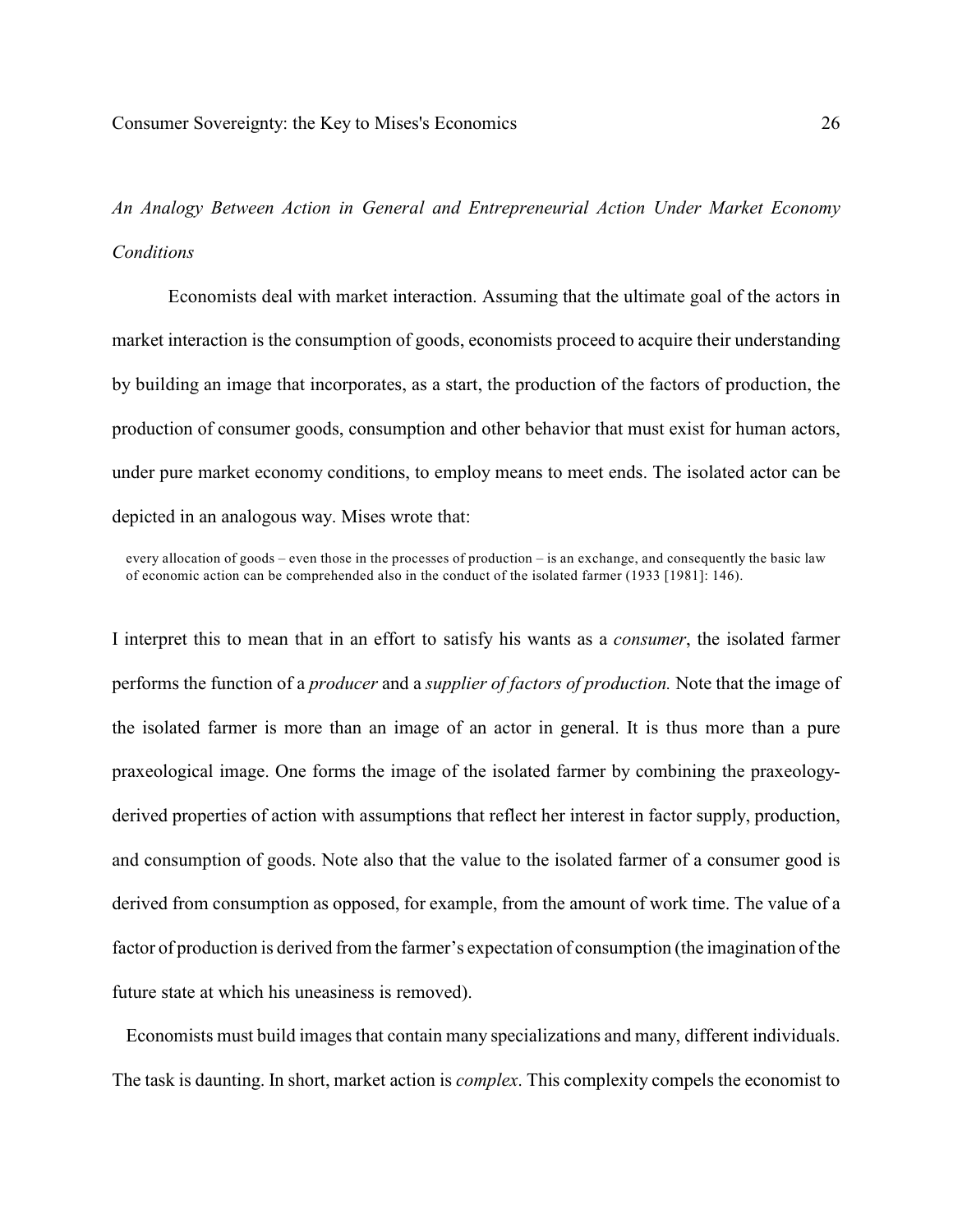transform the behaviors she aims to depict into *roles that perform functions* that represent the properties of action. The starting point is to build an image of roles that, respectively, perform the three basic types of functional behavior – factor supply, production, and consumption. The roles of factor supplier and producer comprise roles that satisfy wants. The actual want satisfaction occurs when the role of the consumer consumes.

The means that Mises uses to bind economics to praxeology is based on an analogy. The economist assumes that production and factor supply are directed by a single role – the *entrepreneur*. The entrepreneur role exclusively directs all of *the means* (the factors of production). It causes them to be employed such that consumer wants are satisfied. The Misesian economist constructs the entrepreneur role in such a way that it embodies all of the relevant distinctly human action under pure market economy conditions. This includes all of the appraisement (identification and comparison of the means of production), undertaking (decisions to produce goods) and uncertaintybearing. One can imagine factor-supply, production, and consumption occurring without action. For example, they could be performed in an animal community or a community of robots. In contrast, *the Misesian economist uses the entrepreneur role to represent all distinctly human action under pure market economy conditions*.

This definition of the entrepreneur role effectively binds economics to praxeology. The bond does not assure that the economist can avoid error. As mentioned, it is based on an analogy. The use of an analogy can be misleading and the analogy can be used to obfuscate. For economics to be tightly bound to praxeology, economic theorems must be capable of being traced back to the properties of action by meticulously identifying the assumptions employed in the production of those theorems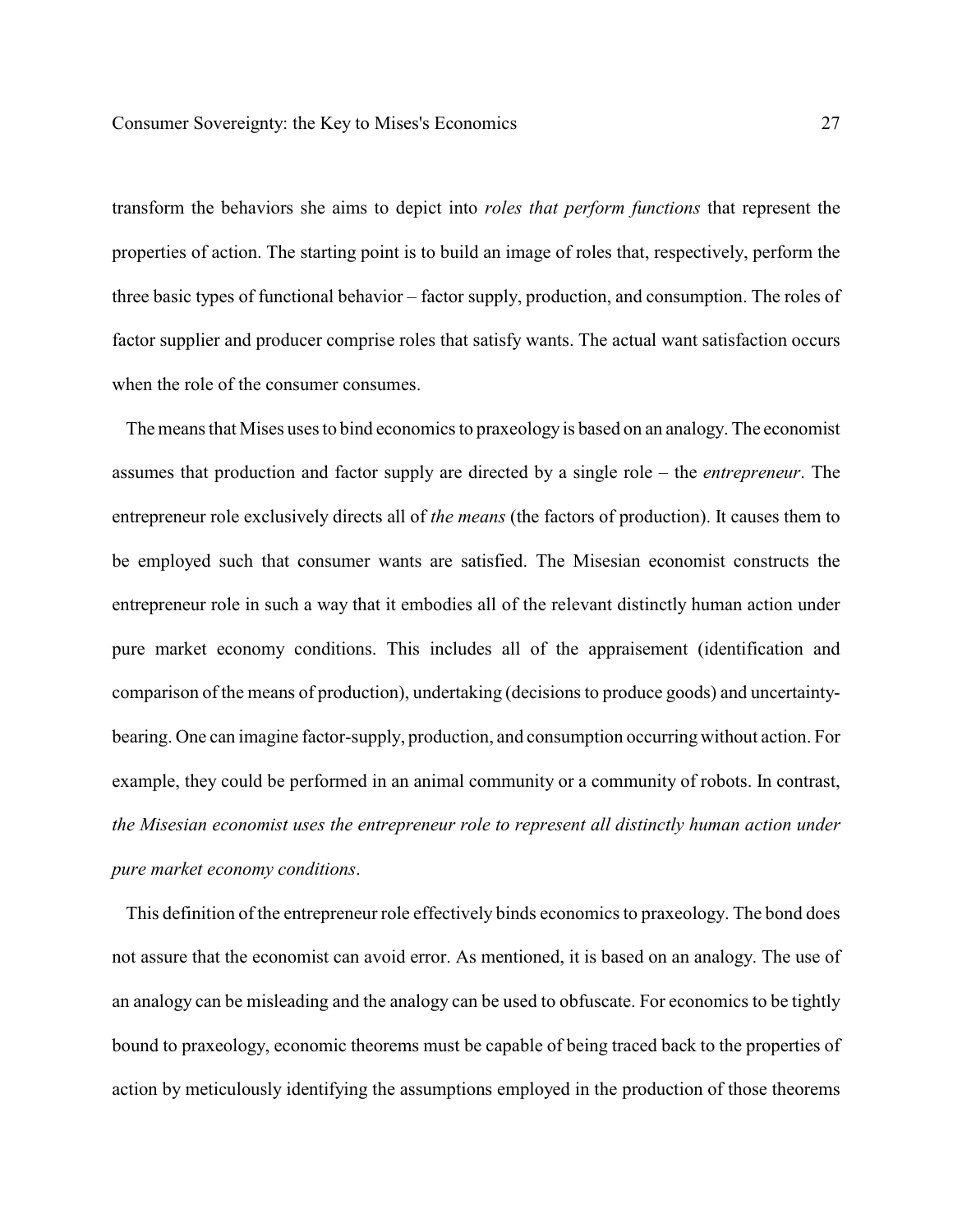(Mises 1966: 68). On the other hand, using the role to represent all distinctly human action under pure market economy conditions protects against a specific kind of error – that of neglecting the distinctly human action entailed in the performance of the basic functions.

#### *Why Make Praxeology the Foundation for Economics*

Nowadays no one can doubt that human beings are different from other living beings and that it is worth building a logic of market interaction. Nevertheless, professional economists still have a tendency to

Making praxeology the foundation for economics helps guard against the error of neglecting the distinctly human action entailed in the performance of the basic functions of action.

evaluate interventionist arguments on the basis of models in which the subjects behave as automatons and thus do not actually identify means of production and compare costs, bear uncertainty, or possess imagination, creativity, and inventiveness. Some go so far as to suggest that the combination of a correct model and the numerical data of the past can be employed to predict how people will act in the future. These professionals recommend for economics a statistical extrapolation paradigm similar to the one used in classical astronomy and other material sciences. They do not appreciate the wide differences between the natural sciences and a science, or logic, of action.

No deduction in a logic of action would warrant precise predictions of consequences of a change in conditions faced by an actor. On the contrary, humans possess the capacity to predict the actions of each other and then to act contrary to others's predictions. Because each actor is capable of guiding her own actions, an economist cannot identify statistical laws that enable him to manipulate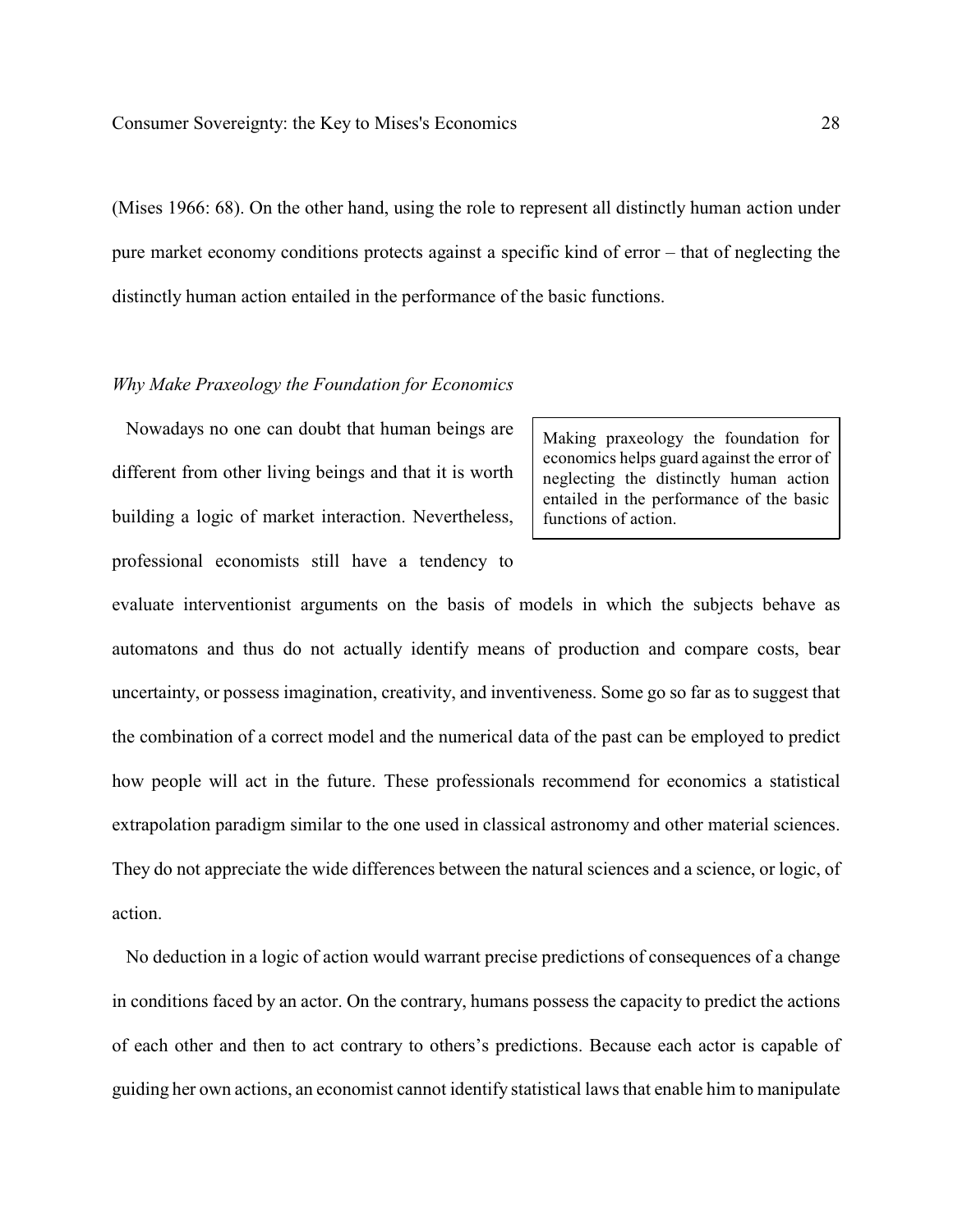the behavior of others to achieve certain desired results. Numerical data referring to past behavior can be gathered and arranged in a way that facilitates descriptions of historical events. But the imagination, creativity, and inventiveness character of actors precludes the use of statistical extrapolation to reliably predict the consequence of an intentional manipulation of action. However, economists can identify general *patterns* of action. An example is the general calculation errors that would result, under market economy conditions, from an unexpected change in the quantity of money. A more specific set of errors, which can be deduced if certain conditions are assumed, consist of decisions that shift the pattern of production away from the satisfaction of nearer future wants. These errors can be caused by the unexpected addition of new money through the markets for loanable funds. Another pattern that can be predicted is the set of likely entrepreneurial supply responses to a price control. More precise predictions, however, are precluded due to the nature of distinctly human action.<sup>10</sup>

Making praxeology the foundation of economics mitigates against the illusion that human behavior is subject to statistical laws. It is a kind of check on abuse. Economics cannot do without models, or images. But for such images to be relevant, they must be built on a praxeological foundation – i.e., they must be based on assumptions that are traceable to the properties of action.

From a different point of view, one might say that making praxeology the foundation of economics is a means of avoiding the errors associated with materialism, behaviorism and other alleged methods of identifying economic theorems and laws. And, if one considers these methods as being

 $10$ <sup>10</sup>This is not to deny the importance of fact gathering for the purpose of determining whether the assumptions in a theorem match those of the world to which the theorem is applied in evaluating an interventionist argument.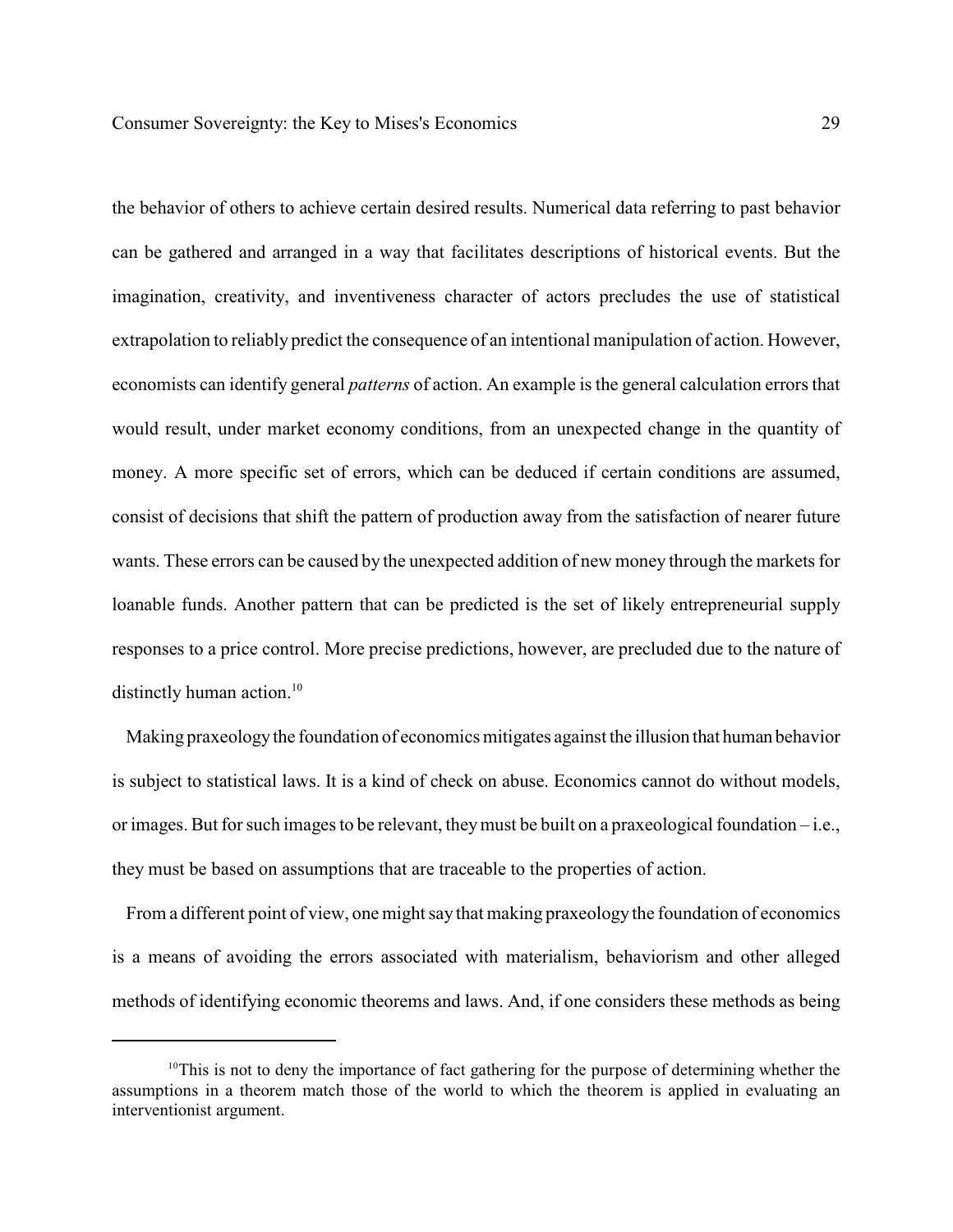predominant in modern thought, it is a means of defending economics against these non-economic ideas. Or, if one wishes, it is a means of defending economics from attacks made on the basis of nonpraxeological concepts. Writing in the 1930s, Mises viewed providing a praxeological foundation for economics in the latter light – as a means of defending economics against attacks by those who object to the logic of economics (*ibid*.: 6-7).

#### **Securing Economics Against Criticisms**

Mises gives two reasons for insisting on a bond between economics and praxeology. These are: (1) to secure economics "against many fallacious criticisms [and (2) to]...clarify many problems hitherto not even adequately seen, still less satisfactorily solved" (*ibid*.: 7). I document the first of these reasons in this subsection and the second in the next subsection.

#### *The Criticisms*

The criticisms against which economics must be secured are made "on the part of irrationalism, historicism, panphysicalism, behaviorism, and all varieties of polylogism" (*ibid*.: 7). Consider each of these in turn.

Irrationalism, as Mises describes it, contends "that reason as such is not fit to elucidate the irrational forces that determine human behavior" (*ibid*.: 5). It says "that it is an illusion to believe that scientific research can achieve results valid for people of all eras" (*ibid*.). Its main motive "was to provide a justification for disregarding the teachings of economics in the determination of economic policies" (*ibid*.: 6).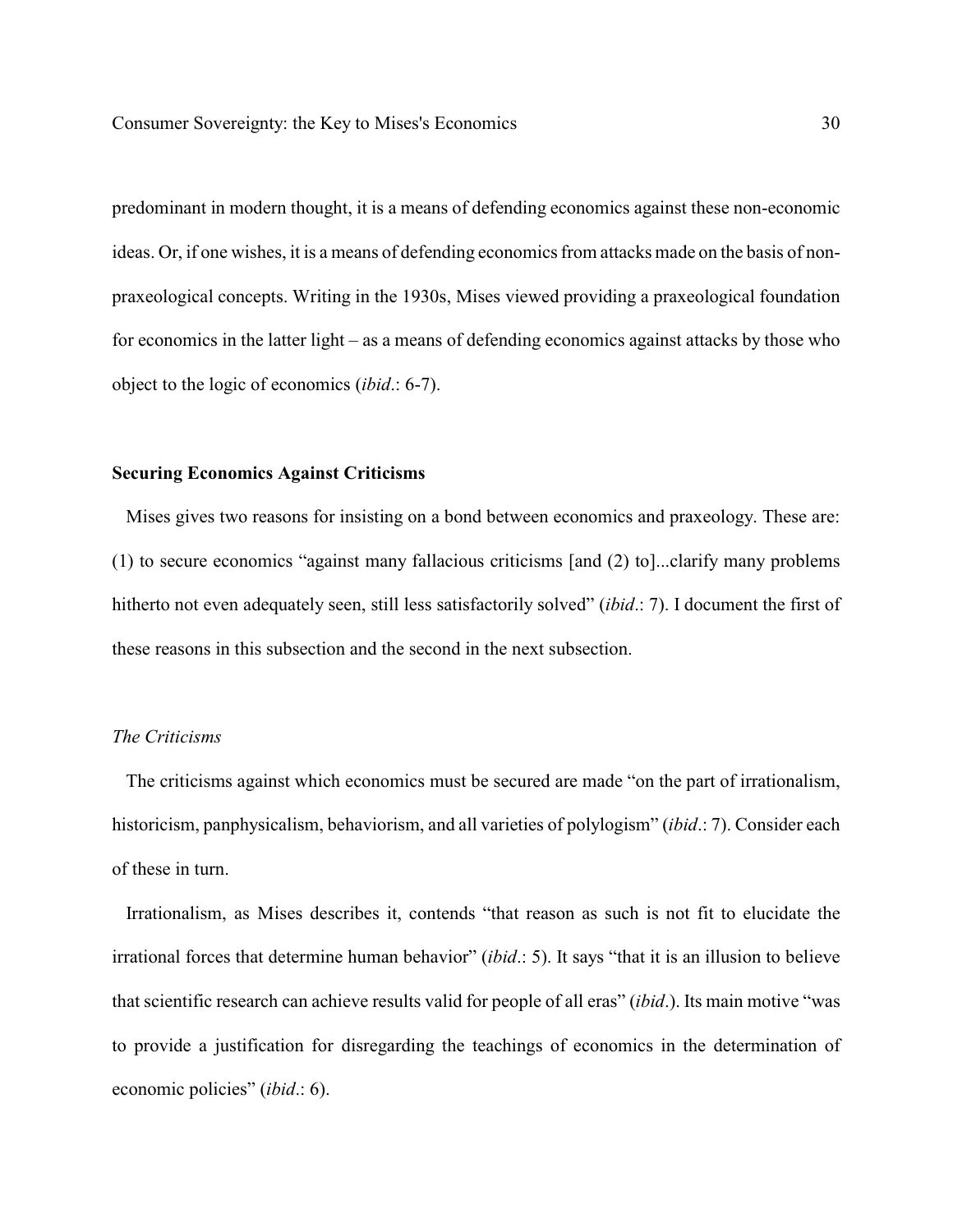What motivation could someone have for disregarding economics? One answer is that she wants to avoid the damages due to economic competition. For example, the head of a union or a business that is seeking to obtain or to retain a position of privilege might make this argument. Such a person may or not be sincere. At least two kinds of people fit the profile of sincerely making the answer. The first are the dogmatists who assert that the destiny of human beings is beyond their control. The second are religious fanatics who abide by the teachings of a holy book that either excludes science or that treats the comprehension of science as good only if it does not interfere with correct religious practice.

To counter the disingenuous criticism of irrationalism, the economist need only show (1) that economics is concerned with worldly goods and (2) that it provides knowledge that is useful in attaining or increasing such goods. There is no means of reasoning with people who embrace determinism or religious fanaticism.

Next consider historicism. Historicism "asserts that the logical structure of human thought and action is liable to change in the course of historical evolution" (*ibid*.: 5). It "aimed at replacing [economics] by economic history" (*ibid*.: 4). Its main motive was also to justify disregarding the use of economics in evaluating public policies (*ibid*.: 6). Historicism sees capitalism as a stage in history (*ibid*.: 692). It thereby puts its adherents in a position to advocate policies which, even though they may demonstrably harm the people of today's age, the adherents claim will yield benefits in the next historical stage. To counter this criticism, the economist must show that "the logical structure of human thought and action" is constant for at least as long as human beings are able to foresee. Mises does not mention the universal law of the higher productivity of the division of labor in this respect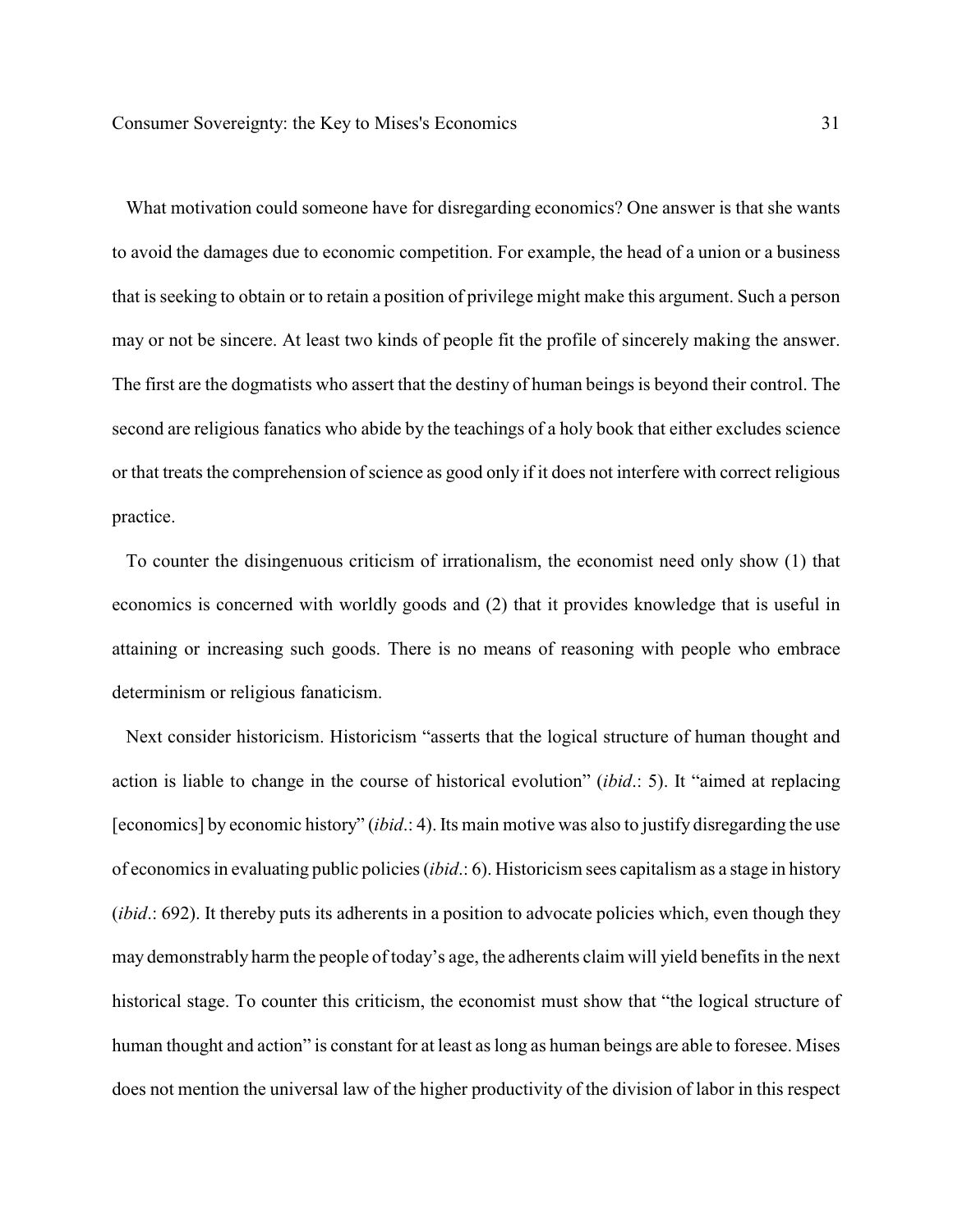but it seems to me that he could. At what stage in historical evolution, he could ask, would this law become irrelevant?

Historicism is a particularly pernicious doctrine because it puts its advocate in a position to select out facts that are favorable to his position. The modern economist, by definition, learns that entrepreneur actions must benefit individuals in the consumer role (see Chapters Four and Five). She also learns about economic competition. Her learning in this respect is about how every actor must be an entrepreneur and about how entrepreneurial errors can lead to losses. She thus learns that some people in market interaction are harmed in a utilitarian sense by the competition of others and that the history of market interaction contains many examples.<sup>11</sup> Consider, for example, the short life of coal miners and factory workers faced with dangerous working conditions and possibly declining wages due to competition from elsewhere, the plight of domestic farmers in the face of foreign competition, the damage done to small local businesspeople facing competition from large regional firms, and so on. The historicist can point to these harmful effects, while ignoring the lower prices and wider variety of the goods available to consumers and the gains to the competitors. He can persuade people who are ignorant of economics that such "beneficial effects" of a greater division of labor are minimal, as compared with the harmful effects to particular groups. The only way to combat historicism is to teach economics. Especially important are the lessons of the classical economists concerning the harmony of rightly understood interests.

<sup>&</sup>lt;sup>11</sup>Modern professional economists represent similar harmful effects with the concept of "pecuniary" externalities"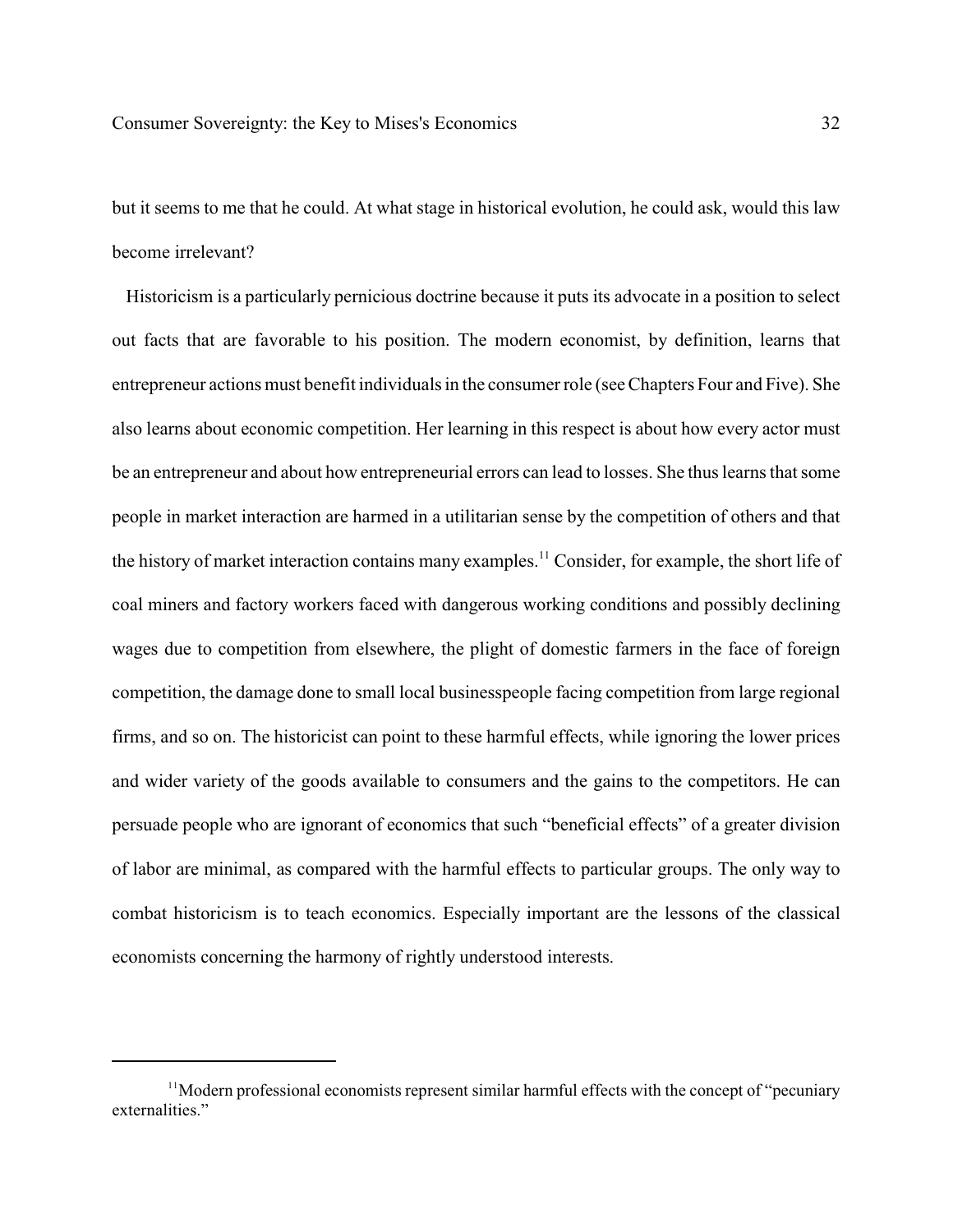Regarding panphysicalism, Mises writes that it proclaims "mechanicalism as the essence of all knowledge and the experimental and mathematical methods of the natural sciences as the sole scientific mode of thinking. All changes are to be comprehended as motions subject to the laws of mechanics" (*ibid*.: 23-4). The champions of mechanicalism are pragmatists. When asked to explain why their methods work in natural science, they refer to their success (*ibid*.: 24). Extrapolating the results of natural science to that of economics, they expect the same methods to succeed in this field also.

The problem with using experimental and mathematical methods in economics is that they have not been proven to work. Moreover, they are often pursued by professional economists as an end in themselves, thereby functioning to turn economics away from the achievement of the main purpose of economics.

The professionals believe that experimental and mathematical methods are bound to work in economics. This belief is merely a metaphysical superstition (*ibid*.: 25). To counter panphysicalism, the economist must demonstrate that economics is a branch of praxeology and that the methods of praxeology and economics necessarily differ from those of natural science.

Now consider behaviorism. Mises writes that the "aim of behaviorism [is] to study human action from without with the methods of animal psychology..." However, this aim "is illusory" (*ibid*.: 2). In fact, the behaviorist

unwittingly applies to the subject matter of his studies the human concepts of serviceableness and perniciousness. He deceives himself in excluding all verbal reference to consciousness and aiming at ends. In fact his mind searches everywhere for ends and measures every attitude with the yardstick of a garbled notion of serviceableness (*ibid*.: 28).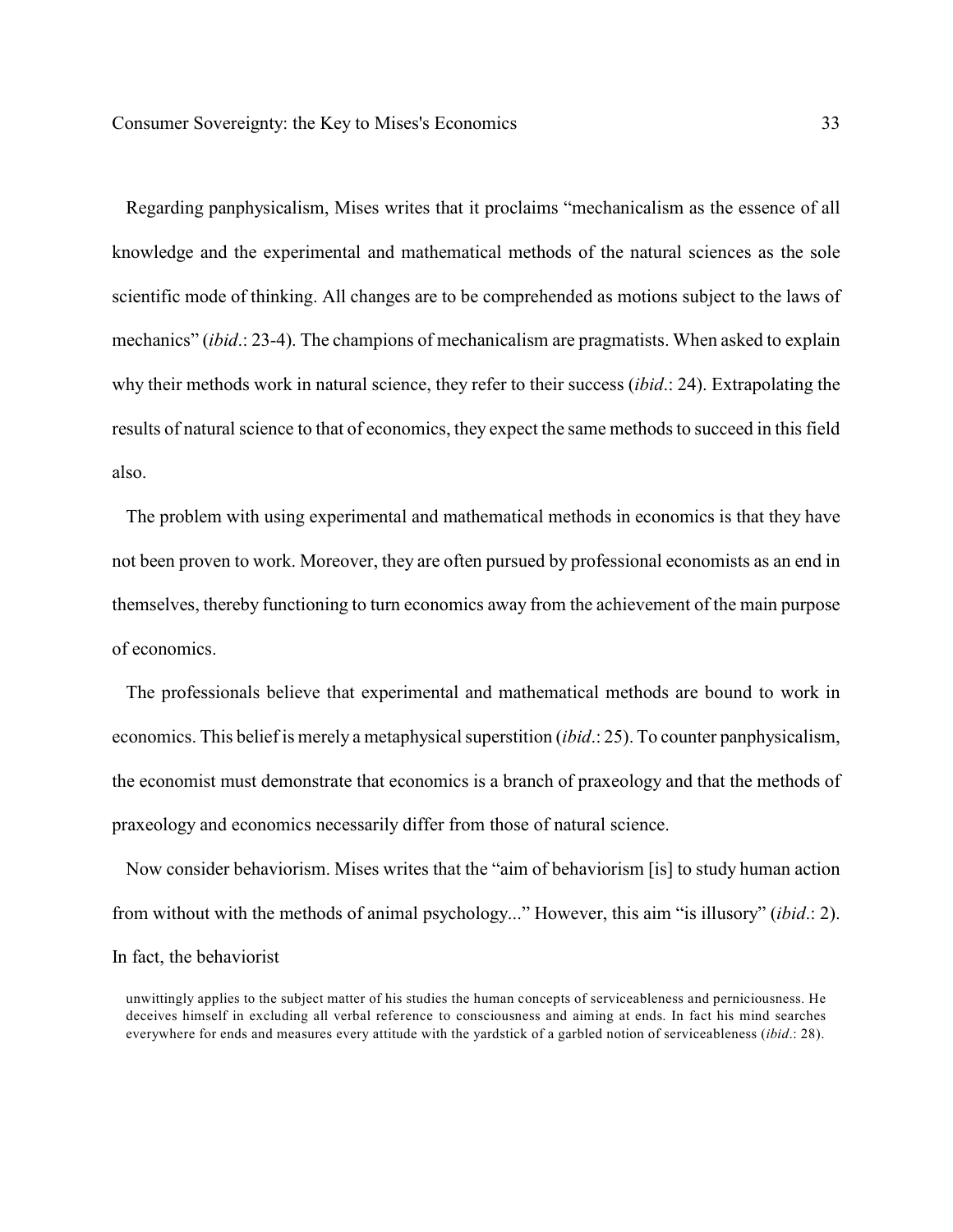Today, the term "serviceableness" is not as popular as the term "function" in this context. When asked to explain why a particular stimulus elicits a particular response in a human actor, the behaviorist typically answers by referring to the function of the response. In fact, this is a veiled reference to the ends at which the human actor consciously aims albeit which, under market economy conditions, she can only achieve indirectly. Mises argues that it is an illusion to think that actions can be interpreted as responses to a stimuli without referring to "the meaning which acting men attach to them" (*ibid*.: 26). Behaviorism can be countered in the same way as panphysicalism – by demonstrating that praxeology and economics are distinct sciences that use distinct methods requiring one to attribute subjective meaning to every action.

While historicism, panphysicalism and behaviorism can be countered with economics; the modern observer of the history of the economics profession could hardly be optimistic about the prospect of Misesian economics winning over the profession. Modern professional economics is mostly a hybrid of these ideas. The modern professional uses something like what Mises would have called "economic theory" to generate hypotheses. Then he tests such hypotheses by means of statistical measures or by referring to the facts of history, which are often described in the form of summary statistics. The reports of such statistics typically refer to "economic behavior" and not to *action* in the sense that it is defined in praxeology and economics. One might label this hybrid "scientism." The practitioners of scientism aim to subsume economic theory within a broader paradigm of scientistic knowledge gathering. The Misesian economist regards the economic theory as paramount and statistics representing economic action as useful primarily in helping to determine whether theory is *relevant* to particular instances to which it is applied. The scientistic economist, on the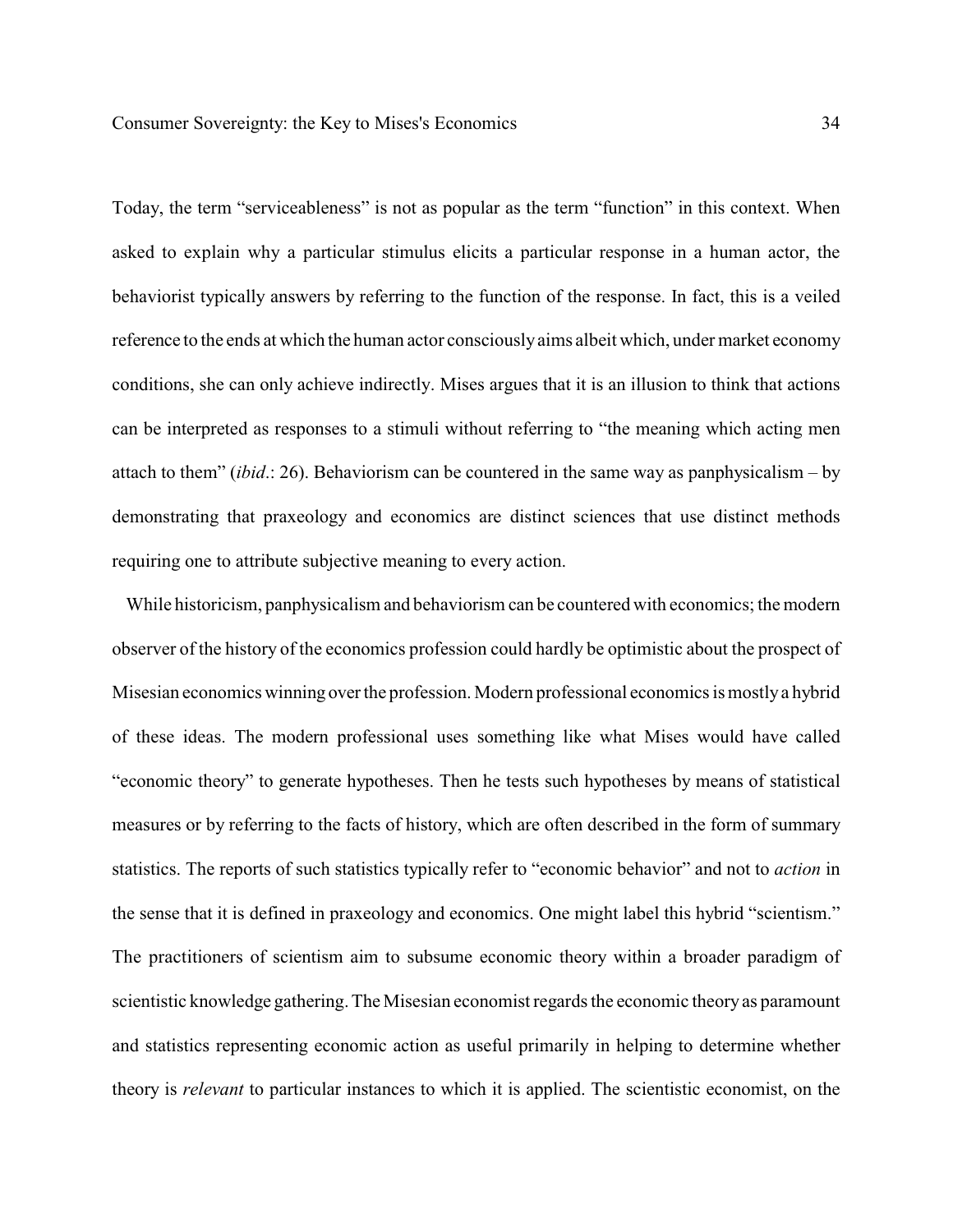other hand, regards the knowledge of statistical, behavioral, historical facts as paramount. He continually flirts with the paradigm of statistical extrapolation. As a result, whereas a Misesian economist is poised to trace all market interaction back to the category of action, the scientistic economist tends to mix economic theory, on the one hand, and statistical extrapolation on the other hand. Basically, the scientistic economist conflates economics with historicism and, as a result, tends to make errors in policy analysis.

Finally, consider polylogism. Mises does not actually define polylogism in the treatise. However, he credits Karl Marx with inventing it (*ibid*.: 693). For Marx, every "social class has a logic of its own" (*ibid*.: 5). Polylogism was later adopted by historicism, which "asserts that the logical structure of human thought and action is liable to change in the course of historical evolution." Other forms of polylogism are racial polylogism and irrationalism (*ibid*.). Like irrationalism and historicism, the main motive for polylogism was to attack the use of economics (i.e., the use of the THRUI and the theorem of consumer sovereignty) in evaluating economic policy. It can be countered in the same way as those two.

# *Experimental Economics*

In order to clarify Mises's justification for binding economics to praxeology, I would like to deal with a more recent development in the economics profession – experimental economics.<sup>12</sup> The working thesis of this field is that economists can learn something about market interaction by doing behavioral experiments. There are three problems with this thesis. Two of them concern relevance.

 $12$ See Vernon Smith (2008).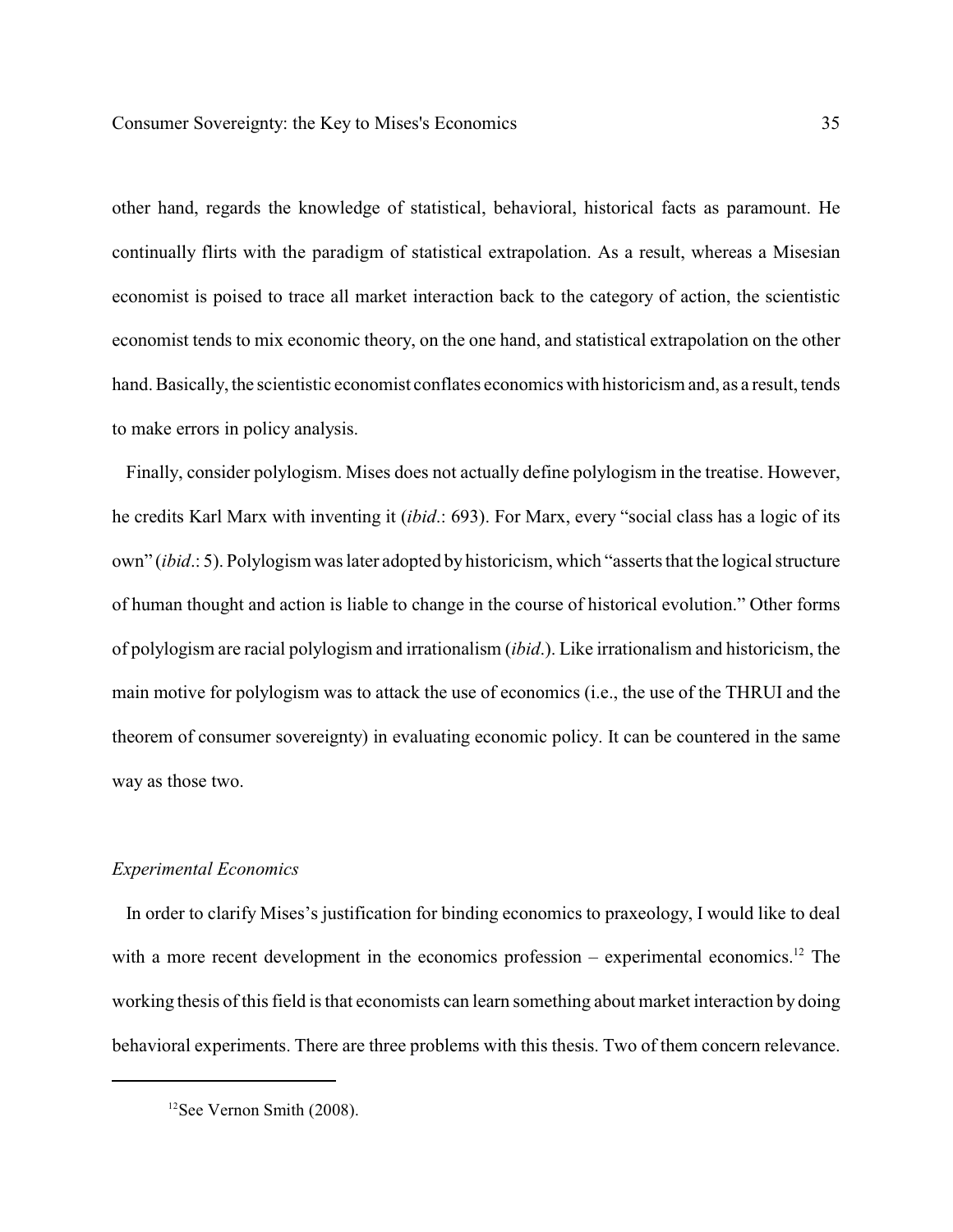The third concerns the propensity to substitute some other purpose for the main purpose of economics. First, only simple behavioral experiments can be done; yet market interaction is complex, involving countless actions, only some of which the human mind is capable of identifying. To duplicate such actions in an experimental situation is out of the question. Thus the experiments are almost certain to lack relevance due to complexity. The second problem is that market interaction is characterized by continuing development and growth. The division of labor is ever expanding under pure market economy conditions. Although there are times when individuals develop routine ways of dealing with each other, there are quite a number of others in which individuals are imaginative, creative, and inventive. Since market interaction consists of interaction among numerous interrelated individuals, the imagination, creativity, and inventiveness of even a few means that the interactive situations of the past are seldom repeated in a similar way. As a result, even if experiments could be conducted on large numbers or even if small number experiments were relevant to understanding past interactions among the large number of actors, the understanding of past interaction would ordinarily be irrelevant by itself to understanding future interaction.

The third problem is the danger associated with professionalizing research of this type. For descriptions from experimental economics to be suitable in a praxeologically-based economics, the language used in the descriptions ought to reflect the assumption that behavior is driven by choices. Every term that is used to report an experiment ought to be traceable to the properties of action (ends and means, time, and uncertainty). It should reflect an assumption or set of assumptions about these properties of action. The grammar must be subject-centered and not object-centered. Yet there is a tendency in a field labeled "experimental economics" to emphasize measurable results. Emphasizing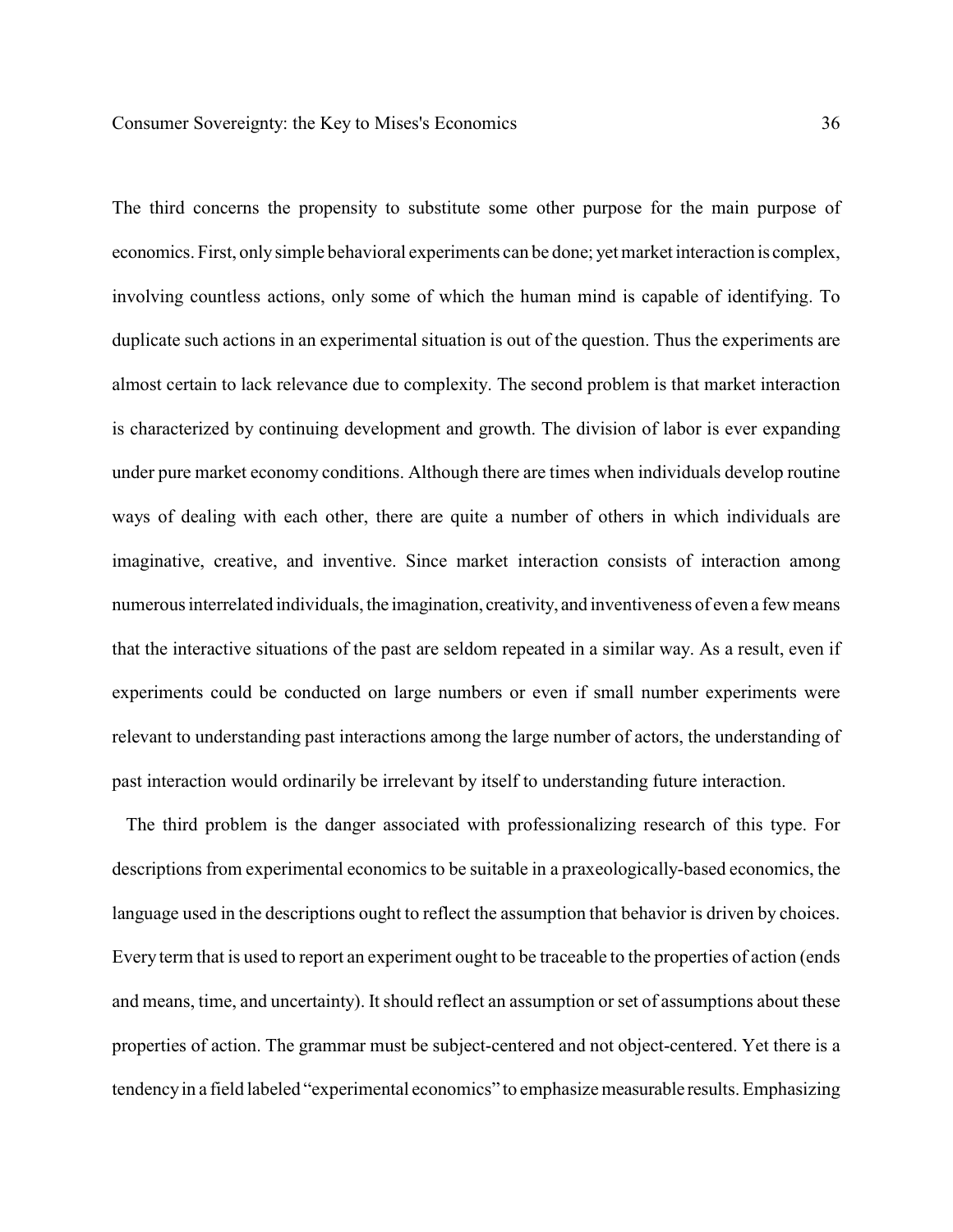measurable results can easily lead one to make the same error as the rigid behaviorists in psychology. Only dogged self-scrutiny could keep this field from lapsing into an imitation of the rigid behaviorism of old.<sup>13</sup>

The problem faced in both human psychology and economics is the interpretation of facts. This problem is less severe in psychology because the facts are less complex. For that field, rigid behaviorism can be conceived as a fact-gathering process, albeit one that should be guided by prior praxeological theory. In economics, where complexity dominates, fact-gathering by experiment is nowhere near as fruitful. Moreover, the facts gathered through behavioral experiments are very unlikely to correspond to the complex facts that the economist aims to interpret. Theory production is far more important and other means of fact gathering are likely to prove more fruitful.

### *How to Secure Economics Against the Criticisms*

That Mises aimed to counter these criticisms is evident from the following statement which

follows his discussion:

The system of economic thought must be built up in such a way that it is proof against any criticism on the part of irrationalism, historicism, panphysicalism, behaviorism, and all varieties of polylogism. It is an intolerable state of affairs that while new arguments are daily advanced to demonstrate the absurdity and futility of the endeavors of economics, the economists pretend to ignore all this.

It is no longer enough to deal with the economic problems within the traditional framework. It is necessary to build the theory of catallactics upon the solid foundation of a general theory of human action, praxeology. This procedure will not only secure it against many fallacious criticisms but clarify many problems hitherto not even adequately seen, still less satisfactorily solved. There is, especially, the fundamental problem of economic calculation (Mises 1966: 7).

 $<sup>13</sup>$ It is worth noting that one of the major proponents of behaviorist psychology recognized, later in</sup> his life, the limitations of strict behaviorism. See B. F. Skinner (1964).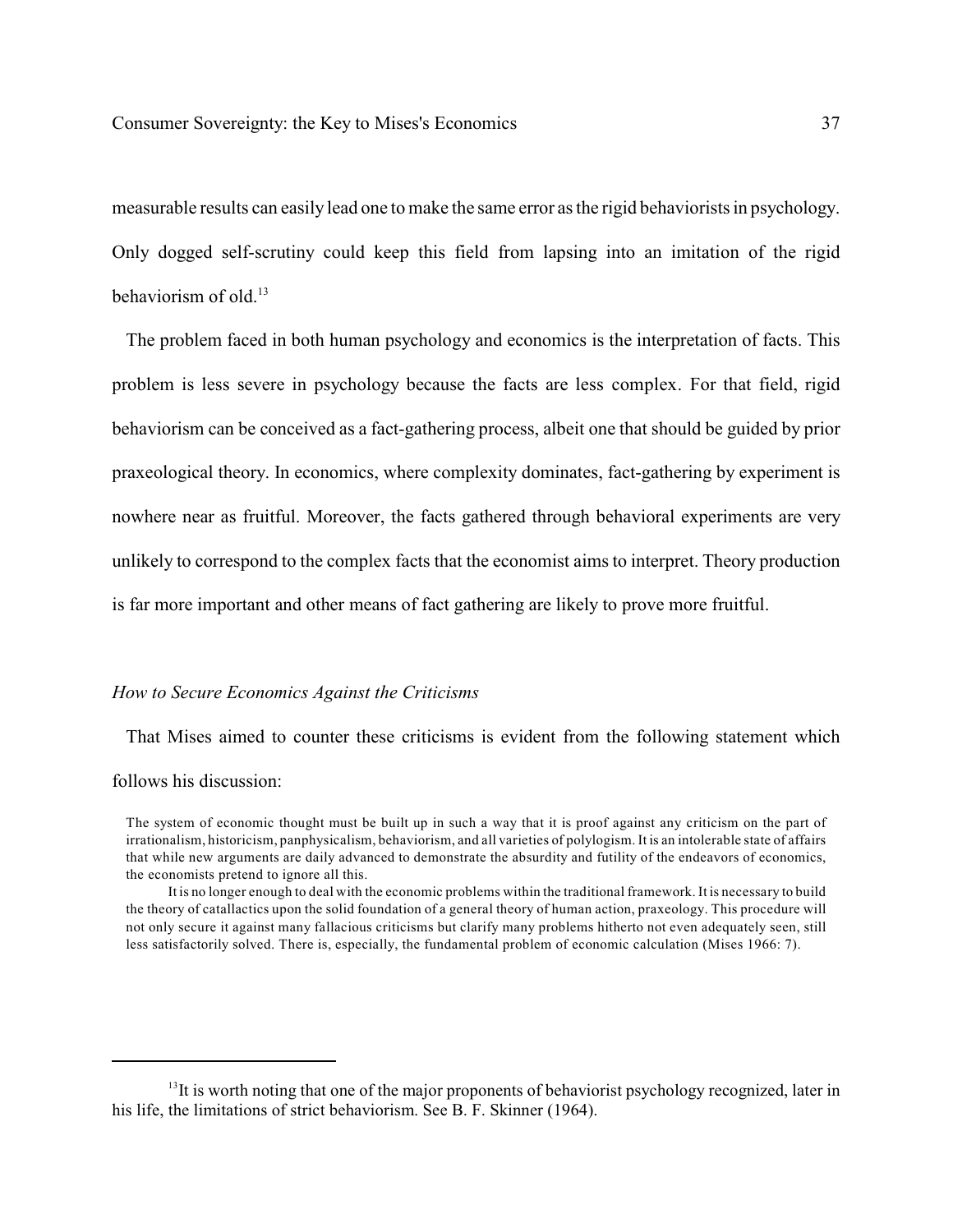Once he defines his aim of binding economics to praxeology, the next task is to determine the best way to proceed. Having rejected scientism and the other "isms," he is obliged to present an alternative. What methods can and should an economist employ to put herself in a position to evaluate interventionist argument based on the THRUI? Mises does not bother to ask immediately answer this question. I claim that his procedure is to bind economics to praxeology by combining the properties of action with imaginary constructions. The imaginary constructions represent the assumptions needed to produce economic theorems. In the theorems, the properties of action and the assumptions are intertwined, so to speak. Although Mises does not say anything immediate about this procedure, he nevertheless begins to carry it out in his first chapter. There, he introduces the concept of human action as consisting of three conditions: (1) uneasiness, (2) the image of a more satisfactory state, and the "expectation that purposeful behavior has the power to remove or at least to alleviate the uneasiness" (*ibid*.: 14).

### *How to Avoid Error in Economic Reasoning*

Mises does not explain why he begins in his chapter 1 to elucidate the properties of action. However, his decision to do so is consistent with the goal of binding economics to praxeology and the reader can take it for granted that this is his purpose. Her faith would be rewarded in chapter 2, where Mises discusses "The Epistemological Problems of the Sciences of Human Action." There she would discover that to avoid error in economic reasoning, one must follow a rule that requires her to trace all economic theorems back to the properties of action. The reasoning behind the need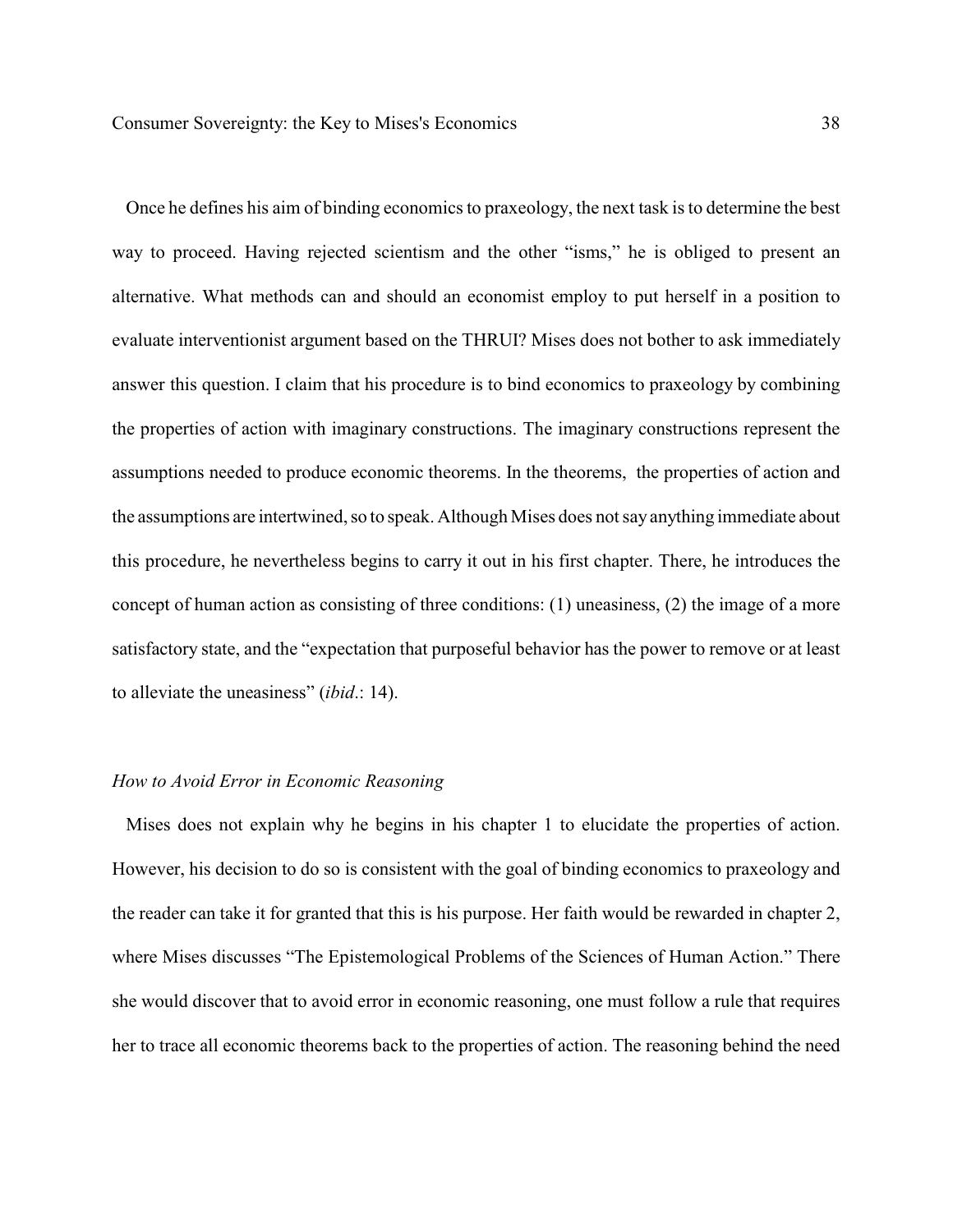to follow this rule begins in a section entitled "Conception and Understanding," in which Mises's effort to justify distinguishing praxeology and history

How to avoid error in economic reasoning: follow the rule of trace all economic theorems back to the properties of action.

is nearing completion. In this section, he distinguishes the mental tool of praxeology, which he calls "conception," from the mental tool of history, which he calls "understanding" (*ibid*.: 51). He also points out that understanding presupposes conception (*ibid*.: 53-54). He turns specifically to economics in a section entitled "The Procedure of Economics." In that section, he writes basically that the methods of economics are determined by the subject matter.

Unfortunately, he does not fully define the subject matter of economics until much later in the treatise. In chapter 14, hisfirst chapter that is exclusivelydevoted to economics, he defines economic phenomena as "the determination of the mutual exchange ratios of the goods and services negotiated on markets, their origin in human action and their effects upon later action" (*ibid*.: 232). Thus the inquisitive (and persistent) reader is able to find out that the methods of economics are determined by the interest of economists in the mutual exchange ratios (*ibid*.) or actions "conducted on the basis of monetary calculation" (*ibid*.: 234).

Instead of giving his reader a concrete definition of economic phenomena, Mises deals with the problem abstractly. He writes only that economic phenomena refer to experience and reality (*ibid*.: 65). Because economics fixes "its eye on the comprehension of reality," it must adopt "for the organized presentation of its results a form in which aprioristic theory and the interpretation of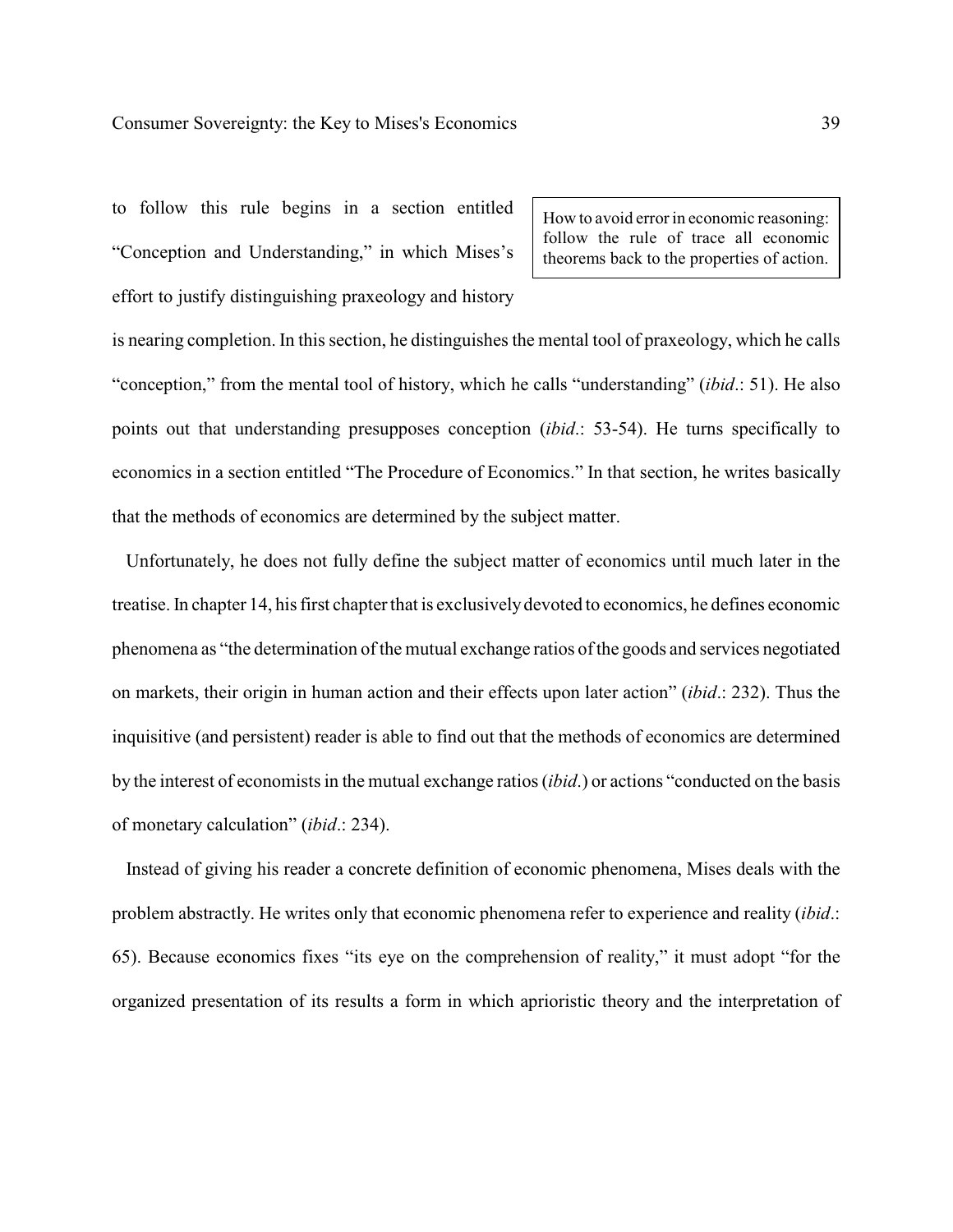historical phenomena are intertwined" *(ibid.*: 66).<sup>14</sup> One who reads this statement cannot help but ask why Mises uses the phrase "organized presentation of its results."

I am sure that Mises is referring to the production of economic theorems that are relevant to evaluating interventionist argument based on the THRUI. Economic theorems are theorems that pertain to the actions that cause the mutual prices of goods and factors of production and that have effects upon later actions. He means that when economics presents economic theorems, it intertwines aprioristic theory and the interpretation of historical phenomena. Given this interpretation, then he is implying that in order to avoid errors, the builder of theorems must intertwine aprioristic theory and the interpretation of historical phenomena. This procedure, we shall see, binds economics to praxeology.

It seems to me that this interpretation is not easy for the typical reader to make. Nevertheless, I am persuaded that it is correct. That I am correct is evident from the fact that it is consistent with what he writes in subsequent statements in the same context. First he writes about the procedure of economics:

...From the unshakable foundation of the category of human action praxeology and economics proceed step by step by means of discursive reasoning. Precisely defining assumptions and conditions, they construct a system of concepts and draw all the inferences implied by logically unassailable ratiocination. With regard to the results thus obtained only two attitudes are possible; either one can unmask logical errors in the chain of the deductions which produced these results, or one must acknowledge their correctness and validity (*ibid*.: 67).

Here he writes of "a system of concepts and inferences." He does not write about a set of deductions about economic interactions that intertwine the properties of action with assumptions about the

 $14$ I have substituted the term "economics" for "praxeology" in this interpretation on the grounds that this is a more accurate term to express Mises's meaning. The context reveals this.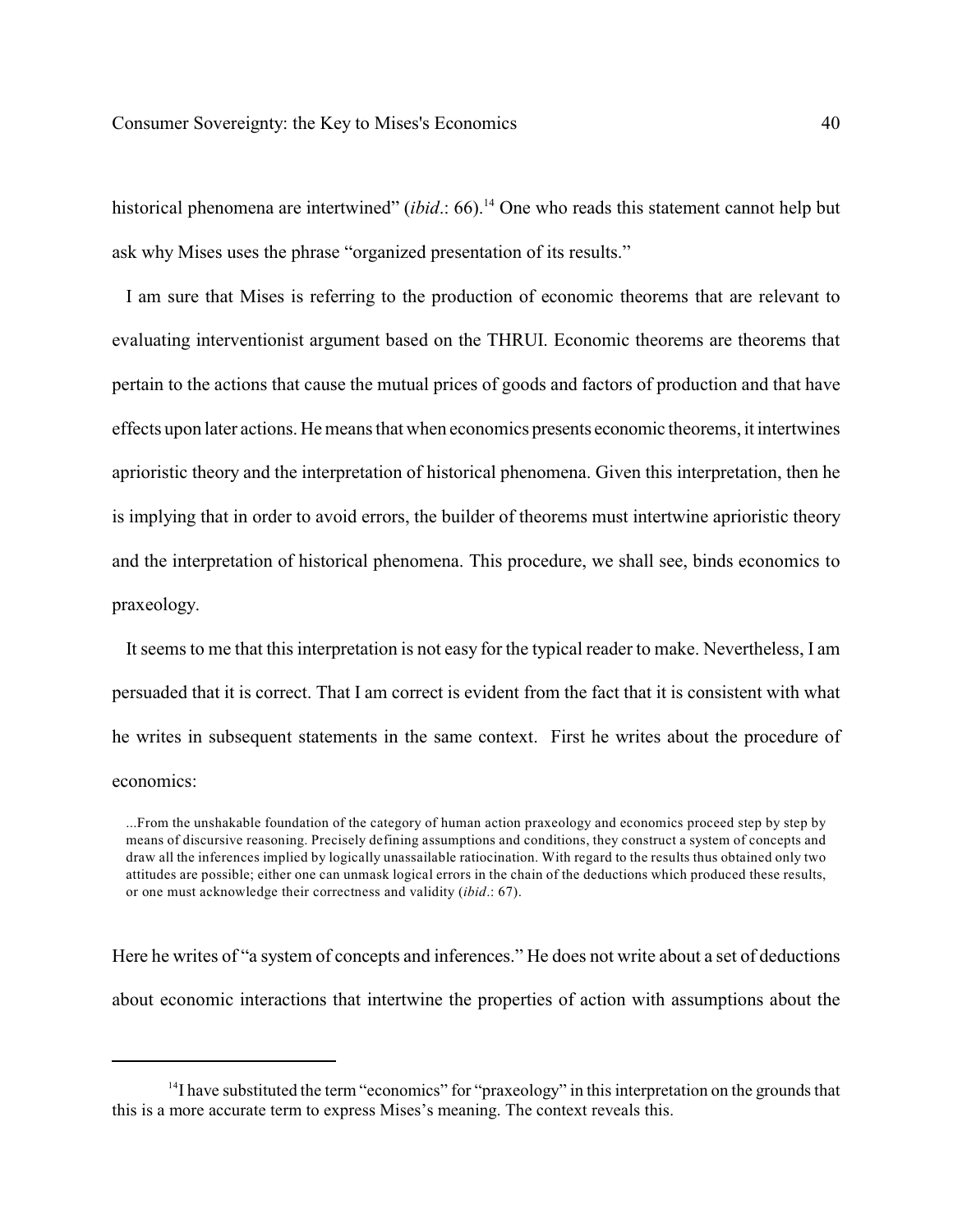### Consumer Sovereignty: the Key to Mises's Economics 41

conditions under which individuals act. Nor does he say that he is referring to an economic theorem. Later, however, when he turns to the prospect for error, he writes generally about how man, in his

effort to comprehend reality, can never be absolutely certain; therefore the best he can do is

to submit all his theories again and again to the most critical reexamination. This means for the economist to trace back all theorems to their unquestionable and certain ultimate basis, the category of human action, and to test by the most careful scrutiny all assumptions and inferences leading from this basis to the theorem under examination. It cannot be contended that this procedure is a guarantee against error. But it is undoubtedly the most effective method of avoiding error.

Praxeology – and consequently economics too – is a deductive system. It draws its strength from the starting point of its deductions, from the category of action. No economic theorem can be considered sound that is not solidly fastened upon this foundation by an irrefutable chain of reasoning. A statement proclaimed without such a connection is arbitrary and floats in midair. It is impossible to deal with a special segment of economics if one does not encase it in a complete system of action (*ibid*.: 68).

Given the language of the "properties of action" that I have introduced, I conclude that he means that to avoid error in theorem production, the economist must be capable of tracing back all theorems to the properties of action. To do this, she must be able to identify her specifically economic assumptions that are imbedded in her imaginary constructions. This is how the economist binds economics to praxeology. Is there other evidence to support my interpretation?

### *Tracing Economic Theorems Back to the Properties of Action: Case 1*

 Mises does not return in the treatise to the subject of how to bind economics to praxeology. He evidently thought that his treatment in his chapter 2 was sufficient. To determine how his procedure achieves this purpose, one must study the treatise looking for passages that contain the word "trace." There are two relevant instances. The first is in his discussion of economic calculation. He says that one of the biggest errors made by economists was that of taking for granted that individuals employ numerical measures of the value of using means to meet ends. The economists looked at the means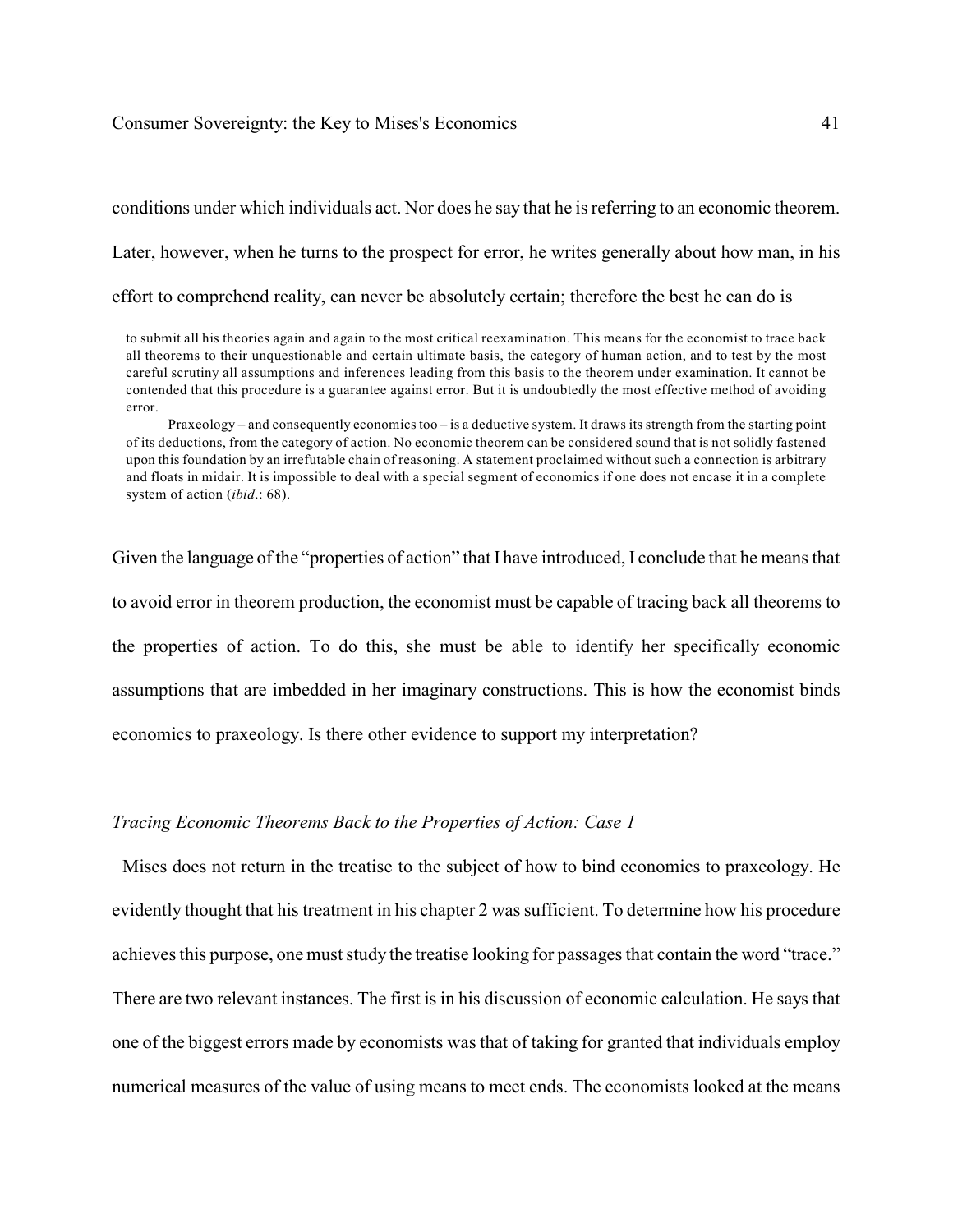for a collection of people to achieving their ends as if they could compare the loss in satisfaction resulting from use with the gain in satisfaction resulting from another use. They proceeded to advance theorems about how progress and improvement that were based on a false premise. Such calculation cannot be made unless there is a common denominator, or money. It follows that the deductions about action that an economist might make on the basis of the assumption for a market economy do not apply do a collective that does not use money. He writes that the economists "took [economic calculation] for a category of all human action [including that of Crusoe and the socialist planning board] and ignored the fact that it is only a category inherent in acting under special conditions" (*ibid*.: 201). The economists

did not comprehend that money prices are the only vehicle of economic calculation. Thus most of their studies are of little use. Even the writings of the most eminent economists are vitiated to some extent by the fallacies implied in their ideas about economic calculation (*ibid*.).

The error of those economists was due to their inappropriate use of imaginary constructions. The economist uses such constructions, he says, because it expedient to do so. But this does not remove the obligation of tracing all economic phenomena that go into making an economic theorem back to the properties of action.

In order to trace back the phenomena of the market to the universal category of preferring a to b, the *elementary theory of value and prices* is bound to use some imaginary constructions. The use of imaginary constructions to which nothing corresponds in reality is an indispensable tool of thinking. No other method would have contributed anything to the interpretation of reality. But one of the most important problems of science is to avoid the fallacies which ill-considered employment of such constructions can entail (*ibid*.: 201-2, italics added).

The "elementary theory of value and prices" to which he refers is the Austrian theory of value and cost. He goes on to write about this theory. He says that it employs the image of a market "in which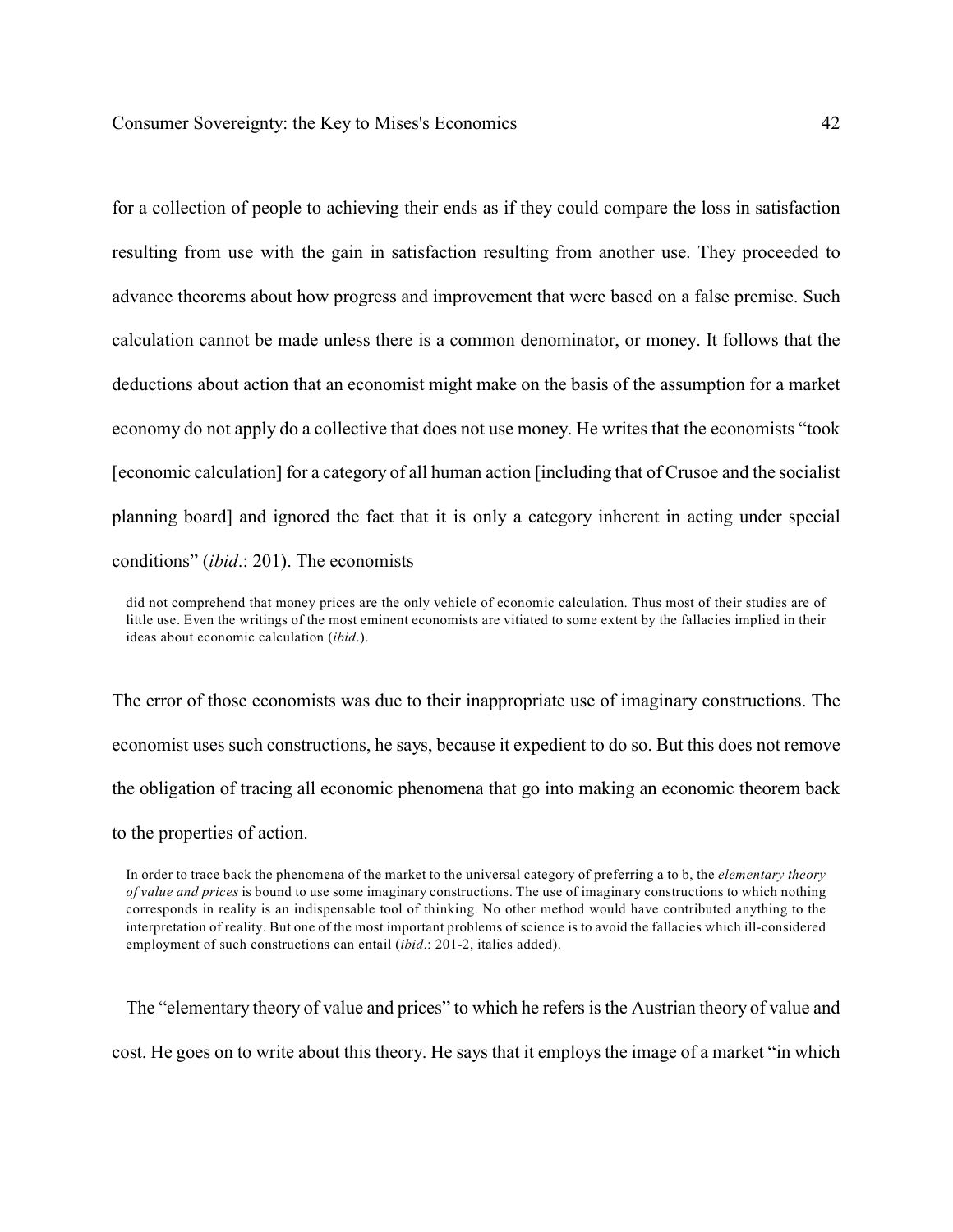all transactions are performed in direct exchange." But "one must carefully guard oneself against the delusions which this construction can...engender" *(ibid.*: 202).<sup>15</sup>

Mises's discussion of these errors does not refer to the entrepreneur role. In his economics, as best understood from the praxeological point of view, thisrole both announces and accepts the price bids that enable cost calculations to be made. It makes appraisement errors when there is an unexpected change in the quantity of money. Because Mises does not discuss this role until after he has introduced the imaginary construction of the evenly rotating economy, the typical reader is not in a good position to recognize that Mises has it in the back of his mind when he gives this early example. Thus, viewed in isolation, this early discussion of the appropriate method for tracing economic phenomena back to the category of action tells the reader very little about how his binding economic to praxeology helps the economist avoid error. Its main message is that in order to derive economic theorems, one must combine knowledge of the properties of action with imaginary constructions that do not correspond to reality. An example of such a construct, I will show, is the evenly rotating economy which is necessary to elucidate the entrepreneur role.

<sup>&</sup>lt;sup>15</sup> Mises mentions two delusions. The first is that a person who uses this market image may forget that money is not a neutral factor. Near the beginning of the  $20<sup>th</sup>$  century, he writes, the use of this image prompted a correction in the form of the monetary theory of the trade cycle (*ibid*.: 203). The second is that a user may forget that the determination of the costs of production requires the use of money and markets to calculate. A theory of value and cost that lacks money may lead to error. It cannot shed any light on an argument favoring a socialist system in whichmoney is not, by definition, used to calculate opportunity costs (*ibid*.: 205).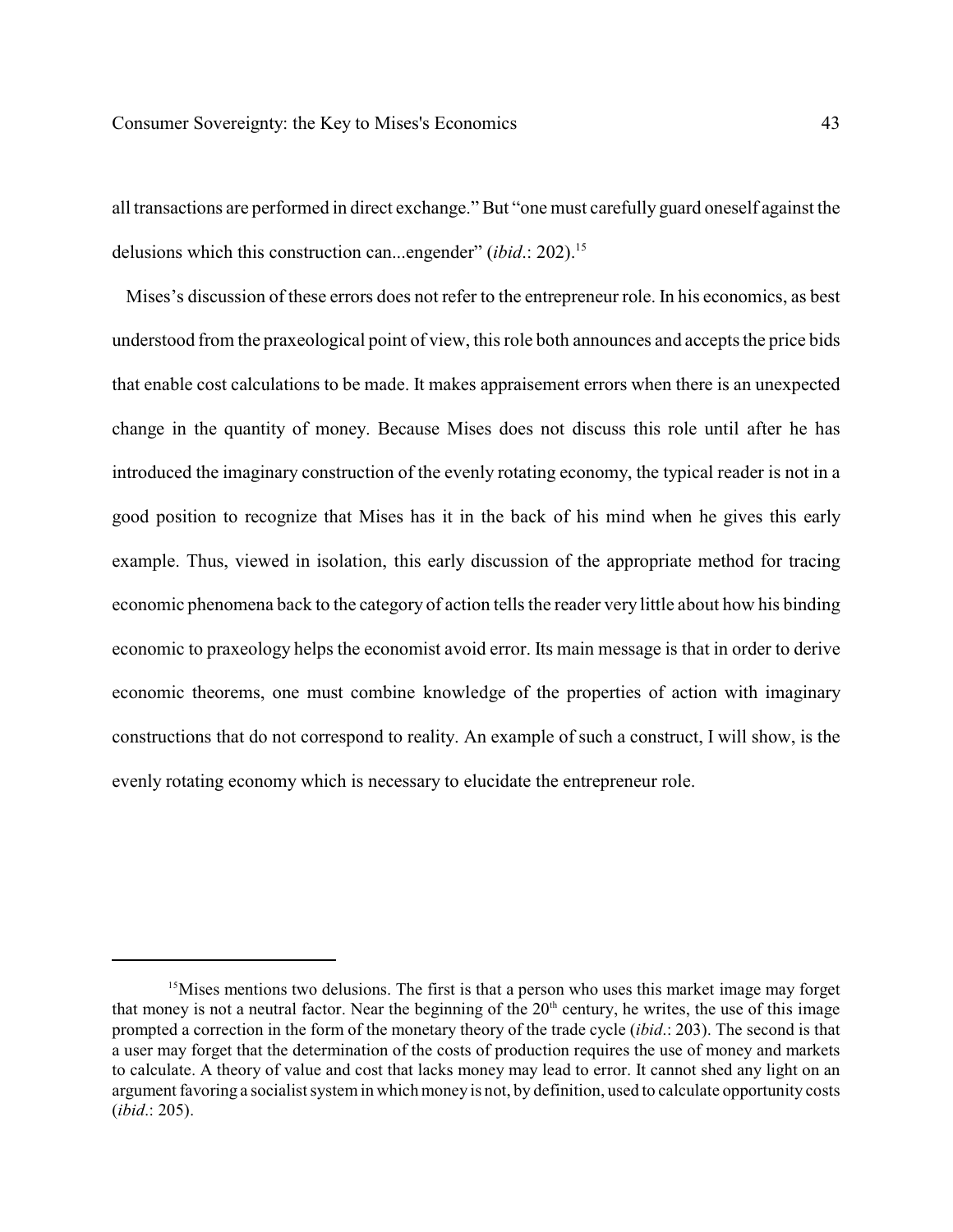### *Tracing Economic Theorems Back to the Properties of Action: Case 2*

The next relevant use of the term "trace" is more useful, although I cannot expect the reader of this essay to acquire a full appreciation until later. Consider his discussion of how the prices of the factors of production are determined in the market (*ibid*.: 334). He writes that the "operation of this market is actuated and kept in motion by the exertion of the promoting entrepreneurs, eager to profit from differences in the market prices of the factors of production and the expected prices of the products" (*ibid*.). This sentence refers back to a chapter in which Mises defines the entrepreneur role and elucidates it by means of the two imaginary constructions of the evenly rotating economy and the "functional distribution" (*ibid*.: 246-255). I discuss these imaginary constructions and the entrepreneur role in greater detail in Part Two.

My interpretation of Mises's belief is that in order to protect economics from the view voiced by a variety of critics, one must use the entrepreneur role to bind economics to praxeology. Such a bond, in conjunction with the correct use of imaginary constructions to elucidate the entrepreneur role, enables economists to produce theorems that can be traced back to the category of action. Unfortunately, I must ask the reader to wait for my complete defense until I elucidate the entrepreneur role.

### **Helping to Solve Problems Hitherto Not Adequately Seen**

Mises asserts that binding economics to praxeology enables one to clarify and solve various problems. Unfortunately, he does not tell the reader which problems need to be clarified and solved. Indeed, it is unclear at this stage what he means by a problem. Later in the treatise, he uses the term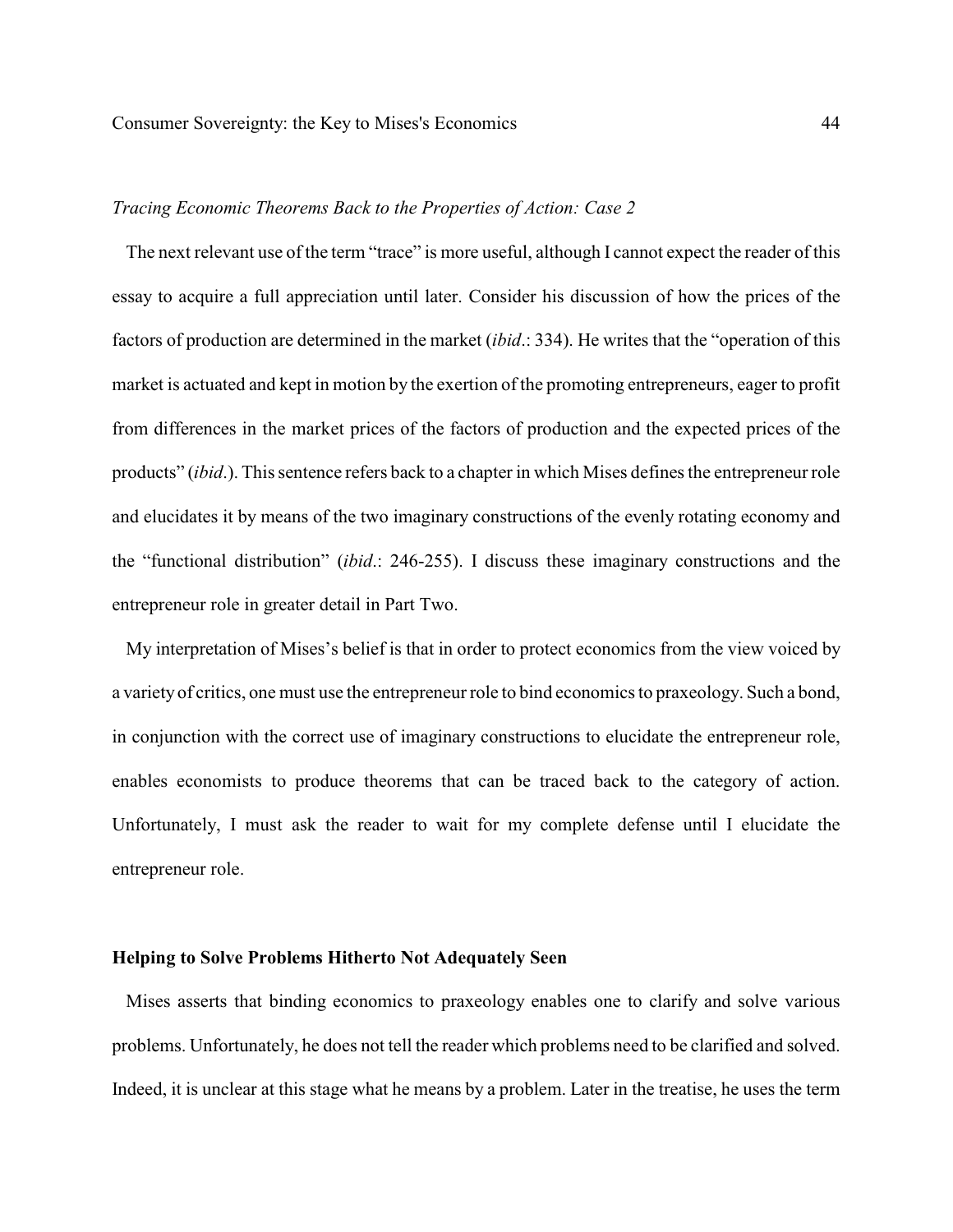"problem" to refer to the effects of a proposed market intervention. The economist, he writes, first studies interaction under pure market economy conditions and then turns to the study of problems raised by interference with the market (*ibid*.: 238). Here, however, employs a different meaning of the term "problem." He refers to the *problem* of economic calculation. He writes that there "is, especially, the fundamental problem of economic calculation" (*ibid*.: 7). What he really means, I believe, is that some arguments favoring intervention in an otherwise pure market economy can only be dealt with by understanding the prerequisites for economic calculation and how it occurs. Two cases come to mind: the effects of adopting a socialist program and the effects of an increase in the quantity of money. How does binding economics to praxeology help to deal with interventionist arguments relating to these phenomena?

My answer begins by recognizing that such effects are best expressed in terms of the entrepreneur role. Mises does not characterize his evaluation of the the socialist planning intervention in this way. He prefers to emphasize the inability of the central planners to calculate costs of production, particularly in the higher orders of supply chains. A moment's reflection suggests, however, that the planners' inability to calculate is the antithesis of the assumption that under pure market economy conditions, the entrepreneur role *can* calculate. What the socialist planners try to achieve are the results of market interaction without having an entrepreneur role and the money prices that play such a large part in the entrepreneur role's appraisement and production decisions. The praxeology-based economist recognizes that interaction under pure market economy conditions can be traced back to the properties of action via the entrepreneur role. Advocates of socialist planning, however, have no way to trace the results they claim socialism can achieve back to the properties of action. Part of the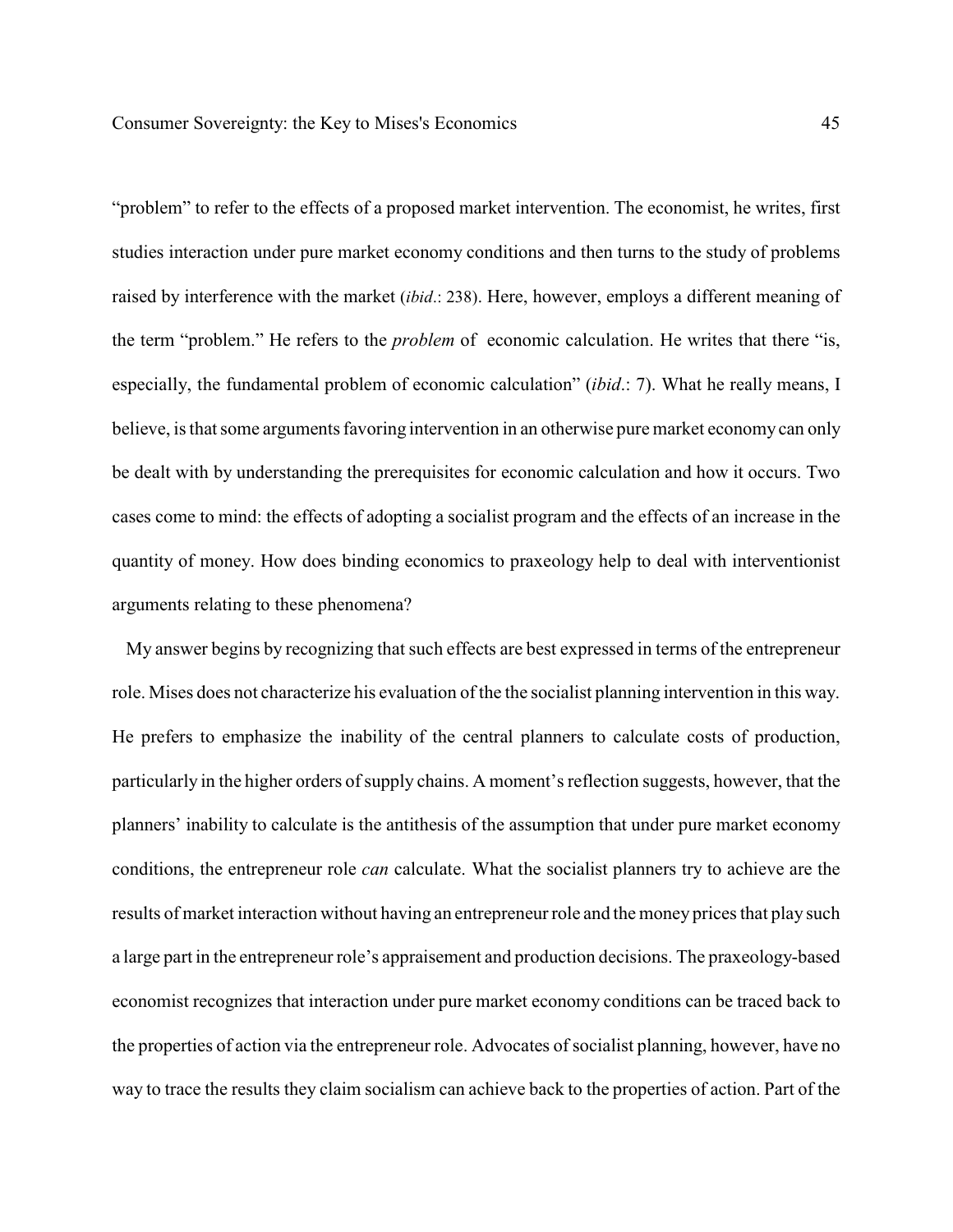reason for this is that they do not assume a set of conditions in which individuals use money prices to calculate. Thus, there is no reason to believe that the socialist planners could achieve anywhere near the same extent of division of labor as can be achieved under pure market economy conditions.

Regarding the trade cycle, Mises's revised version was based squarely on the concept of the entrepreneur role. In other words, he built a theory in which the phenomena depicted in the trade cycle, like those under pure market economy conditions, could be traced, via the entrepreneur role, back to the properties of action. He introduces his trade cycle by describing the "problems" that he plans for his analysis to solve. Originary interest plays a prominent role. He writes that the first problem is whether the changes in money can and will bring about "lasting changes in the final rate of originary interest and neutral interest." The second is whether "changes in the gross money rate of interest" can cause "the net rate of interest included in it to deviate lastingly from the height which corresponds to the rate of originary interest...(*ibid*.: 538-9). To solve these problems, Mises must develop a theorem about how the entrepreneur role will act when there is a change in money and a change in the gross money rate of interest.

As in the case of securing economics against criticism, his argument ultimately refers to the entrepreneur role. Also, as before, my complete defense of Mises's second reason for binding economics to praxeology must await a further discussion of the role.

Before concluding this part, I want to again point out the difficulty of interpreting Mises on this issue of binding economics to praxeology. It is indicative of the difficulty of interpreting his economics generally. Let me try to rephrase Mises's contribution to the evaluation of interventionist argument relating to the trade cycle. The contribution is to recognize that if a central bank increases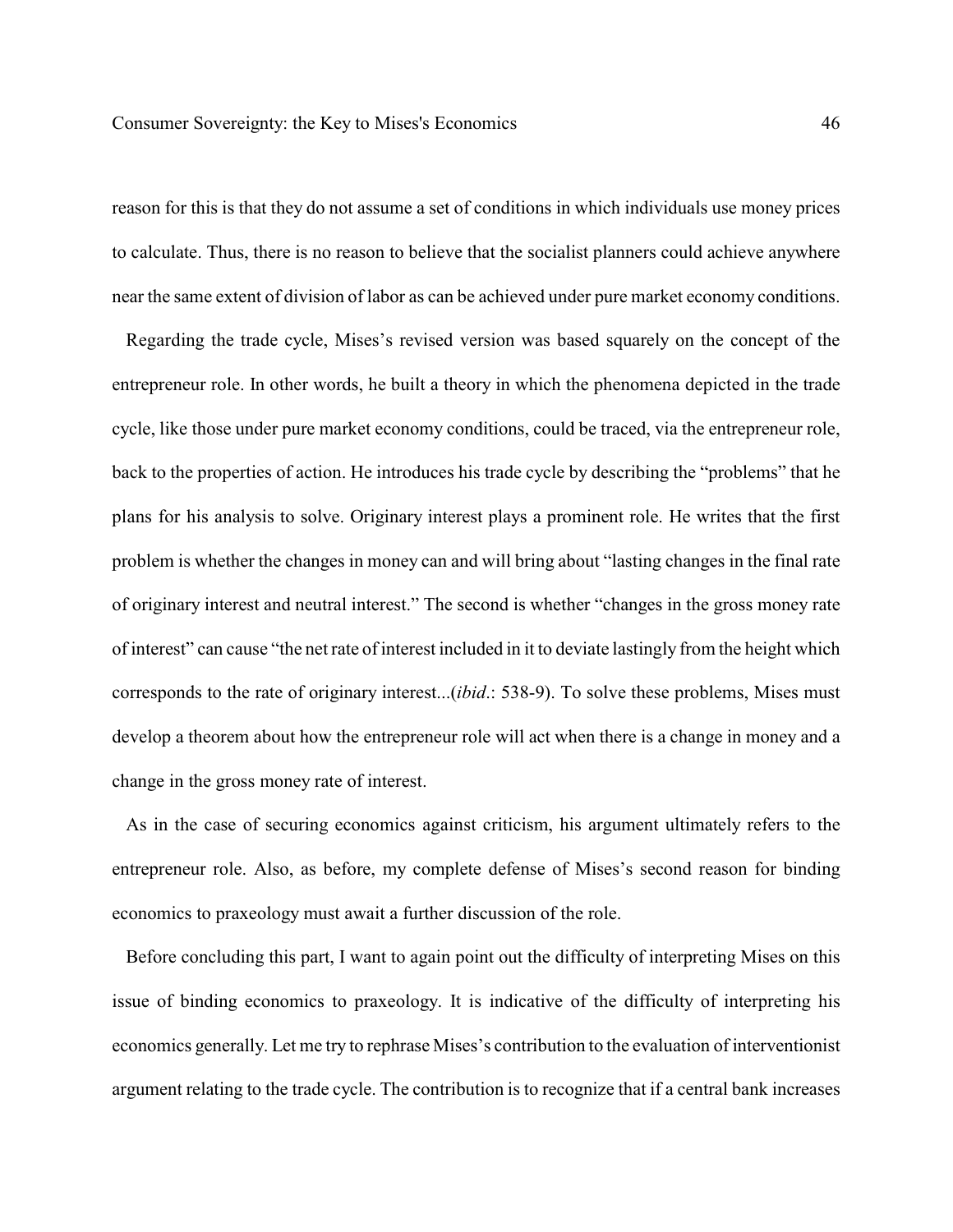the quantity of money unexpectedly by introducing it into loan markets, it will cause a trade cycle.<sup>16</sup> This contribution should be stated as a theorem that is derived from the properties of action and assumptions about the conditions under which the actions occur. The theorem applies to the conditions of a pure market economy and is derived from other theorems that are already developed for that economy, including the theorem of consumer sovereignty. For Mises to refer to his exercise as a set of problems with which a theory of interest, credit expansion, and the trade cycle are designed to deal transmits the correct message only to a reader who has been able to recognize both the goal of producing such theorems and the methods that must be used in an economics that is bound to praxeology. Yet, I do not believe that the typical readers is able to recognize these things. Accordingly, it is easy to see, from Mises use of terms to refer to his trade cycle theory, why much of the rest of his treatise has not been well understood.

## 2. THE ENTREPRENEUR ROLE

The entrepreneur role plays a critical part in Mises's effort to achieve the ultimate purpose of his economics: to enable the economist to make value-free evaluations of arguments in favor of or against market intervention. It helps him represent all distinctly human action that causes the

 $16$ This way of phrasing the argument skips over the fact that the trade cycle theory is a counterargument to the interventionist argument that central bank intervention can be use to increase the production of goods that consumers value.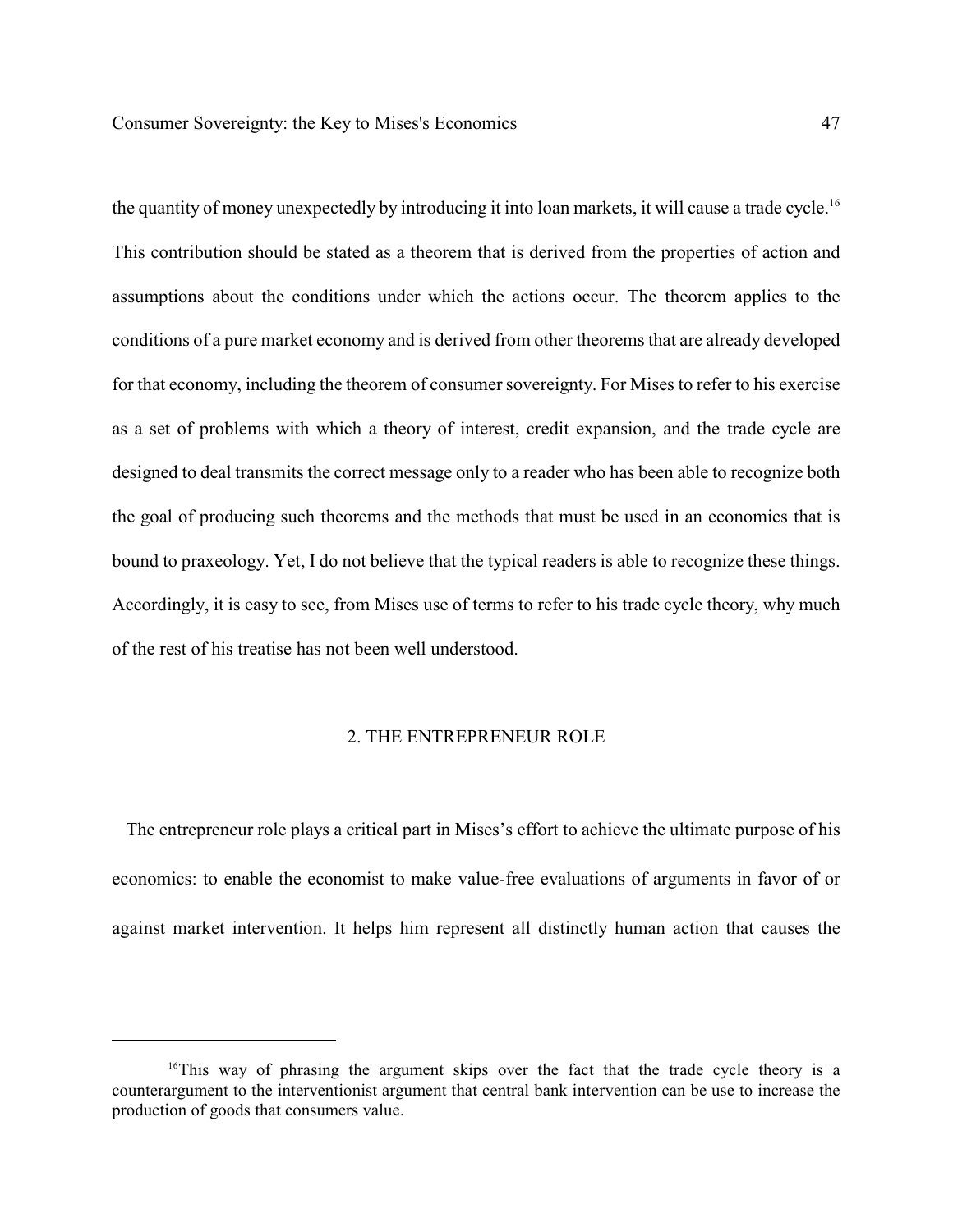employment of means to meet ends and it helps him represent that part of distinctly human action that *always* causes wants to be satisfied under the conditions of the pure market economy.

In production, the entrepreneur role complements the roles of owners of the non-human factors and work. The entrepreneur's income is profit; the income of the owners of the non-human factors is interest; and the worker's income is wages. The owners of durable goods and factors may be able to earn a monopoly gain by charging a monopoly price. Charging a monopoly price is against the interests of consumers and, therefore, not a part of the entrepreneur role. Thus profit differs from monopoly gain.

Consumer sovereignty is the key to understanding Mises's economics in the sense that the name implies both the evaluation of interventionist arguments and the entrepreneur role. The entrepreneur role, however, also implies a bond between praxeology and economics, which the consumer sovereignty concept does not. Since this bond helps the economist avoid error, an understanding of the entrepreneur role is also a prerequisite for understanding Mises's economics.

Mises makes it very difficult for the ordinary reader to recognize how crucial the entrepreneur role is in his economics. At least three characteristics of his presentation contribute to this difficulty. The first concerns "originary interest." It is impossible to fully comprehend Mises's entrepreneur, as Mises presents it, without an understanding of his concept of originary interest. Yet, Mises gives the typical reader the impression that he has completed his definition of the entrepreneur before he even defines this term. Moreover, I will show that, insofar as one aims to make a simple and intelligible presentation of Mises's economics, the term "originary interest" is not only unnecessary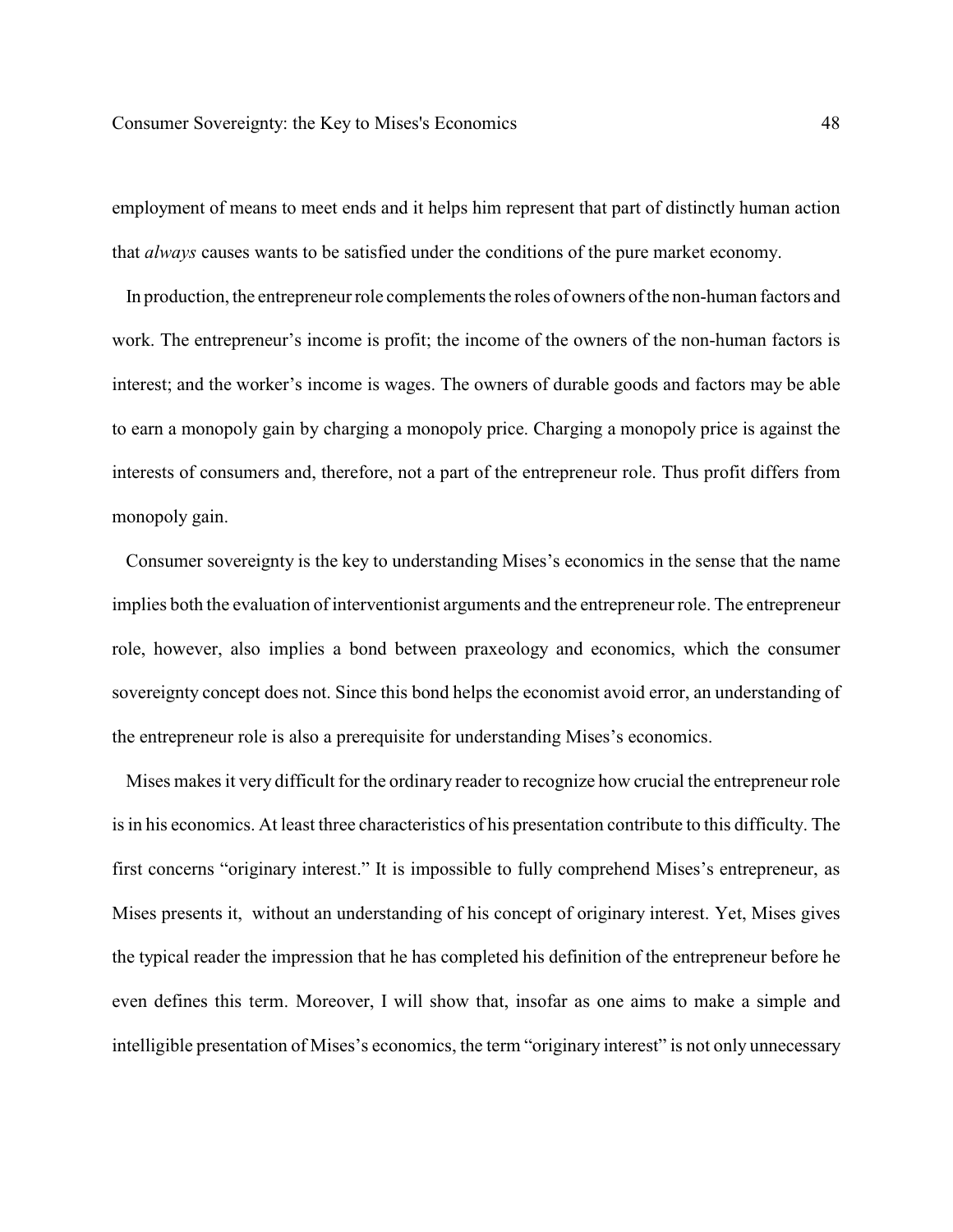but misleading. In using this term, Mises made the comprehension of the entrepreneur role more difficult than necessary without any compensating gain to the typical reader.

The second characteristic of Mises's presentation of the entrepreneur concept that increases the difficulty of comprehending the concept's importance is Mises's decision to employ a variety of terms to refer to it. The term "entrepreneur role" is my convention and I try to use it exclusively. Mises does not use the term at all.

A third characteristic is Mises's desire to separate the entrepreneur as a "category" from the assumption, or fact, that different individuals acting in the entrepreneur role are likely to perform it differently. This is evidenced by his introduction of a second entrepreneur concept – that of the promoter. Confusion arises because of the uncertainty to the reader about which meaning he is using.

My interpretation tries to account for each of these difficulties. I begin by introducing the entrepreneur role. Then I discuss each of the difficulties. As I noted, Mises does not use the term "entrepreneur role" in his treatise. My use of this term is based on the purpose Mises has of employing the entrepreneur concept and also on my desire to stick exclusively to a single term. I show later in this part of the essay why Mises's failure to do so is confusing. Until then, the reader will have indulge my use of this term. In this part, I first describe Mises introduction of the entrepreneur concept in the treatise. Then I discuss each of the difficulties. I end by describing Mises's contribution to the theory of value.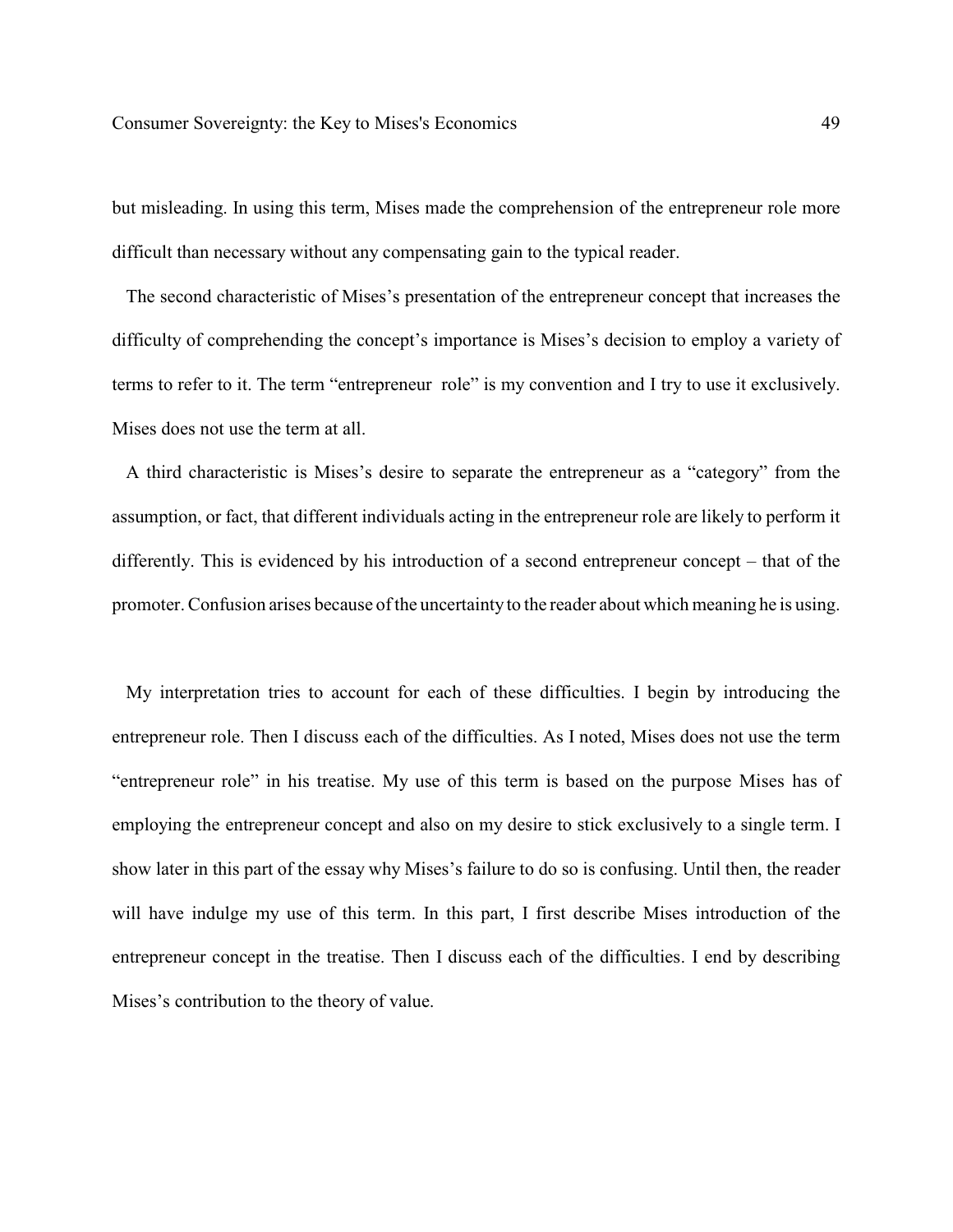# **Introduction to the Entrepreneur Role: Entrepreneur as Category and Function**

Mises introduces the concept of the entrepreneur in a discussion of the imaginary construction of the evenly rotating economy. Using object-centered grammar, he says that the evenly rotating economy (an object) is needed in order to elucidate the concepts of entrepreneurship and profit and loss (*ibid*.: 248). All of his introductory effort to define the entrepreneur concept is contained in a section entitled "The Integration of Catallactic Functions" and centers on what he calls the imaginary construction of the functional distribution. He begins his effort by writing about the difference, in economics, between ideal types and categories. "Economics, exploring the structure of acting in the market society without any regard to the ends people aim at and the means they employ, is intent upon discerning categories and functions" (*ibid*.: 252). In contrast, *economic history* and *descriptive economics* use the terms "entrepreneur, capitalist, landowner, worker and consumer" to refer to ideal types. In economics (i.e., economic theory), "entrepreneur" and these other terms refer to purely integrated *functions*. A reader who is attuned to Mises's desire to bind economics to praxeology and to his goal of evaluating interventionist arguments would assume that an elucidation of categories and integrated functions is meant to contribute in some way. A reader who is unfamiliar with these purposes is likely to regard such remarks about category and function as unclear in purpose.

Next Mises writes that discerning categories and discerning functions "are *two different tasks*," implying that discerning a *category* is different from discerning a *function* (*ibid*.: 252, italics added). He does not use the term "category" again in the chapter. However, he provides some words that seem intended to clarify. He says he will demonstrate the difference between the two tasks by "discussing the catallactic concept of the entrepreneur" (*ibid*.).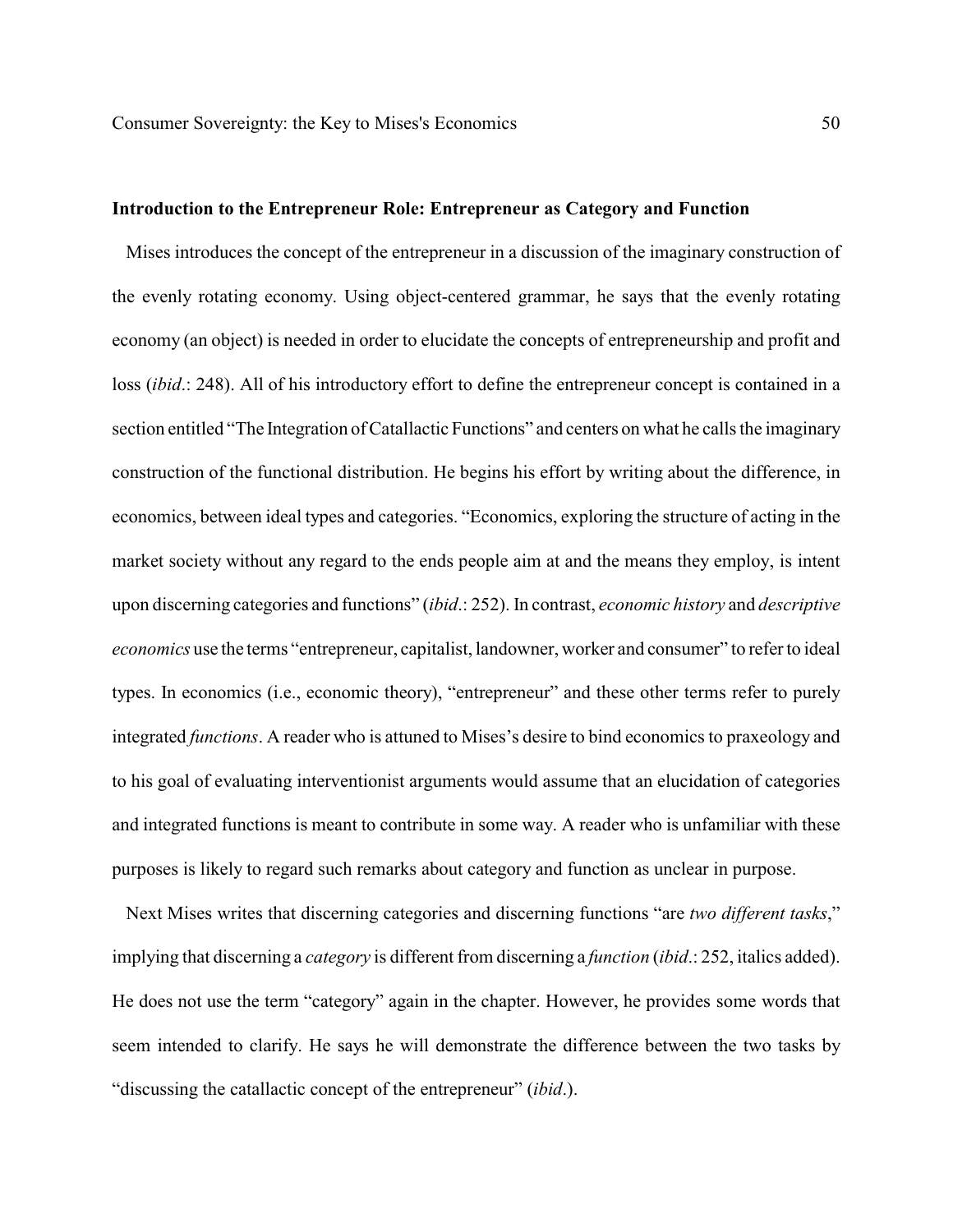# *The Category of the Entrepreneur*

He begins with a paragraph in which he distinguishes between (1) the rigid evenly rotating economy, which contains no entrepreneurship; (2) a solitary actor, who is always uncertain about the outcome of her action and therefore necessarily speculates when she acts; and (3) a "real and living economy" in which "every actor is always an entrepreneur and speculator" (*ibid*.). He does not tell how this paragraph helps to accomplish either task.<sup>17</sup>

Despite the absence of guidance and use of object-centered grammar, I am confident that he means for this first paragraph to be about discerning the *category* of the entrepreneur, whereas the several paragraphs of subsequent discussion refer to the task of discerning the entrepreneur *function*. To discern the entrepreneur category, I reckon, refers to discerning one or more properties of distinctly human that is present under pure market economy conditions. One can discern the category of the entrepreneur, I reckon, by contrasting (1) action under the conditions of a market economy with (2) behavior under the conditions of the imaginary construction of the evenly rotating economy. The property to which I am referring is a combination of the fundamental properties of action that I identified in Part One of this essay. It is the identification of the means and then their employment

 $17$ This paragraph contains a statement about dependents that is distracting, even though it is important to make at some stage in his treatise. Dependents, he says, are not actors and speculators. I presume that practically everyone would agree with this statement since practically everyone has experience with children, the aged, and the infirmed. On the other hand, the statement raises a question about the value neutrality of Mises's economics. Consider an argument that asserts that an intervention will benefit dependents even though it interferes with entrepreneurship and, therefore, reduces the achievement of earthly ends. Such an argument could not be completely evaluated on the basis either of the THRUI or the theorem of consumer sovereignty. Additional theorems in a praxeology-based economics would seem to be warranted to deal with dependents. In my view, in order to help dispel concerns about bias, his statement should be placed in his discussions of both ideology and the harmony of rightly understood interests. Yet it is conspicuously absent from them.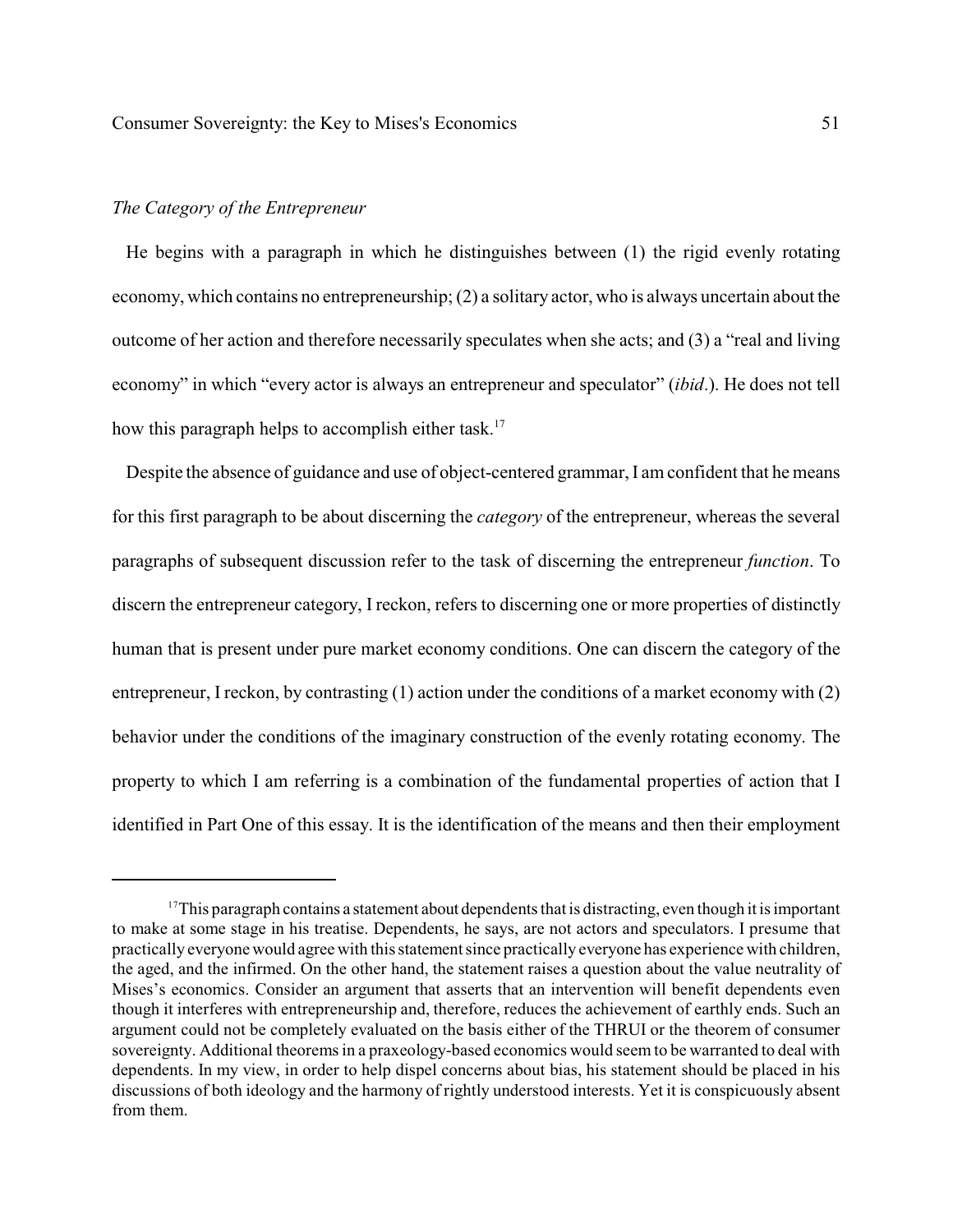to meet perceived ends. It entails both the prediction of ends and means and the bearing of uncertainty. Mises defines the evenly rotating economy as follows:

The evenly rotating economy is a fictitious system in which the market prices of all goods and services coincide with the final prices. There are in its frame no price changes whatever; there is perfect price stability. The same market transactions are repeated again and again. The goods of the higher orders pass in the same quantities through the same stages of processing until ultimately the produced consumers' goods come into the hands of the consumers and are consumed. No changes in the market data occur. Today does not differ from yesterday and tomorrow will not differ from today. The system is in perpetual flux, but it remains always at the same spot...prices – commonly called static or equilibrium prices – remain constant too (*ibid*.: 246-7).

Distinctly human action under market conditions represents the category of the entrepreneur, while the behavior in the evenly rotating economy represents routine performance of consuming and supplying factors of production. This is directly analogous to a contrast between the category of action, in general, and routine behavior by beings that lack the capacity to act.

Consider now the second image that Mises mentions in the paragraph – that of the solitary actor. He writes that action is always speculation even in the case of the imaginary isolated actor. My interpretation is that Mises's aim here is to convey the message that the entrepreneur concept embodies the uncertainty property of distinctly human action. It is worth referring back to where he elucidates the uncertainty property with respect to action in general. He does this very early in the treatise. In that discussion he contrasts speculating with two other modes of dealing with the future – gambling and engineering (*ibid*.: 112). In the social world,

man is faced with the fact that there are fellow men acting on their own behalf as he himself acts. The necessity to adjust his actions to other people's actions makes him a speculator for whom success and failure depend on his greater or lesser ability to understand the future. Every action is speculation (*ibid*.: 113).

In light of this discussion, I interpret Mises's statement that every actor is a speculator to mean that, within the context of market interaction, every actor engages in the intersubjective understanding of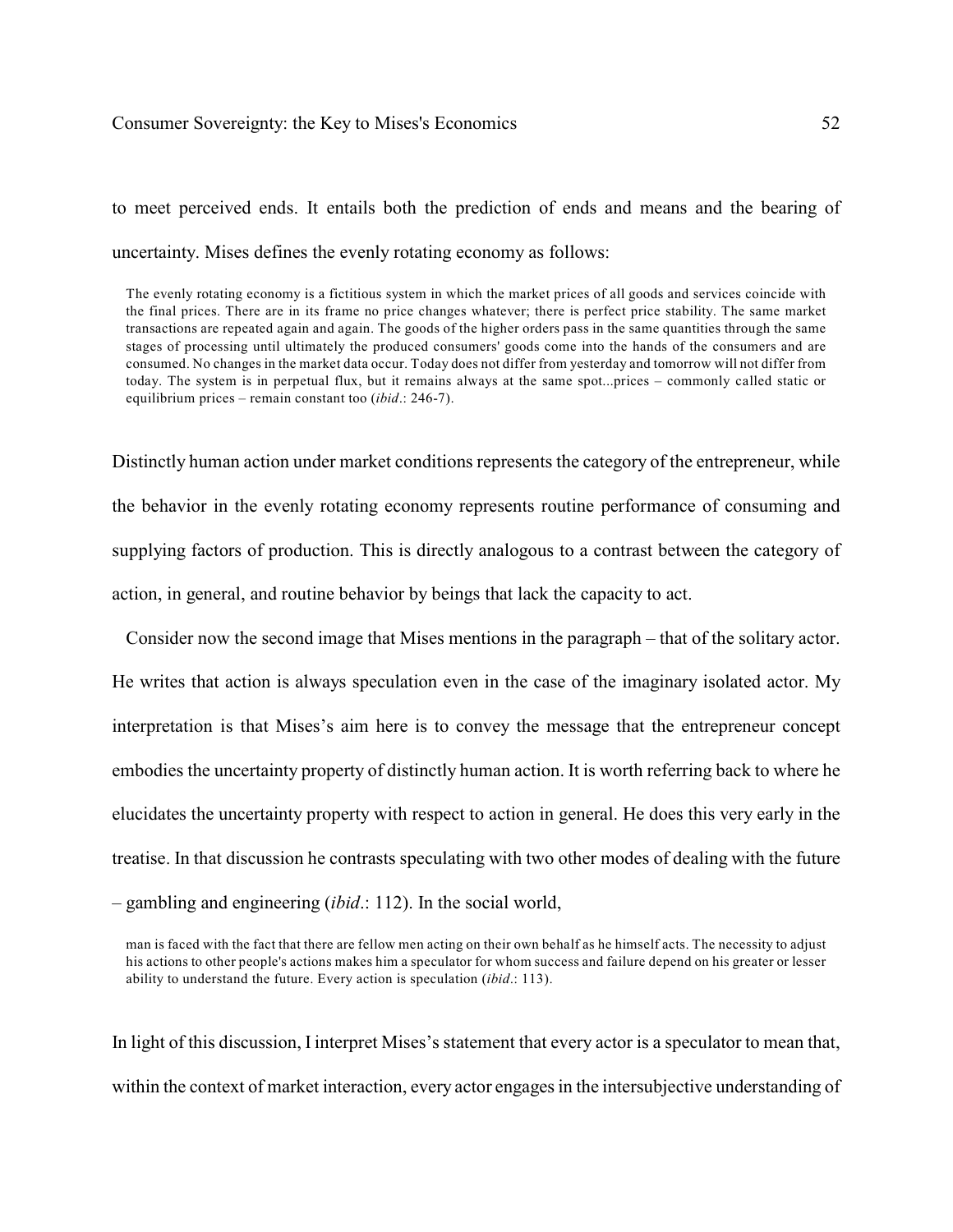others' actions – putting herself in their shoes. Uncertainty derives from the difficulty of predicting how others will act.

Uncertainty (and uncertainty-bearing), of course, is not the only property of action embodied in the entrepreneur role (category). The entrepreneur role also embodies the properties of appraisement and undertaking (see Part 1). The solitary actor, too, must engage in the analogous action of determining which actions to take and then causing goods to be produced. It is also noteworthy that by embodying the property of uncertainty in the entrepreneur role, one also embodies the property of time.

Regarding the image of a "real and living" economy, Mises wants to stress to the reader that every actor is always an entrepreneur and speculator. In my terms, everyone acts in the entrepreneur role. This idea presumably reminds the reader that "category of action" means a property that every being who is relevant to economics possesses.<sup>18</sup>

Although I believe that the goal of this paragraph is to elucidate the entrepreneur category, I do not think that Mises helped the reader understand that category very well. One reason is that the paragraph completely neglects two essential properties of that category: appraisement and undertaking. Moreover, it does not try to integrate this catallactic category with the complementary categories: consuming and supplying factors. Mises apparently does not regard presenting a full outline of the entrepreneur category as important at this stage of his discussion.<sup>19</sup> He also does not

<sup>&</sup>lt;sup>18</sup> Recall that minor family members and those who lack "vital energy" are excluded *(ibid.*: 252, 490).

<sup>&</sup>lt;sup>19</sup>In later discussion, he seems to include in the entrepreneur category "promoters, speculators, and dealers in future and arbitrage." The inclusion of these different aspects of the entrepreneur role is necessary in order to deduce that there is a tendency toward the final state of rest, which I describe below.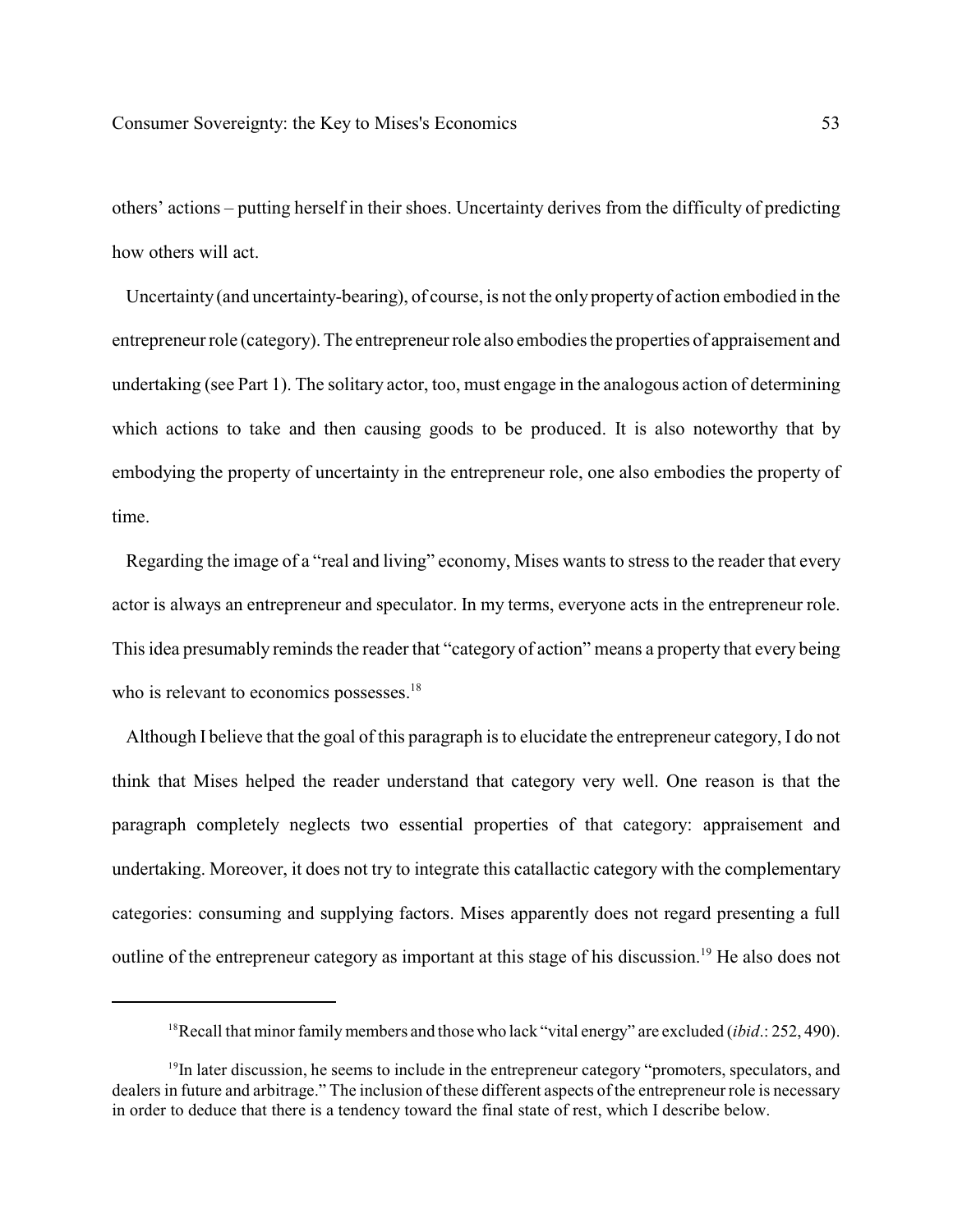see fit to point out this incompleteness and/or to provide the reader with a hint about how he plans to complete the definition of the entrepreneur role. It is especially troubling that he writes nothing about the use of means to meet ends that are time-specific. In other words, he says nothing about time preference. For these reasons, I see this paragraph as a deficient introduction.

### *The Entrepreneur Function*

Mises's reference to the fact that everyone is an entrepreneur, provides an excellent transition to the concept of the entrepreneur function. In the several paragraphs that follow, he proceeds to give the examples of the financier (capitalist), landowner, and laborer. He concludes in each case that this class is also an entrepreneur. One part of this transition consists specifically of trying "to think the imaginary construction of a *pure entrepreneur* to its ultimate logical consequences" (*ibid*.: 253). Although this is his first mention of the pure entrepreneur, one reckons from the context that such an entrepreneur appraises, undertakes, and bears uncertainty yet is penniless. Since a penniless individual cannot bear uncertainty, Mises deduces, the "capitalists who have lent him the funds" (*ibid*.) must also be entrepreneurs and speculators. He does not define a capitalist in this discussion but one is left with the impression that this is a lender of money. The culmination of this reasoning is the imaginary construction of the *functional distribution*:

In the context of economic theory the meaning of the terms concerned is this: Entrepreneur means acting man in regard to the changes occurring in the data of the market. Capitalist and landowner mean acting man in regard to the changes in value and price which, even with all the market data remaining equal, are brought about by the mere passing of time as a consequence of the different valuation of present goods and of future goods. Worker means man in regard to the employment of the factor of production human labor. Thus every function is nicely integrated: the entrepreneur earns profit or suffers loss; the owners of means of production (capital goods or land) earn originary interest; the workers earn wages. In this sense we elaborate the imaginary construction of *functional distribution* as different from the actual historical distribution (*ibid*.: 254).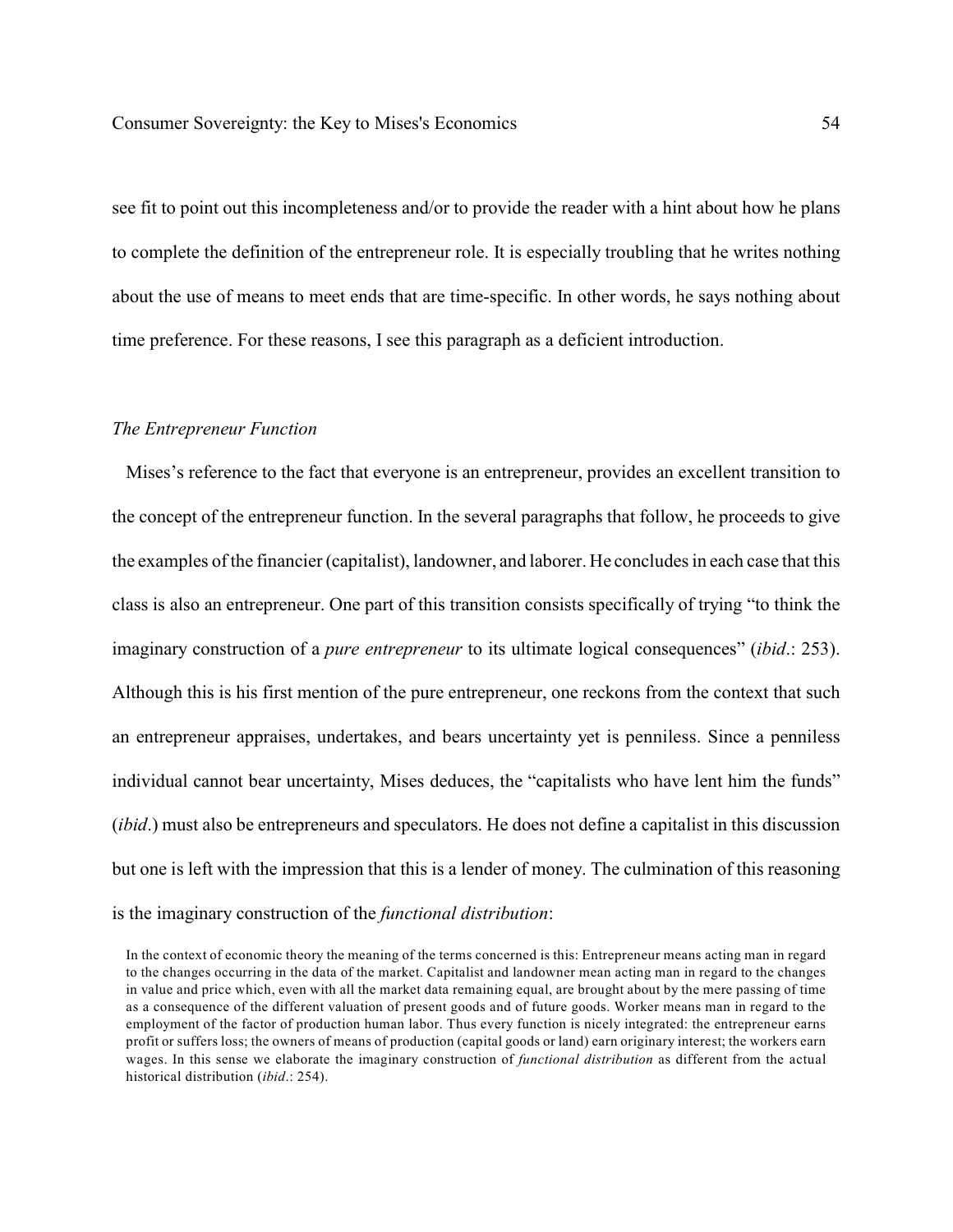This is the end of Mises's discussion of the entrepreneur category and function in chapter 14. The ending is abrupt. What is most disturbing is the use of the term "originary interest." This is bound to surprise the ordinary reader, since Mises has not yet defined the term. The conscientious reader must realize that before she can fully comprehend Mises's concepts of the entrepreneur and profit, she must learn what Mises means by originary interest. Even a scholar of early neoclassical economics is likely to be puzzled. The functional distribution seems modeled on the theory of value described by Frank Fetter (1905: 412-20). Fetter, however, has not yet been mentioned in the treatise. Nor did Fetter use the term "originary interest."<sup>20</sup>778

I discuss originary interest in the next section in order to complete the task that Mises left unfinished. Before doing this, however, I must present the idea that competition among entrepreneurs pushes the price of each good toward its final price.

### *The Entrepreneur, Competition, and the Tendency Toward a Final State of Rest*

The final state of rest is an imaginary construction in which the price of each good and factor of production equals its "final price." Mises makes his first definition of a final price without referring to entrepreneurs because he has not yet begun his definition of the entrepreneur category or function. The market, he writes, "at every instant is moving toward a final state of rest." Although "[e]very later new instant can create new facts altering this final state of rest...the market is always disquieted

<sup>&</sup>lt;sup>20</sup> Although the term "originary interest" had been used by Bohm Bawerk, Mises's derivation and, ultimately, his meaning seems to have been totally new. I have not studied Bohm's works in depth. One can find the term, albeit not with the precise meaning that Mises ultimately assigns (see below), in the 1903 supplement to *Capital and Interest* (1903: 6). The term does not appear in William Smart's translation of the earlier volumes, however (1890 [1970]).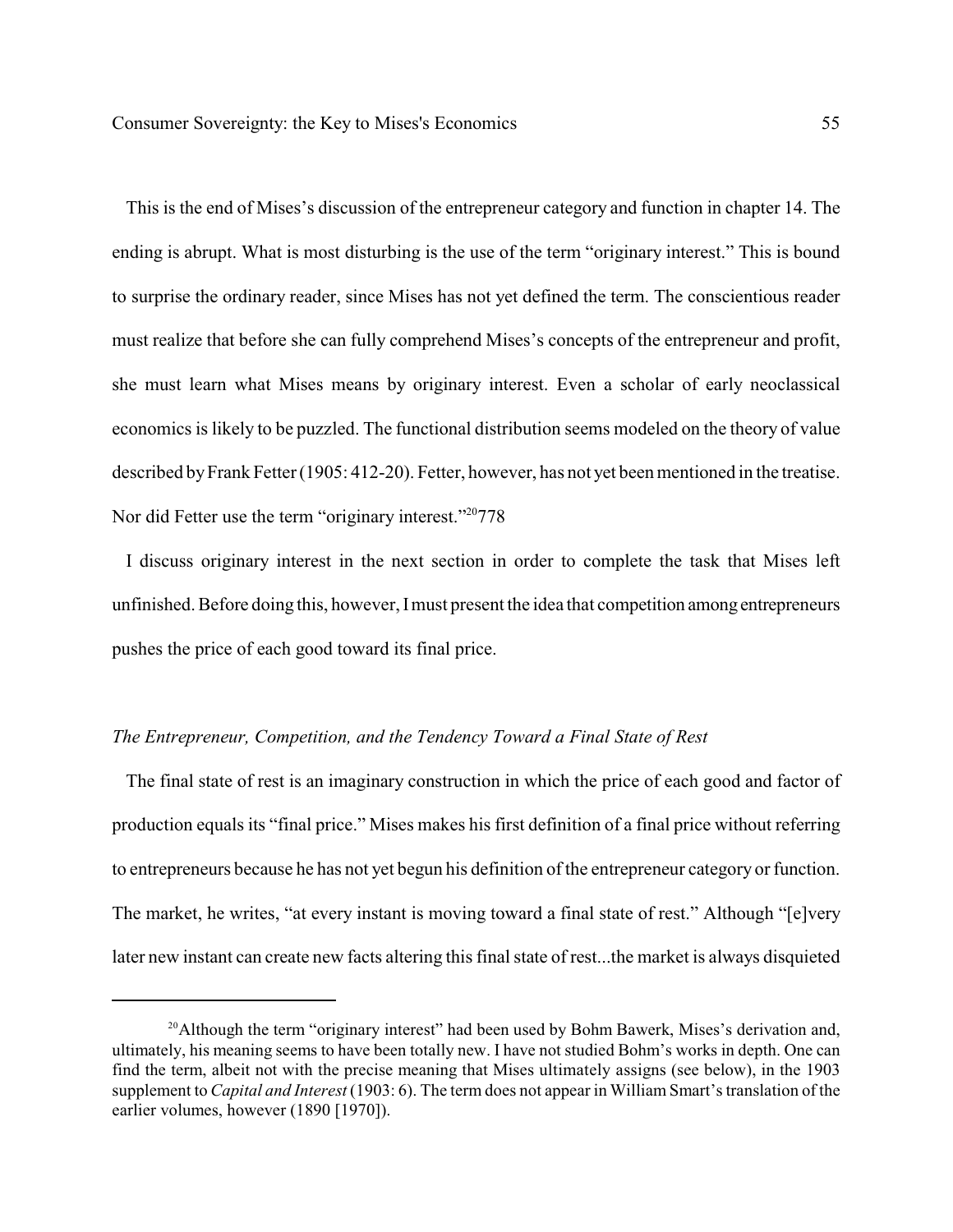by a striving after a definite final state of rest" (Mises 1966: 245). In this imaginary state of rest, the final prices of each good prevail.

Later, he writes that the "concept of final prices [and, therefore, the final state of rest] is merely a mental tool for the grasp of...[the problem of] the emergence of profit and loss" *(ibid.*: 332).<sup>21</sup> Since he has defined profit and loss as the income of the entrepreneur function (*ibid*.: 254), it must also be a tool for helping to understand the entrepreneur concept. Consider how he uses this tool to help describe market interaction.

The "operation of [the] market," he writes, "is actuated and kept in motion by the exertion of the promoting entrepreneurs, eager to profit from differences in the market prices of the factors of production and the expected prices of the products" (*ibid*.: 334).

The entrepreneurs, eager to earn profits, appear as bidders at an auction, as it were, in which the owners of the factors of production put up for sale land, capital goods, and labor. The entrepreneurs are eager to outdo one another by bidding higher prices than their rivals. Their offers are limited on the one hand by their anticipation of future prices of the products and on the other hand by the necessity to snatch the factors of production away from the hands of other entrepreneurs competing with them (*ibid*.: 335).

The final state of rest is the mental tool that enables the economist to show the effects of the entrepreneur role's functioning under different conditions. He also uses the final state of rest as a tool for organizing his theory of the trade cycle, as I show in the next subsection.

It is important to realize that Mises's final state of rest is not merely a mental tool. It is a deduction about what would happen under certain assumptions.<sup>22</sup> In his early treatment of this idea *(ibid.*: 245-

<sup>&</sup>lt;sup>21</sup>He writes the same thing about the evenly rotating economy at *ibid*.: 248, except that in this earlier case he includes the term "entrepreneurship" with that of "profit and loss." Thus, he seems to use different names to refer to an imaginary construction with the same use.

 $2<sup>22</sup>I$  discuss this point further in Appendix 2.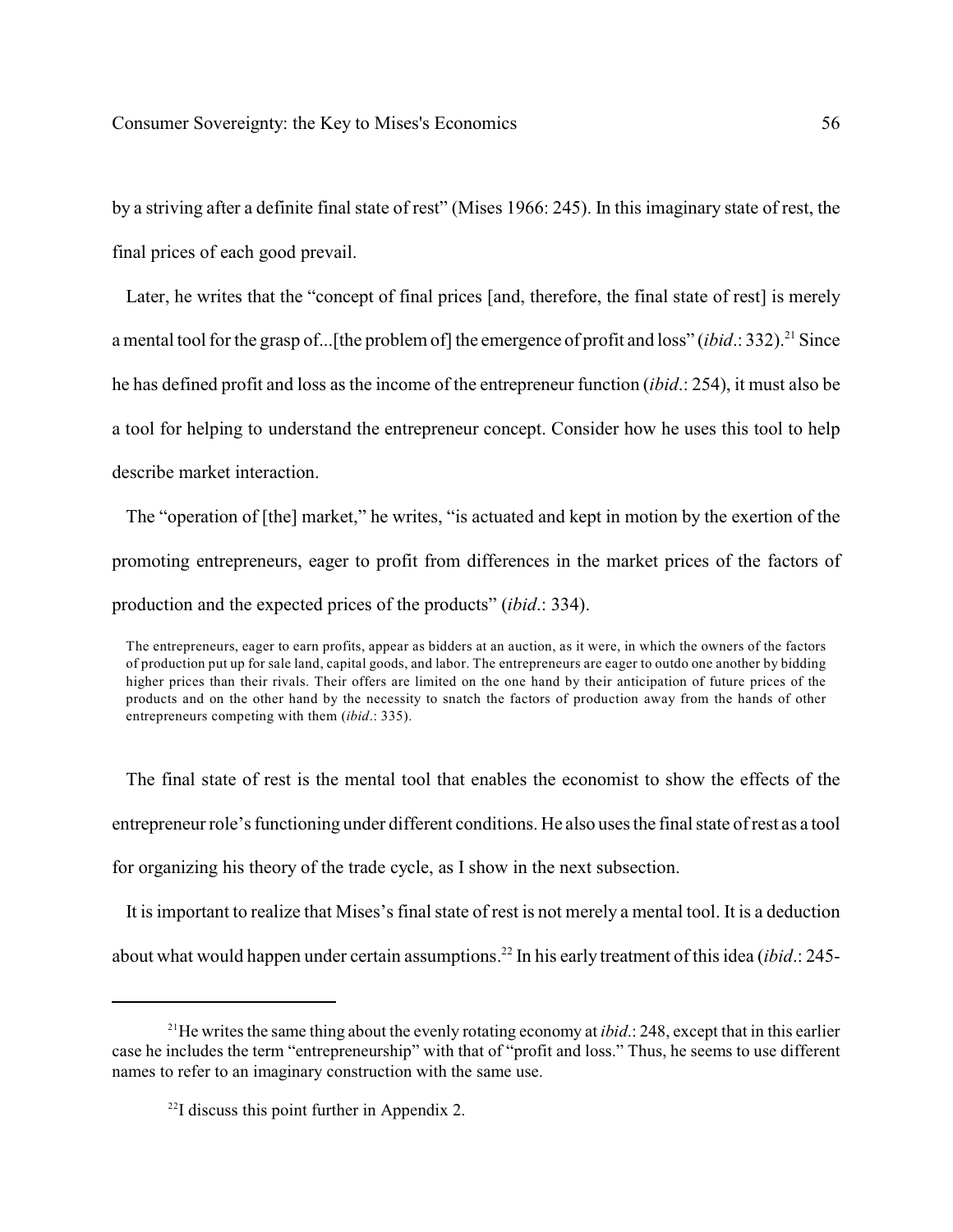Consumer Sovereignty: the Key to Mises's Economics 57

8), he does not describe these assumptions. Indeed, he never does directly treat the final state of rest as a deduction based on assumptions. However, he does reveal the assumptions he is making to the attentive reader in the context of a criticism of other writers. He writes that the

concatenation of the market is an outcome of the activities of *entrepreneurs, promoters, speculators, and dealers in futures and in arbitrage*. It has been asserted that catallactics is based on the assumption – contrary to reality – that all parties are provided with perfect knowledge concerning the market data and are therefore in a position to take best advantage of the most favorable opportunities for buying and selling...[S]ome economists really believed that such an assumption is implied in the theory of prices. These authors...erred in being unaware of the fact that they themselves did not resort to such an assumption in their own treatment of prices (*ibid*.: 327-8, italics added).

What Mises is saying here is that the final state of rest can be deduced from the assumptions that there is no change in the data and that entrepreneurs, promoters, speculators, dealers in futures, and arbitragers are present.<sup>23</sup>

More succinctly, the deduction requires the assumption of competing individuals acting in the entrepreneur role.

Having presented both my own and Mises's introduction to the entrepreneur, I can now elaborate on the three difficulties that must be overcome before one can understand the entrepreneur role.

<sup>&</sup>lt;sup>23</sup>In his discussion of these "activities," Mises demonstrates the same looseness of terminology that he shows in his treatment of the entrepreneur role. In addition to referring to the four personages, or ideal types, described here "entrepreneurs, promoters, speculators, and dealers in futures and in arbitrage," he also uses "promoters, speculators, and entrepreneurs" (*ibid*.: 336), "enterprising men, the promoters and speculators" (*ibid*.: 355), and even speculators (*ibid*.: 329). I discuss Mises's looseness in terminology in referring to the entrepreneur role below.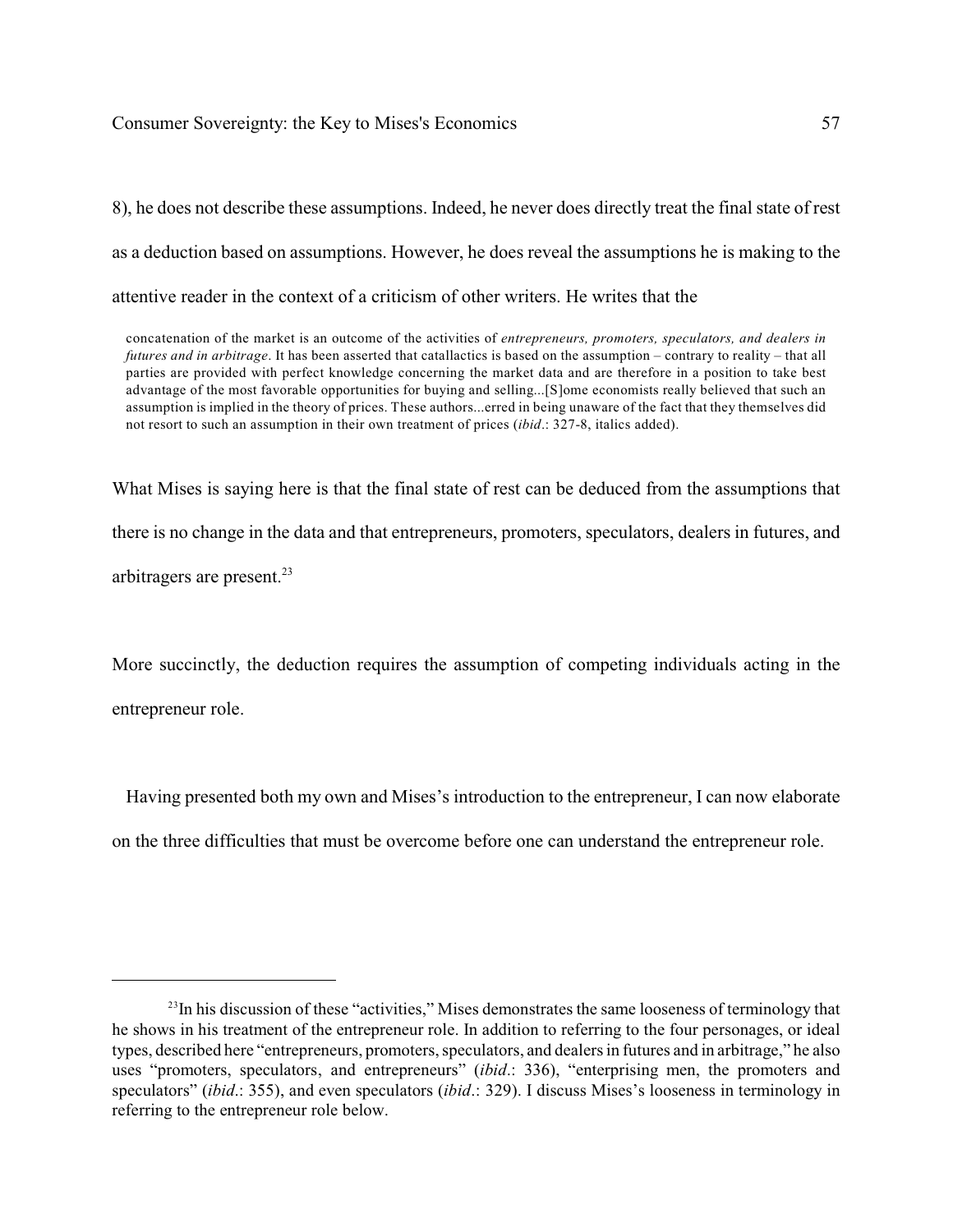# **First Difficulty: The Three Fundamental Roles and Originary Interest**

Mises wrote about time preference and originary interest in his two successive chapters on time and interest (chapters 18 and 19). He applied the theorems he derived in those chapters in his chapter 20 on the trade cycle. I will argue in this subsection that the concept of originary interest was unnecessary and that it added to the difficulty of comprehending the entrepreneur role. That it was unnecessary can be shown by focusing on its use in the trade cycle chapter. I will argue in this subsection that his revised theory of the trade cycle can be fully understood without this concept. <sup>24</sup> I begin by reviewing the role played by originary interest in his trade cycle theory.

### *Originary Interest and Trade Cycle Theory*

Mises begins his trade cycle theory with definitions. The first is the "gross market rate of interest" on loans. He writes that this rate differs from the "net rate of interest" on loans. The gross rate includes (1) an *entrepreneurial* component and (2) a *price premium* component (*ibid*.: 539-45). The net rate is found by conceptually subtracting these two components of the gross rate. He writes first about the entrepreneurial component. His main concern is with uncertainty. However, he also seems concerned with factors of production used to make the exchange since he writes that "[t]he

 $^{24}$ I should note the difference between the theory of the trade cycle that Mises presented in 1912 and that of the treatise. In the earlier theory, he employed the Wicksellian notion of a natural rate of interest. In his treatise, he aimed to provide a praxeological foundation for a similar theory by tying the concept of interest to the human action property of time preference. To this end, he first elucidated the methodological issues related to employing the imaginary construction of a final state of rest that contains a final rate of interest. More specifically, he showed economists how to trace theorems that require the use of a final rate of interest back to the properties of action. Economists, including some of the closest followers of Mises, have erred as a result of their failure to recognize Mises's mandate of tracing back all economic pheomena to action. His followers have also failed to recognize another element he added to the later trade cycle theory – consumer sovereignty.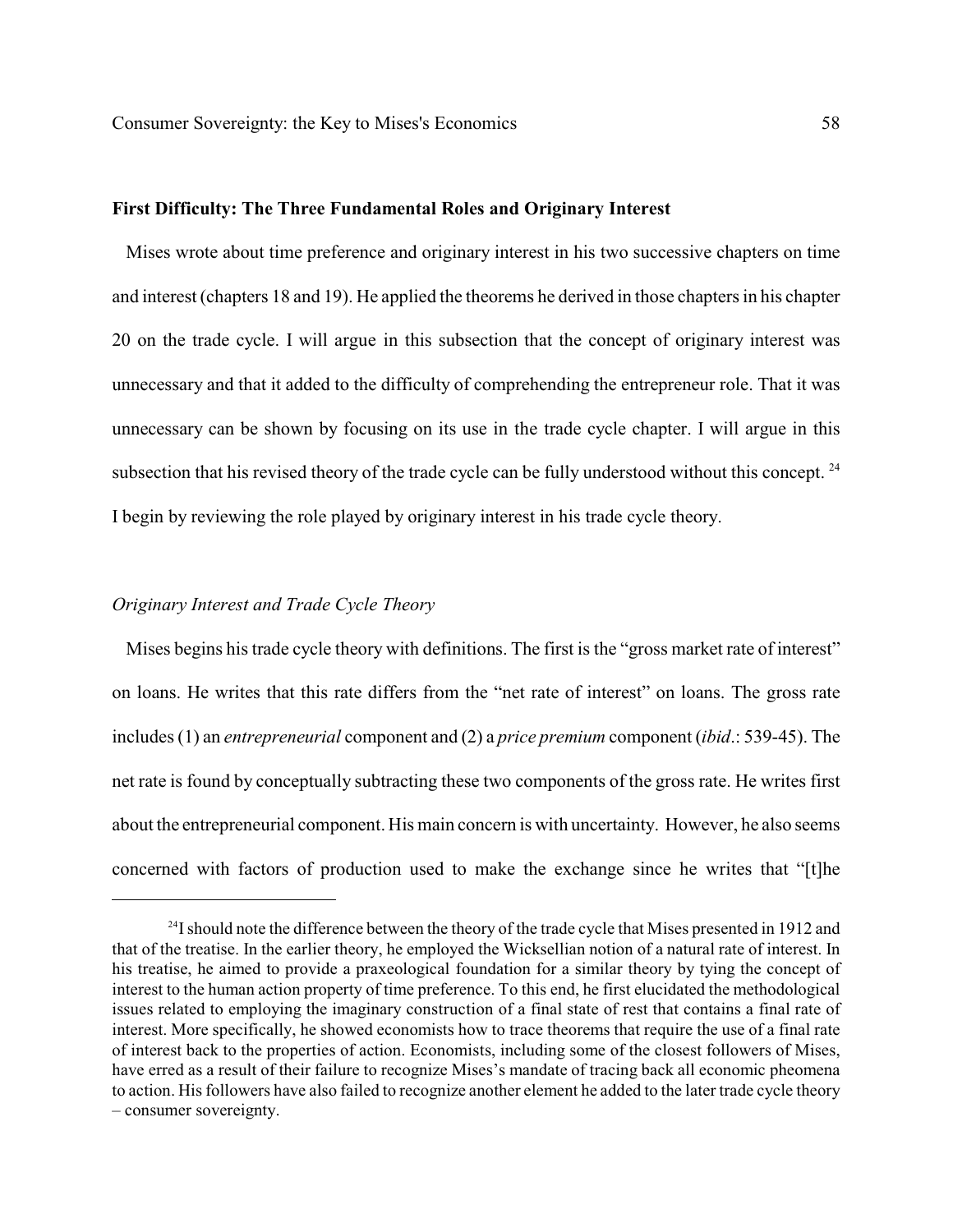entrepreneurial component included in the creditor's gross proceeds is determined by all those factors which are operative in every entrepreneurial venture (*ibid*.: 540). That is, he also seems concerned with administrative costs.

He follows his discussion of the entrepreneurial component with one on the price premium component (*ibid*.: 541-5). The price premium component refers to the additional interest that lenders demand because (or if) they expect purchasing power, in general, to be lower when they are repaid than when they lend. The loan market that he seems to have in mind is that in which consumersavers receive interest that is ultimately paid by producing entrepreneurs.

Following the price premium section, he turns his attention to the loan market. This section is very important to my analysis. Here he writes about the gross rate of interest guiding the "businessman."

By businessman, he means the entrepreneur as producer and guarantor of loans. He is saying that the gross market interest rate guides the "entrepreneurs and capitalists." Yet he also wants to keep the uncertainty-bearing properties of action separate from the time preference property. This is precisely why it is appropriate to use the entrepreneur role. The entrepreneur role represents both the appraisement and the undertaking of Mises's penniless entrepreneur and the uncertainty-bearing associated with fully guaranteeing that a loan made by the saving financier is repaid. The entrepreneur role adjusts production and his time horizon for production to the time-related consumer demands for goods. This guidance occurs, asserts Mises, because there is an "inherent

<sup>[</sup>The gross market rate of interest] shows him how far he can go in withholding factors of production from employment for want-satisfaction in nearer periods of the future and in dedicating them to want-satisfaction in remoter periods. It shows him what period of production conforms in every concrete case to the difference which the public makes in the ratio of valuation between present goods and future goods. It prevents him from embarking upon projects the execution of which would not agree with the limited amount of capital goods provided by the saving of the public (*ibid*.: 547).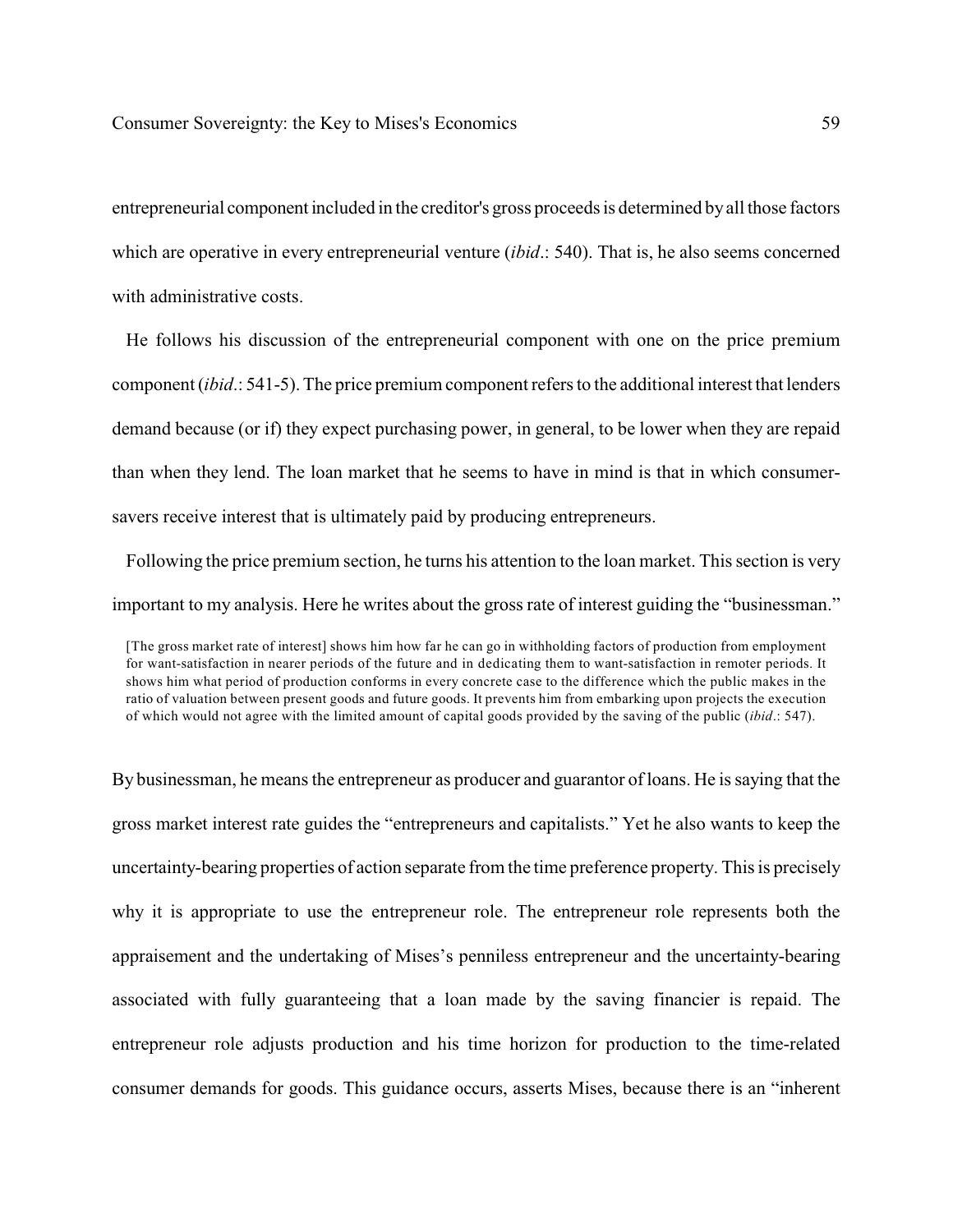tendency of the *net* rates of interest included in [the] gross rates [on loans in all sectors of the loan market] toward the final state of originary interest" *(ibid.:* 546). The "final state" refers to the final rate of interest in the final state of rest, which I discussed earlier.

What he has in mind is this. If an individual in the entrepreneur role perceives that he can earn a profit by borrowing to finance a production project of a given length that begins at a specific time, he does so. His bidding for funds causes the gross rate for that length and beginning at that time to rise higher than otherwise. If the entrepreneur role perceives that he will earn a loss, he refrains from bidding and the rate is unaffected. He thus adjusts his actions, in light of his appraisement of the factors of production to be used in the projects of different lengths, to the existing gross rate. This gross rate has been established by other individuals acting in the entrepreneur role  $-$  i.e., the entrepreneurs, promoters, speculators, and dealers in futures and arbitrage. At the same time, his adjustment can change the rate away from what it otherwise would have been, thereby affecting the adjustment decisions of the other entrepreneurs. Thus the gross rate of interest comes to reflect the appraisals and adjustments of all of the entrepreneurs. The collective of entrepreneur bidding causes the rate to rise or fall in each market, depending on the appraisals.

The net rate is always tending toward the final rate of interest in each market. Changes in the data, however, keep changing the final rate so that the net rate and gross rate in any future real economy is determined by both the tendency toward the final rate at one time and the subsequent adjustments by entrepreneurs to the change in the data at later times.

Given the conditions of a pure market economy and the absence of monopoly, the tendency toward the final net rate ofinterest is driven ultimately by consumers who possess preferences for goods and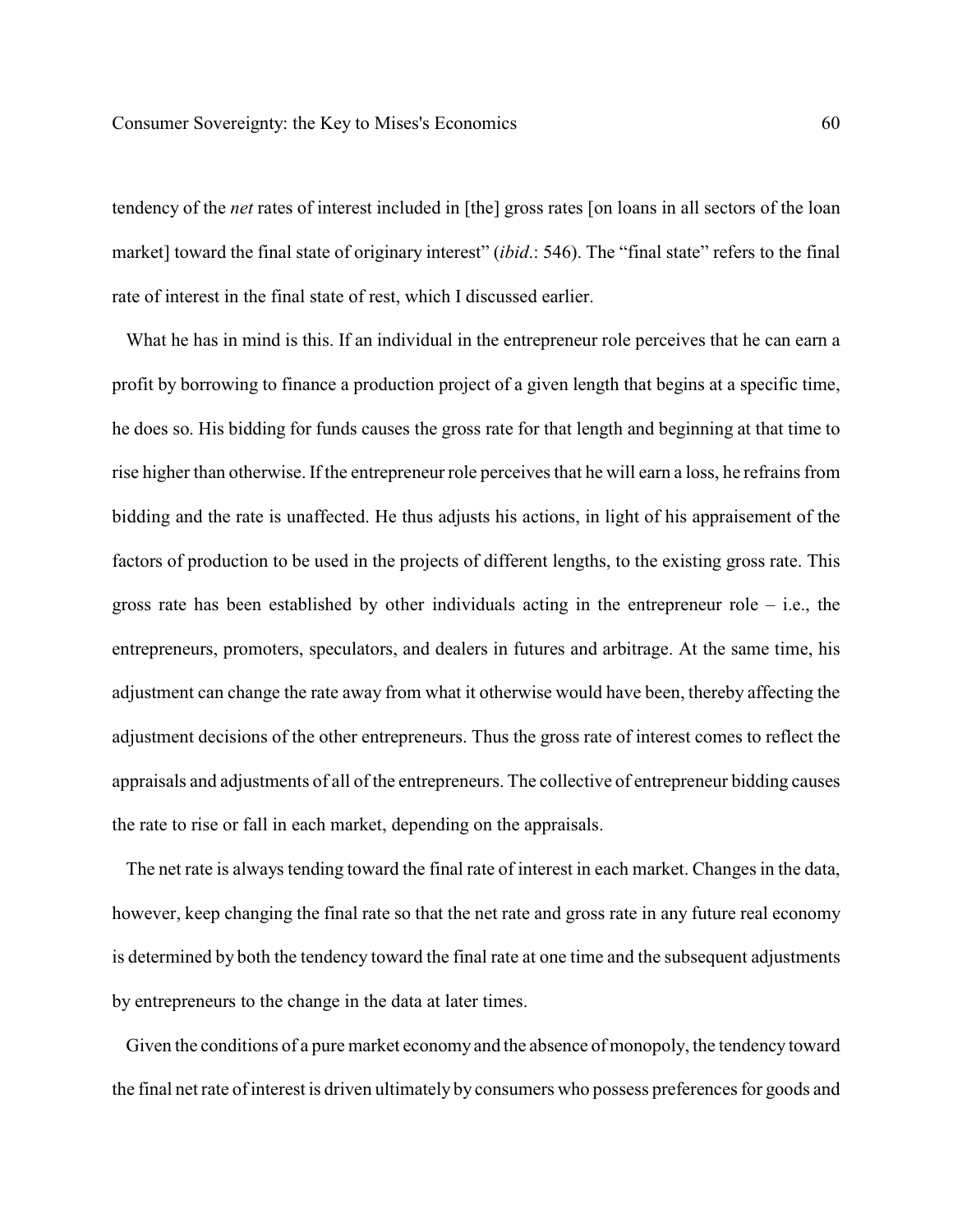Consumer Sovereignty: the Key to Mises's Economics 61

time preference. The entrepreneurs' bidding and adjustments conform to the theorem of consumer sovereignty. The tendency toward a final state of rest in this case is an extension of the theorem of consumer sovereignty *(ibid.*: 332-4) to the satisfaction of wants through time.<sup>25</sup>

Under normal conditions, entrepreneur calculations cause the net rate to tend to equal the final rate.

Under certain conditions, however, an

increase or decrease in the supply of money (in the broader sense) can increase or decrease the supply of money offered on the loan market and thereby lower or raise the gross market rate of interest although no change in the rate of *originary interest* has taken place. If this happens, the market rate deviates from the height which the state of *originary interest* and the supply of capital goods available for production would require. Then the market rate of interest fails to fulfill the function it plays in guiding entrepreneurial decisions. It frustrates the entrepreneur's calculation and diverts his actions from those lines in which they would in the best possible way satisfy the most urgent needs of the consumers (*ibid*.: 547, italics added).

The point that I want to emphasize in this section is that the same idea can be expressed without using the term "originary interest." I do so here with a broad brush. The entrepreneur role uses the gross market rate of interest as a signal of the time preferences of consumers. She uses this signal, in combination with her beliefs about the revenues she can earn from production projects of different lengths, to appraise the various factors of production. However, a change in the quantity of money can lead to actions that, under certain circumstances, cause the gross market rate of interest to mislead the entrepreneur role. The entrepreneurs mis-appraise the factors of production and their bidding for funds causes a tendency toward a net rate that is not the final rate. The gross rate "misleads" them because, unbeknownst to them, it reflects not only consumer time preference and the bidding of the other entrepreneurs but also the money creator's additional supply of loanable funds (and possibly a price premium). As a result, the entrepreneurs adjust to the wrong gross market

 $25$ See Part Three for a more complete discussion of these theorems.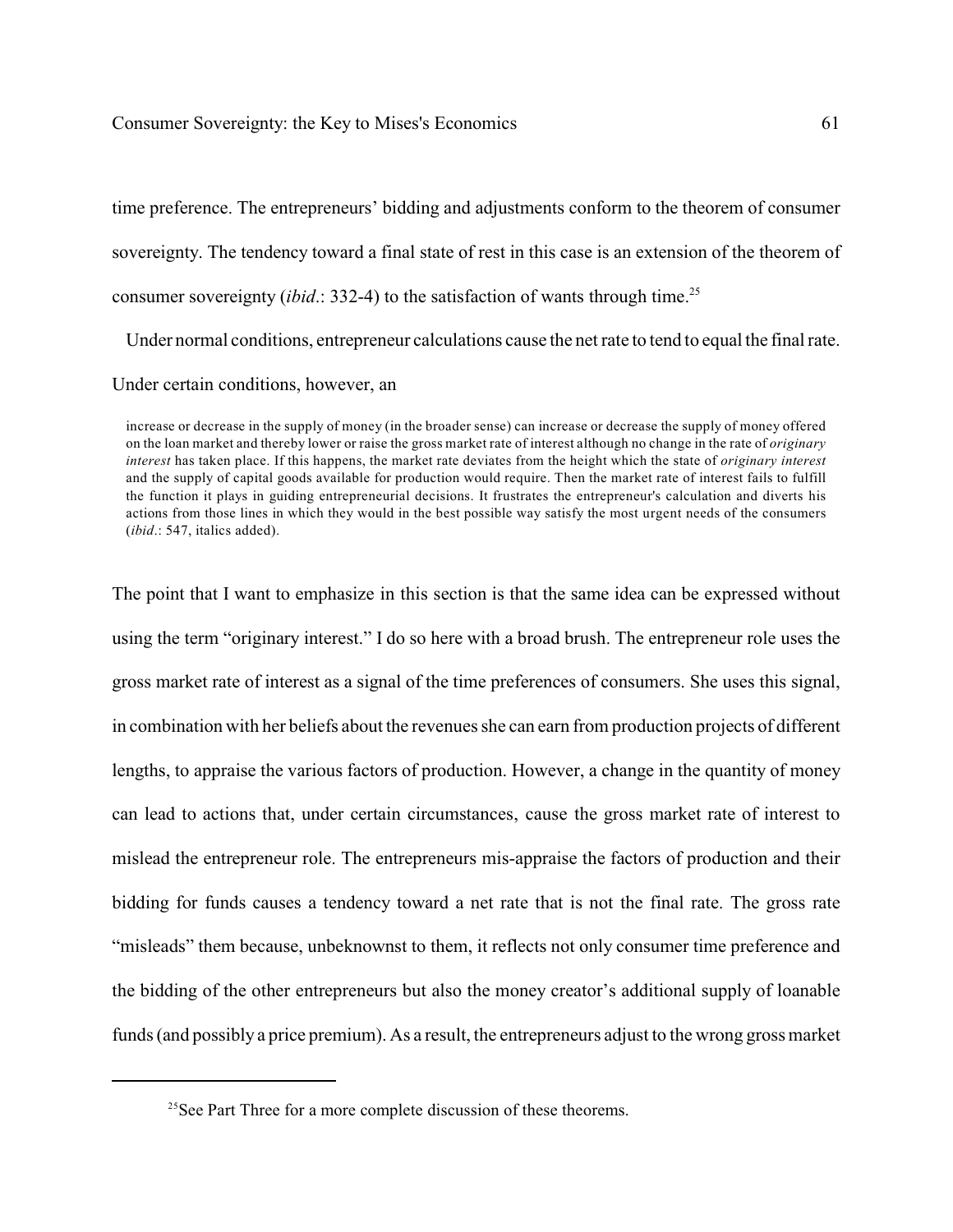rate. The result is movement away from the final state of rest. In this event, consumer sovereignty will not prevail.

#### *The Capitalist and Capital Goods*

The attentive reader will have recognized that Mises seems to use the term "capitalist" in two different ways. The first is as a lender. In his attempt to define the pure entrepreneur, he introduces the capitalist as a lender to the penniless entrepreneur. The capitalist lender, he says, must also be an entrepreneur (*ibid*.: 253). He uses the same concept of the capitalist in his theory of the loan market (*ibid*.: 539). Second, he refers to the receivers of originary interest in the imaginary construction of the functional distribution as"capitalists and landowners" (*ibid*.: 254). This originary interest seems to be a rental return to the owners of the capital goods and land.<sup>26</sup>

In what ways are these two definitions different? Is Mises referring to the same role from different points of view? In my interpretation, there is only one way to incorporate both roles in a coherent system. It is to build an image in which the capitalist as owner of capital goods is embodied in the same role as the capitalist as lender. This role also incorporates the *landowner* under the title of capitalist since, from the entrepreneur point of view, there is no difference between capital and

<sup>&</sup>lt;sup>26</sup>The latter definition serves Mises in another way, of course. The idea that capital goods and land are owned by the factor-supplier role, and not by the entrepreneur role, is an essential part of the theorem of consumer sovereignty because it is a means to distinguish monopoly gain (to the capitalists and landowners) from profit and loss to the entrepreneurs. This theorem is the basis of his value-free economics.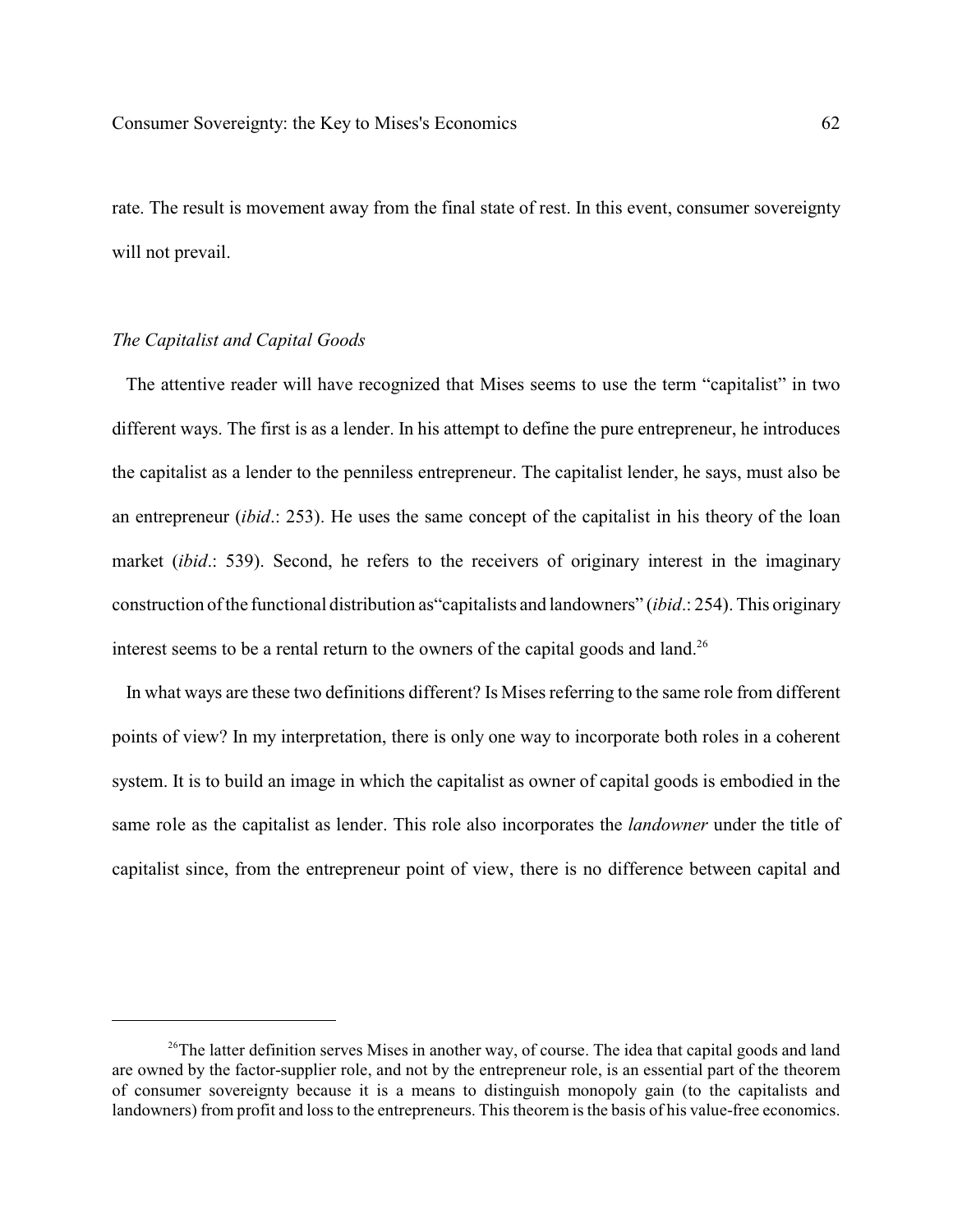land.<sup>27</sup> Such an image can be built by conceiving of a pure market economy that contains only two roles: the household role and the entrepreneur role. Mises did not consider such a household role; so my doing so is a deviation from Mises's presentation. I believe that an image of a pure market economy with these two roles is necessary in order to sort out the different markets that enable interest to be earned. I now proceed to describe such an image.

#### *An Image of Interaction Between Households and Entrepreneurs*

To show that originary interest is unnecessary, I build an image that draws inspiration from Mises's functional distribution, as quoted above. The only hope an economist has of comprehending market interaction is to divide the (inter)actors into roles that perform functions. Mises recognized this when he wrote of the functional distribution. However, the functional distribution represents only the roles associated with earning income from production. I want to add a role that represents the expression of preferences, including time preference and that receives satisfaction from consuming the goods that the entrepreneur role causes to be produced. Thus, my image contains four roles: (1) the consumer-saver, (2) the supplier of material factors of production (capital goods and land), (3) the supplier of work, and (4) the entrepreneur.

Mises's derivation of market economy theorems employs an economy that contains these four roles. But he did not pause to describe them in detail. I do so here. The goal of being able to trace

<sup>&</sup>lt;sup>27</sup>The absence of a difference between capital and land reflects the view that the Austrian theory of value and cost distinguishes between the factors of production only from the entrepreneur point of view. "The law controlling the determination of the prices of the factors of production is the same with all classes and specimens of these factors" (*ibid*.: 636). See below for Mises's definition of capital goods.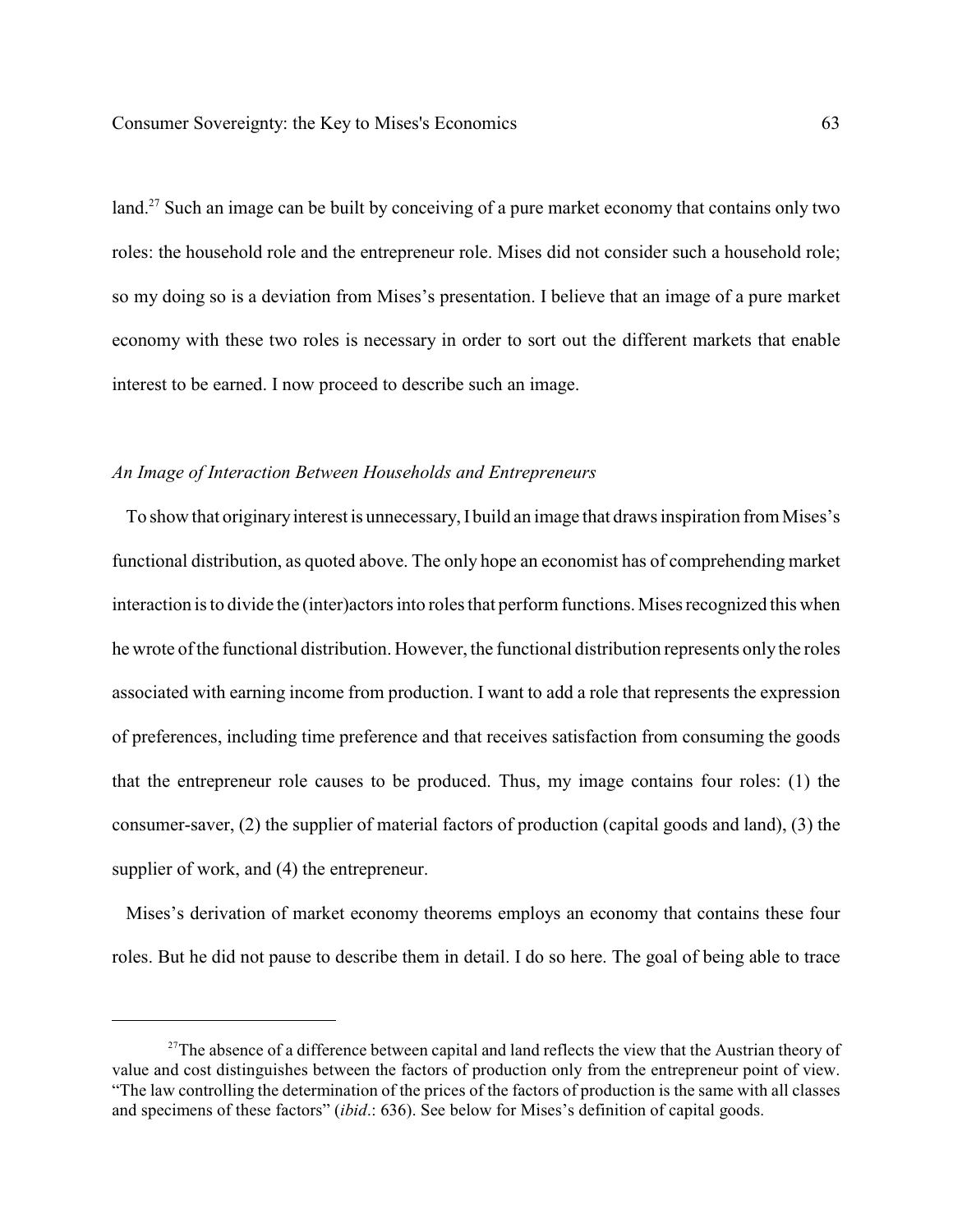all economic phenomena back to the properties of action leads me to differentiate these roles according to whether they are *passive* and *active*. (Mises made the same classification implicitly, although he did not use these terms.) I classify the entrepreneur as an active role and the others as *passive* roles. The consumer-saver role passively selects, in accord with its preferences, among the consumer goods-buying options presented by the entrepreneur role. These selections indicate the consumer role's preferences for the different goods. The role indicates its time preferences with its saving. It selects in accord with its assumed time preference from among the interest-yielding packages offered by the entrepreneur role. It chooses how much to save, how to save, when to save, and for how long on the basis of its time preference. The material factor supplier role embodies the economic properties of passively supplying these types of factors to the entrepreneur role in return for interest income. The worker role passively supplies work for a wage. The passive roles do not bargain over interest rates. Their selections are mechanical, as if being made according to a maximizing algorithm. The entrepreneur role embodies the three properties of entrepreneurship. It identifies factors and compares costs of employing factors for the production of different consumer goods (it appraises), it directs the factors of production in order to cause consumer goods to be produced (it undertakes), and it bears uncertainty. It earns profit or loss. The height of prices and interest rates are determined through the bidding of the active individuals in the entrepreneur role.

Saving can occur in two ways. First, a consumer-saver can save money for various periods of time and beginning at various times. Second the supplier of material factors of production can acquire or capital goods or retain ownership of capital goods that he already owns. To help the reader understand the second way of saving more fully, I discuss the idea that land is a type of capital and,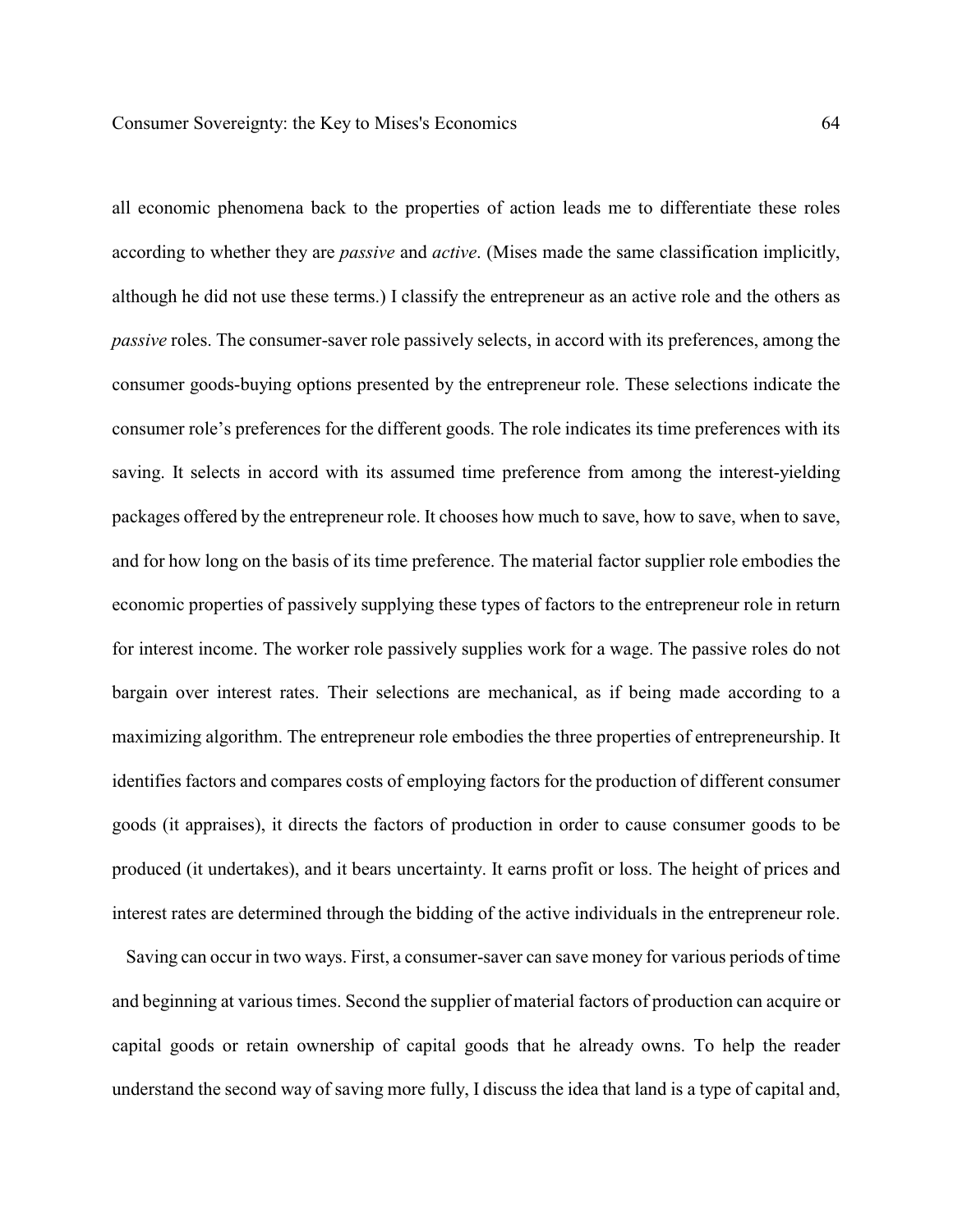therefore, that owning land is a form of saving. The landowner rents out her land to entrepreneurs, just as a machine owner rents out his machine. The rental income it receives is a return on its previous land-purchases – i.e., on its previous saving. Alternatively, one may view the rental income as a return that is earned due to the decision not to sell off land in order to get money to buy more consumer goods. In either case, the earnings are a reward for saving. In everyday life, many owners of land act as entrepreneurs by using the land to provide consumption services directly, as in the case of living space and flower gardens. They also act as entrepreneurs when they improve the land's quality by employing other factors of production and theyguarantee loans. However, in an imaginary construction in which the entrepreneur role is separated from the other roles, the passive landowner must rent out the land to the highest bidding entrepreneur before consumer or producer goods services or improvements can occur.

In attributing the provision of all land-based consumer goods and capital goods- producing services to the entrepreneur role, I am making land equivalent to a durable capital good. This brings me to my second point. Manymachines, tools, buildings, etc. in everyday life are rented out; the producers who rent them use them to help produce consumer goods and other capital goods. But capital goods seem different from land, at least at first glance. Theymay be less durable or they may be completely used up in a production process or in satisfying consumer wants. (Yet minerals, farm animals, and ocean whales are instances of land that are similar.) Moreover, possibilities exist to extend the durability of some capital goods through what is ordinary called "maintenance." (Yet soil fertilization has a similar affects on some types of land.) Since land from the entrepreneur view is equivalent to capital goods, I disregard it as a distinct factor in subsequent discussion.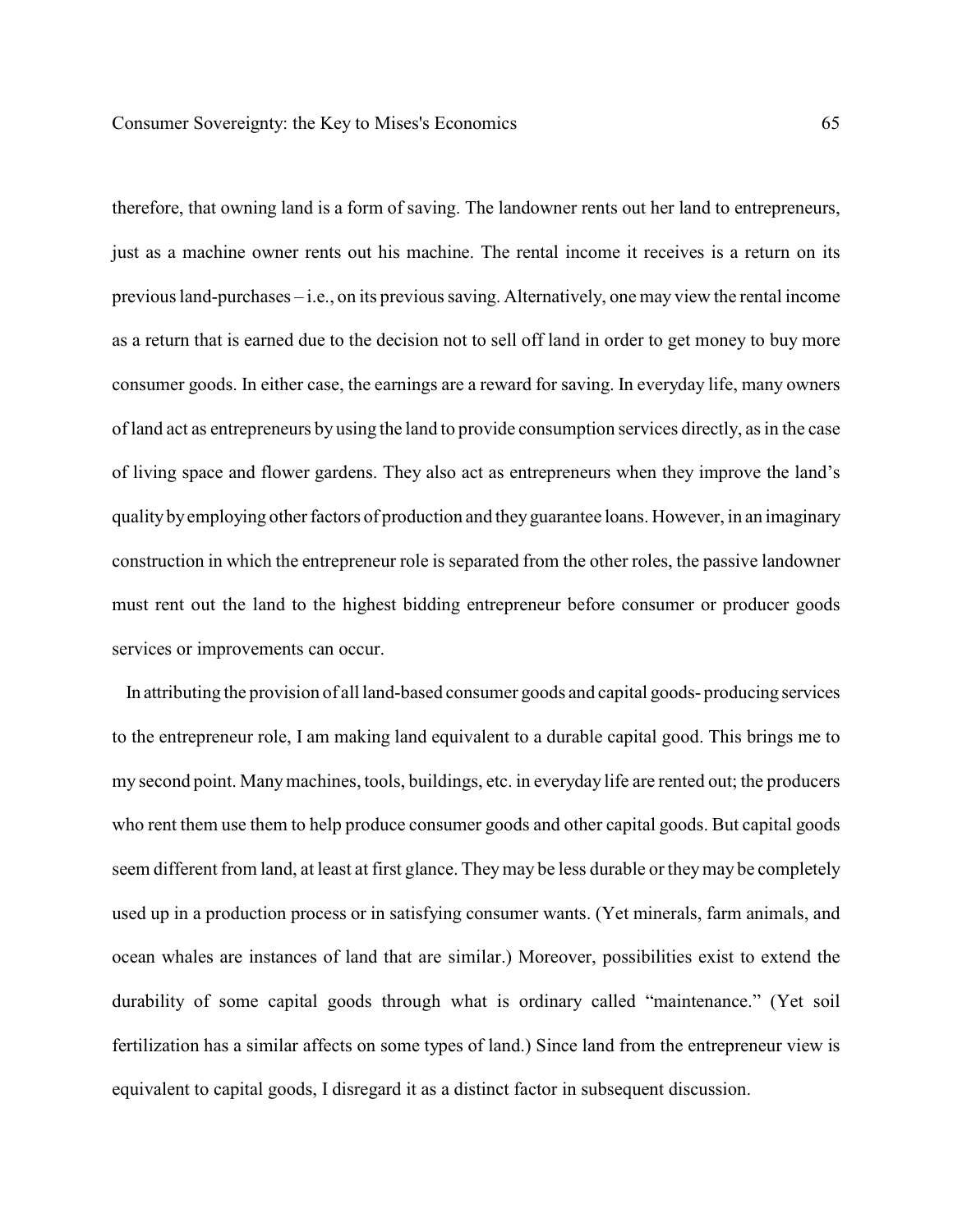I wish to assume for the moment that all capital goods – and I treat land as a capital good – are owned by the household role and available in markets to be purchased, rented out or serviced by the entrepreneur role. By "serviced by" I am referring to entrepreneur actions that are intended to increase their market value to the entrepreneur role and thus the rental income that the capital goods owner earns by saving. Examples are machine maintenance, irrigation ditches, and other quality improvements. By responding to entrepreneur offers to increase market value, a capital goods owner can save. Then by renting out the higher-valued capital good, wh can earn additional revenue, just as she can by renting out durable capital goods and by purchasing capital goods that increase her rental income in the future. 28

The existence of these different types of capital goods makes the representation of the factor of production more difficult than necessary. The same theorems can be derived more simply by assuming that all consumer good are completely or infinitely durable. For the purpose of isolating time preference, the simplest assumption is the latter.<sup>29</sup> This implies a production process that contains no factors that are used up in the production of consumer goods. Also, no maintenance of capital goods is necessary, although entrepreneur actions may raise the price of various capital goods by improving their productivity in producing various consumer goods that become available at

 $28$  For example, the purchase of and subsequent investment in swamp draining may yield a high future rental income when the land is rented out to a farmer.

 $2^{29}$ I will have to relax this assumption when I analyze Mises's treatment of capital goods under the conditions of the evenly rotating economy. I am also disregarding the material factors that are not replaceable at a reasonable cost. This assumption does not depart too much from reality because, under modern conditions, it is practically always possible to substitute for specialized factors. In any case, the assumption does not affect the conclusions about time preference that I reach in this discussion.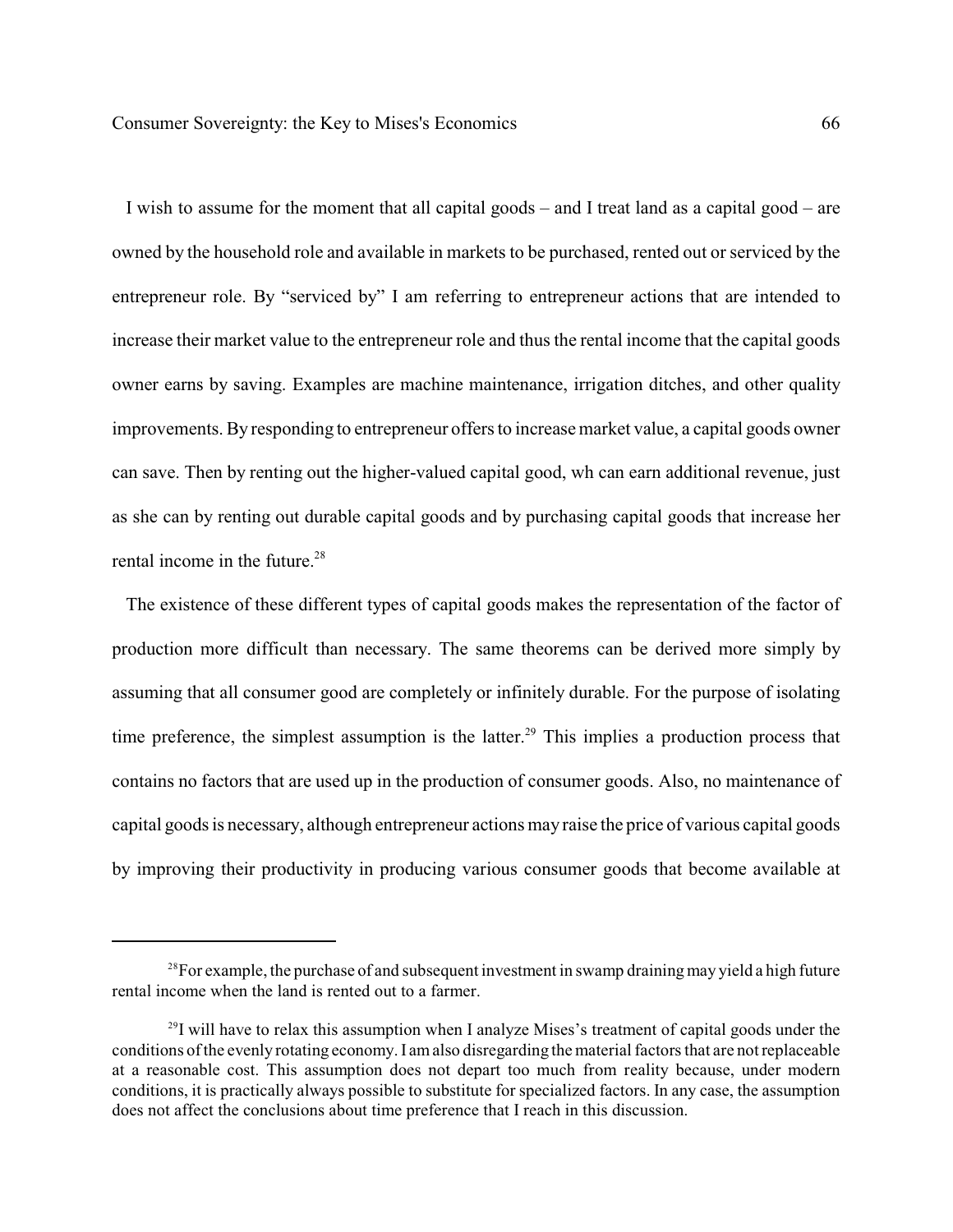various times. The payment received from the entrepreneur role for the use of the assumed infinitely durable material factors, consists of what, in common parlance, is called rent.<sup>30</sup> The entrepreneur role rents the material factors from their owners for a specific period of time.

I briefly consider the other classical factor of production, labor. The workers who supply labor are treated differently from the suppliers of material factors because of the special problems faced by the entrepreneur role in controlling the hired work. The claims of an employer who acquires the legal right to control a worker's work differ from those of an employer of a material factor. In addition, whereas the owner of a material factor can sell the legal rights to its use completely to another person, the owner of work cannot. These differences are not relevant to originary interest or time preference. On the other hand, one must recognize that labor, as used by the classical economists, can be divided into two parts: (1) bare labor, consisting of the expenditure of energy and time, and (2) human capital. I assume that the human capital is like the other capital goods. It is infinitely durable. It is purchased and owned by the laborer, produced by entrepreneurs, and capable of market value increases through the production actions of entrepreneurs. Thus the income received by a worker includes a part that is comparable to the "rent" received by the owner of a material factor. Just as the material factor is the embodiment of past production activities, so is part of work the embodiment of past human capital production activities. These assumptions are also not relevant to the theorems concerning how time preference is accounted for in the imaginary construction I am building.

<sup>&</sup>lt;sup>30</sup>The assumption that a factor is infinitely durable is not meant to imply that its rental price is always the same or even that the item in question will always be a factor of production. Entrepreneur-perceived changes in market conditions may change the bids for it and even render a factor obsolete.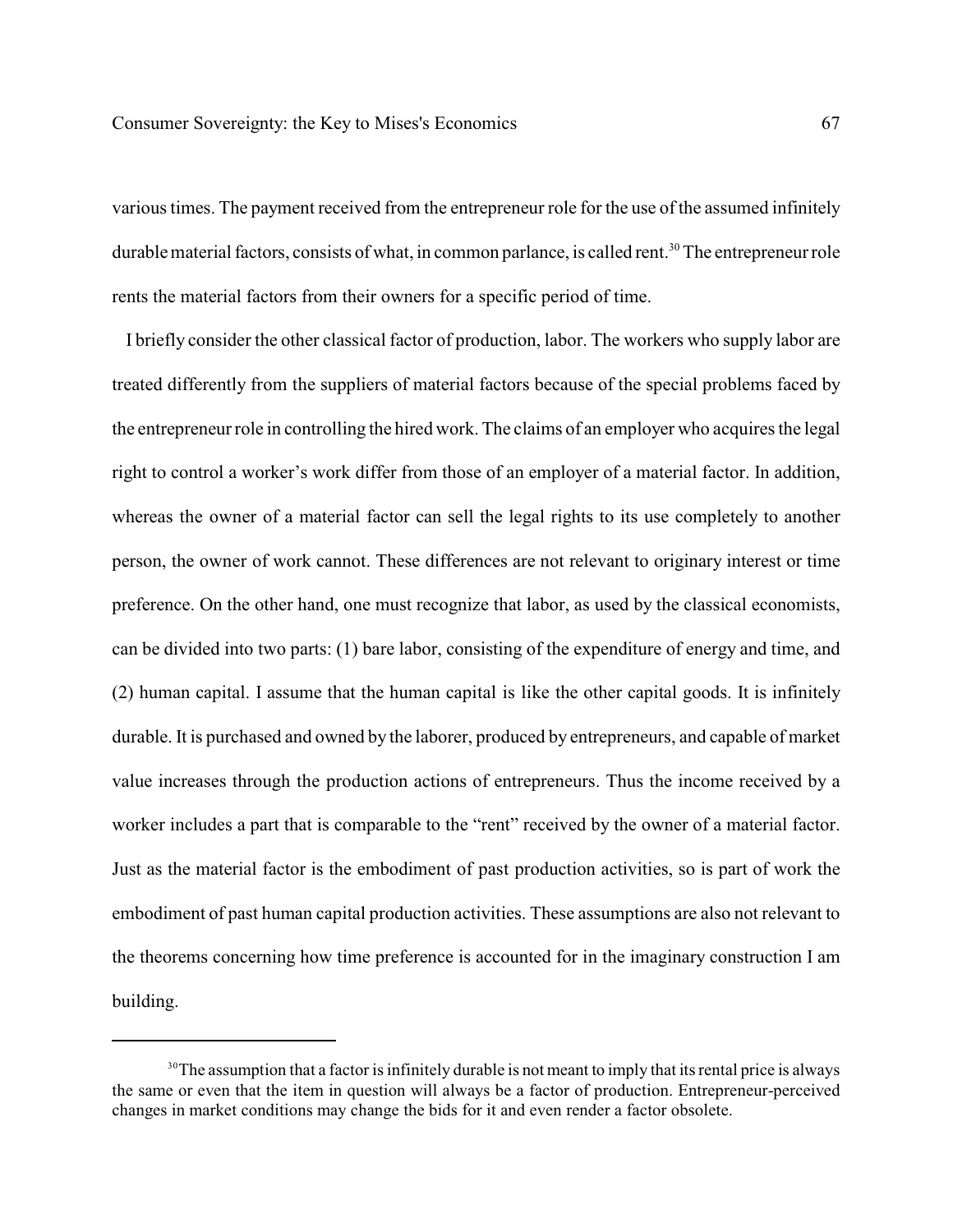The roles of the consumer-saver and the two types of factor-suppliers – capital goods and labor – are obviously related through income. The former uses the income received by the latter. I believe that an exposition of Mises's economic theorems relating to time and of originary interest is most easily achieved by

**The entrepreneur role** represents both the appraisement and undertaking of Mises's pure, or penniless, entrepreneur and the uncertainty-bearing associated with fully guaranteeing that a loan made by the saving financier is repaid. This role is active.

**The household role** represents a combination of the two passive factor-supplier roles (worker and capital goods supplier) and the passive role of the consumer-saver.

means of a separate term to represent a combination of these roles. Thus I use the term *household* to represent this combination. I specify that the household role owns and supplies all of the factors of production. It also disposes of the income it earns in accord with its preferences for consumer goods and its time preference. As a combination of passive roles, the household is also passive.

The passive household stands in contrast to the active entrepreneur role. The latter sets the prices of the consumer goods and factors of production and interest rates on loans. From the standpoint of consumer sovereignty, the interaction of differently talented individuals acting in this role leads to the pricing of consumer goods, factors of production, and loans, enabling the household role to benefit as a consumer-saver.<sup>31</sup>

### *Markets in Which Time Preference and Originary Interest Are Relevant*

In my two-role image, the household owns all capital goods. As a combination of passive roles, it is also passive. It selects the best rental prices offered by competing entrepreneurs for the use of

<sup>&</sup>lt;sup>31</sup>The entrepreneur role also exercises its imagination, creativity, and inventiveness in identifying new means of production and new factors of production. The other roles do not possess these characteristics. However, these characteristics are not relevant to the discussion here.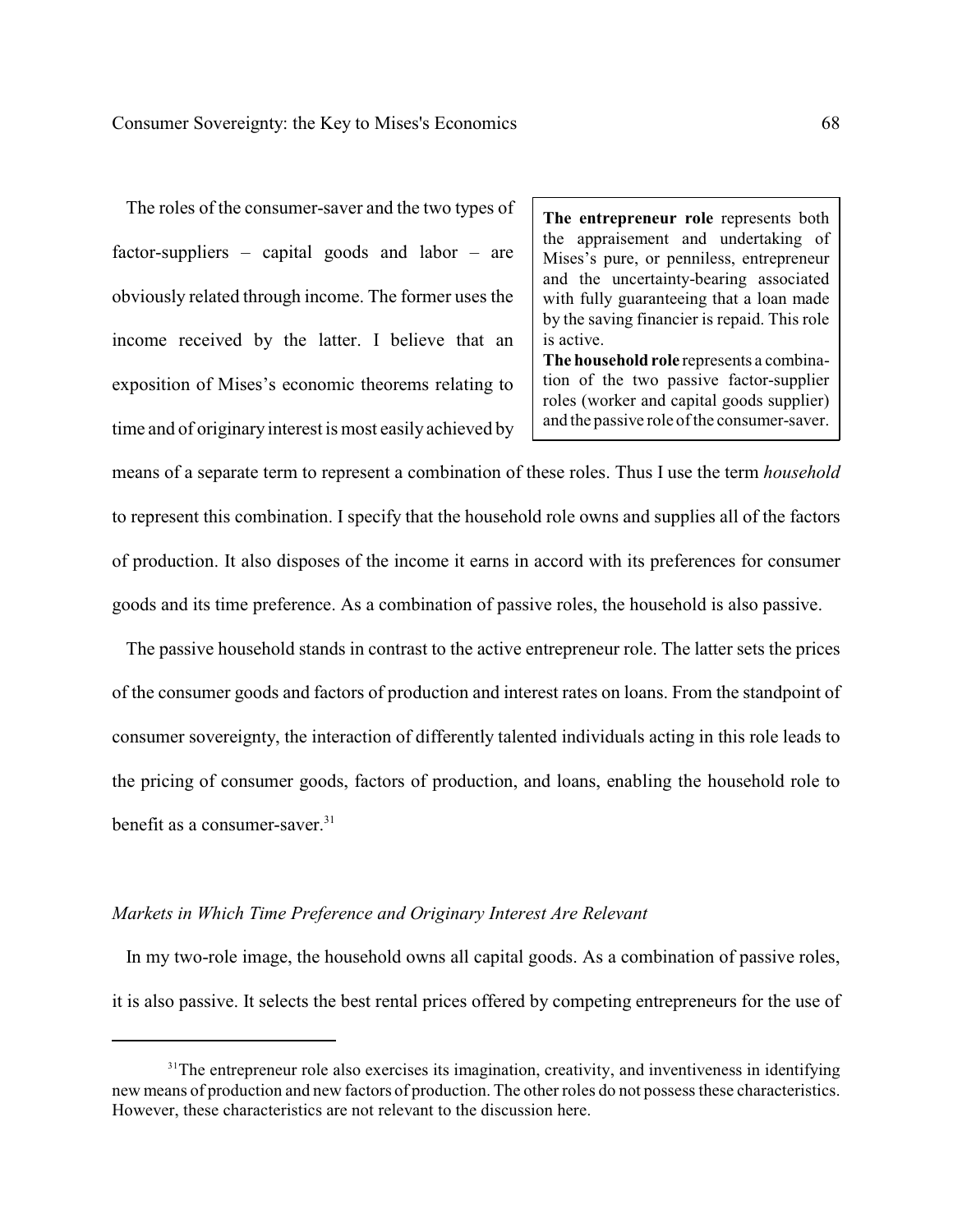the capital goods. And it selects the highest wage for its bare labor energy. As an owner of capital goods, a household may be in a position to earn a monopoly gain. However, this is not important in deriving theorem from the property of time preference or in comprehending Mises uses of the "originary interest" concept.

The entrepreneurs produce capital goods.<sup>32</sup> They act according to the theorem of consumer sovereignty in producing more or fewer capital goods of a given type and increasing market value.

I now turn to a discussion of markets in which the entrepreneurs interface with households as savers. The form of entrepreneur action depends on (a) the types of such markets that I assume exist and (b) when the owners of the factors are paid. I shall refer to three classes of such markets: (1) the market for capital goods in which entrepreneurs rent capital goods from households (*ibid*.: 531), (2) the inter-household market for loans (Mises calls these consumption loans – *ibid*.: 540), and (3) the market for loans from households to producing entrepreneurs (and, as I will show, ultimately back to other households) (*ibid*.). There is no better way in a praxeology-based economics to introduce these markets than by describing how time preference gets expressed in the action of a solitary actor.

Consider the time preference situation faced by a hypothetical Crusoe. One could imagine a Crusoe who had just been washed up on the island starving and without shelter. However, I wish to focus on a Crusoe who has already adjusted to his environment. I assume that he has already produced

 $32$ In the case of land, they produce it by discovering uses of otherwise "natural" resources and space that were not previously recognized.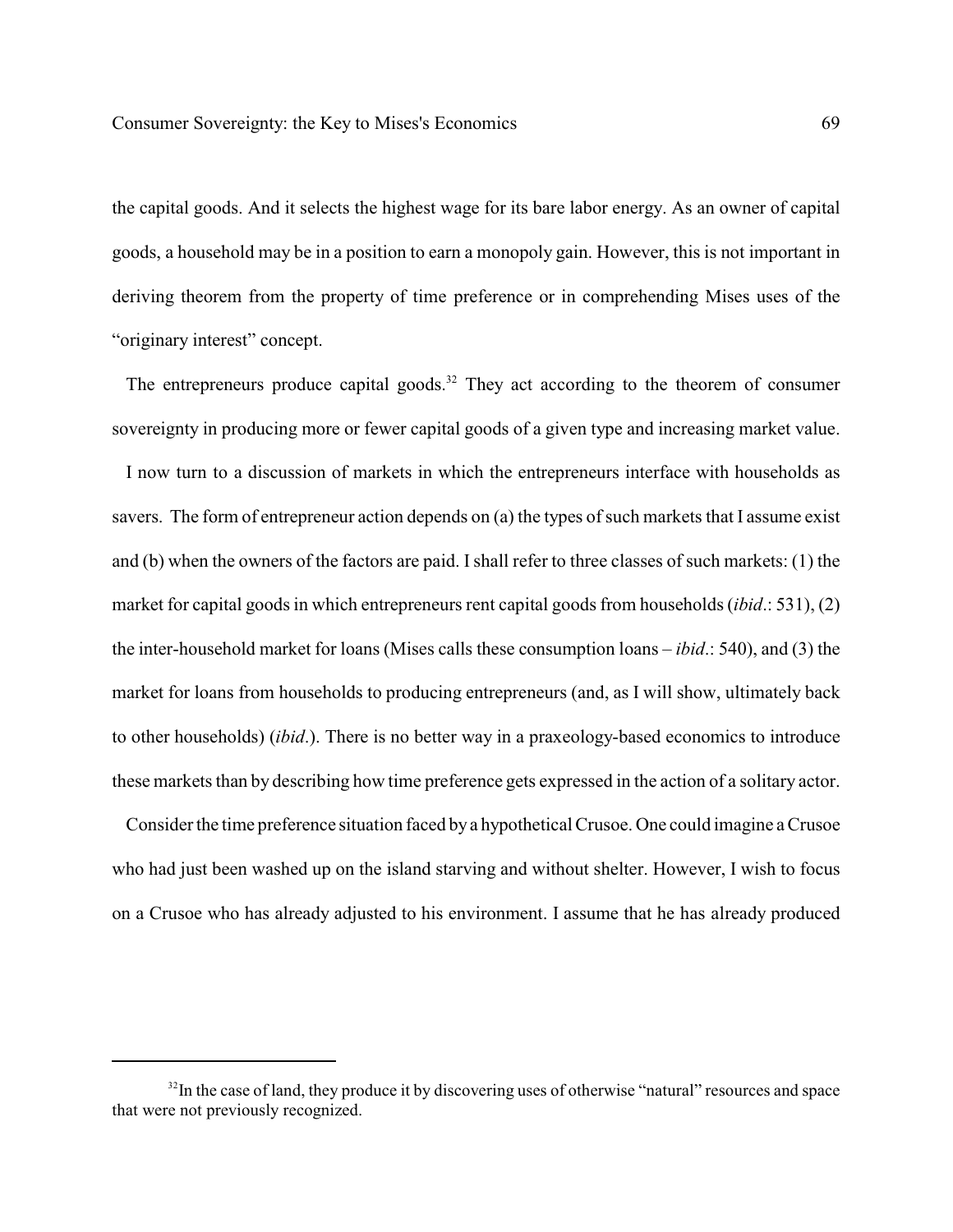capital goods.<sup>33</sup> I can say, in this situation, that Crusoe has only one way to save more than otherwise – to produce more capital goods than otherwise. To do so necessarily entails a sacrifice of consumer goods in the nearer future. It follows that his choice to produce capital goods depends on his time preference. If his time preference changes, other things equal, his production of capital goods will change. For him, saving and capital goods production are synonymous.

The Crusoe example is a good introduction because it alerts the economist to the fact that a change in household saving, other things equal, puts into motion the entrepreneur incentives to produce more or fewer capital goods than otherwise. The incentive is due to a change in profit expectations. Any given household can increase its saving by lending more in the loan market or by buying additional capital goods. Other things equal, such behavior makes it more profitable than otherwise for entrepreneurs to produce more capital goods. Similarly, if households as a whole reduced their savings, entrepreneurs would face incentives to not produce new capital goods and to allow existing capital goods to fall in market value as conditions change.

I now proceed to consider the three markets in which interest plays a part. Because of the importance of the market in which consumer-savers lend to producing entrepreneurs, I do so in two stages. In the first, I assume that such a market does not exist. Making this assumption yields an

<sup>&</sup>lt;sup>33</sup>At this stage, it is appropriate to refer to Mises's notion of capital goods as intermediary stations in the effort by Crusoe or consumers in a market economy to attain more consumer goods in the future than otherwise. The purpose for such a concept is obvious. There are numerous and varied goods and services that actors produce and/or use as intermediary stations. Durable consumer goods also qualify as capital goods, or intermediary stations, under this designation. My imaginary construction is designed to capture this generalized form of the concept of capital goods.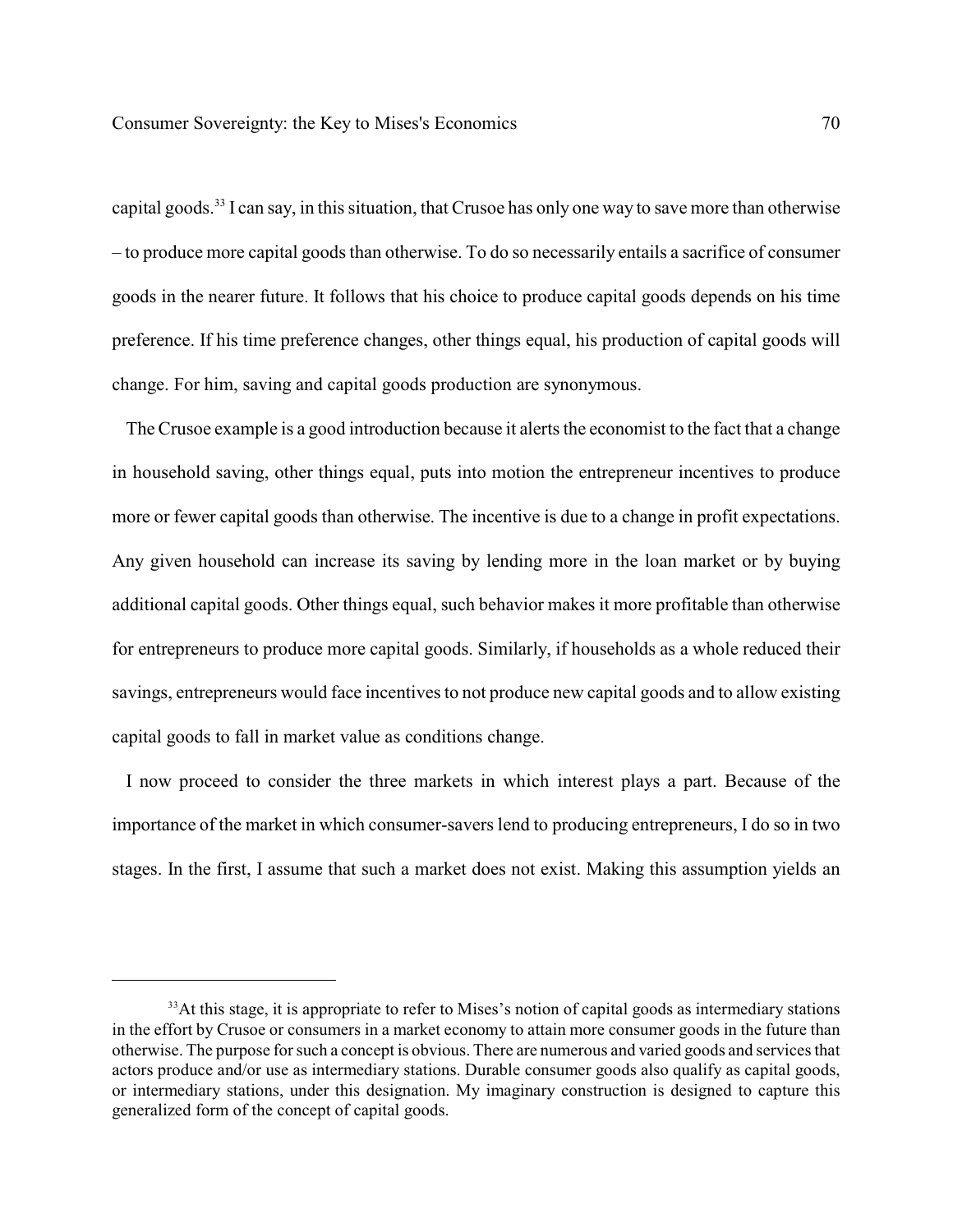image of an economy that contains only the other two markets. In the second stage I add the third market.

If there is no market for loans between households and producing entrepreneurs, the entrepreneurs have no means of financing advance payments for the factors of production. Because of this, the only way the (presumed penniless) entrepreneurs could acquire capital goods and other factors of production is bymaking advance contracts, which they promise to pay off after they sell the products they produce. In this circumstance, the owners of existing capital goods would rent them out for a period of time and then receive payment at the end of the production period.<sup>34</sup> In this case, a household that wanted to increase saving would buy additional capital goods. A household could dissave by selling some of its capital goods. The money paid in rent by the producing entrepreneurs would be regarded by a household as earnings on the stock of capital goods it owns. It is a return on the household's saving and it reflects the households' time preferences.

The second means of saving consists of inter-household lending. This lending is arranged by entrepreneurs in the loan market. If the time preference of one household falls, while that of other households remains the same, the rate of interest in this loan market would fall.<sup>35</sup>

To summarize, in this two-market model, a household can save (dis-save) either by buying (selling) capital goods on which it earns future rental income or by inter-household lending, for which it earns

<sup>&</sup>lt;sup>34</sup> Since entrepreneurs must bear all of the uncertainty, some out-of-model assumption must be made about how this occurs. One such assumption is that someone posts guaranty. To the lender, such guaranty would constitute a kind of insurance. I discuss this below. For the moment, however, guaranty can be safely disregarded because the focus is on the "pure" return earned by the owners of the capital goods.

<sup>&</sup>lt;sup>35</sup> As before, some provision must be made for the uncertainty to be borne. Again, however, this fact is not relevant because the return on saving is my focus.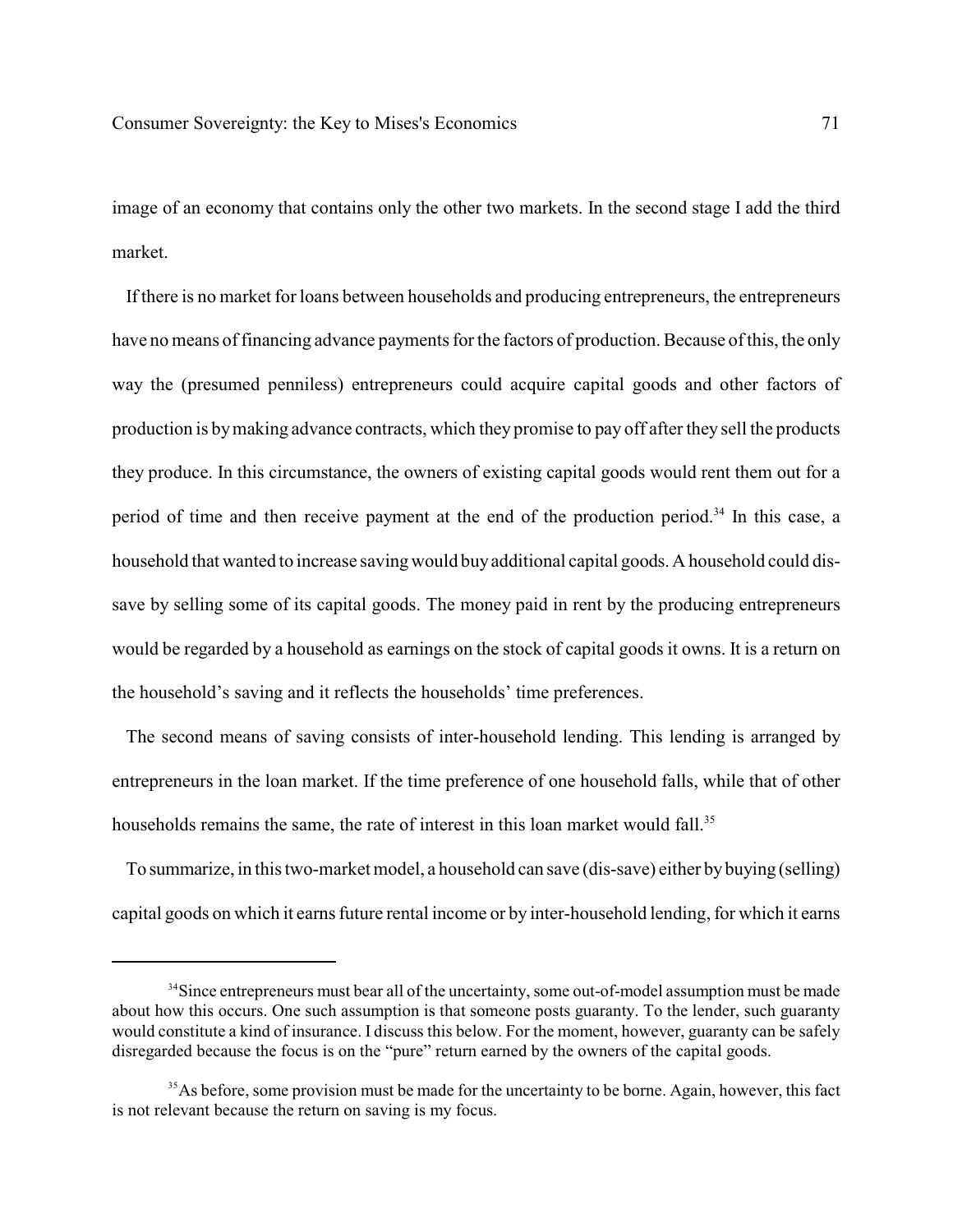market interest. The household earnings per amount saved during a given period tend toward a final rate. Household selection of the market with the highest rate implies a tendency for rate differences in the two markets to disappear.<sup>36</sup> This final rate would reflect the household's time preference.

In referring to the rental income of capital goods – what Mises might have called the net interest income – it is essential to specify that the rental income is not received until after the period of provision has passed. The period of provision refers to the time between when the production plan begins and when the produced qcgs are consumed (*ibid*.: 480-1). To assume otherwise is tantamount to conceiving of a market economy in which individuals can enjoy the benefits of consumer goods before they are produced. Such an assumption would break the bond between economics and praxeology. Just as Crusoe cannot enjoy goods before they are produced, the people under market economy conditions cannot do so either.

When Mises wrote about originary interest in an evenly rotating economy, he had something like this in mind. However, to fully understand his notion of originary interest, it is necessary to add the third market – the loan market between households and producing entrepreneurs. For convenience and to distinguish this market from the inter-household loan market, I call this the *householdproducer-household loan market*. The reader might expect that I would call it a household-producer loan market. This is the way most economists, including Mises, conceive it. However, this conception is incomplete. The desire to bind economics to praxeology (and, more broadly, to avoid error in one's reasoning) leads me to recognize that advance payments have the same function as loans to the factor owners. Thus, a complete picture of the market in which households lend to

<sup>&</sup>lt;sup>36</sup> Arbitragers may also act to facilitate a tendency toward the same final rate.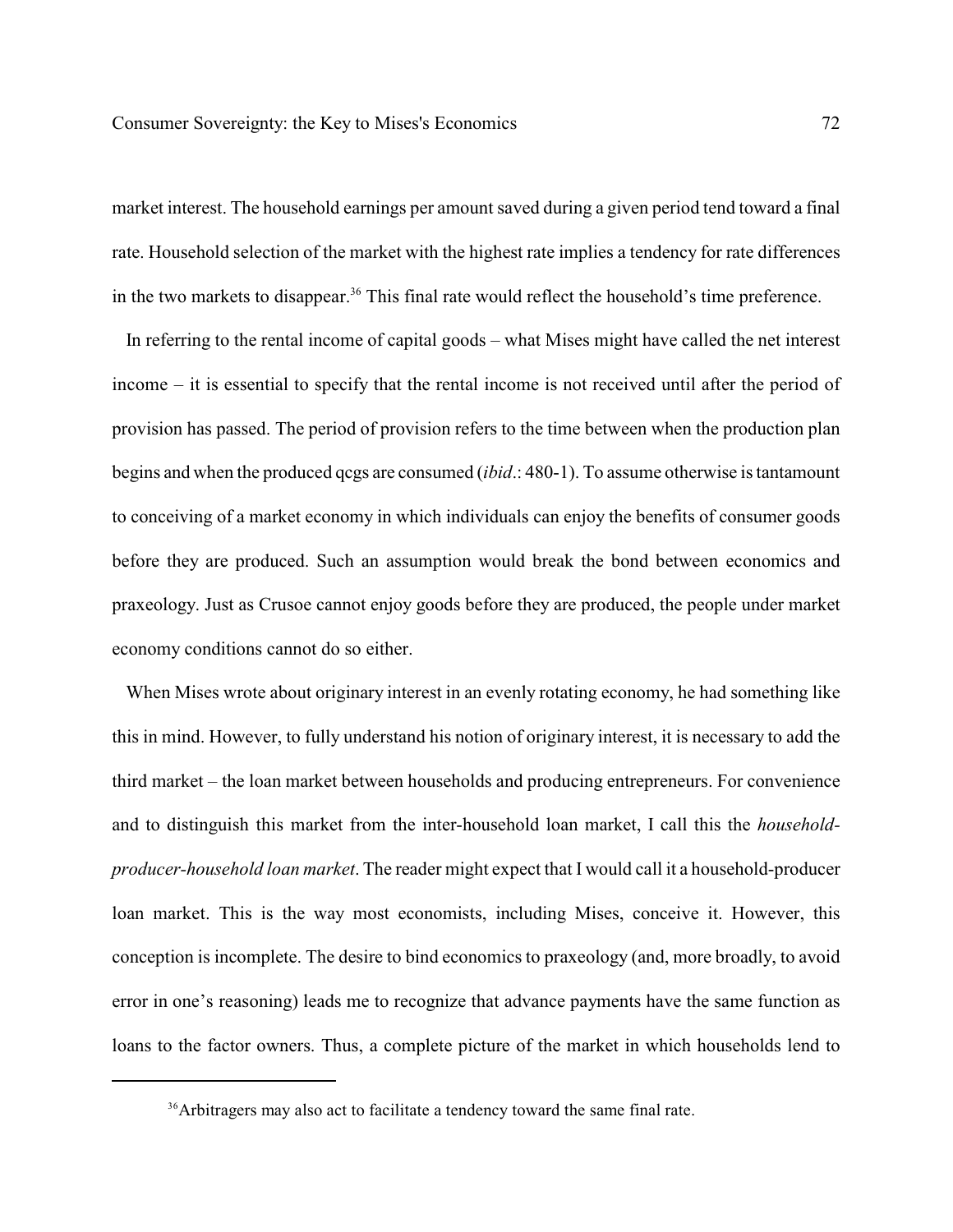producer entrepreneurs in order to finance production must include the subsequent market in which the producer entrepreneurs lend to household suppliers of factors by paying them in advance.<sup>37</sup>

Through the actions of loan entrepreneurs, the rate of interest on this loan, net of the entrepreneurial component, tends to equal the other two interest rates. In other words, the final rates are equal. If this were not so, there would be an incentive for maximizing households to shift from saving that yields a lower rate to one that yields a higher rate.

A complete understanding of Mises's use of the concept of originary interest requires the reader to recognize its manifestation in three different markets: the market for capital goods rental, the interhousehold loan market, and the household-producer-household loan market. In addition if one assumes that capital goods are not completely durable, the household's election to buy capital goods and to replace capital goods that are used up during the production period would also be made on the basis of time preference. In Mises's terminology, the rent on capital goods and interest payments in all of these markets would reflect originary interest. There would be a tendency in each market for the net rental income rate and net loan market interest to equal the final price or final interest. I must presume that when Mises said that the net rate of interest in loans tends toward the originary interest rate, he was thinking of all three of these rates and of their connexity via the mental tool of the tendency toward a final price.

 $37$ Because factor owners are paid in advance, the income received by a household from allowing its capital goods to be used in production would contain two different components. The first positive component would be the rental income that I have already discussed. The second component – which is negative – is the discount the household pays because it receives its rental income in advance of the end of the period of provision.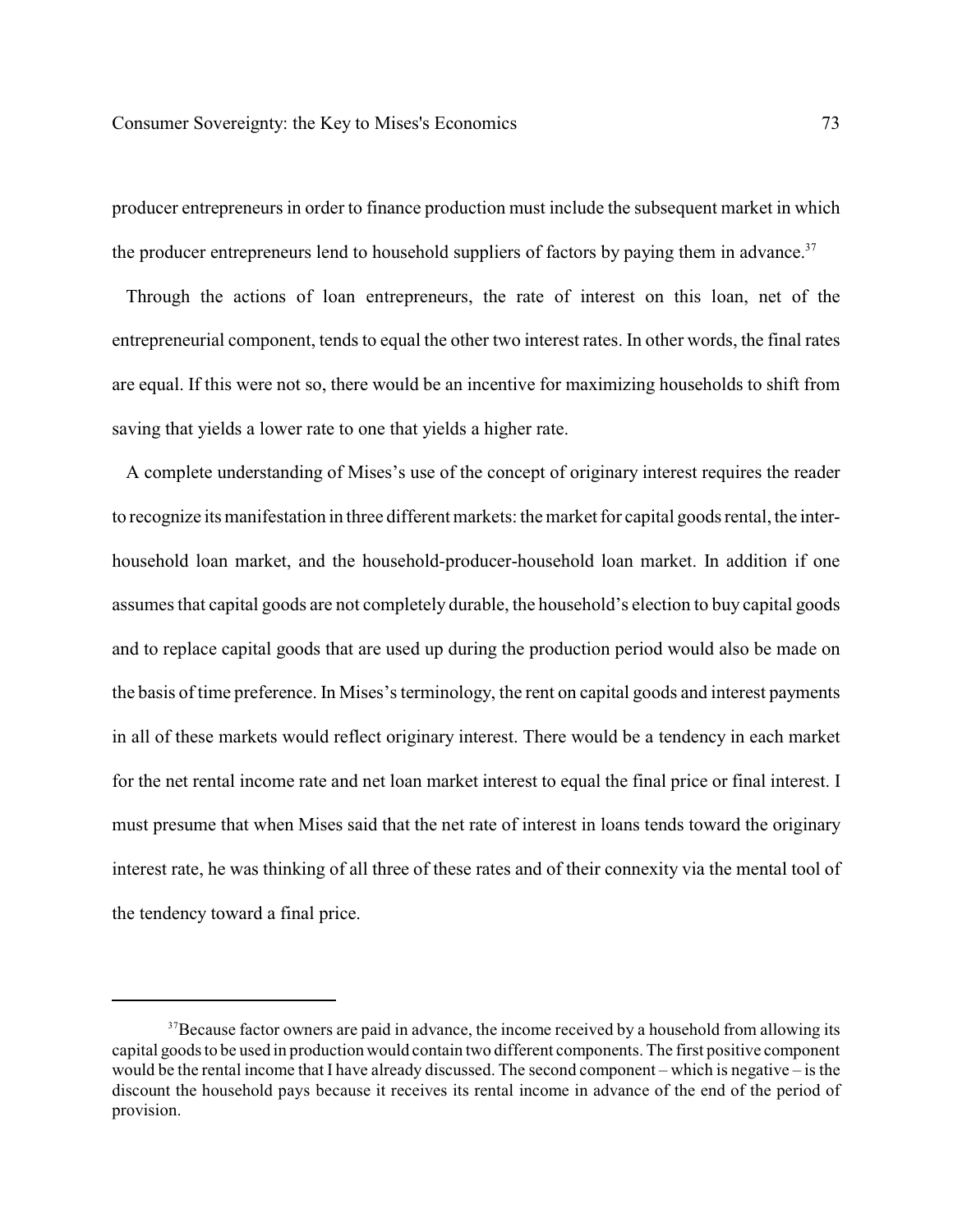# *Is Originary Interest Necessary?*

I have said that the interest rates in these three markets, if they are stripped of their entrepreneurial component, correspond to Mises's originary interest. I now review two of Mises's statements about originary interest. The first is in his theory of the trade cycle. In presenting his theory, he writes of the connexity among the loan markets (*ibid*.: 546). My interpretation is that he is referring to the various rates of interest in the three markets I have described.<sup>38</sup> When he uses the term "originary interest" in the statement that the net rate of interest tends toward the originary rate of interest, he is referring to the final rate in each of these markets. He means that the net rate tends toward the final rate. This final rate represents the time preferences of the households. It should be evident that if Mises's sole aim in employing the term "originary interest" was to show the relationship between the gross rate of interest and time preference, the term is superfluous.<sup>39</sup> Both the final rate of interest and the rate of originary interest can only be isolated in the imaginary construction of the evenly rotating economy (final state of rest). Under this condition, each represents time preference in the same wayand to the same extent. Moreover, outside of this condition, neither is present. The concept

<sup>&</sup>lt;sup>38</sup>In addition, he may be referring to the fact that different loans are for different lengths, of time and have different starting points. I take this for granted.

<sup>&</sup>lt;sup>39</sup>Mises's use of the term seems to have less important aims, however, and it seems likely that he preferred the term "originary interest" to help him achieve these. Perhaps the most important was to relate his contribution to the subject to that of his admired predecessors and contemporaries. This is evidenced by his references to Bohm Bawerk, Fetter, F. A. Hayek, Schumpeter, and Lionel Robbins. Mises writes at the beginning of his chapter 19 that "[t]ime preference manifests itself in the phenomenon of originary interest" (*ibid*.: 524). With the possible exception of Fetter, these writers were, to various degrees, confused about how to employ the imaginary constructions of the evenly rotating economy and final state of rest in relation to time preference. Rather than describe the errors of each one separately on this ground, he may have taken the shortcut of framing their errors in terms of originary interest. The result, in my view, is a set of analyses that are bound to confuse all but the most knowledgeable and patient reader.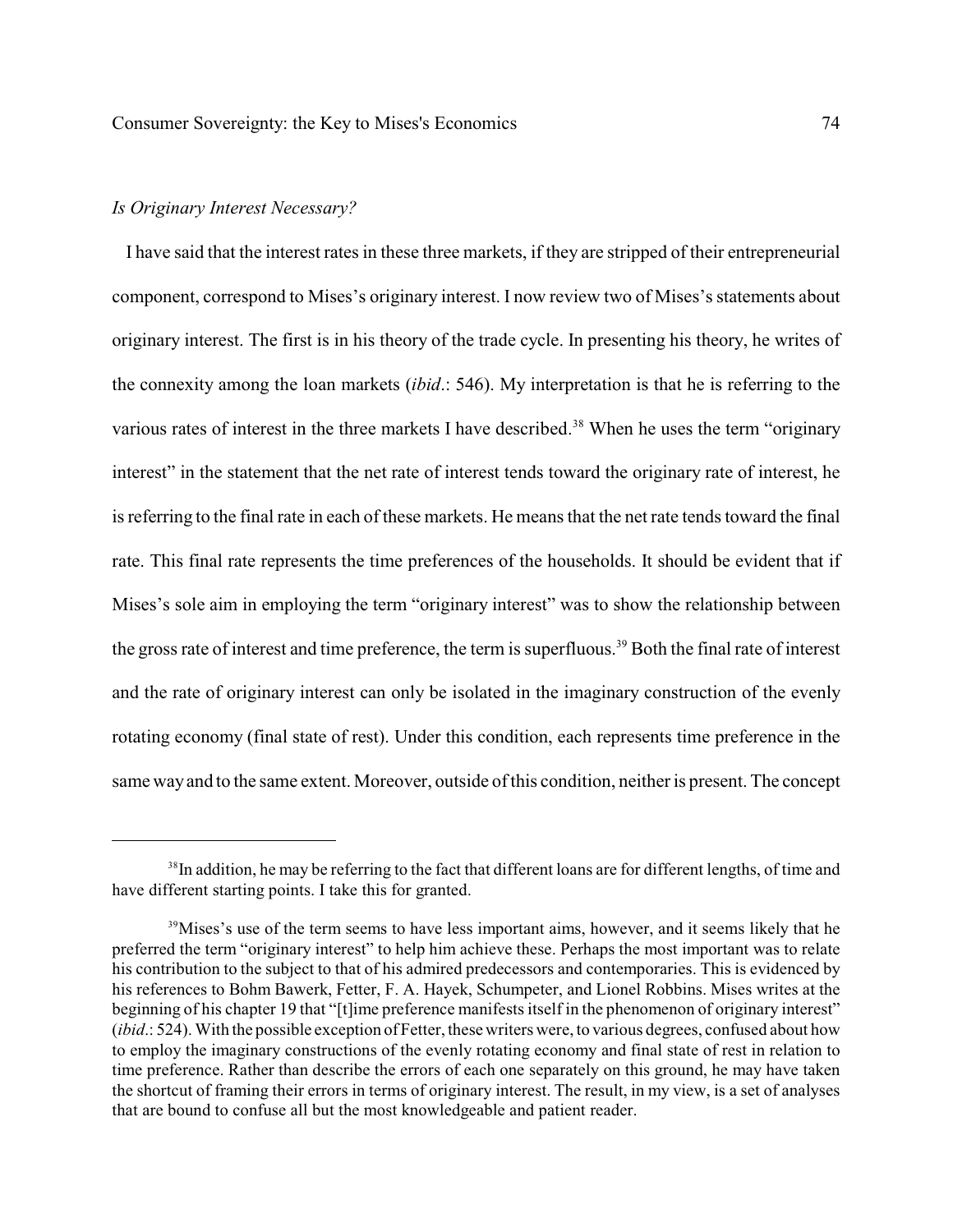of a discount of future goods as against present goods is only a vague reference to time preference outside these conditions.

The second statement I review is that "the imaginary construction of the evenly rotating economy...made it possible to distinguish precisely between originary interest and entrepreneurial profit and loss" (*ibid*.: 537). The idea here is that owners of capital goods in the evenly rotating economy must be rewarded in order to induce them to replace the capital goods that are used up in the production of consumer goods. Otherwise, the goods produced during each period could not be the same, which is a requirement of the evenly rotating economy. It should be evident that the concept of originary interest is not necessary to communicate this. It is sufficient to note that both the demands for capital goods and the supplies of savings are manifestations of consumer-saver time preference.<sup>40</sup>

Mises's unstated reason why it is important to distinguish the two incomes of profit and originary interest is that he intends to separate (1) the passive expression of time preference and preferences for goods from (2) the active entrepreneurship that is responsible for the production of the consumer goods that satisfy those preferences. He wants to relate the receipt of interest to the passive use of

<sup>&</sup>lt;sup>40</sup>The importance in the treatise of representing a facsimile of time preference in the evenly rotating economy derives from its application in representing the three markets just described. When Mises writes about the evenly rotating economy enabling the economist to separate interest and profit, he is implying that he wants the reader to appreciate the entrepreneur role's function of accounting for time preference in the theorem of consumer sovereignty. He is, in an important sense, completing his definition of the entrepreneur role. However, at the point where he "proves" that originary interest exists in the evenly rotating economy, his focus is on Schumpeter, who he says asserted that there is no interest in the evenly rotating economy (*ibid*.: 530-1). Mises writes that contrary to Schumpter, interest is necessary in the evenly rotating economy because, otherwise, there would be no motivation for the replacement of used-up capital goods. This is a distraction. The more correct argument is simply that economists want to build an evenly rotating economy in which time preference is simulated because they ultimately want to elucidate entrepreneurship and make theorems for conditions in which time preference is present.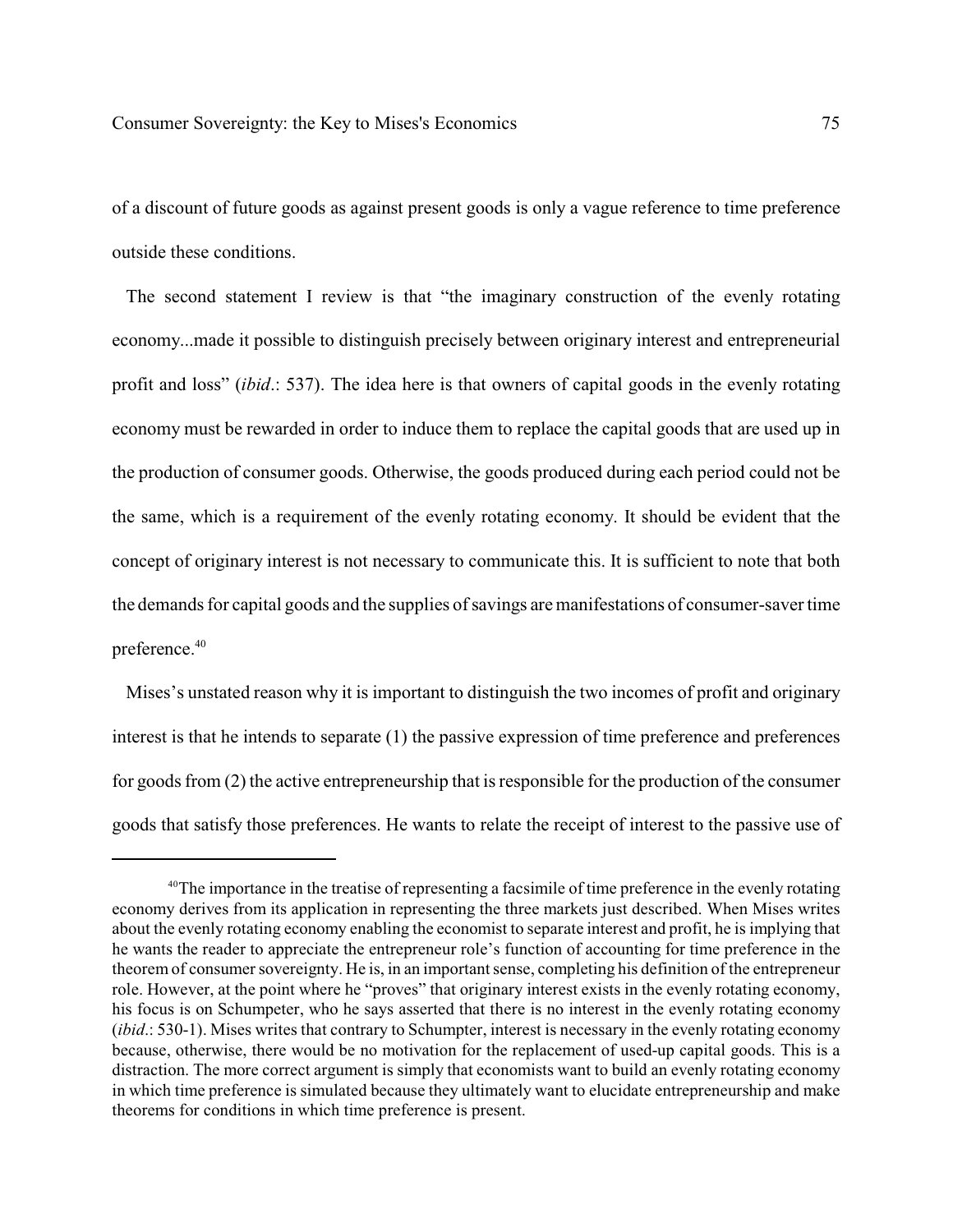money to buy consumer goods at different times but not to the active entrepreneur role that causes the consumer good to be produced. One can conceive of an animal or robot society that routinely saves and receives a return on that saving. No distinctly human action is entailed in the existence of interest as a ratio of future goods as against present goods.<sup>41</sup> It is different with the active appraisement, undertaking, and uncertainty-bearing and with the characteristics of imagination, creativity, and inventiveness. A robot or animal society with these properties or characteristics is impossible. Thus, my view is that when Mises writes that the functions in the functional distribution are nicely integrated, he has in mind differentiating between (1) the passive functions of selecting the highest interest income from the offers made by the entrepreneur role to capital goods owners and savers and (2) the distinctly human action entailed in determining which offers to make, directing production and bearing uncertainty.

My main point is that the concept of originary interest is not necessary in order to make this separation. It would have been more accurate and informative as well as more direct for Mises to have expressed himself in the following way. Since the payment made by the entrepreneur role to the owners of capital goods is, to the owners, a return on saving in different forms, it is appropriate to call it interest. Wages are the return to the mere supply of work energy (as opposed to human capital which also earns interest). Thus, to distinguish between interest, wages, and profit is a means of channeling all distinctly human action through the profit-making entrepreneur role. If Mises had pointed this out, I believe that he could have avoided much confusion.

 $41$ <sup>1</sup>This is not to deny, of course, that time preference is itself a property of action.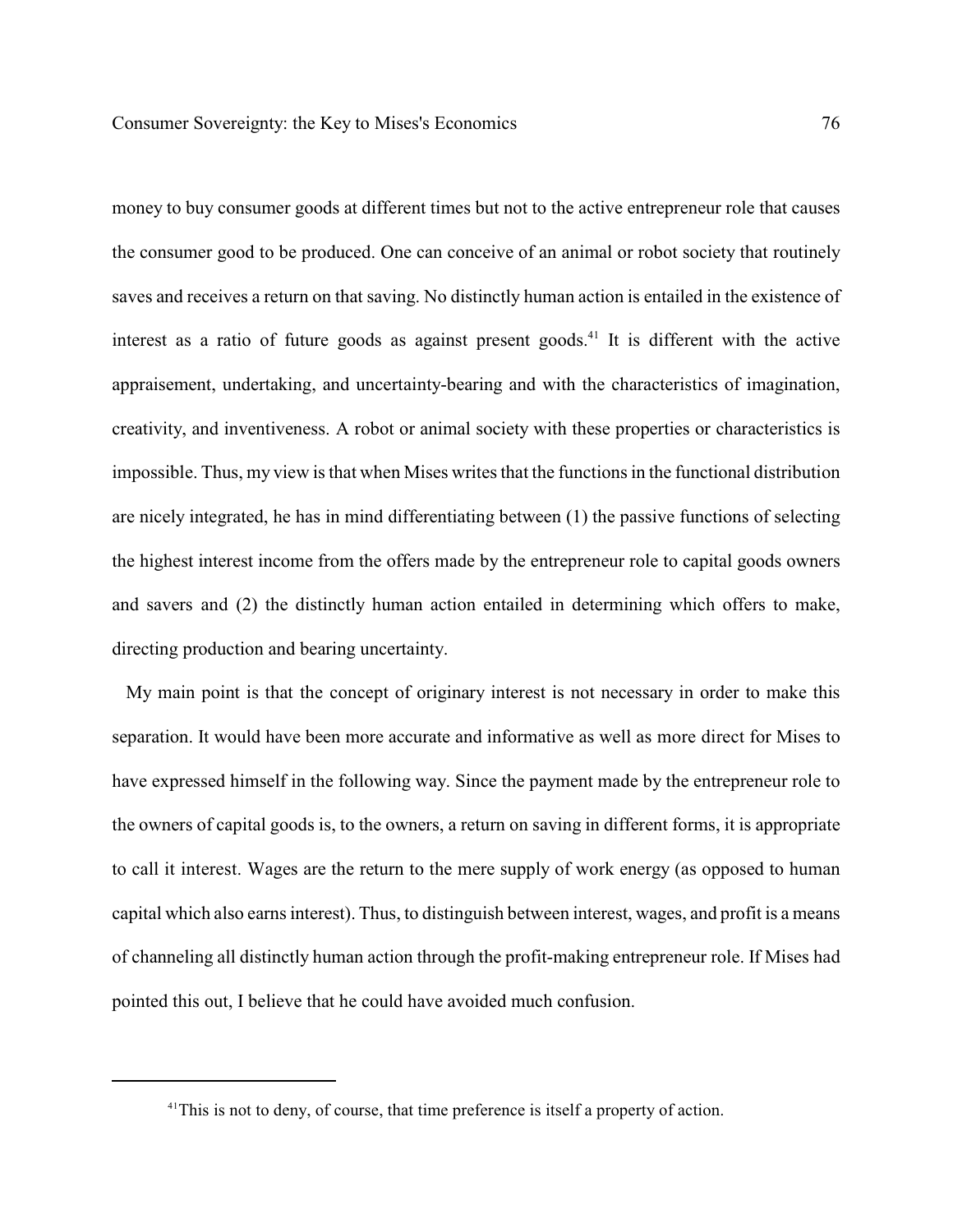I have shown that Mises's originary interest concept was superfluous, given his intentions to bind economics to praxeology and to develop theorems to facilitate the evaluation of interventionist arguments. This is significant because his means of communicating the full meaning of the entrepreneur role relies on the reader's ability to comprehend originary interest. Substituting the "final rate of interest," which is related to other final prices, would reduce the communication difficulty.

I believe that there is an even more important reason for Mises to have avoided the term "originary interest." I believe that it led him away from two characteristics of household property ownership in a real market economy that one must acknowledge in order to form an even richer understanding of the entrepreneur role. The first is the important fact that a property owner can use his property as guaranty for a loan. Using it as guaranty is very different from renting it out to a producer entrepreneur; and the kind of property that can be used as guaranty need not be a factor of production.<sup>42</sup> Mises considers this issue from a legal standpoint. He recognizes that enforceable contracts may reduce the creditor's exposure (*ibid*.: 540). However, he concludes that the "legal aspects" of such contracts need not be scrutinized in detail by economists in making theorems about the pure market economy. In fact, contract-enforcement and, more generally, the trustworthiness of individuals who promise relief in the event that a loan is not repaid (or that some other promise is not kept) helps to determine the extent of the division of labor. To exclude these elements from an economics in which the criterion used to evaluate interventionist arguments is the THRUI is shortsighted.

 $^{42}$ I am referring here to Mises's notion that capital goods are intermediary stations.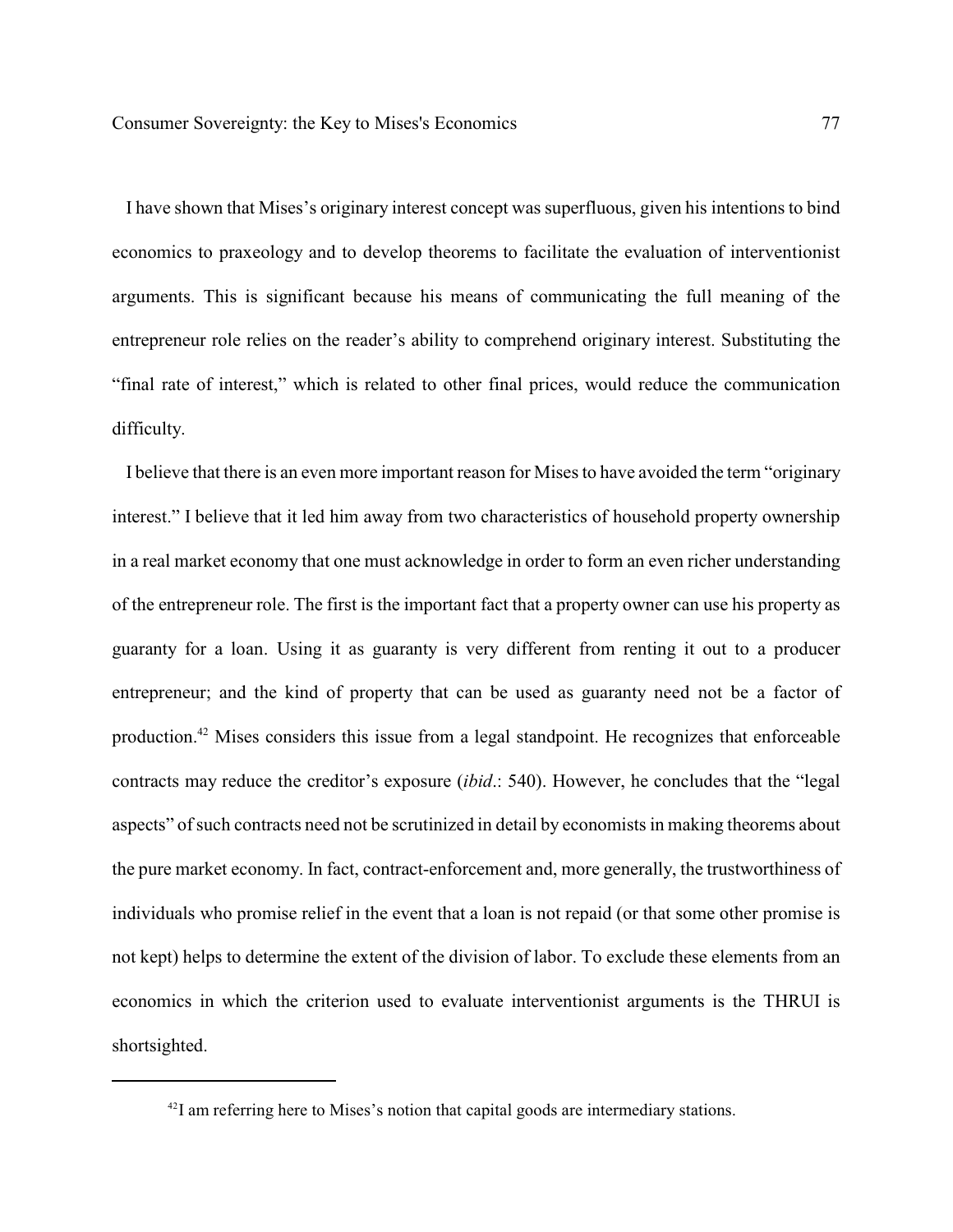The importance of guaranty becomes evident when considering the precipitating event, in Mises's theory, for the trade cycle. A change in the quantity of money may affect the decisions of producing entrepreneurs not only via a change in the market rate of interest but also via a change in the amount of guaranty offered for loans. In any case, the guaranty is certainly affected when, during the downturn of a trade cycle, loans are not repaid. A theory of the trade cycle that does not include interaction based on the prices of the property used as guaranty must, in my view, be incomplete.<sup>43</sup>

The second characteristic of household property ownership that Mises disregarded is incentive divergence due to the joint and collective ownership of capital goods and the titles to, or liens on, them. When joint and collective ownership is entailed, such as it is in the corporation, the contracts or agreements that dictate the actions that, occur in the event of the non-payment of a loan necessarily make one role an *agent* an another a *principal* in a *principal-agent relationship*. The principal-agent relationship can also be affected by a change in the quantity of money.

It is not my intention here to fill the gaps in Mises's economics. I only want to note the potential for error resulting from the use of the "originary interest" concept.

<sup>&</sup>lt;sup>43</sup>The so-called financial meltdown of the late 2000s can be attributed directly to an overvaluation of such guaranty.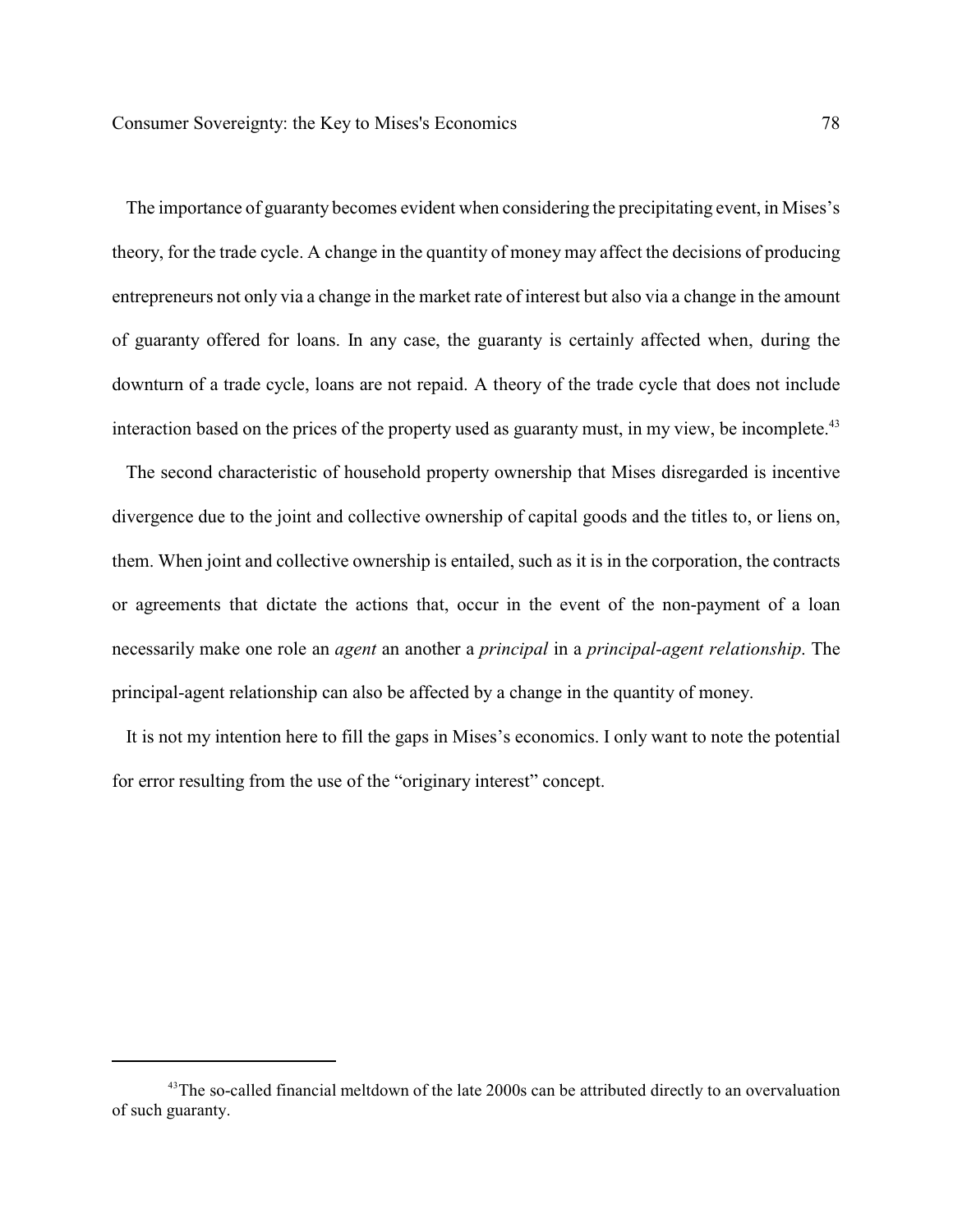### **Second Difficulty: A Grammar That Emphasizes the Entrepreneur Role**

### *Decision to Avoid Using the "Entrepreneur Role"*

As I have pointed out, Mises did not use the term "entrepreneur role." Apparently in an effort to constantly remind readers that everyone acts as an entrepreneur, he used a number of other terms to refer to this role. For example, he writes that consumer sovereignty applies to "entrepreneurs, capitalists, and farmers," to "capitalists, entrepreneurs, and landowners" (*ibid*.: 270), to "owners of the material factors of production and the entrepreneurs" (*ibid*.: 272), and to the "entrepreneur in his entrepreneur capacity" (*ibid*.: 358). In his theory of the trade cycle, he uses the term "businessman," (*ibid*.: 547). The most common term is "entrepreneurs and capitalists" and "capitalists and entrepreneurs," as indicated by a word search of the treatise. In all of these cases he is referring to these individuals acting in the entrepreneur role, as I have defined it. Such a variety of terms obviously detracts from the use of the "entrepreneur concept" to capture all of the distinctly human action under market economy conditions. It thereby distracts the reader from the project of tracing all economic phenomena back to the properties of action. In my view, his failure to consistently use a single term like the entrepreneur role to describe market interaction was another obstacle that readers had to overcome to understand his economics.

## *Outcome-Centered Grammar*

Another detraction is due to the fact that Mises often described market interaction in terms of its outcomes, such as prices and quantities. For example, at the start of chapter 14, he says that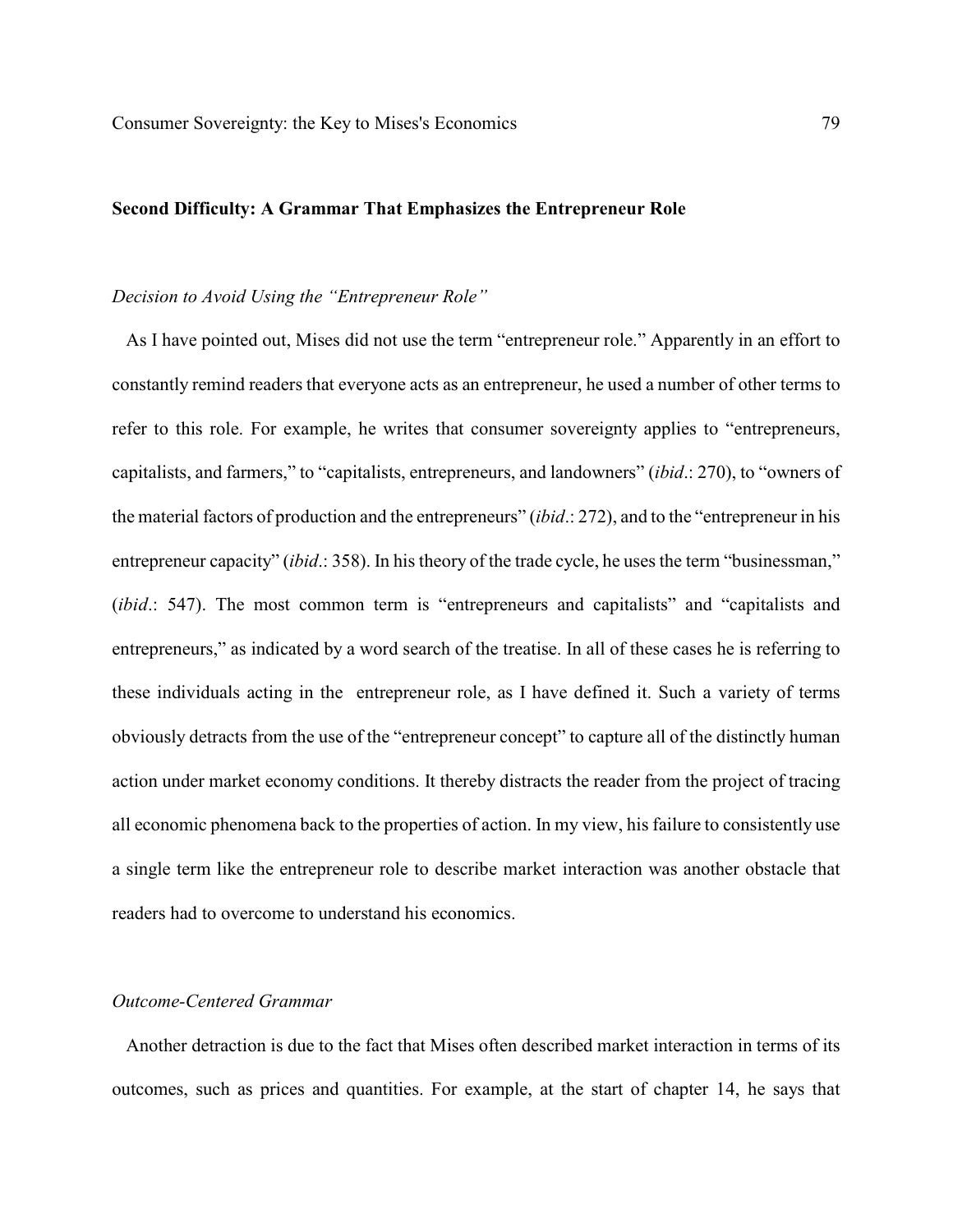economics has always been concerned with "the analysis of the determination of money prices of goods and services exchanged on the market" (*ibid*.: 234). This description is perhaps understandable since he had not y et introduced the entrepreneur role. However, he continues to use the same type of description even after he introduces the entrepreneur role. It is true that such descriptions are interspersed with others which, to the alert and discriminating reader, would only be a nuisance. Nevertheless, one must ask why he foregoes an opportunity to reinforce the bond he aims to establish between economics and praxeology? The only sensible answer is that he implicitly makes heroic assumptions about his readers.

Mises would have better communicated with readers if he relied entirely on subject-centered grammar. He could have stated his goal of evaluating interventionist arguments based on the THRUI. To best achieve this goal, he could say, he must build the image of a role whose actions always expand the division of labor and, in so doing, always serve individuals' rightly understood interests. This is what he actually does. In the treatise, he defines this role as that of the entrepreneur in relation to the consumer role and proceeds to construct the theorem of consumer sovereignty. Then he expands the consumer role into a consumer-saver role in order to add time preference. Correspondingly, he expands the entrepreneur role and produces more complex theorems that are most simply and accurately expressed by referring to that role.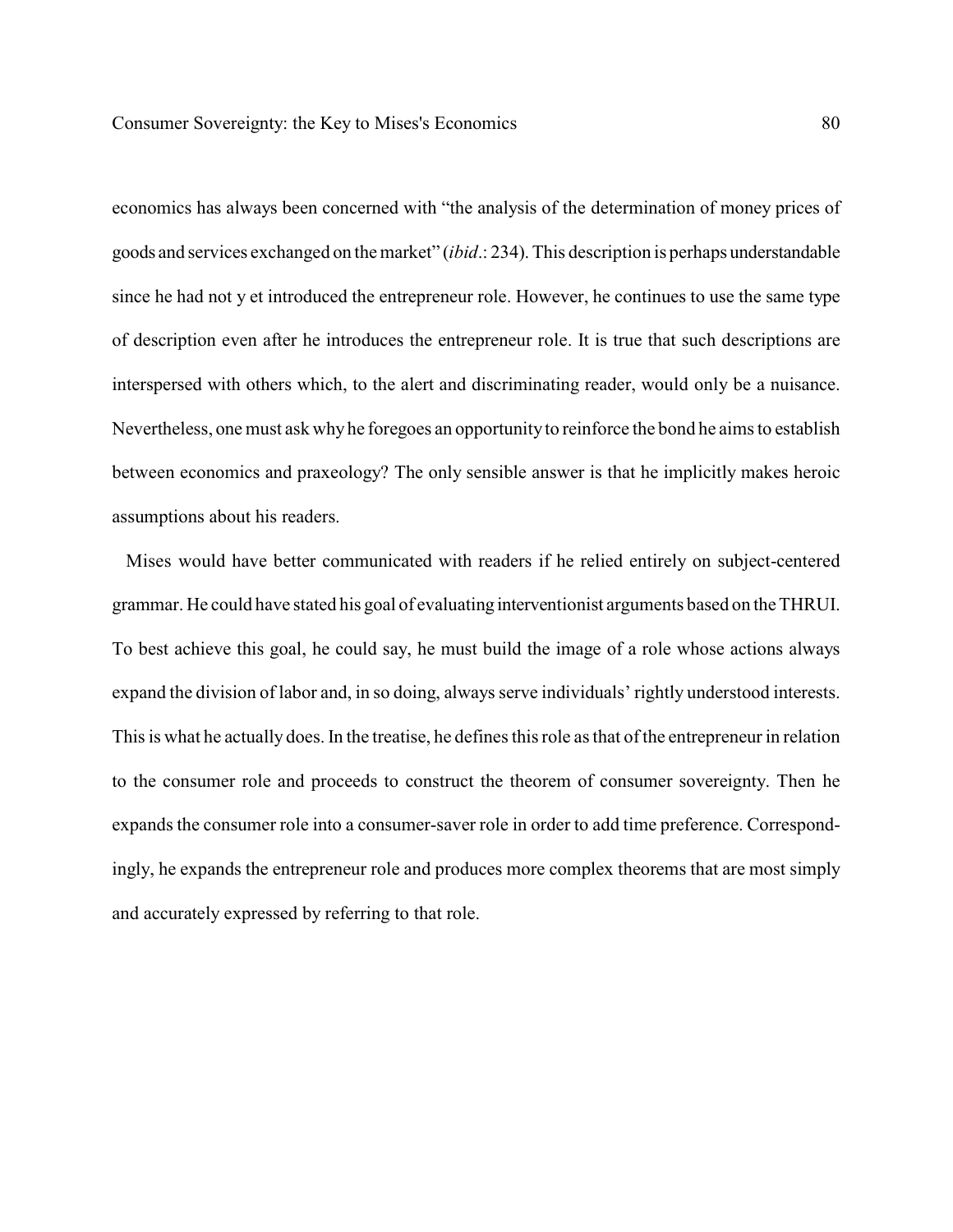### **Third Difficulty: Entrepreneur as Promoter**

I will only briefly mention the third difficulty. Immediately following his discussion of the entrepreneur function in the functional distribution, he writes that economics has always used the term "entrepreneur" in a different way – to refer to particular individuals

who are especially eager to profit from adjusting production to the expected changes in conditions, those who have more initiative, more venturesomeness, and a quicker eye than the crowd, the pushing and promoting pioneers of economic improvement (*ibid*.: 254-5).

He calls these individuals "promoters" and notes that this notion, unlike the previous one, "cannot be defined with praxeological rigor" (*ibid*.: 255). He goes on to say that the "driving force of the market, the element tending toward unceasing innovation and improvement, is provided by the restlessness of the promoter and his eagerness to make profits as large as possible" (*ibid*.). Such statements must surely confuse readers. After all, one would presume that, by definition, the entrepreneur category, function or role is the driving force of the pure market economy.

Mises uses the promoter concept to describe competition and to derive what are best regarded as economic theorems relating to economic growth, the distribution of gains from technological advance and the selection of individuals to act in the entrepreneur role. Also, as shown above, he expands the class of the promoter to include speculators and dealers in future and arbitrage." It is difficult for the reader to recognize the connection between these theorems, however, and the entrepreneur role. I describe the theorems in Part Five.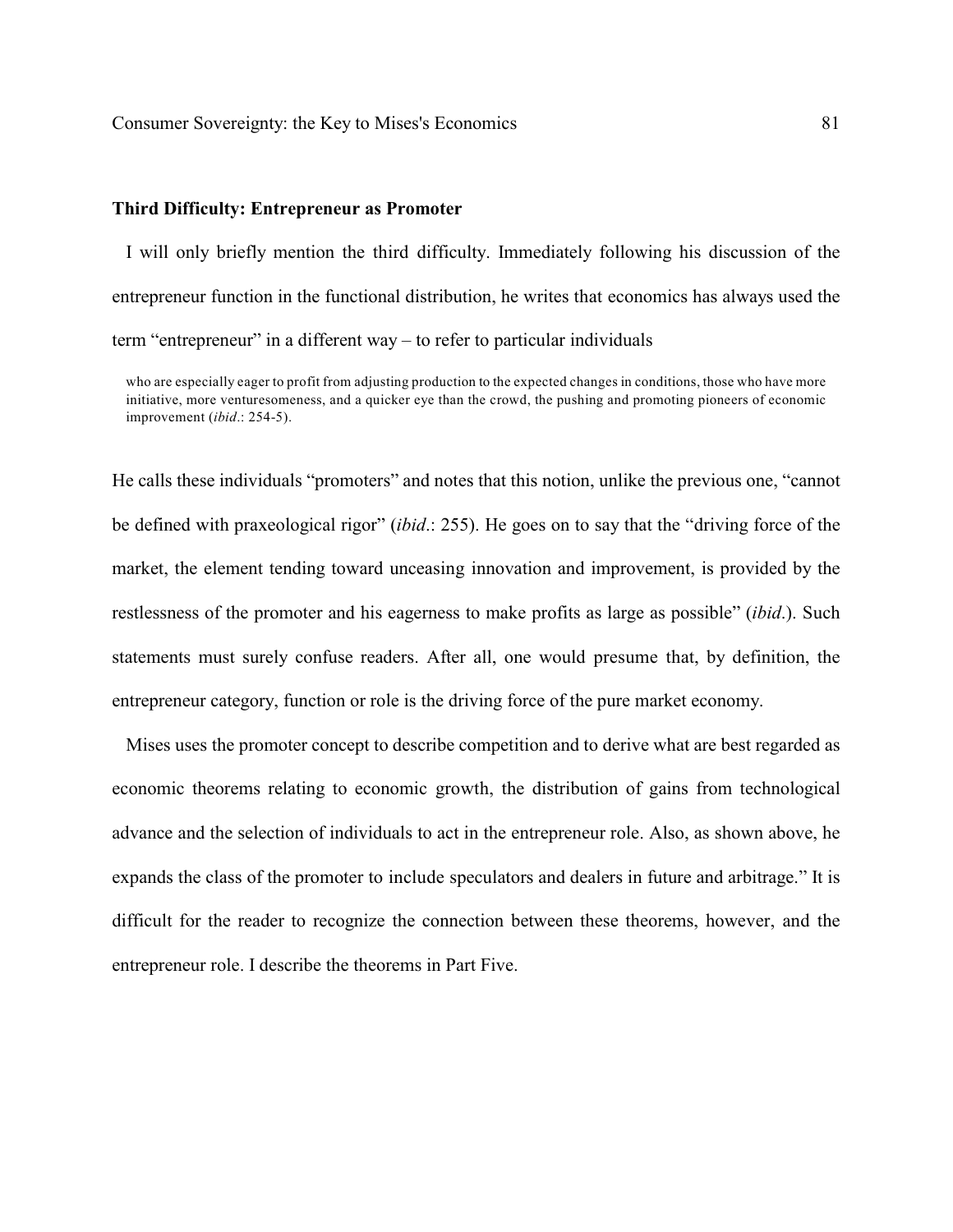# **Mises's Contribution to the Theory of Value**

I have been critical of Mises's presentation. The reader should not take this as a criticism of his economics. Quite the contrary. I believe that his work had the potential of making one of the most important contributions ever to economics and to public policy evaluation. The classical economists had paired the incomes of wages, rent, and interest respectively with three factors of production: labor, land, and capital. They regarded the most fundamental factor as labor and proceeded to develop a labor theory of value. The early neoclassicals succeeded in shifting the pairing from the respective factors of production to roles that perform functions. On the one hand, they shifted the source of value away from labor to the role of the consumer. They saw that the incomes earned by the owners of factors are derived from the marginal productivity of the particular factor in question. On the other hand, they developed the entrepreneur concept as an appraiser, undertaker and uncertainty-bearer.

Mises went further. First, he incorporated time preference into the neoclassical theory by identifying the means used by individuals to save. This transformed the idea of the marginal productivity of capital goods. It remained true that, from the entrepreneur view, a portion of the price of the product could be attributed to the marginal amount of a specific type of capital good used in its production. However, since capital goods are a means of saving, that portion of the final price that the entrepreneur attributes to the capital goods he employs had to equal the final rate of interest on household saving. Thus, rather than being an income to role of the entrepreneur as capital goods owner or landowner, interest became an income to the role of the household as saver. Thus, in Mises's economics, interest is reward for saving and the final rate of interest must be traced to time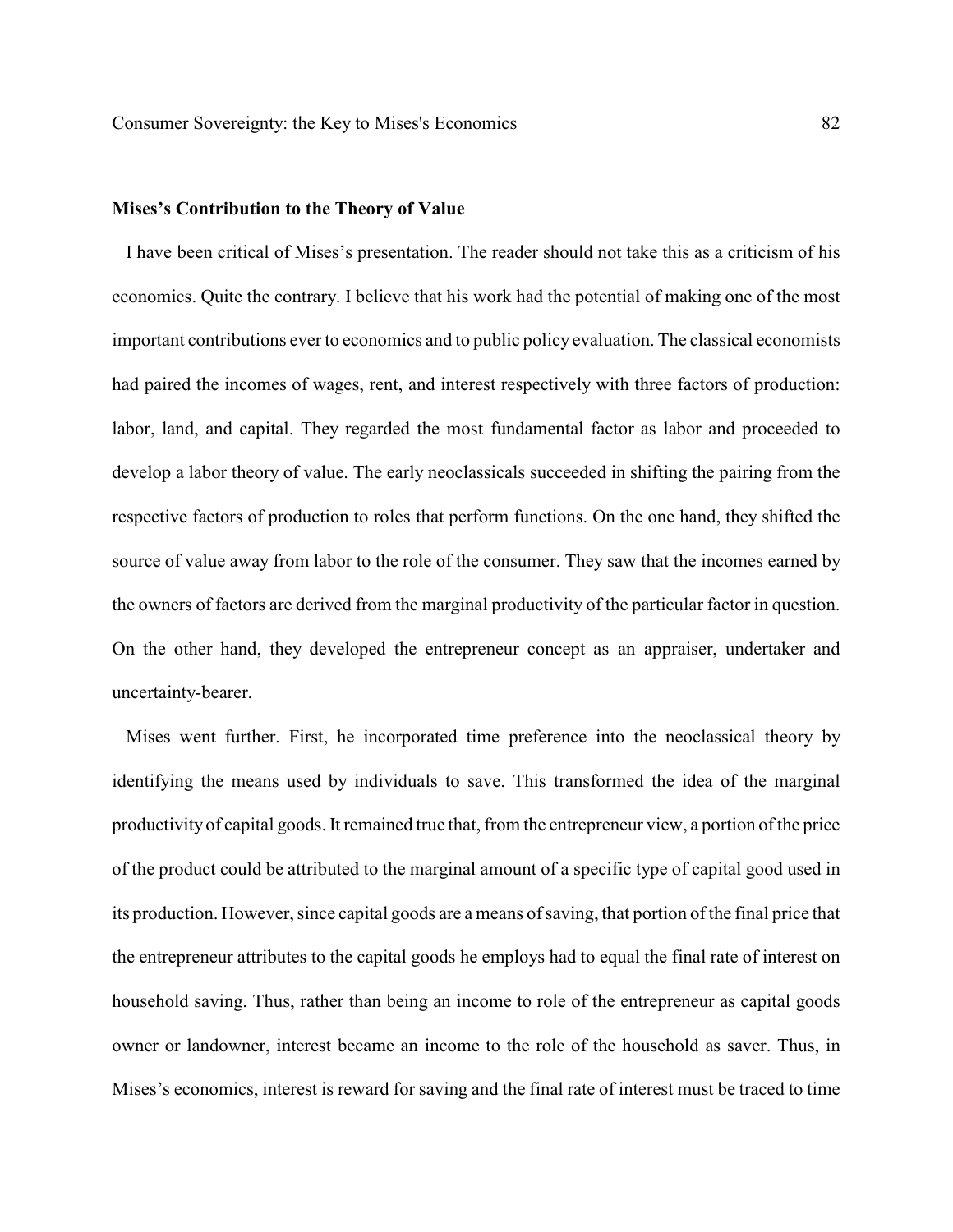preference, not to the supplier of a capital good or the "marginal value product of capital." Capital goods supply is not a property of action even though this action can be identified in the image of an isolated actor.

Second, he advanced the early neoclassical concept of the entrepreneur by showing how to employ it to bind economics to praxeology. In terms of economic theory proper, his work was different from that of Smith, Jevons, Menger, Walras and Clark. His contribution was to provide the epistemological basis for the new science created by these and similar writers. Had he been successful at communicating his ideas, such subjects as Keynesian macroeconomics, mathematical economics and theoretical welfare economics would not have achieved the credence they did. In addition, econometrics would have been driven by a totally different purpose – that of testing whether the assumptions of economic theorems match observable reality. Accompanying such success might have been a set of policy prescriptions that are based on economic theorems rather than on the scientistic interpretation of the past or by an ideology that is uninformed by the fundamental economic theorems.

A benefit of this new theory of value was a clearer understanding of monopoly. By associating the supply of material factors with ownership, Mises paved the way for a theory of monopoly that was dissociated from the role of the entrepreneur role. In my view, the recognition of the entrepreneur role as a contributor to value that complements the consumer role was Mises's most important and lasting contribution to economics. I hope that it will someday be appreciated.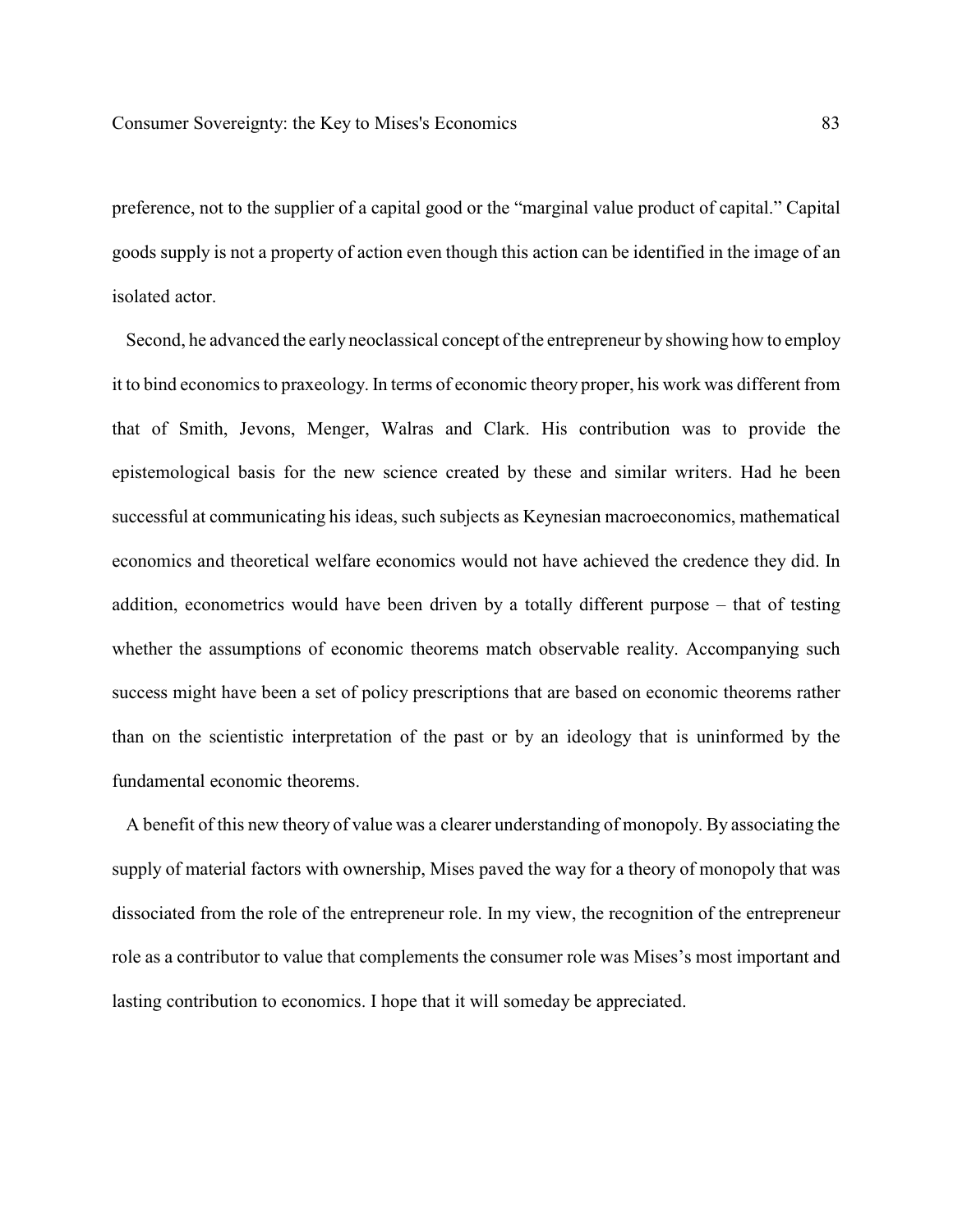# 3. THE ECONOMIC THEOREMS DERIVED FROM CONSUMER SOVEREIGNTY

Mises does not systematically identify economic theorems. This is one reason why students of Austrian economics have been unable to comprehend his economics. A goal of this part is to make up for this deficiency by reviewing Mises's statements about market interaction under pure market economy conditions and translating them into theorems. In other words, I aim to describe Mises's economic theorems. Most of these are derived from the theorem of consumer sovereignty. First, however, I must define a theorem. Since economics is a branch of praxeology, I begin with praxeological theorems.

#### **Theorems in Praxeology and Economics**

My understanding of Mises's economics is that it consists of a set, or system, of theorems. Mises does not actually say this and he certainly does not present his economics by referring to a system of theorems. My interpretation is based on what I believe he does in the treatise. If I had to defend my proposition, I would partly refer to the following statement, which he makes after he completes his presentation of the elucidation of interaction under pure market economy conditions. It is the introductory statement in his chapter 23 entitled "The Data of the Market." The title of the introductory section in which the statement appears is "The Theory and the Data."

Catallactics, the theory of the market economy, is not a *system of theorems* valid only under ideal and unrealizable conditions and applicable to reality merely with essential restrictions and modifications. All the theorems of catallactics are rigidly and without any exception valid for all phenomena of the market economy, provided the particular conditions which they presuppose are present. It is, for instance, a simple question of fact whether there is direct or indirect exchange. But where there is indirect exchange, all the general laws of the theory of indirect exchange are valid with regard to the acts of exchange and the media of exchange. As has been pointed out, praxeological knowledge is precise or exact knowledge of reality. (*ibid*.: 646, italics added).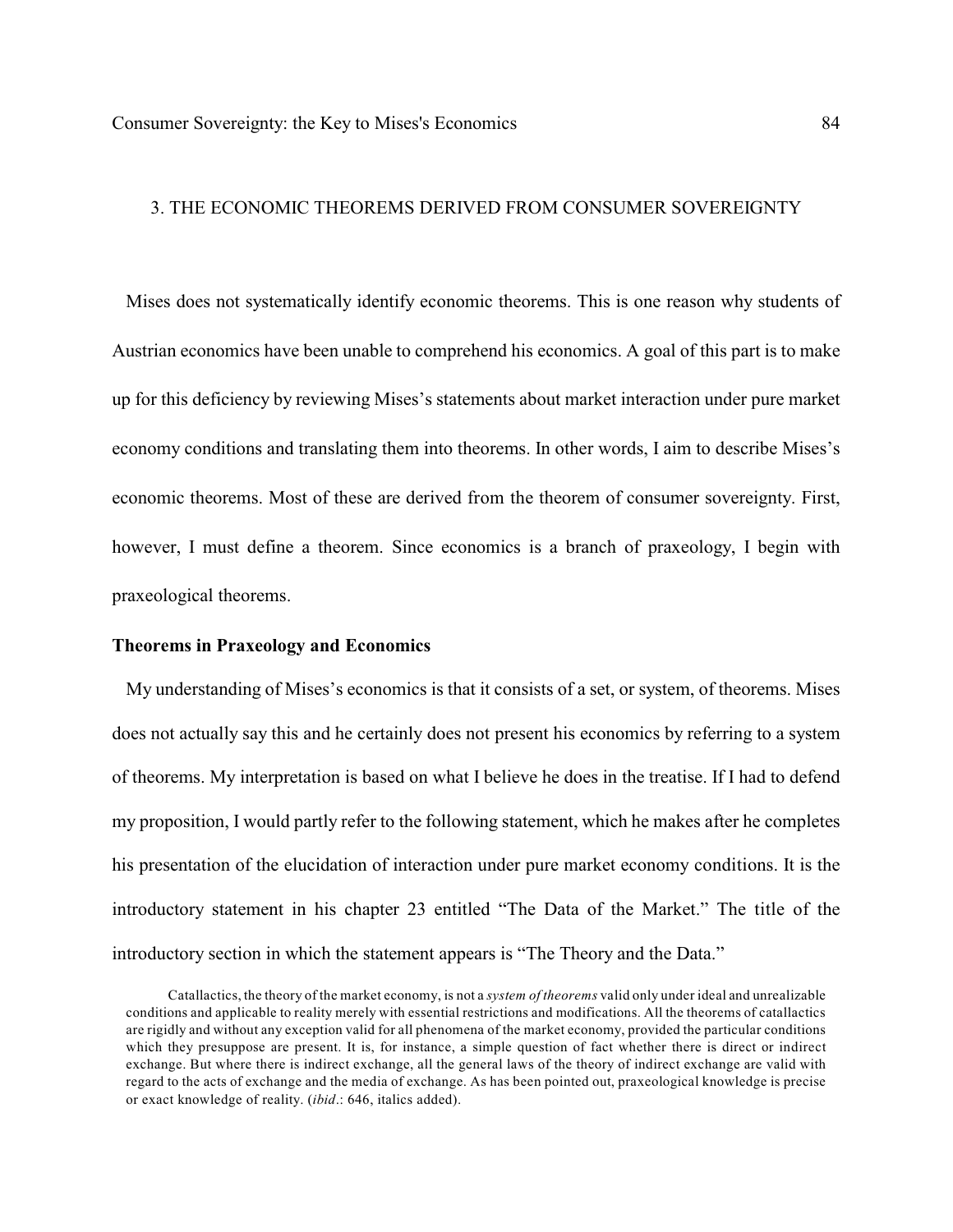This negative statement seems to confirm that catallactics – that is, economics – is a system of theorems that is useful in evaluating interventionist arguments so long as the conditions assumed in the theorems correspond to reality. A skeptic, however, might point to the paucity of references to economic theorems. On this basis, she might claim that the "theorem" is less important to Mises's economics than I make it out to be. I would have to agree that Mises does not clearly identify economic theorems and that he does not often use this term. He uses the term "economic theorem" sparingly in his treatise. As a result, the theorems he actually identifies do not stand out. Even where he writes that such and such is an economic theorem, he does not actually derive the theorem from the properties of action and subsidiary assumptions. He thus does not confirm statements about how to build an economic theorem (see below). This looseness of his presentation is an obstacle to understanding Mises's economics. It runs a close second to his failure to define and use the term "entrepreneur role."

Nevertheless, in mydefense, I can cite the numerous uses of the term "theorem" in Mises's chapter 2 entitled "The Epistemological Problems of the Sciences of Human Action." A "science of human action" refers to a branch of praxeology. The most developed branch, Mises writes, is economics (*ibid*.: 885). Thus, Mises intends the chapter to be about the epistemological problems relating to praxeology and to its branches. The purpose of this part is to justify the importance I attach to the "economic theorem" by showing how Mises treats this concept in the treatise. My emphasis is on his chapter 2.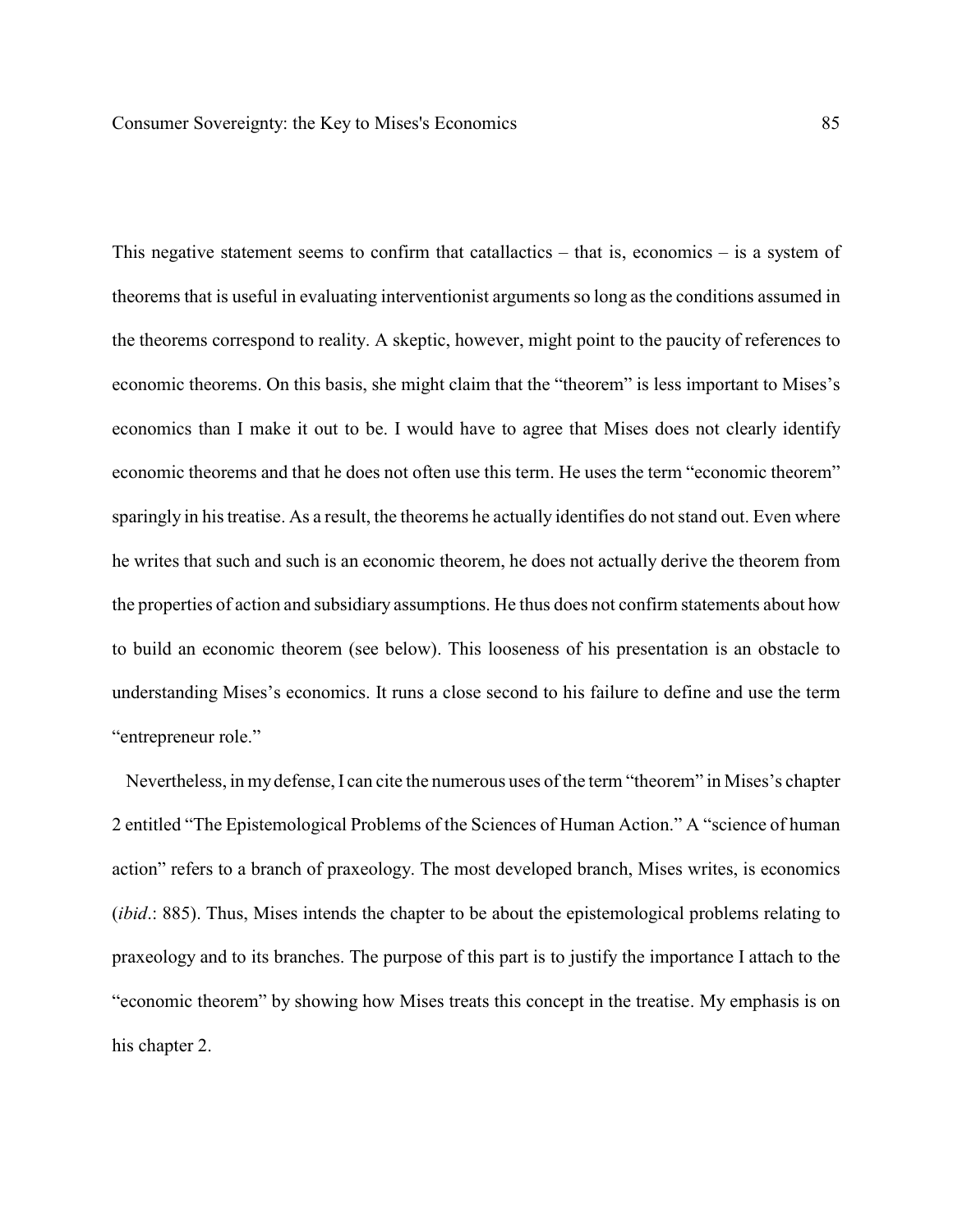### **What is a Praxeological Theorem?**

Mises's first mention of a theorem is in a section entitled "The Formal and Aprioristic Character of Praxeology," he writes the following paragraph:

Human knowledge is conditioned by the structure of the human mind. If it chooses human action as the subject matter of its inquiries, it cannot mean anything else than the categories of action which are proper to the human mind and are its projection into the external world of becoming and change. All the *theorems* of praxeology refer only to these categories of action and are valid only in the orbit of their operation (*ibid*.: 36, italics added).

This paragraph at first seems a puzzle. Literally it is about what happens if "human knowledge" choose to study human action. Obviously, the paragraph would be easier to understand if he referred to a distinctly human actorstudying human action. To study human action, he means, is to study the categories of action. But what are the categories of action? Mises does not have a chapter or section of the treatise in which he identifies these.

The only way I know to find out what he means is to search the early chapters for the word "category" or some variation. The word does not appear until part five of his chapter 1, which is entitled "Acting Man." He uses the term in this section to refer to *causality* and to *cause and effect*.

In this passage he seems to identify two categories: (1) means and ends and (2) cause and effect (causality). In light of what he writes in his chapter 2, he apparently wants the reader to learn that a praxeological theorem may refer to means and ends and to causality.

Man is in a position to act because he has the ability to discover causal relations which determine change and becoming in the universe. Acting requires and presupposes the category of causality. Only a man who sees the world in the light of causality is fitted to act. In this sense we may say that causality is a category of action. The category *means and ends* presupposes the category *cause and effect* (*ibid*.: 22).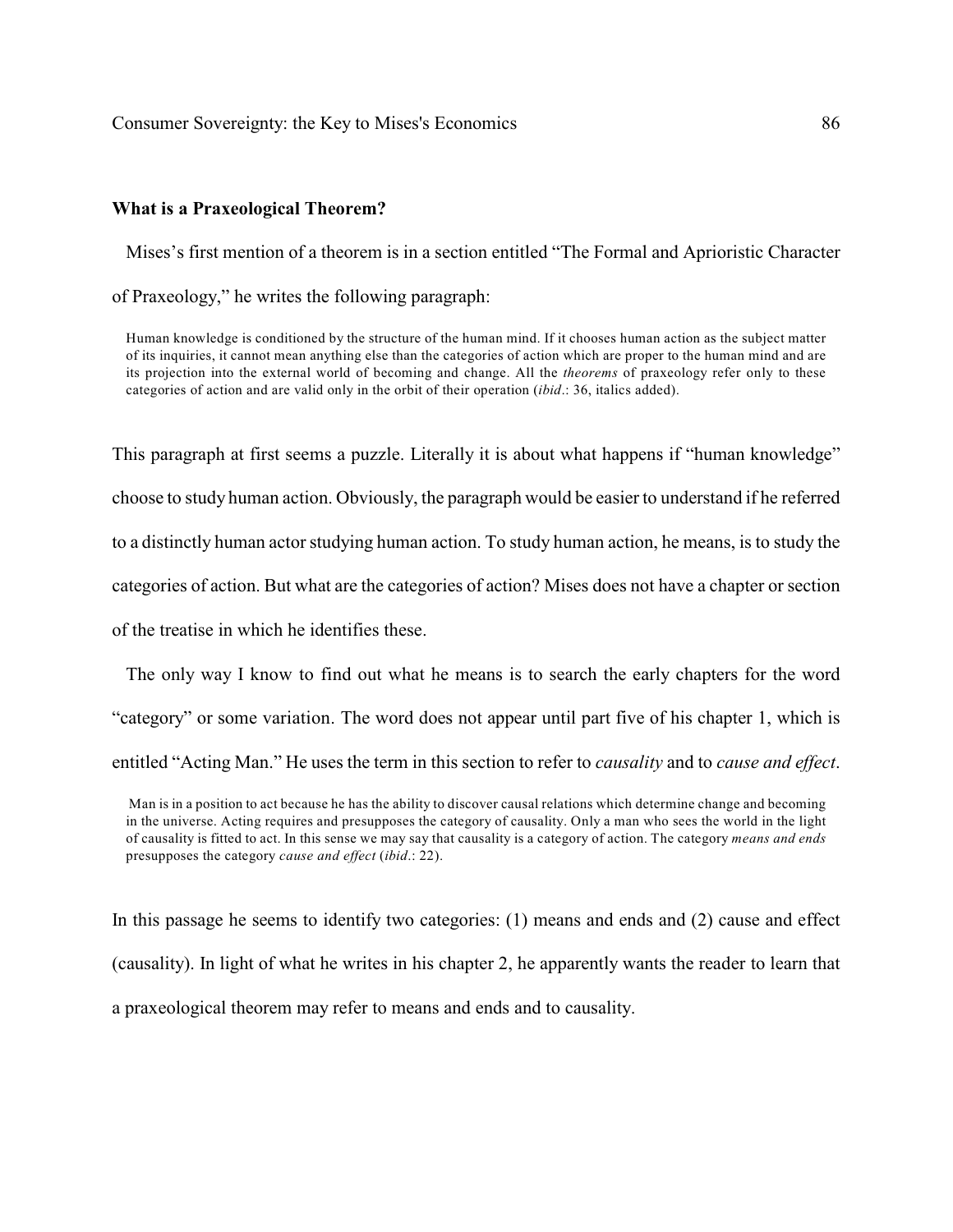## *Properties of Action*

Does Mises use the term "categories of action" to refer to anything else? I believe that he does. However, before identifying the other ideas, I want to change the term. I believe that the term "category" is best used in the singular. So I will state the convention that I plan to use to describe these ideas. I use the term "category of action" to refer to the apriori assumption of distinctly human action. That is, to say that "human beings act" is a reference to the category of action. I use the term"properties of action" to refer to the implications of the category of action. The category of action, I will say, implies the existence of the two properties that Mises identifies in chapter 1: (1) means and ends and (2) cause and effect.

Using this convention, Iset my task as that of searching the treatise for ideas that might qualify as a property of action. I begin with section 2 of chapter 1, where Mises discusses "The Prerequisites of Human Action." In that section he identifies three prerequisites: (1) "felt uneasiness," (2) an actor's "image of a more satisfactory state," and (3) "the expectation that purposeful behavior has the power to remove or at least to alleviate the felt uneasiness" (*ibid*.: 13-4). Here, then are three candidates for the title "properties of action" in spite of the fact that Mises does not use the term "category" to refer to them.

His next discussion of categories is in chapter 4, which is entitled "A First Analysis of the Category of Action." The first section in the chapter is "Ends and Means." In this section he writes that the words "goal" and "aim" are synonyms for "ends" (*ibid*.: 92). He also associates "means" with plans. The actor makes plans and, in so doing, comes to identify means of achieving ends. That means are limited is an implication of action (*ibid*.: 93). He goes on to distinguish consumers' goods from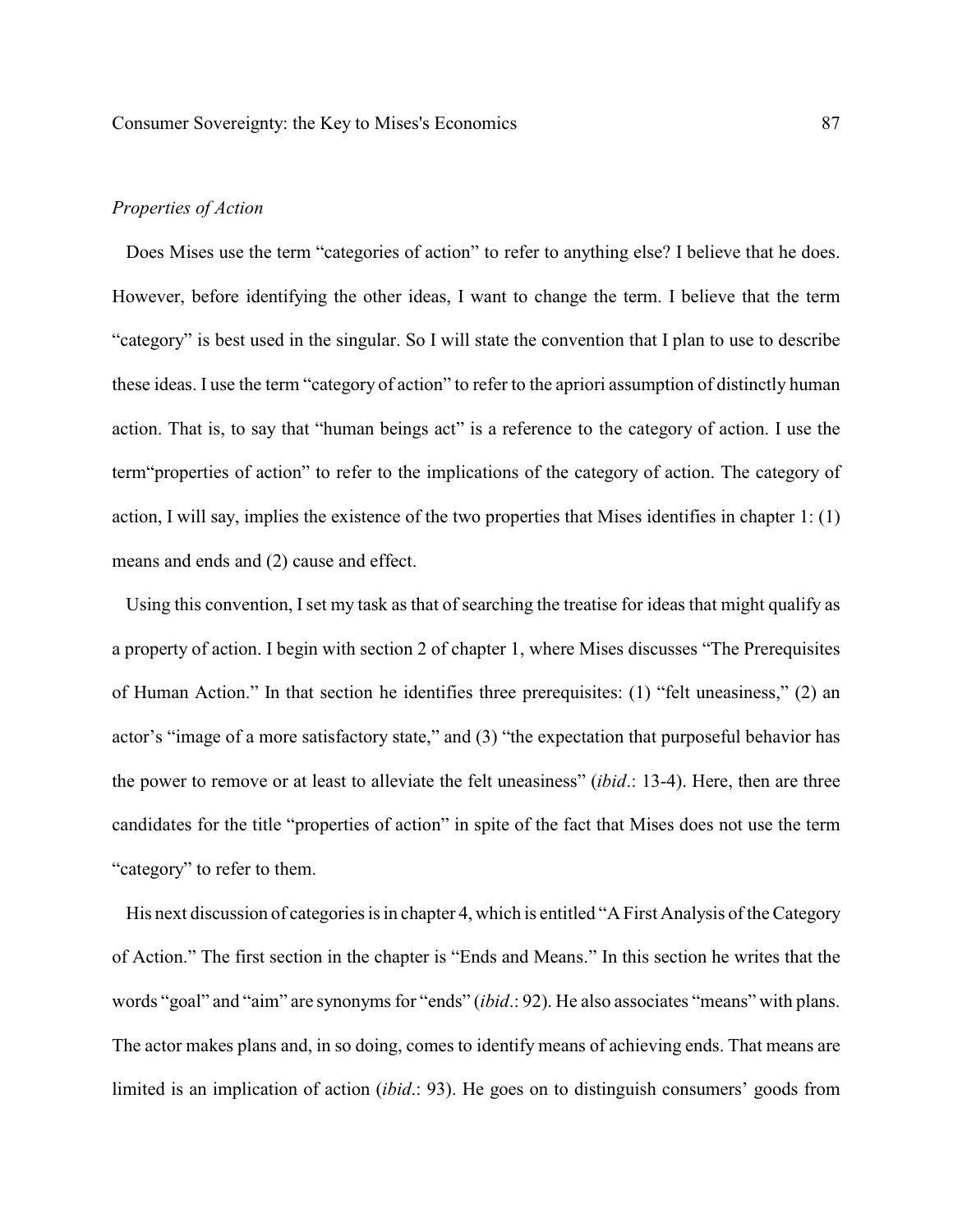### Consumer Sovereignty: the Key to Mises's Economics 88

producers' goods. The purpose of this distinction is to "provide a basis for the theory of value and prices of the factors of production" (*ibid*.: 94). Next he refers to the custom of saying that actors possess a scale of wants or values (*ibid*.: 95). However, "value" refers only to

the importance that acting man attaches to ultimate ends. Only to ultimate ends is primary and original value assigned. Means are valued derivatively according to their serviceableness in contributing to the attainment of ultimate ends (*ibid*.: 96).

He goes on to define the "cost" as the value of a foregone satisfaction (*ibid*.: 97) and to define "profit" or "net yield." It is the "difference between the value of the price paid (the costs incurred) and that of the goal attained..." (*ibid*.: 97). If this is negative it is called a "loss."

Are there any candidates in this discussion for the title "properties of action?" One can answer "yes" if he regards a new term as a property. In this the making of plans, consumer goods, producer goods, value, cost, profit and loss are properties of action. Every action entails a comparison of values, a cost, and a profit or loss, the making of plans and a consideration of whether the outcome will be consumers' goods or producers' goods.

Following chapter 4 is chapter 5 with the simple title "Time." The chapter begins with a section entitled "Time as a Praxeological Factor." He begins the chapter by linking time with change. He notes that "change and time are inseparably linked together (*ibid*.: 99). Since the goal of action is change, time is implied by action. Thus, I conclude that time can be regarded as a property of action. The concepts of future and past are also implied by action and might also be regarded as properties of action. In addition, he discusses the "economization oftime," by which he means the arrangement, in the planning actor's mind, of satisfactions he expects according to when they will be enjoyed (*ibid*.: 101-2). This suggests that time preference is a property of action.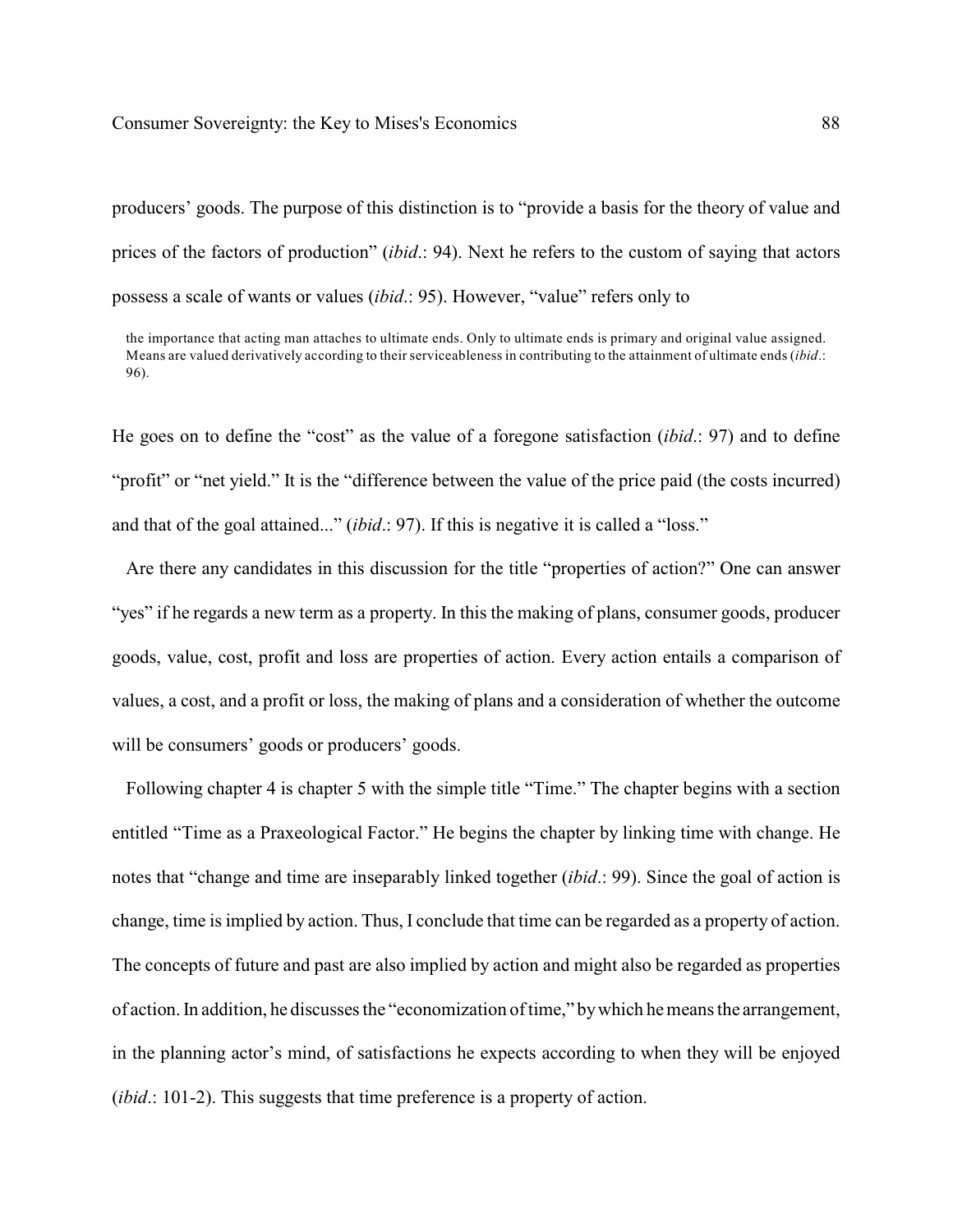Mises last chapter in the series, chapter 6, is entitled "Uncertainty." He points out that because human actors do not know the future, they must face uncertainty of two types: uncertainty about natural phenomena and uncertainty about acts of choice (*ibid*.: 104). Uncertainty implies probability. Mises calls the probability related to acts of choice *case probability*: "Case probability means: We know, with regard to a particular event, some of the factors which determine its outcome; but there are other determining factors about which we know nothing" (*ibid*.: 110). When dealing with case probability, an actor employs a mode of reasoning that Mises calls the "specific understanding of the historical sciences" (*ibid*.: 112, 118). It entails attempting to identify other actors' motives.

In the real world acting man is faced with the fact that there are fellow men acting on their own behalf as he himself acts. The necessity to adjust his actions to other people's actions makes him a speculator for whom success and failure depend on his greater or lesser ability to understand the future. Every action is speculation (*ibid*.: 113).

It is a truism that the isolated actor does not face this kind of uncertainty. She may face uncertainty about her own choices. She may not know exactly what her ends and means will be in the future. Mises does not discuss this kind of uncertainty. His eye is on uncertainty about others' actions. I call this "intersubjective uncertainty."

I want now to take stock of what I have called properties of action. I do so in the attached box. I divide the set of properties into three distinct classes:

#### *Properties of Action*

- 1. Ends and means.
	- A. Felt uneasiness.
	- B. An image of a more satisfactory state (profit or net yield).
	- C. The expectation that purposeful behavior has the power to remove or at least to alleviate felt uneasiness (profit or loss).
	- D. Plans and planning (consumer goods, producer goods).
	- E. Comparisons of values (costs).
- 2. Time (past, present, future).
	- A. Time preference.
- 3. Uncertainty: intersubjective uncertainty  $(\text{prediction}, \text{probability},$ understanding).

ends and means, time, and uncertainty. I say that these are the properties of the category of action that Mises has in mind in his treatise when he uses the phrase "categories of action." When he says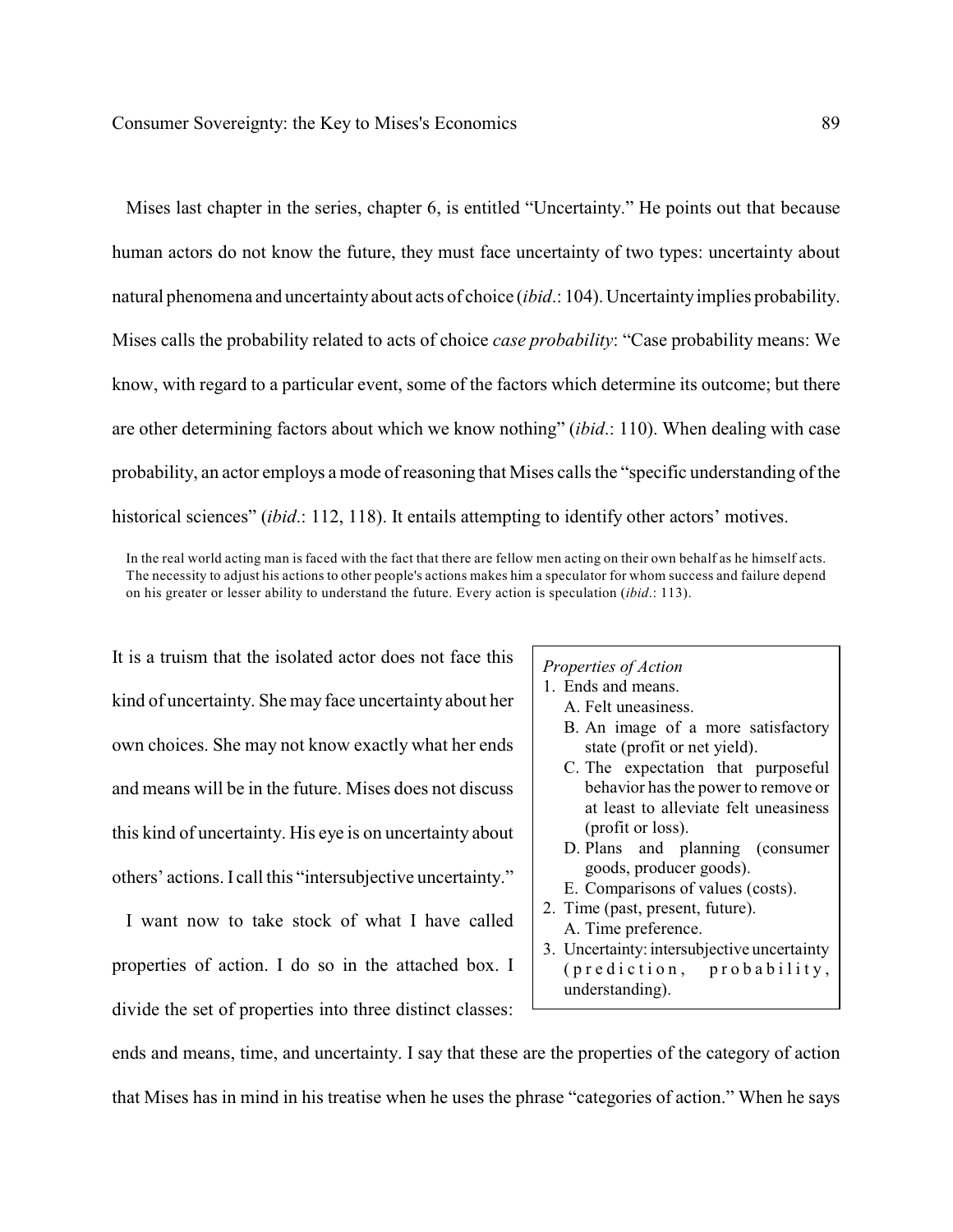that "all the theorems of praxeology refer only to these categories of action," I claim that he is referring to these properties.

I do not wish to give the impression that Mises uses his terms consistently and completely in accord with my interpretation. One of the interesting facts about the treatise is that although he obviously regards praxeological theorems as important, he does not once give an illustration that he calls building or deriving a theorem. Similarly, although he writes frequently about being able to trace theorems back to the category of action, he does not give an example to show the reader how to do this.

#### *Praxeological Theorems as Properties of Action*

I would like to consider what he does have to say about praxeological theorems. Two passages in his chapter 2 in a section entitled "The Procedure of Economics" come closest to informing the reader about building or deriving a theorem. He writes:

The scope of praxeology is the explication of the category of human action. All that is needed for the deduction of all praxeological theorems is knowledge of the essence of human action. It is a knowledge that is our own because we are men; no being of human descent that pathological conditions have not reduced to a merely vegetative existence lacks it. No special experience is needed in order to comprehend these theorems, and no experience, however rich, could disclose them to a being who did not know a priori what human action is. The only way to a cognition of these theorems is logical analysis of our inherent knowledge of the category of action. We must bethink ourselves and reflect upon the structure of human action.

All the concepts and theorems of praxeology are implied in the category of human action. The first task is to extract and to deduce them, to expound their implications and to define the universal conditions of acting as such (*ibid*.: 64).

This is very loose language. To explicate the category of action, as he writes in the first sentence, seems to mean the same thing as I have called identifying the properties of action. To identify them, as I pointed out in Chapter 3, one uses the method of imaginary constructions to construct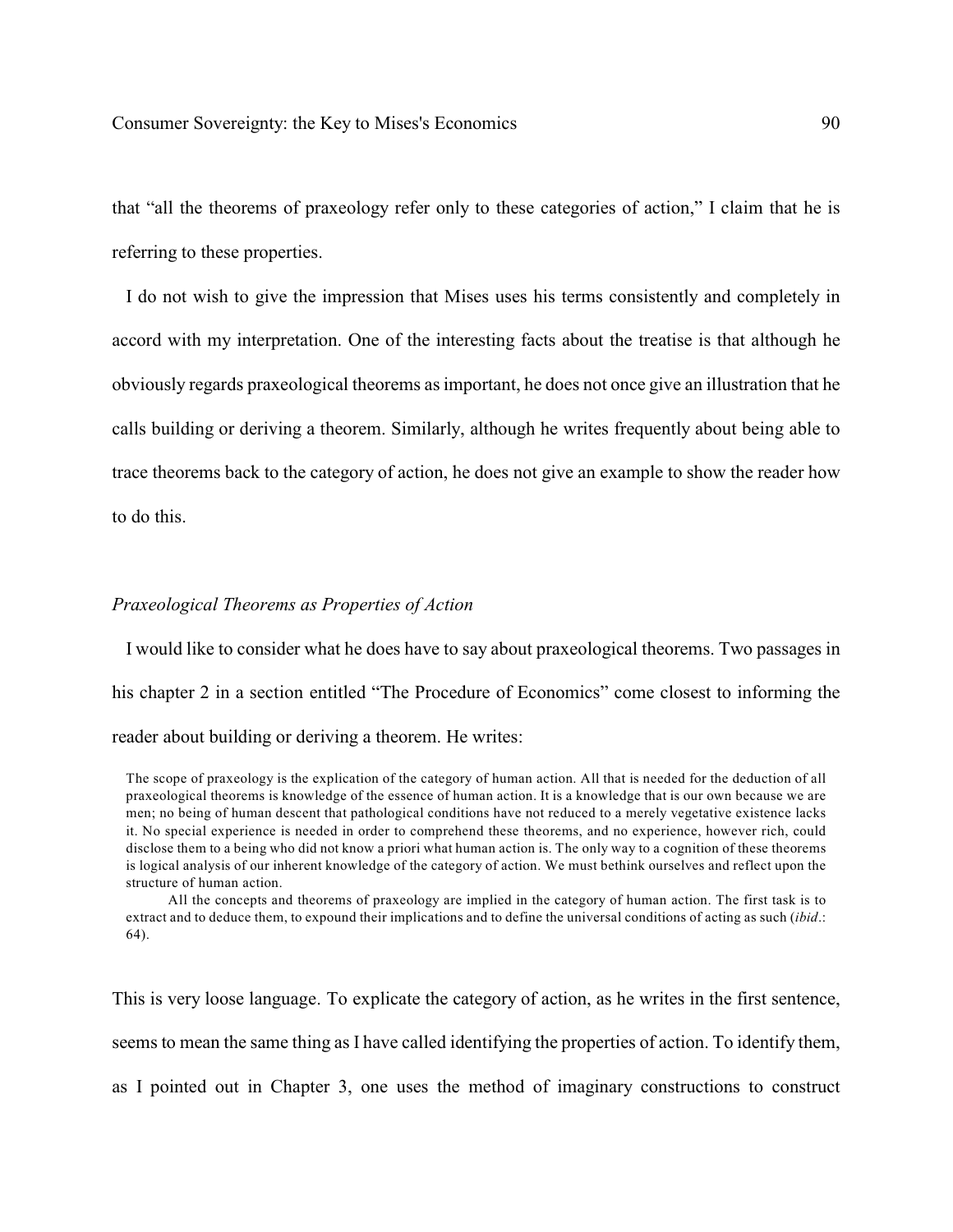counterfactuals. Then, in the second sentence he writes about deducing praxeological theorems. Later in the paragraph, in telling how to achieve a cognition of the theorems, he uses the term "logical analysis." Then he writes about bethinking and reflecting upon the structure of action. In the second paragraph, he uses the term "extract and deduce." Then he writes of expounding their implications and of defining universal conditions.

Although Mises's language is loose, it nevertheless makes perfect sense to me, since my aim in reading the treatise has been exegesis. To communicate the sensibility of Mises's points to the less thorough reader of the treatise, or even to a non-reader, I have found it necessary to employ my own terminology. The reader will recall from Chapter 3 my description of how Mises employed what he called the method of imaginary constructions to elucidate action. I wrote that he used the imaginary construction of a being that does not possess some proposed property of action. If that being

### *Praxeological Theorems:*

- 1. Action implies ends and means. It also implies:
	- A. Felt uneasiness.
	- B. An image of a more satisfactory state (profit or net yield).
	- C. The expectation that purposeful behavior has the power to remove or at least to alleviate felt uneasiness (profit or loss).
	- D. Plans and planning (consumer goods, producer goods).
	- E. Comparisons of values (costs).
- 2. Action implies an actor's sense of time (past, present, future).
- A. It also implies time preference.
- 3. Action implies uncertainty. Action in society implies intersubjective uncertainty (prediction, probability, understanding).

can still act even though she does not possess the proposed property, then the proposed property must be rejected. It is not a property of action. On the other hand, if the being cannot act without possessing the proposed property, then it must be accepted. I showed that Mises actually used this method to identify the properties of ends and means, time and uncertainty. It was this description that led me to organize the properties of action as I do in the attached box.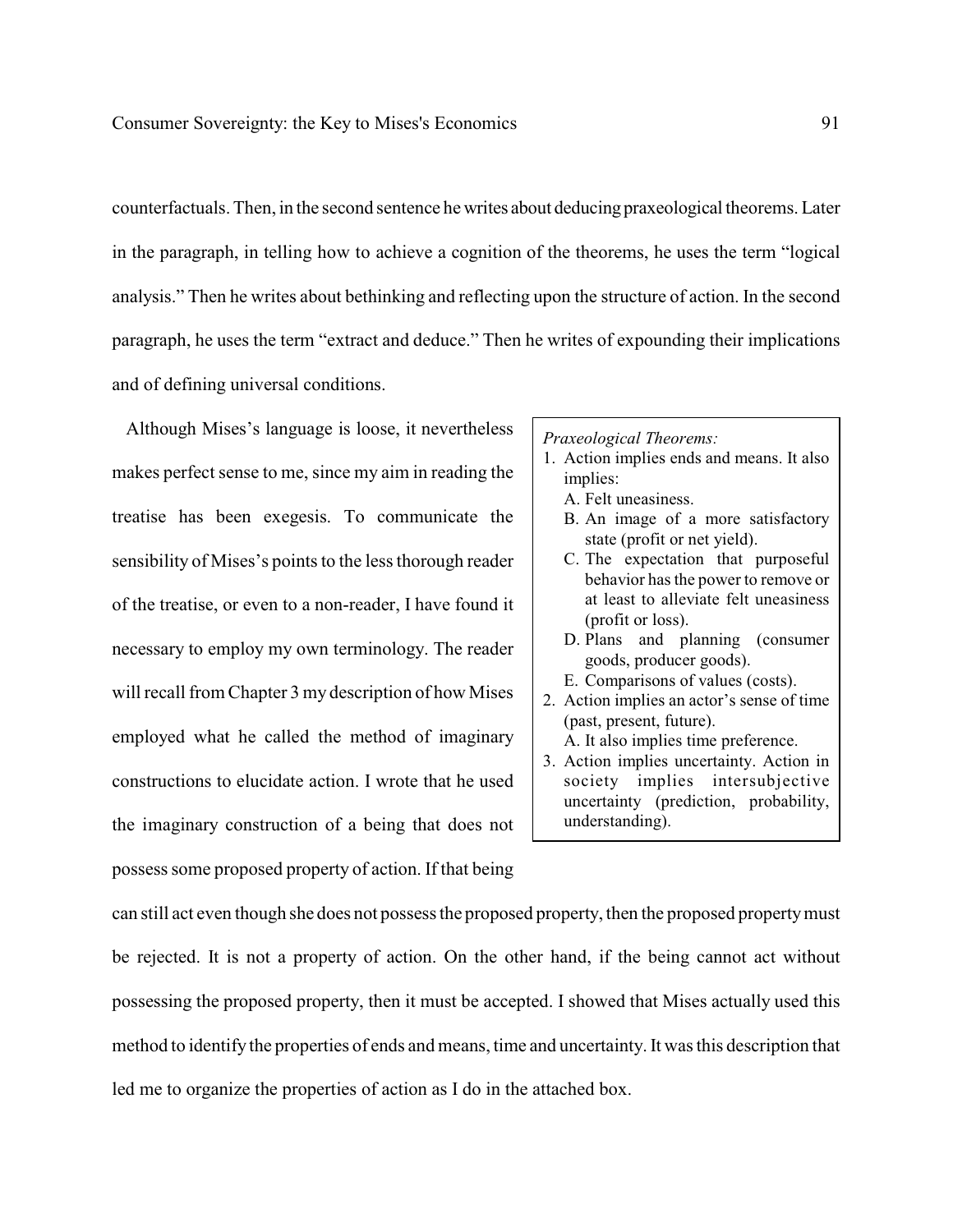But now I turn to the question of defining a praxeological theorem? In writing of praxeological theorems, is Mises referring to the properties of action that he "extracted and deduced" in this way? Does using an imaginary construction to elucidate a property of action correspond to explicating a category of action? And does Mises mean to imply that a praxeological theorem is merely a property of action? I believe that the answer is yes. The praxeological theorems he refers to are merely the properties of action that are derived by means of the method of imaginary constructions. An economic theorem is different. This leads me to make a list of the praxeological theorems by modifying my previous list of properties of action.

#### **Building Economic Theorems**

Mises does not tell how to build a praxeology theorem. However, he does give instructions on how to build an economic theorem. He does this in his chapter 2 immediately after his discussion of praxeological theorems in his "The Procedure of Economics" section. He points out that once the economist has identified the properties of action, she must go further in order to deal with the "special modes of acting" (*ibid*.: 64). One special mode is acting under the conditions of the market economy. In this case, "praxeology restricts its inquiries to the study of acting under those conditions and presuppositions which are given in reality." For example, economists assume the disutility of labor (*ibid*.: 65). He writes:

Economics does not follow the procedure of logic and mathematics. It does not present an integrated system of pure aprioristic ratiocination severed from any reference to reality. In introducing assumptions into its reasoning, it satisfies itself that the treatment of the assumptions concerned can render useful services for the comprehension of reality. It does not strictly separate in its treatises and monographs pure science from the application of its theorems to the solution of concrete historical and political problems. It adopts for the organized presentation of its results a form in which aprioristic theory and the interpretation of historical phenomena are intertwined (*ibid*.: 66).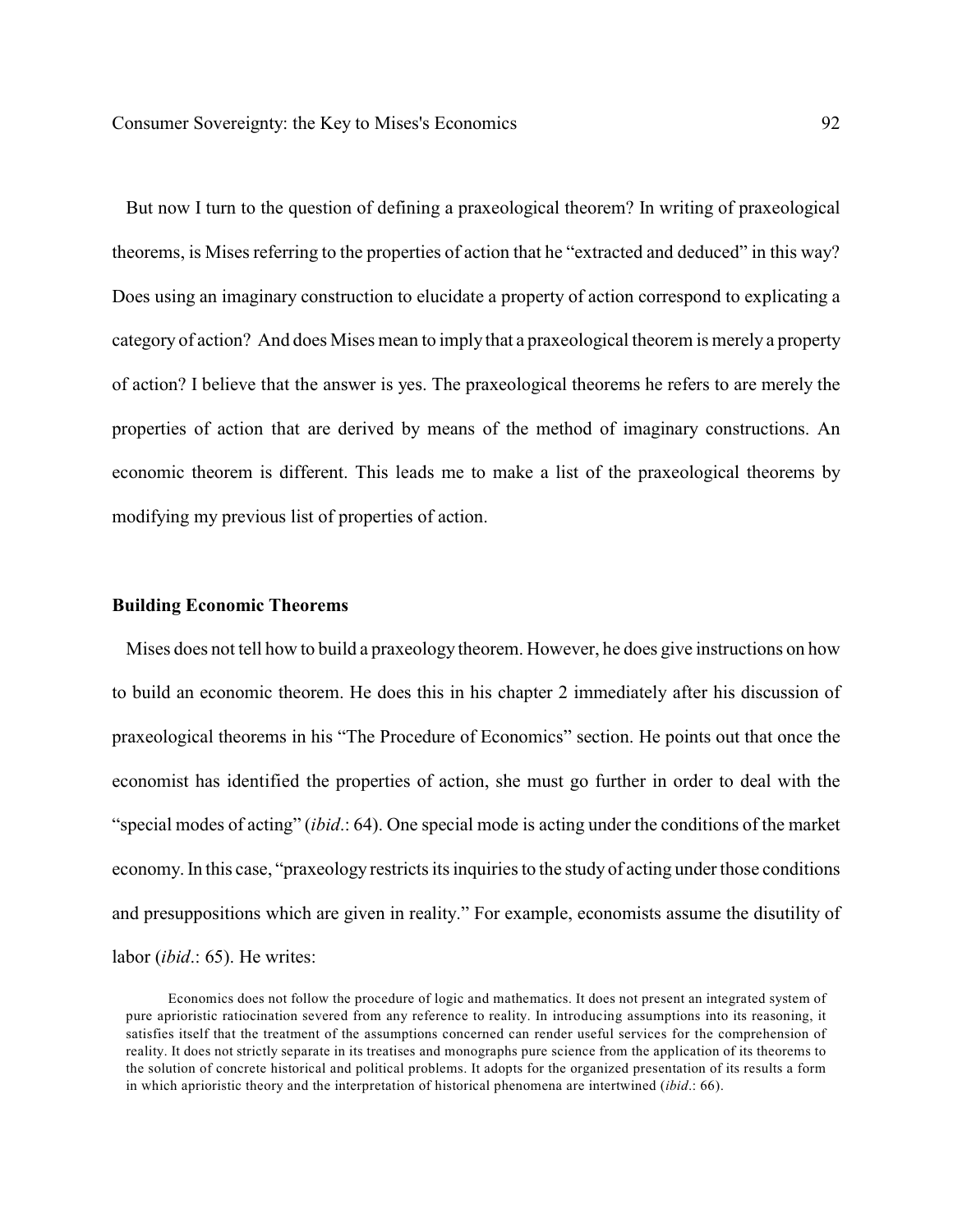The last statement would be more understandable if Mises had established that building economic theorems is the method that economics adopts to present its results. Then it would be obvious that *an economic theorem consists of a combination of properties of action and assumptions pertaining to economic reality*. 44

After Mises's instructions on building an economic theorem in his chapter 2, he says practically nothing about the theorem production process in the rest of the treatise. Indeed, he seldom identifies the theorems he produces and he often refers to a theorem by other names, such as "law." Thus, he does not directly reinforce his instructions. A reader of the treatise who did not know his purposes could easily miss the formal theorem production aspect of his economics. In order to elevate this aspect, I have decided to translate his major statements about interaction under market economy conditions into economic theorems. Economics, he says, "tries to elucidates the operation of the pure market economy" (*ibid*.: 238). I interpret this to mean that the economist aims to produce theorems about market interaction under pure market economy conditions.

I do not intend in this chapter to try to identify every theorem in the treatise. My interest is in identifying those that he derives from the theorem of consumer sovereignty, which I regard as the theorem that best represents the ultimate purpose he aims to achieve in the treatise. By identifying these theorems, I will also be demonstrating my thesis that consumer sovereignty is the key to understanding Mises's economics. In this essay, I focus on theorems that pertain specifically to the pure market economy.

<sup>&</sup>lt;sup>44</sup>In interpreting the above passage, it is helpful to define "concrete historical and political problems" in accord with Mises's ultimate purpose of the treatise. What he really has in mind is the production of economic theorems that are relevant to making value-free evaluations of interventionist arguments.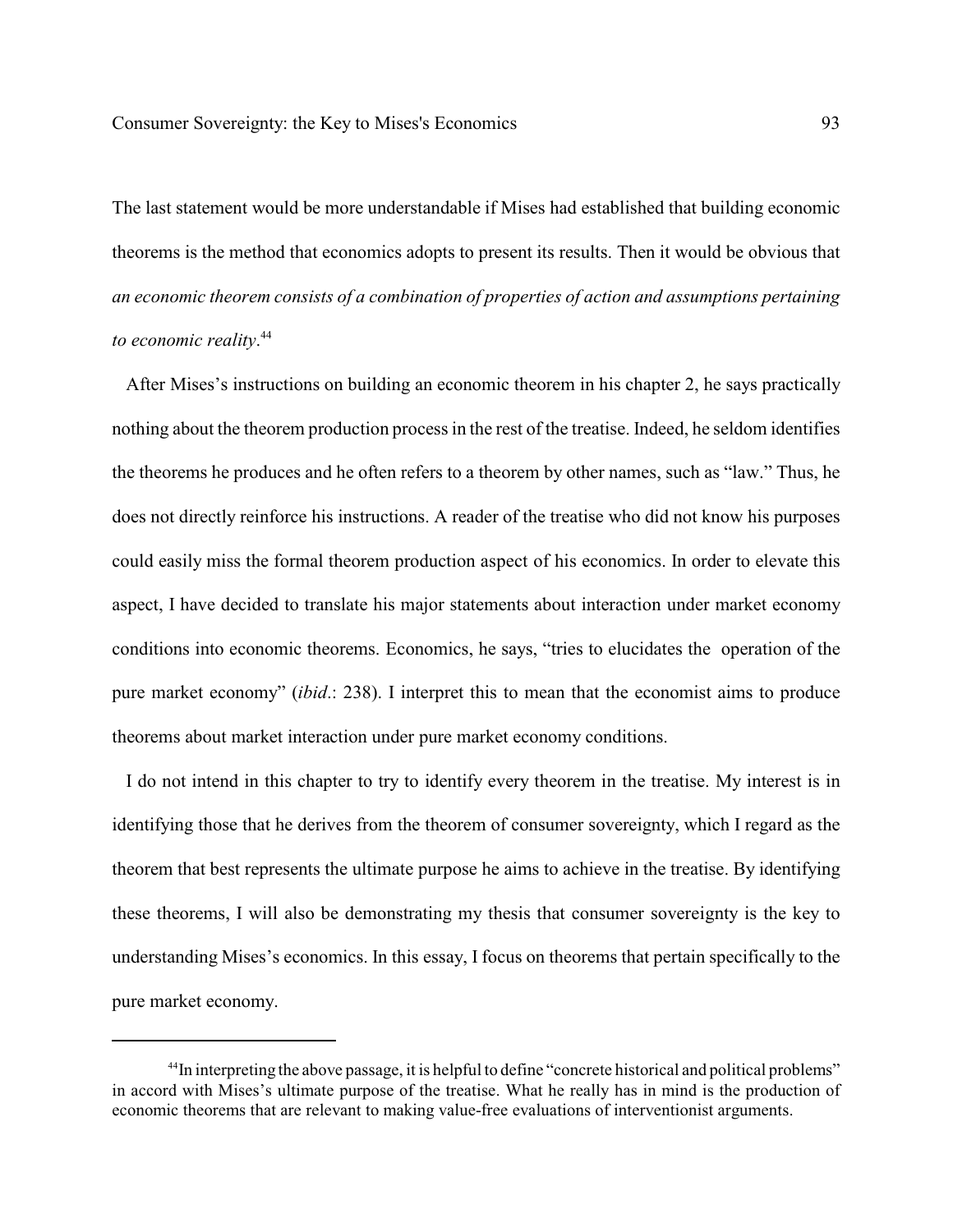### **The Theorem of Consumer Sovereignty**

I have already stated the theorem of consumer sovereignty. It is repeated in the attached box for the reader's convenience. In this subsection, I document this theorem by referring to Mises's section on "The

**Theorem of Consumer Sovereignty**: Under the conditions of the pure market economy, the entrepreneur role always and exclusively acts in the interests of individuals in the role of the consumer.

Sovereignty of the Consumer." He writes that in the market economy individuals are subject to the mandate of the consumer. The

capitalists, entrepreneurs, and landowners...are not free to spend money which the consumers are not prepared to refund to them in paying more for the products. In the conduct of their business affairs they must be unfeeling and stony-hearted because the consumers, their bosses, are themselves unfeeling and stony-hearted.

The consumers determine ultimately not only the prices of the consumers' goods, but no less the prices of all factors of production. They determine the income of every member of the market economy (*ibid*.: 270-1).

There is only one instance under market economy conditions in which individuals do not act in the interests of consumers. Owners of property may charge monopoly prices (*ibid*.: 272). This, of course, is the theorem of consumer sovereignty. Mises does not call it by this name, however, and this helps explain why its key role has been overlooked.

Although Mises presents the theorem in chapter 15, he does not complete the presentation until he demonstrates in chapter 16 that monopoly can ultimately be traced to a monopolized factor of production. He demonstrates this at *ibid*.: 358. There he writes about the owners of saleable goods. Since freedom of enterprise assumes that there is competition among producers of saleable goods,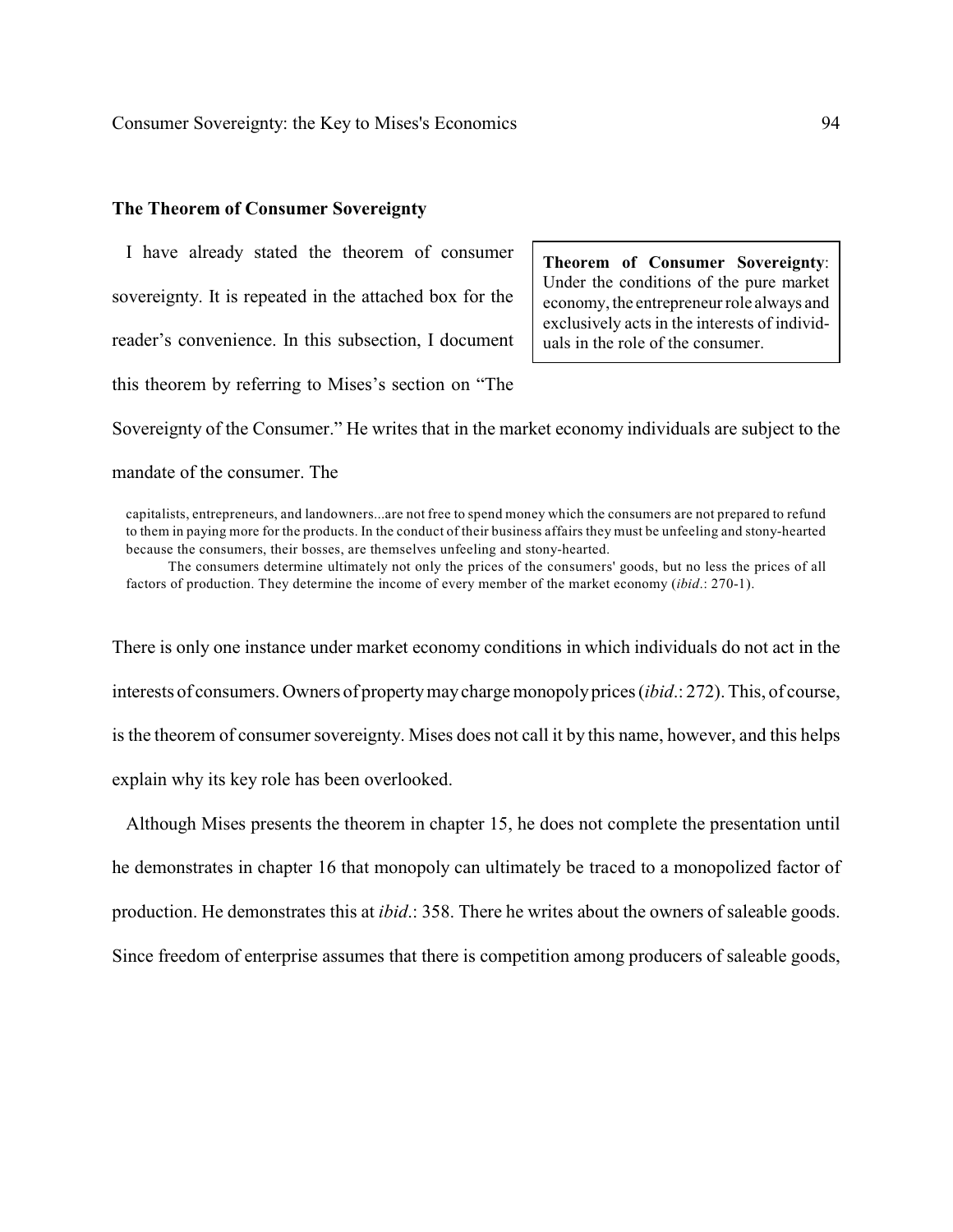the source of the monopoly must be some monopolized factor. The owner of such a factor may fare better by restricting supply and selling the unrestricted amount at a higher price per unit *(ibid.)*.<sup>45</sup>

One might be inclined to say that monopoly is an exception to consumer sovereignty. However, to say this would be an inaccurate description since the logic of Mises's argument requires the theorem of consumer sovereignty to refer to the entrepreneur *in his entrepreneurial capacity* – i.e., to what I have called the entrepreneur role. The proper way to express this is to say that the monopoly price is an exception to the notion that, under pure market economy conditions, every individual in every action intends to act in a way that the economist can deduce will benefit consumers. Mises's statement about the exception is carefully worded: "There is in the operation of a *market economy* only one instance in which the proprietary class is not completely subject to the supremacy of the consumers. Monopoly prices are an infringement of the sway of the consumers (*ibid.*: 271-2).<sup>"46</sup> He attributes monopoly prices to the owners of the factors of production (the proprietary class) because he wants the entrepreneur role to always be subject to consumer sovereignty. The strict separation that he maintains between these concepts is a means of binding economics to praxeology.

<sup>&</sup>lt;sup>45</sup>The analysis here is of the state toward which the market and prices are tending – the final state of rest. It is, of course, possible for a retailer, over a short period, to charge a monopoly price by restricting her sale of a consumer good for which substitutes cannot be quickly produced. That this is so is evident from Mises's example of candles (*ibid*.: 360-1).

<sup>&</sup>lt;sup>46</sup> Although this statement is carefully worded in one sense, it is not so in another. When Mises writes "in a market economy," he means "under the conditions of a pure market economy." I discuss this imprecision further later in this part of the essay.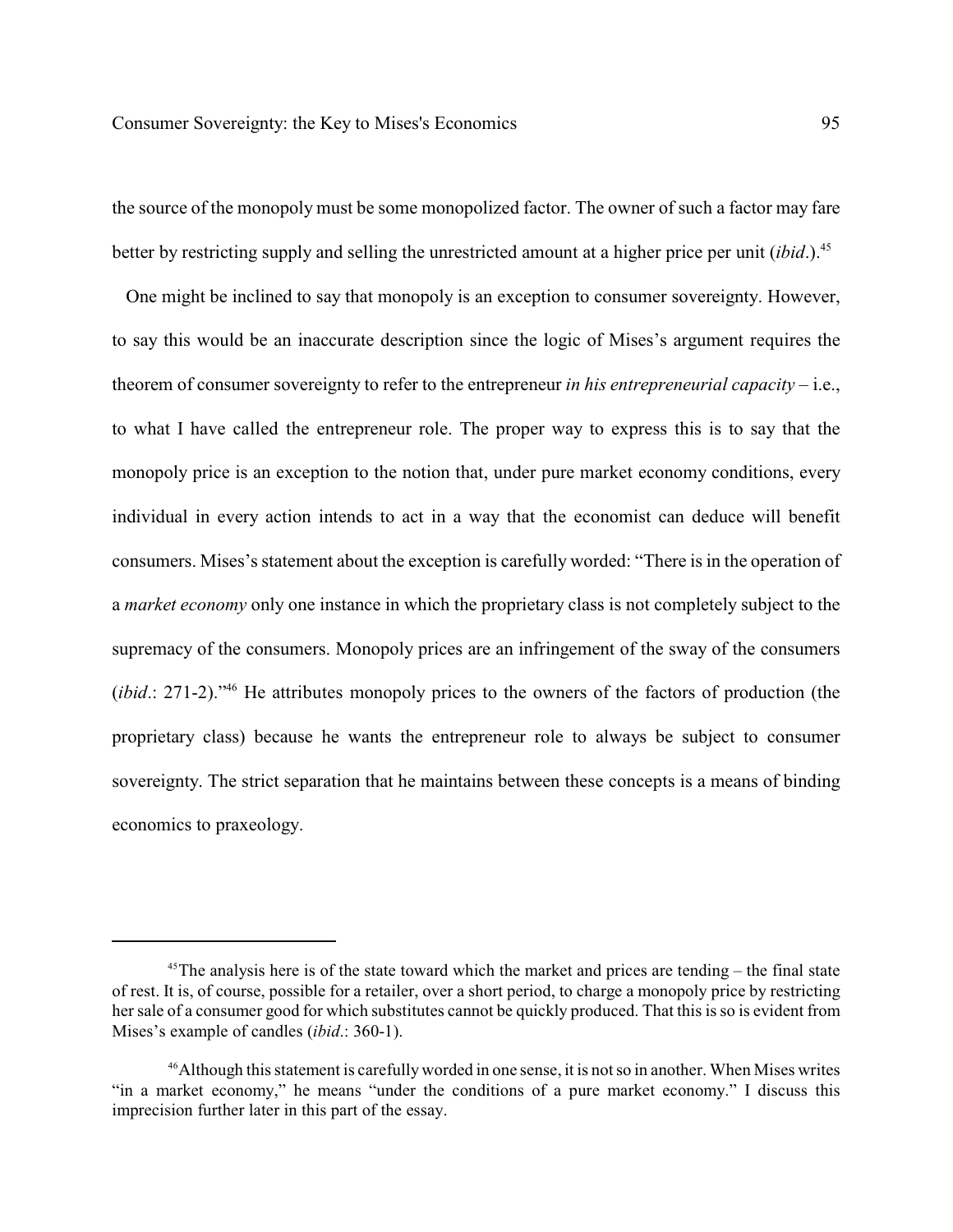After introducing the theorem, Mises includes three sections, respectively, entitled "Competition," "Freedom," and "Inequality of Wealth and Income." These sections, with the minor exception of a brief part of the section on competition, are ground-clearing. The meat of the chapter lies with his discussion of entrepreneurial activity and competition among entrepreneurs in sections 8-14. His discussion of the entrepreneur is an extension of the consumer sovereignty theorem. The following quote from Section 8 characterizes the approach:

The specific entrepreneurial function consists in determining the employment of the factors of production. The entrepreneur is the man who dedicates them to special purposes. In doing so he is driven solely by the selfish interest in making profits and in acquiring wealth. But he cannot evade the law of the market. He can succeed only by best serving the consumers. His profit depends on the approval of his conduct by the consumers (*ibid*.: 290-1, partly quoted above).

Here he labels what I have called the theorem of consumer sovereignty the "law of the market." This terminology again reflects a kind of looseness that increases the difficulty for the typical reader to follow. There is nothing wrong with using the term "law" but it is wise grammatically and didactically to use the same term consistently.

## **The Theorems Concerning the Prices and Quantities of Consumer Goods**

There are two theorems regarding the prices and quantities of consumer goods. The first one is a theorem about prices. It is that, under the conditions of the pure market economy, the price of every unit of a good of like kind and quality, net of transportation costs, tends toward the final price (*ibid*.: 330-331). This theorem is based on two assumptions: (1) that households maximize utility and (2) the entrepreneur role is performed by many competing individuals whose particular actions include speculation, arbitrage, and dealers in futures (*ibid*.: 327-8). Maximizing households always buy at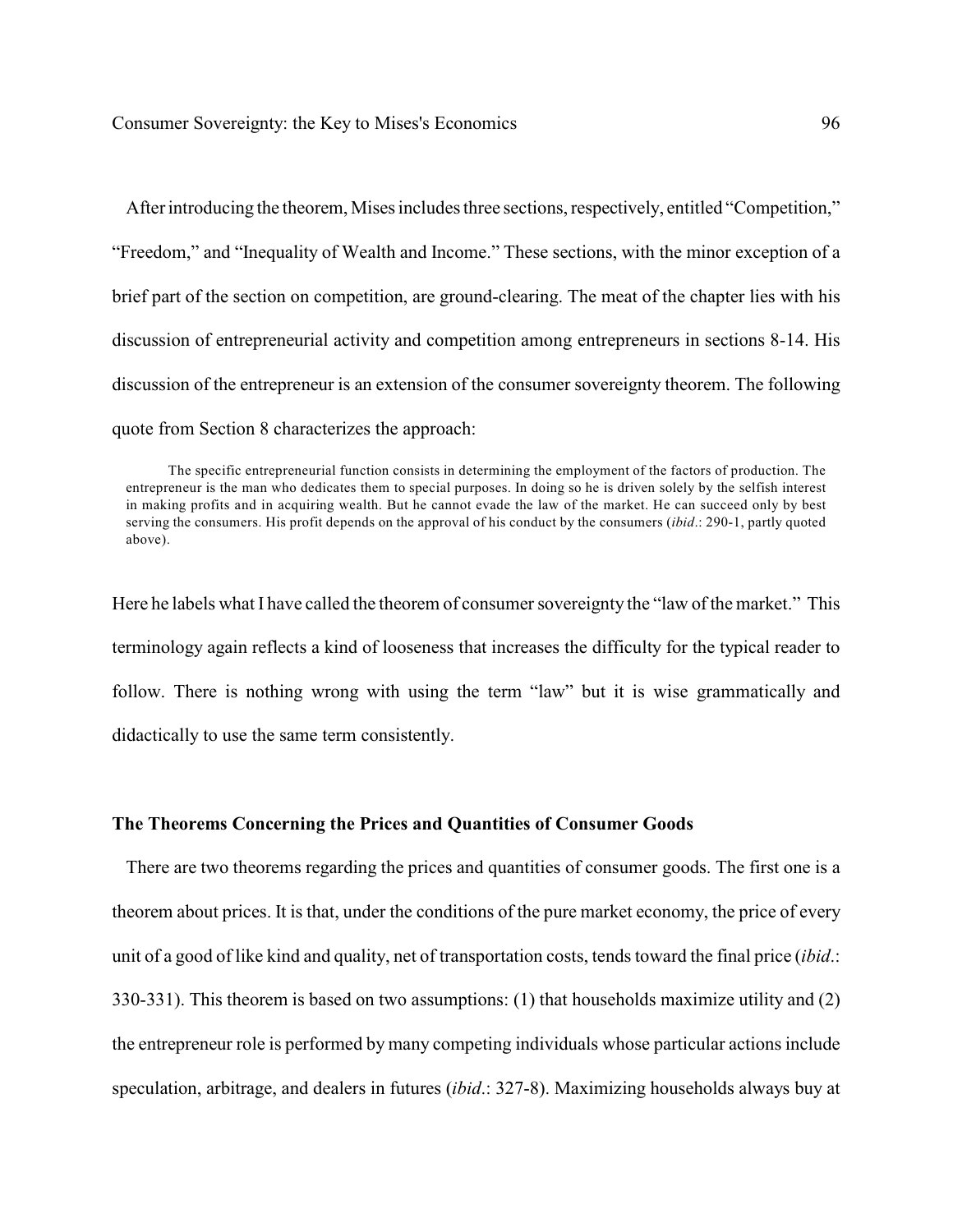the lowest prices. And the entrepreneur role takes in the form of producer, speculator, arbitrager, and dealer in futures advantage of every bona fide profit opportunity. This theorem, like all theorems of the final price under pure market economy conditions, providess a tool for understanding market interaction  $-$  i.e., the actions of the entrepreneur role in relation to the consumer role. It also helps the economist comprehend why changes in market conditions cause the price of a product to rise or

### **Two Theorems Concerning the Prices and Quantities of Consumer Goods**:

- 1. **Theorem of the Prices and Quantities of Consumer Goods**: The prices and quantities of consumer goods produced and sold under pure market economy conditions are determined by the entrepreneur role in accord with the theorem of consumer sovereignty.
- 2. **Theorem of One Price**: Entrepreneurial bidding, in light of household maximization of income and entrepreneurial profit maximization, operates to make the final price of a unit of each type of consumer good identical to the final prices of other units of that good, net of transportation costs.

fall, helping her to understand other events such as an increase or decrease in factors of production being allocated to producing the various good.

The second theorem is that the prices and quantities of consumer goods produced and sold under pure market economy conditions are determined by the entrepreneur role in accord with the theorem of consumer sovereignty. There is no specific passage to which I can refer in order to document this theorem. Mises does write that the "ultimate source of the determination of prices is the value judgments of the consumers" (*ibid*.: 331). However, this statement does not necessary imply consumer sovereignty. Nevertheless, the consumer sovereignty theorem and its applicability to the prices and quantities of consumer goods as well as to the prices and quantities of the factors of production is demonstrated in detail by the following passage:

The entrepreneur is the agency that prevents the persistence of a state of production unsuitable to fill the most urgent wants of the consumers in the cheapest way. All people are anxious for the best possible satisfaction of their wants and are in this sense striving after the highest profit they can reap. The mentality of the promoters, speculators, and entrepreneurs [individuals acting in the entrepreneur role] is not different from that of their fellow men. They are merely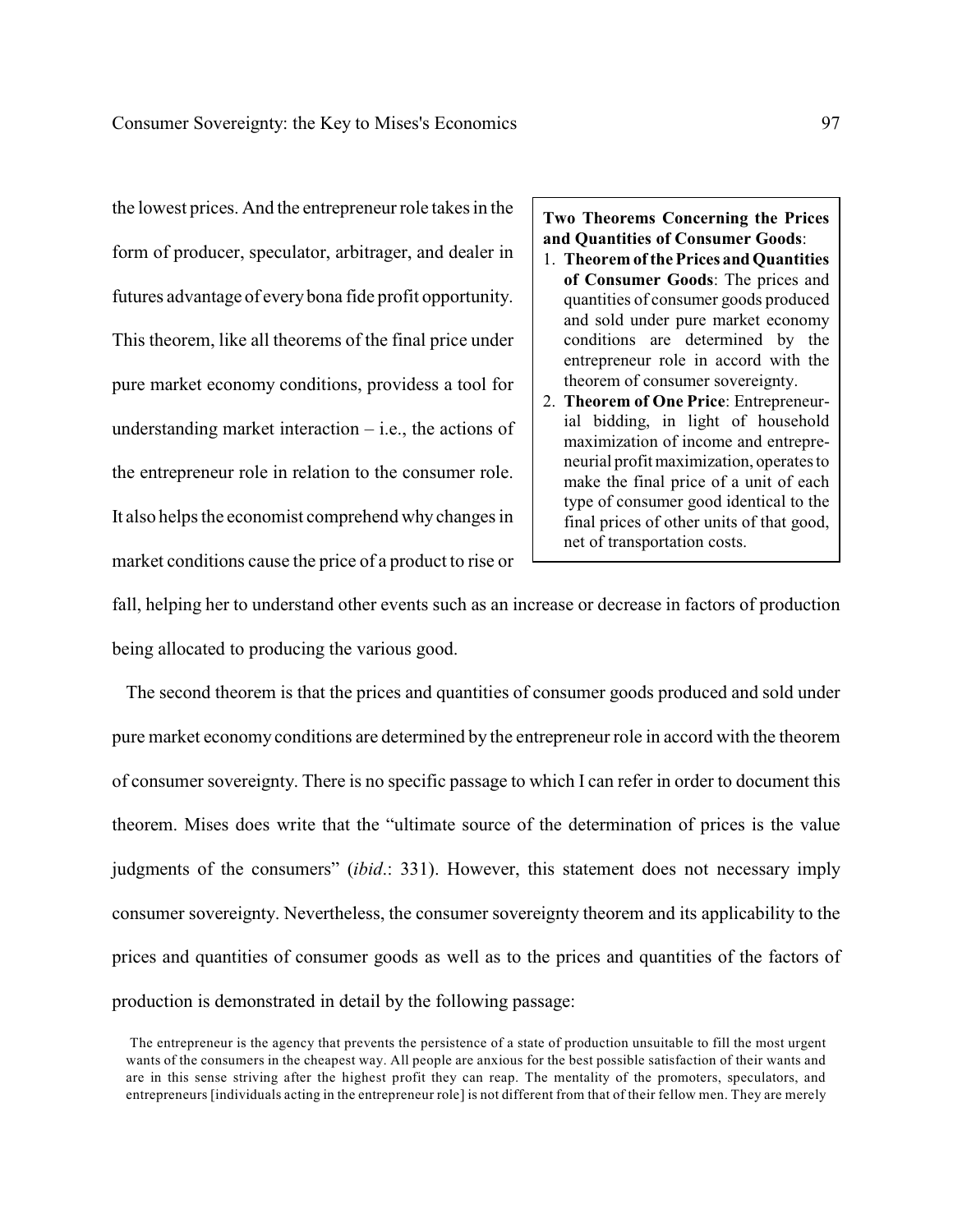superior to the masses in mental power and energy. They are the leaders on the way toward material progress. They are the first to understand that there is a discrepancy between what is done and what could be done. They guess what the consumers would like to have and are intent upon providing them with these things. In the pursuit of such plans they bid higher prices for some factors of production and lower the prices of other factors of production by restricting their demand for them. In supplying the market with those consumers' goods in the sale of which the highest profits can be earned, they create a tendency toward a fall in their prices. In restricting the output of those consumers' goods the production of which does not offer chances for reaping profit, they bring about a tendency toward a rise in their prices. All these transformations go on ceaselessly and could stop only if the unrealizable conditions of the evenly rotating economy and of static equilibrium were to be attained 335-6.

By evenly rotating economy in this passage, Mises means the final state of rest and, therefore, final prices.

The second theorem is a theorem about prices. It is that, under the conditions of the pure market economy, the price of every unit of a good of like kind and quality, net of transportation costs, tends toward the final price (*ibid*.: 330-331). This theorem is based on two assumptions: (1) that households maximize utility and (2) the entrepreneur role is performed by many **Two Theorems Concerning the Prices and Quantities of Consumer Goods**:

- 1. **Theorem of the Price and Quantity of Consumer Goods**: The prices and quantities of consumer goods produced and sold under pure market economy conditions are determined by the entrepreneur role in accord with the theorem of consumer sovereignty.
- 2. **Theorem** of One Price: Entrepreneurial bidding, in light of household maximization of income and entrepreneurial profit maximization, operatesto make the final price of a unit of each type of consumer good identical to the final prices of other units, net of transportation costs.

competing individuals *ibid*.: 327-8). Maximizing households always buy at the lowest prices. And the entrepreneur role in the form of producer, speculator, arbitrager, and dealer in futures takes advantage of every bona fide profit opportunity. This theorem, like all theorems of the final price under pure market economy conditions, provides a tool for understanding market interaction – i.e., the actions of the entrepreneur role in relation to the consumer role. It also helps the economist comprehend why changes in market conditions cause the price of a product to rise or fall, helping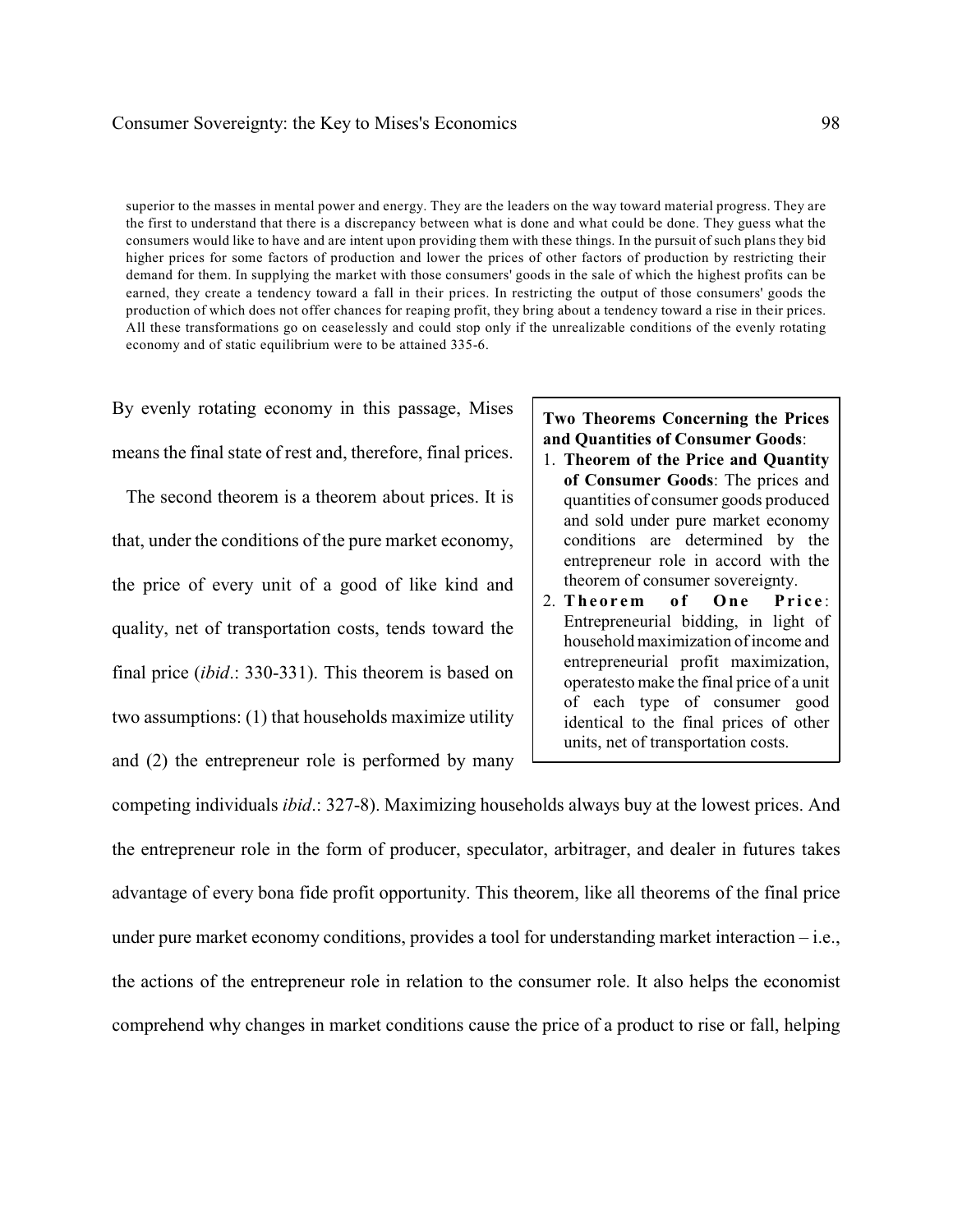her to understand other events such as an increase or decrease in factors of production being allocated to producing the various goods.

#### **The Theorem of the Prices and Quantities of the Factors of Production**

Mises's first treatment of factor prices is in his section on consumer sovereignty. He first writes that if an individual performing the entrepreneur role "does not strictly obey the orders of the public as they are conveyed to him by the structure of market prices, he

**Theorem of the Prices and Quantities of the Factors of Production**: The prices and quantities of the factors of production produced and sold under pure market economy conditions are determined by the entrepreneur role in accord with the theorem of consumer sovereignty.

suffers losses, he goes bankrupt, and is thus removed from his eminent position at the helm" (*ibid*.: 270). Then he points out that although only the sellers of consumer goods are "in direct contact with the consumers" (*ibid*.), others higher up the supply chain are affected indirectly. Thus the "consumers determine ultimately not only the prices of the consumers' goods, but no less the prices of all factors of production" (*ibid*.: 271). I call this the theorem of the prices and quantities of the factors of production. It applies to all factors of production and is stated in the attached box.

His second treatment is in a section entitled "The Prices of the Goods of Higher Order," where he

points out that the

prices of the goods of higher orders are ultimately determined by the prices of the goods of the first or lowest order, that is, the consumers' goods. As a consequence of this dependence they are ultimately determined by the subjective valuations of all members of the market society (*ibid*.: 333).

The decisions of the consumers to buy one commodity and to postpone buying another determine the prices of factors of production required for manufacturing these commodities. The competition between the entrepreneurs...makes effective the subsumed decisions of the consumers as to what purpose the nonspecific factors should be used for and to what extent the specific factors of production should be used (*ibid*.: 338).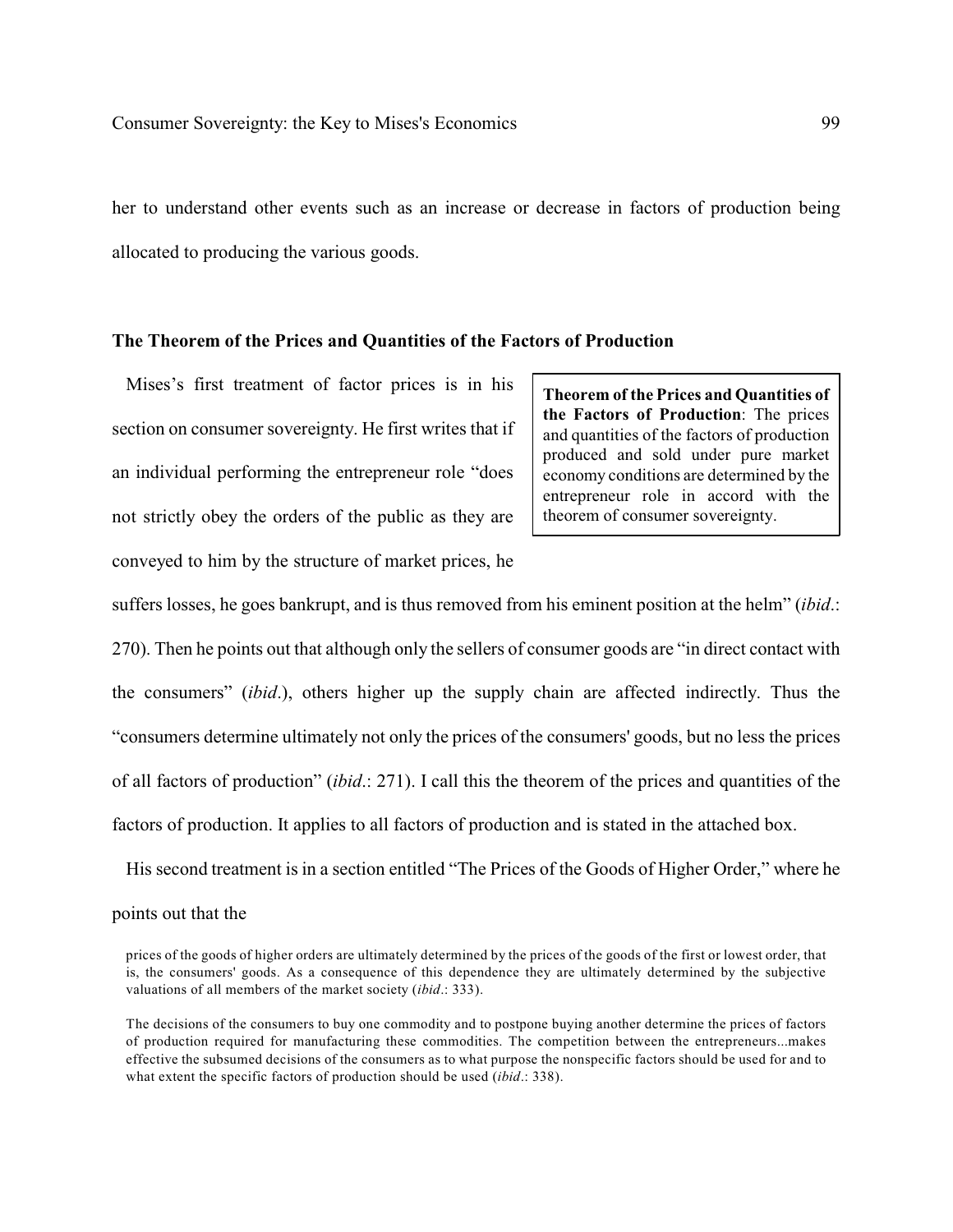### Consumer Sovereignty: the Key to Mises's Economics 100

[In the real world], the economic problem is to employ these factors in such a way that no unit of them should be used for the satisfaction of a less urgent need if this employment prevents the satisfaction of a more urgent need. It is this that the market solves in determining the prices of the factors of production. The social service rendered by this solution is not in the least impaired by the fact that for factors which can be employed only cumulatively no other than cumulative prices are determined (*ibid*.: 339).

This, of course, is the Austrian theory of value and cost. Consumer sovereignty in the last quotation is partly concealed by Mises's use of object-oriented grammar. Instead of writing about the entrepreneur role, he employs the term "the market." However, a simple substitution of "competing entrepreneurs" for "market," which is warranted by virtue of his previous uses of these terms, makes his meaning clear.

### *The Prices and Quantities of Work and Natural Resources*

One who doubts that the theorem of consumer sovereignty is the foundation for Mises theorems about the prices and quantities of the factors of production can follow up by reading his chapters on the particular class of factor in question. An example is chapter 21 on "Work and Wages." Mises approaches the determination of wages (the price of bare labor) and unemployment from the point of view of the consumer. Regarding how wages are determined, he writes: "It suffices to observe incidentally that the employers deal with labor as they do with commodities because the conduct of the consumers forces them to proceed in this way" (*ibid*.: 593). In his discussion of catallactic unemployment, he writes: "Wage rate fluctuations are the device bymeans of which the sovereignty of the consumers manifests itself on the labor market" (*ibid*.: 599). He also refers to the pure market economy. He writes:

Unemployment in the unhampered market is always voluntary. In the eyes of the unemployed man, unemployment is the minor of two evils between which he has to choose....The final wage rate is that rate at which all job-seekers get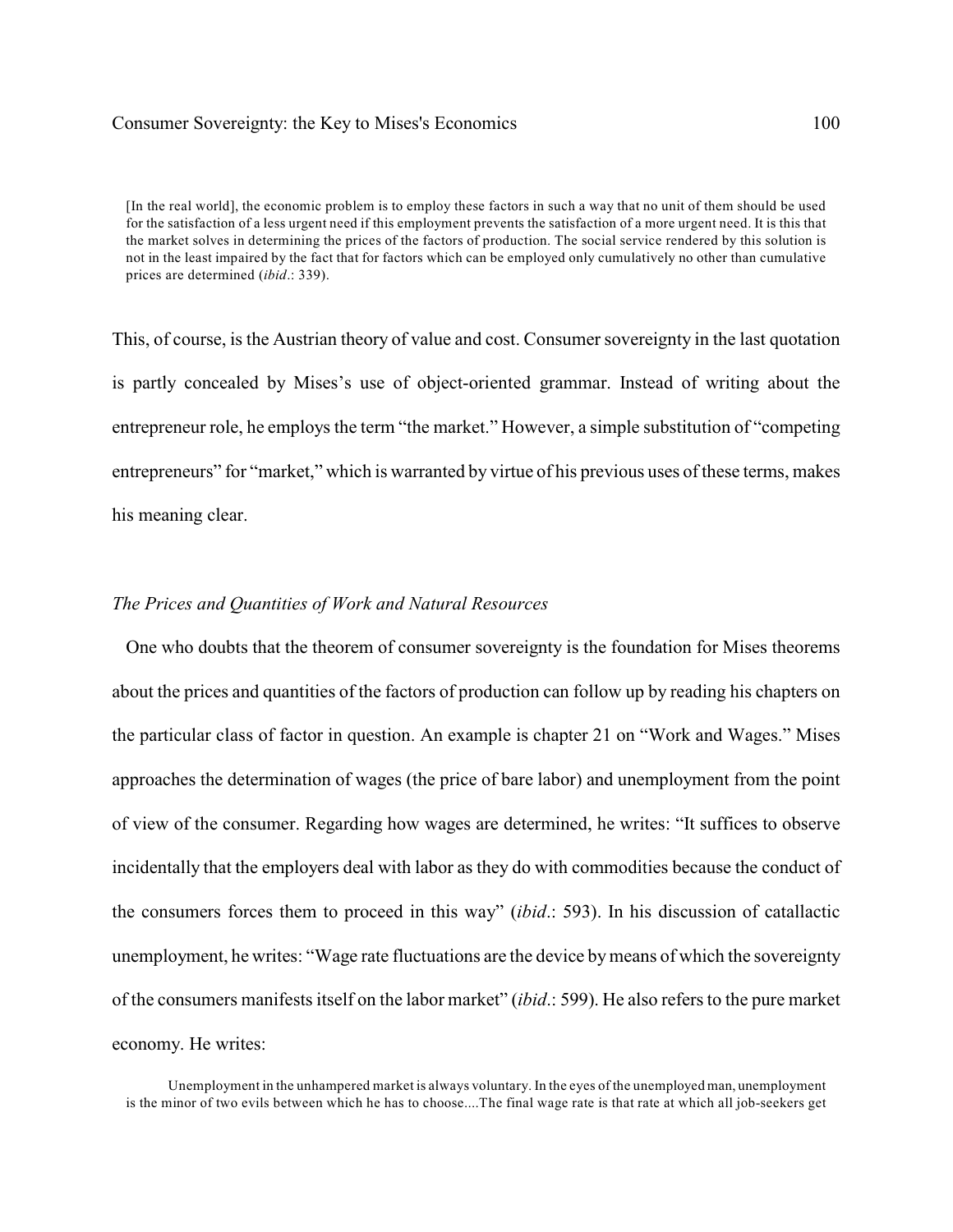jobs and all employers as many workers as they want to hire. Its height is determined by the marginal productivity of each type of work (*ibid*.).

An "unhampered market" is a less precise name than the pure market economy. But since he had previously used this term (*ibid*.: 237), it is clear that he is writing about pure market economy conditions.

The phrase "determined by the marginal productivity" is less revealing than the phrase "determined by the competing bids of appraising entrepreneurs on the basis of their respective expectations about the marginal revenue that employing a job seeker will yield." However, a reader who is familiar with the marginal productivity theory of distribution, as it came to be represented in the writings of early neoclassical economists like Knight and Davenport, would surely make the desired connection to consumer sovereignty.<sup>47</sup>

Mises's chapter 22 is about natural resources, or land. He does not state the price and quantity theorem directly but he does so indirectly. He writes that the "law controlling the determination of the prices of the factors of production is the same with all classes and specimens of these factors" (*ibid*.: 636). Note again that instead of referring to the *theorem*, he refers to a *law*.

 $47$ This is not to say that Knight or Davenport would focus so much on consumer sovereignty. On the contrary, Knight assigned a narrow orbit to technical economics and regarded statements about entrepreneurship as largely outside that orbit. Davenport, while given entrepreneurship high import, was much more concerned than Mises about the way individuals had acquired ownership of the capital goods that were subject to consumer sovereignty.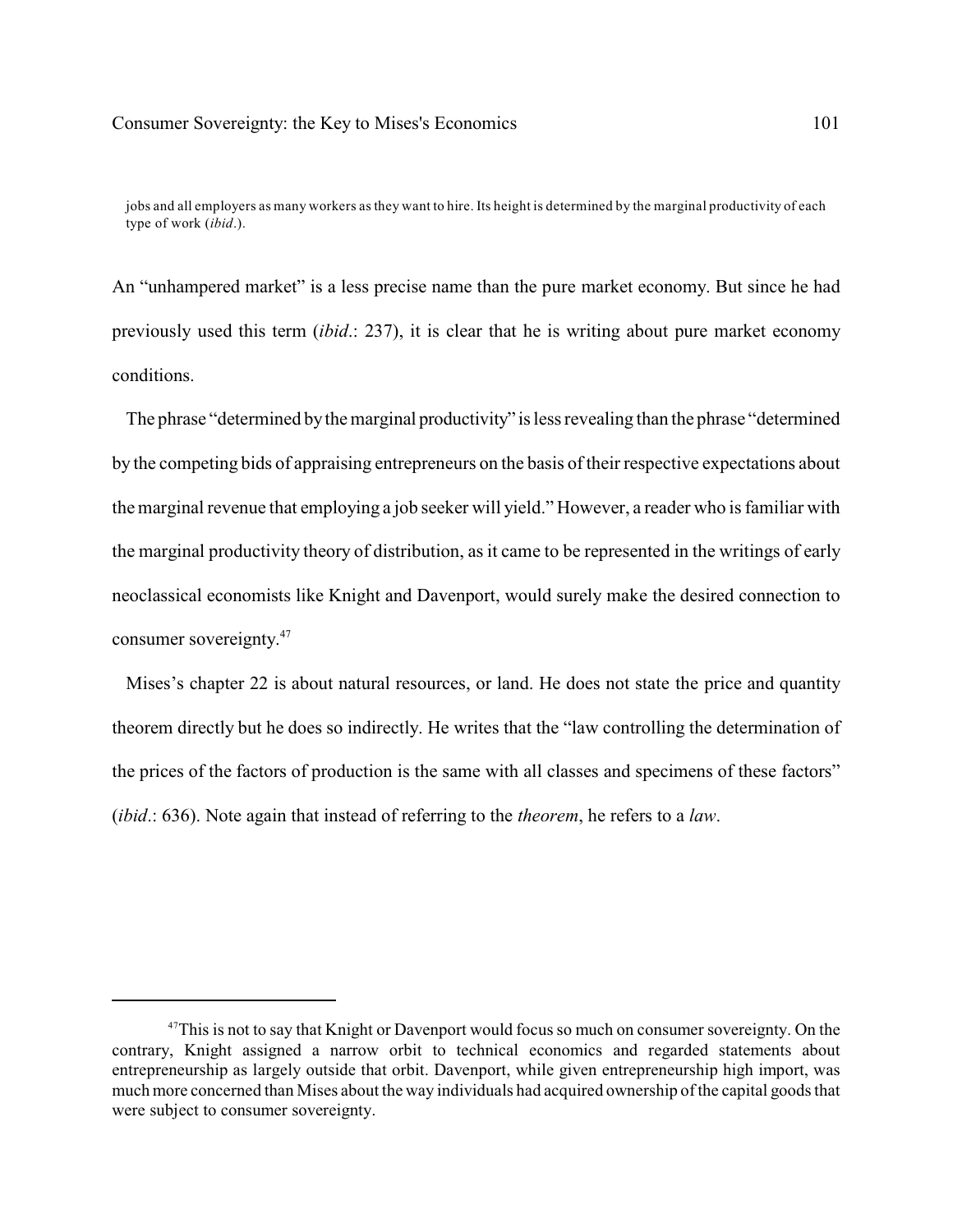## **Theorem Concerning the Selection of Entrepreneurs**

Mises points out that economic "competition is emulation between people who want to surpass one

another" (*ibid*.: 274). Moreover, consistent with the principle of consumer sovereignty, he writes:

To assign to everybody his proper place in society is the task of the consumers. Their buying and abstention from buying is instrumental in determining each individual's social position. Their supremacy is not impaired by any privileges granted to the individuals qua producers. Entrance into a definite branch of industry is virtually free to newcomers only as far as the consumers approve of this branch's expansion or as far as the newcomers succeed in supplanting those already occupied in it by filling better or more cheaply the demands of the consumers. Additional investment is reasonable only to the extent that it fills the most urgent among the not yet satisfied needs of the consumers (*ibid*.: 275).

#### Later in the same chapter, he refers to this assignment of people as the "selective process."

The selective process of the market is actuated by the composite effort of all members of the market economy. Driven by the urge to remove his own uneasiness as much as possible, each individual is intent, on the one hand, upon attaining that position in which he can contribute most to the best satisfaction of everyone else and, on the other hand, upon taking best advantage of the services offered by everyone else. This means that he tries to sell on the dearest market and to buy on the cheapest market. The resultant of these endeavors is not only the price structure but no less the social structure, the assignment of definite tasks to the various individuals. The market makes people rich or poor, determines who shall run the big plants and who shall scrub the floors, fixes how many people shall work in the copper mines and how many in the symphony orchestras. None of these decisions is made once and for all; they are revocable every day. The selective process never stops. It goes on adjusting the social apparatus of production to the changes in demand and supply. It reviews again and again its previous decisions and forces everybody to submit to a new examination of his case. There is no security and no such thing as a right to preserve any position acquired in the past. Nobody is exempt from the law of the market, the consumers' sovereignty (*ibid*.: 311).

In his discussion of this process, Mises describes how the various function-performing roles are influenced by the selective process. He writes about how the capitalists, landowners, and workers are subject to "the selective function" (*ibid*.: 311-2). Then he writes about

**Theorem Concerning the Selection of Individuals for the Entrepreneur Role**: The entrepreneur role selects individuals into active or passive roles in the pure market economy, depending on its appraisal of their entrepreneurial capacity in accord with the theorem of consumer sovereignty.

how the selective function, or process, also applies to the promoters and the "captains of industry."

"Everybody has the opportunity to take his chance...The point of view from which the consumers choose the captains of industry and business is exclusively their qualification to adjust production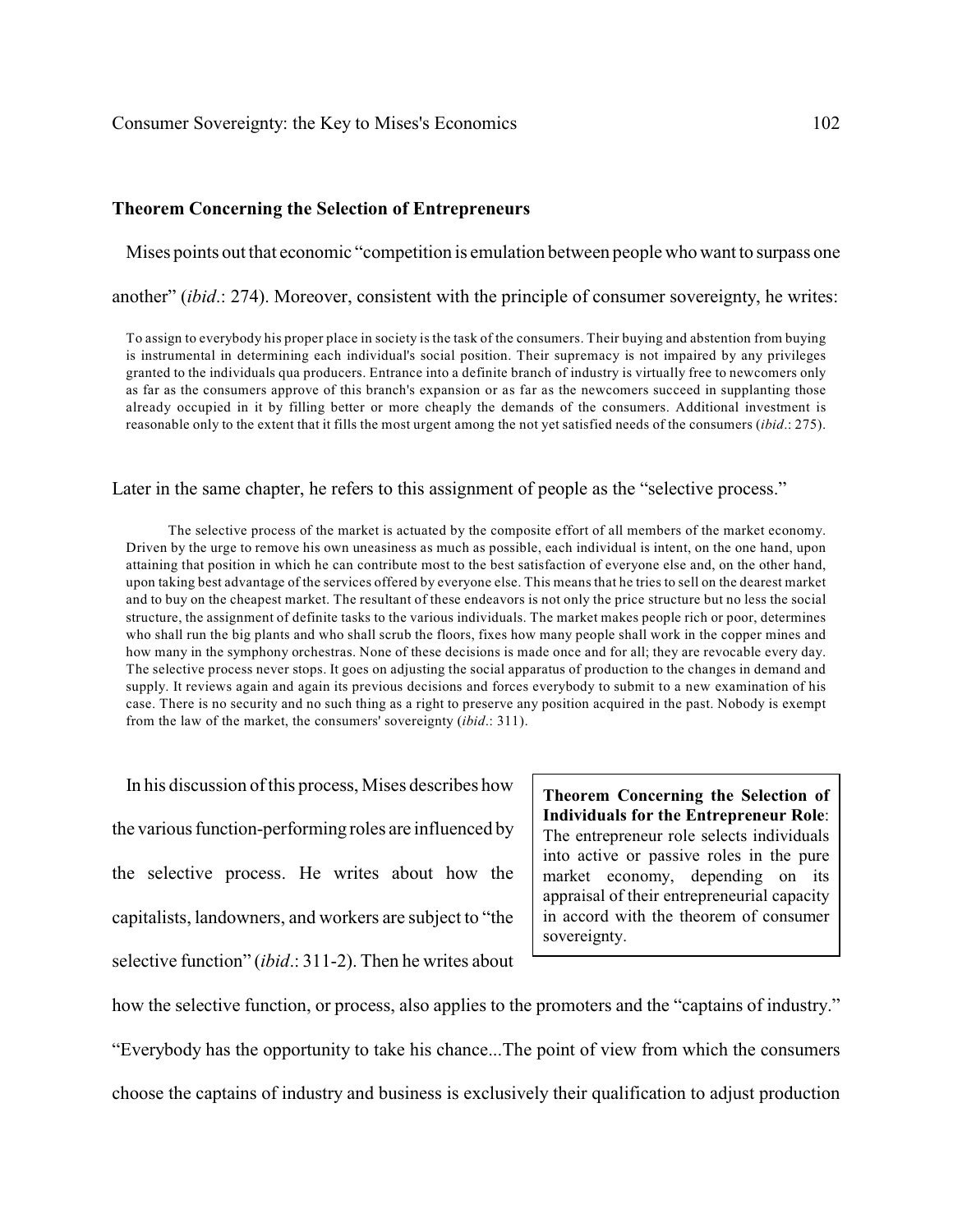to the needs of the consumers" *(ibid.*: 313). As in the earlier example, this discussion uses the phrase "law of the market" to refer to consumer sovereignty.

It would be possible to verbalize this theorem by saying that individuals are selected for the entrepreneur role in accord with the theorem of consumer sovereignty. However, the proper representation would recognize the entrepreneur role as determining which individuals are "slected in," so to speak. The theorem should state that the entrepreneur role selects individuals into active or passive roles in the pure market economy, depending on its appraisal of their entrepreneurial capacity. This latter way of representing the role is necessarily praxeological.

#### **Growth Is Due to Saving and Technological Change**

Mises's theorem of growth is based on the assumption that people agree on what growth is. People agree, Mises assumes, that growth is an increase in consumer goods from one period to the next. He

**Theorem Concerning the Causes of Economic Growth**: Growth is due to entrepreneur responses to changes in saving and technological change in accord with the theorem of consumer sovereignty.

represents this assumption by describing growth only in a "progressing economy." This is an imaginary construction in which "the per capita quota of capital [goods] invested is increasing"  $(ibid.: 294).$ <sup>48</sup> In this construct, there are two ways for an increase in capital goods to occur. The first is saving – consumers deciding to consume fewer near-future consumer goods (and more distantfuture goods) than otherwise. Or it can occur as a result of technological advance. In a somewhat

<sup>&</sup>lt;sup>48</sup>It is worth keeping in mind Mises's definition of capital goods as intermediary stations *(ibid.*: 493).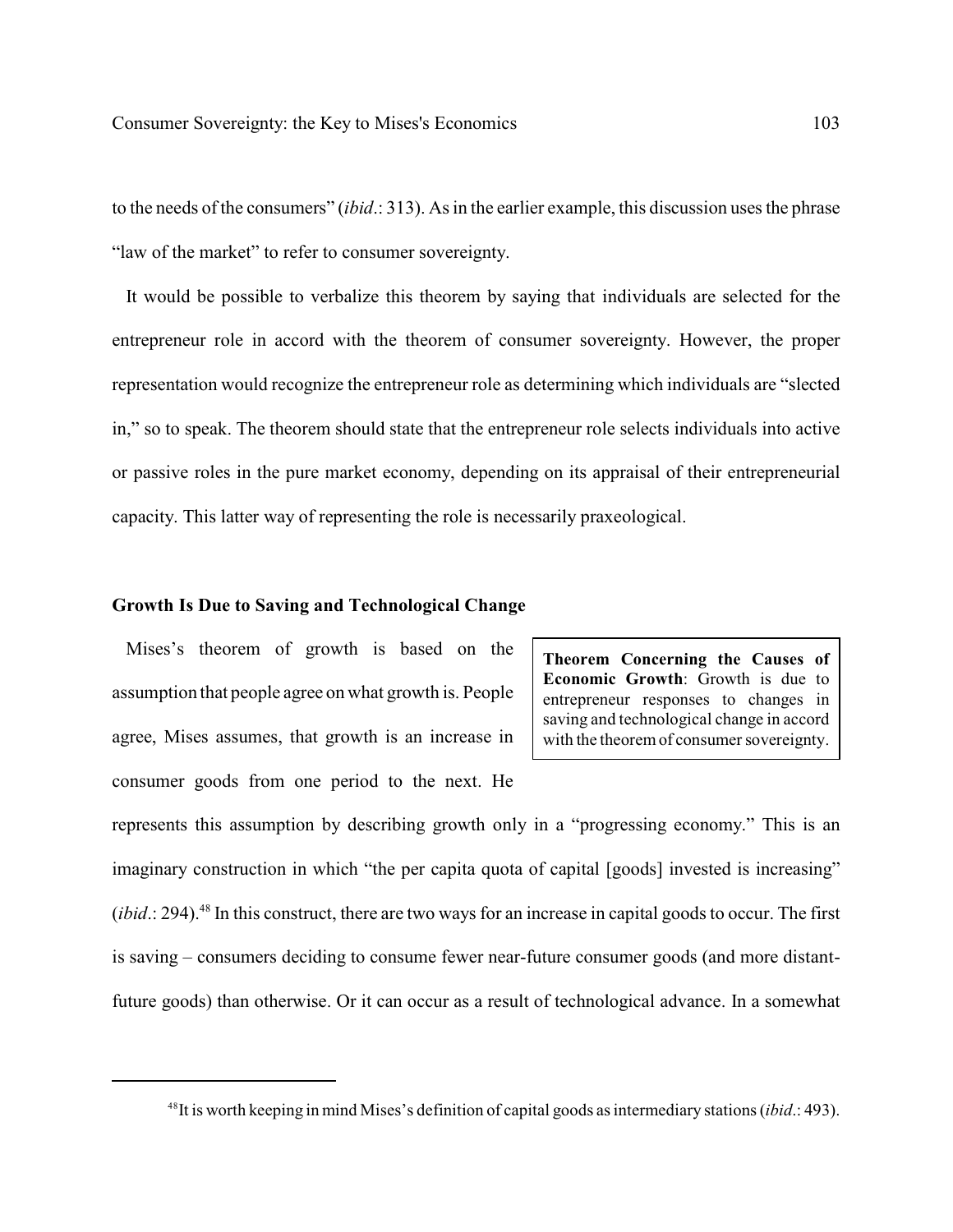poetic statement, he calls these two sources of growth the "vehicles" of progress. The "agents" of progress are the promoting entrepreneurs. The logic is captured in the following quotation:

The vehicle of economic progress is the accumulation of additional capital goods by means of saving and improvement in technological methods of production the execution of which is almost always conditioned by the availability of such new capital. The agents of progress are the promoting entrepreneurs intent upon profiting by means of adjusting the conduct of affairs to the best possible satisfaction of the consumers (*ibid*.: 297).

In this discussion, the competing promoting entrepreneurs are the distinctly human cause of growth. This is consistent with an earlier statement that the promoter's restlessness and "eagerness to make profits as large as possible" is "[t]he driving force of the market (*ibid*.: 255). Since Mises has defined the entrepreneur in such a way that it always acts according to the theorem of consumer sovereignty, it is implicit that the growth due to saving and technological change is in the interest of the consumer role.

A remarkable fact about Mises's discussion is that he does not stress deliberate efforts by the individuals to conduct research on new methods of production. He does not, for example, mention that improvement in technological methods may be the consequence of deliberate research and experimentation.<sup>49</sup>

<sup>&</sup>lt;sup>49</sup>A reader might interpret the discussion differently. She may interpret "unceasing innovation and improvement" (*ibid*.: 255, as quoted above) as implying the possibility of deliberate research. Also later in the treatise Mises writes about the wise investment by entrepreneurs (*ibid*.: 609). However, it is unclear how much weight he attaches to these statements and even whether he recognizes that additional saving is not necessary for entrepreneurs to have an incentive to use their imagination, creativity, and inventiveness to invent new products and methods of production. Since this is so obvious, however, I regard his failure to be explicit as an oversight.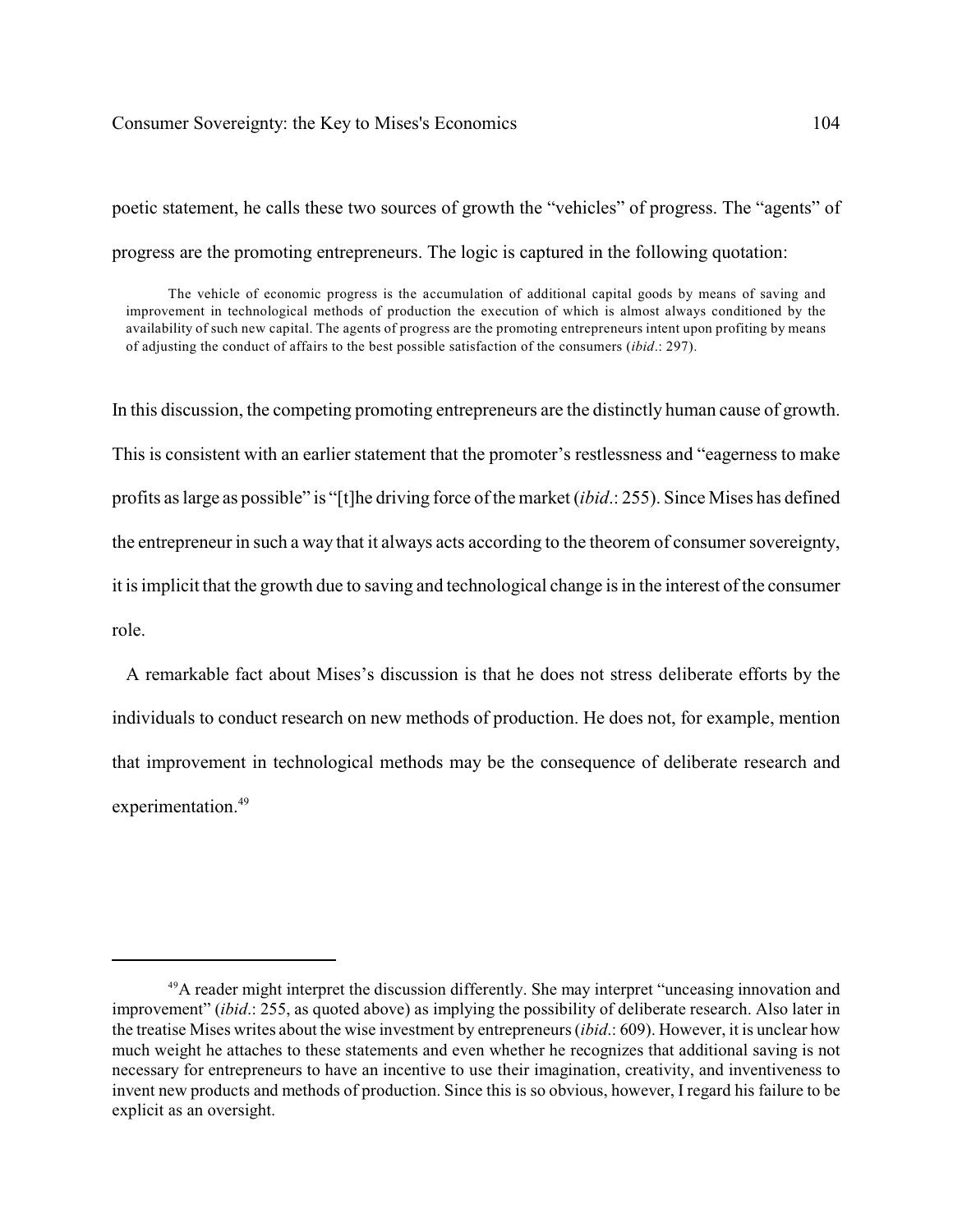# **Distribution of Gains From Growth**

In the same section, Mises discusses the distribution of the gains from exchange under market economy conditions. He repeats that there is "an inherent tendency for profits and losses to disappear. The

**Theorem of the Distribution of the Gains from Growth:** Bidding by individuals in the entrepreneur role tends to cause gains from growth to be distributed to the household role in the form lower prices and higher incomes.

market is always moving toward the emergence of the final prices and the final state of rest" (*ibid*.: 295). Then he writes that as this occurs, the "laws of the market divide this additional wealth between the entrepreneurs and the suppliers of labor and those of certain material factors of production in such a way that the lion's share goes to the nonentrepreneurial groups" (*ibid*.: 294). "All these changes in the prices of the factors of production begin immediately with the initiation of the entrepreneurial actions designed to adjust the processes of production to the new state of affairs (*ibid*.: 296)":

If the additional wealth is due to increased saving, the owners of capital goods gain, due to "their restraint in consuming." The owners of existing capital goods may gain or lose depending on whether their prices rise. However, their gains are temporary, since the gains will decline as more, or new and rival, capital goods are produced due to the profit inducement toward higher capital goods production. Landowners also gain (*ibid*.: 296).

What happens is this: The entrepreneurs embarking upon the utilization of the newly accumulated capital goods and the improved technological methods of production are in need of complementary factors of production. Their demand for these factors is a new additional demand which must raise their prices. Only as far as this rise in prices and wage rates occurs, are the consumers in a position to buy the new products without curtailing the purchase of other goods. Only so far can a surplus of the total sum of all entrepreneurial profits over all entrepreneurial losses come into existence (*ibid*.: 297).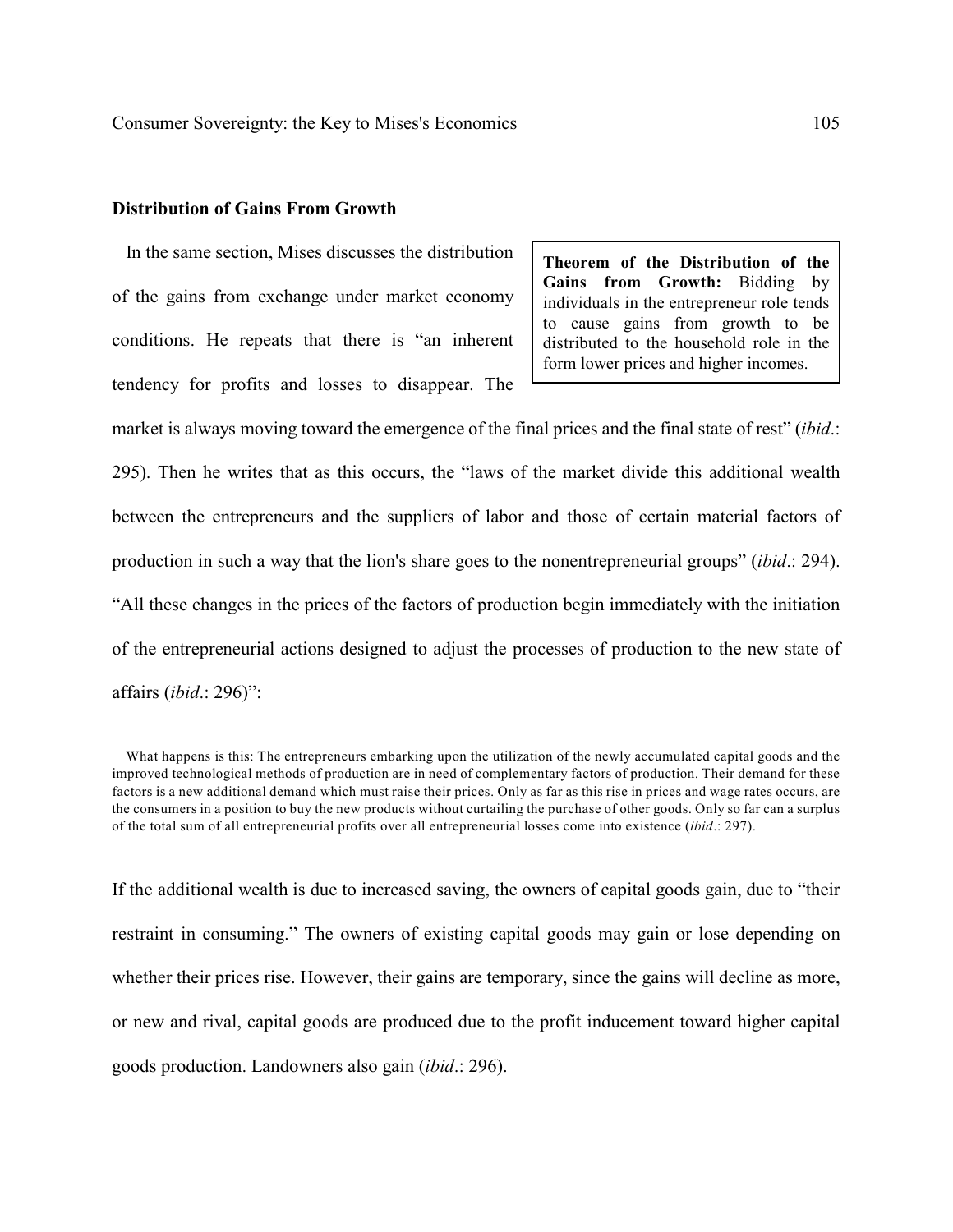In this discussion of the distribution of the gains from growth, Mises defines growth in such a way that it must conform with the theorem of consumer sovereignty. This is largely concealed by his (1) mode of expression and (2) the structure of his treatment of the progressing economy. The mode of expression difficulty is exemplified by the last two sentences in the above quotation. The first of the two sentences says that the consumer role benefits because it can buy the new products without buying less of other goods. The second sentence says that the assumption of a progressing economy – that the total sum of the profits exceed the losses – implies the increase in consumer benefits. Regarding structure, later in the same section on the progressing economy, he writes directly about the "entrepreneur function" and consumer sovereignty (*ibid*.: 299).h

### **Theorems of Time Preference and the Theory of the Trade Cycle**

#### *Economic Theorem of Time Preference*

Time preference as a property of action means that an actor evaluates satisfaction on the basis of when she expects to receive it. An actor, by definition, can choose between satisfaction in the nearer future and satisfaction in the more distant future.<sup>50</sup> From this

**Economic Theorem of Time Preference:** Because the household role possesses time preference through its saving and its purchases of capital goods, individuals under pure market economy conditions take account of consumer time preference when they act in the role of the entrepreneur.

theorem, it can be deduced that in their actions to remove uneasiness, they take this into account. For

 $50$ One of Mises's best known theorems relates to this. It is that a good in the near future is preferred over a good, or set of goods, of like kind and quality, in the more distant future. This theorem is both unimportant and misleading. So I omit it here. I demonstrate its shortcomings in appendix 3 to this essay.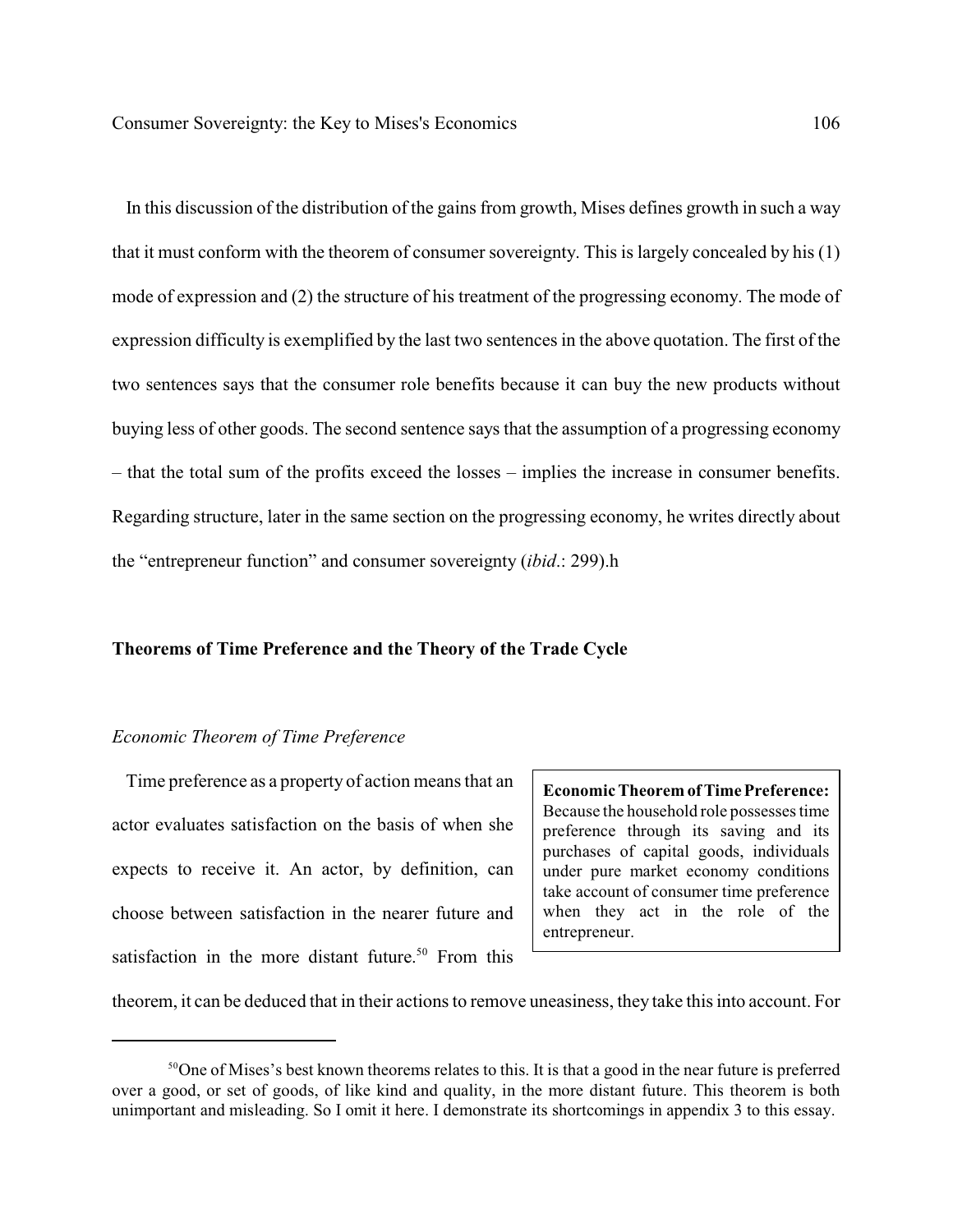the isolated farmer, this meansthat he takes the time at which he expects a good to become available for consumption into account in his evaluations of what he regards as factors of production and in his use of them to help produce this or that source of satisfaction. For the market economy, it means that because the consumer role possesses time preference, individuals under market economy conditions take account of consumer time preference when they act in the role of the entrepreneur. I call this the economic theorem of time preference. The entrepreneur role discovers changes in time preference by means of consumer saving and (2) households' demands for capital goods.

Mises is not able to state the economic theorem of time preference in this way because he makes originary interest the foundation of his grammar. Nevertheless, his reasoning relating to the evaluation of interventionist arguments is based on a full understanding of the theorem, as I have stated it. The problem I face is how to demonstrate this by using Mises's words. The only feasible solution is to translate every economic theorem he produces relating to time preference (which contains the phrase "originary interest") into a theorem about the entrepreneur role in relation to the household role and its time preference. In some cases, I must substitute the phrase "final rate of interest" for "originary interest." This is warranted by my analysis of Mises's use of the term "entrepreneur" in relation to profit in Part Two of this essay.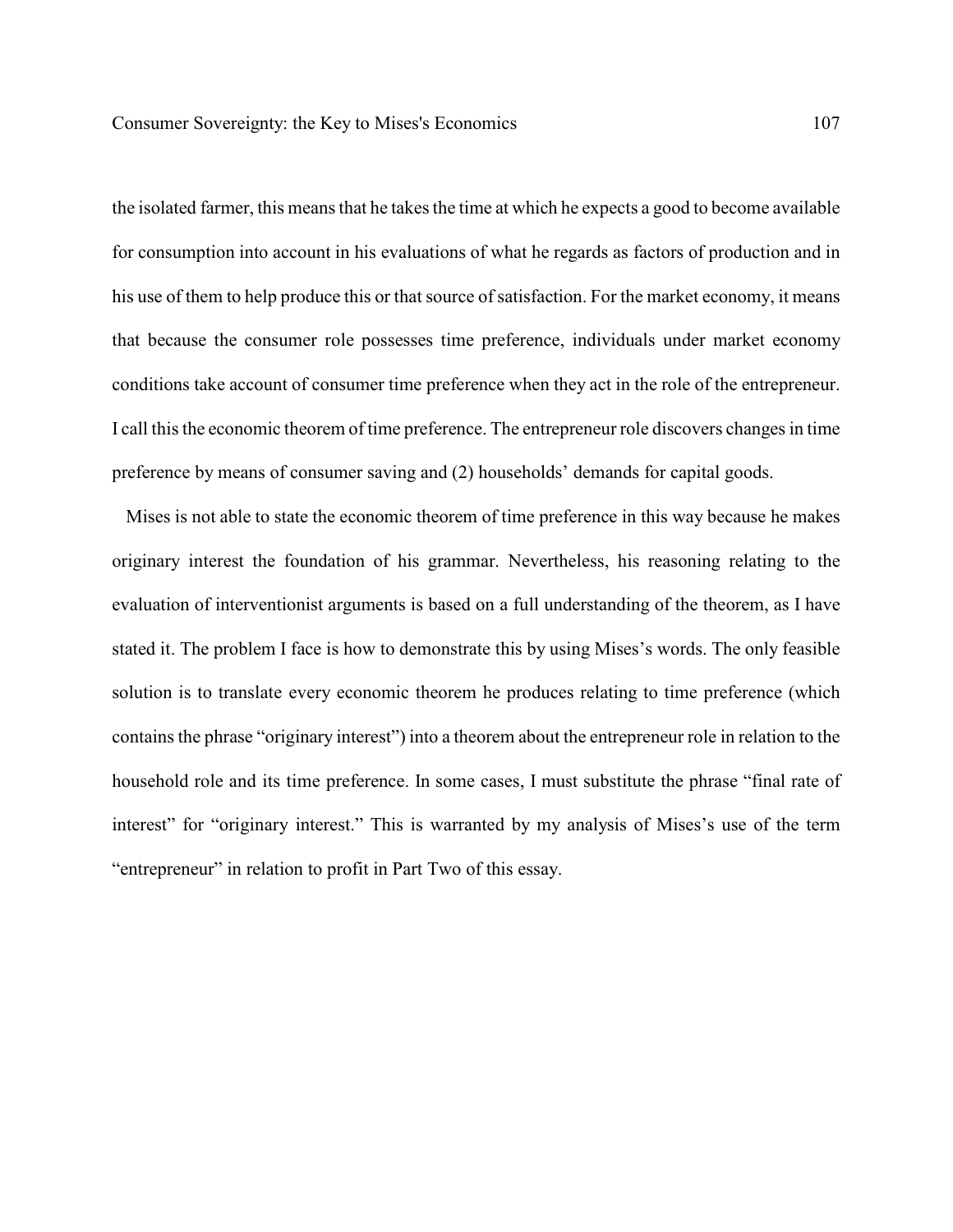# *Theorems Concerning the Final Rate of Interest*

As I pointed out in Part Two, originary interest, in Mises terms, is equivalent to the final rate of interest. It thus refers to a rate that would be established by entrepreneurs if there was no further change in the data. When Mises writes that the "activities of the entrepreneurs tend toward the establishment of a uniform rate of originary interest in the whole market economy" (*ibid*.: 536), he is implying an economic theorem. He is implying that the final interest rate "in all markets" tends to be the same. And when he writes about the

Two theorems relating to time preference and the rate of interest received by households:

- 1. **Theorem of the Equality of Final Interest Rates Paid to Consumers in all Markets Where Consumers Save**: Households' maximization of income from saving and entrepreneurial bidding, based on profit maximization, operate to make the final rate of interest on each type of saving identical.
- 2. **Theorem of the Rate of Interest Paid to Savers and Capital Goods Suppliers**: The final rate of interest paid to households is determined by the entrepreneur role in accord with the theorem of consumer sovereignty as it applies to the preferences of consumers over time.

"final state toward which" the rate of originary interest is tending (*ibid*.: 538), he is also implying an economic theorem. The latter theorem is the foundation on which he builds another theorem – the theorem of the trade cycle. Thus, there are three theorems relating to the final rate of interest. The first two are listed in the attached box.

#### *Theorem of the Trade Cycle*

Mises's most famous theorem is that of the trade cycle. He bases this theorem partly on the theorem of the rate of interest paid to households in the role of savers and capital goods suppliers.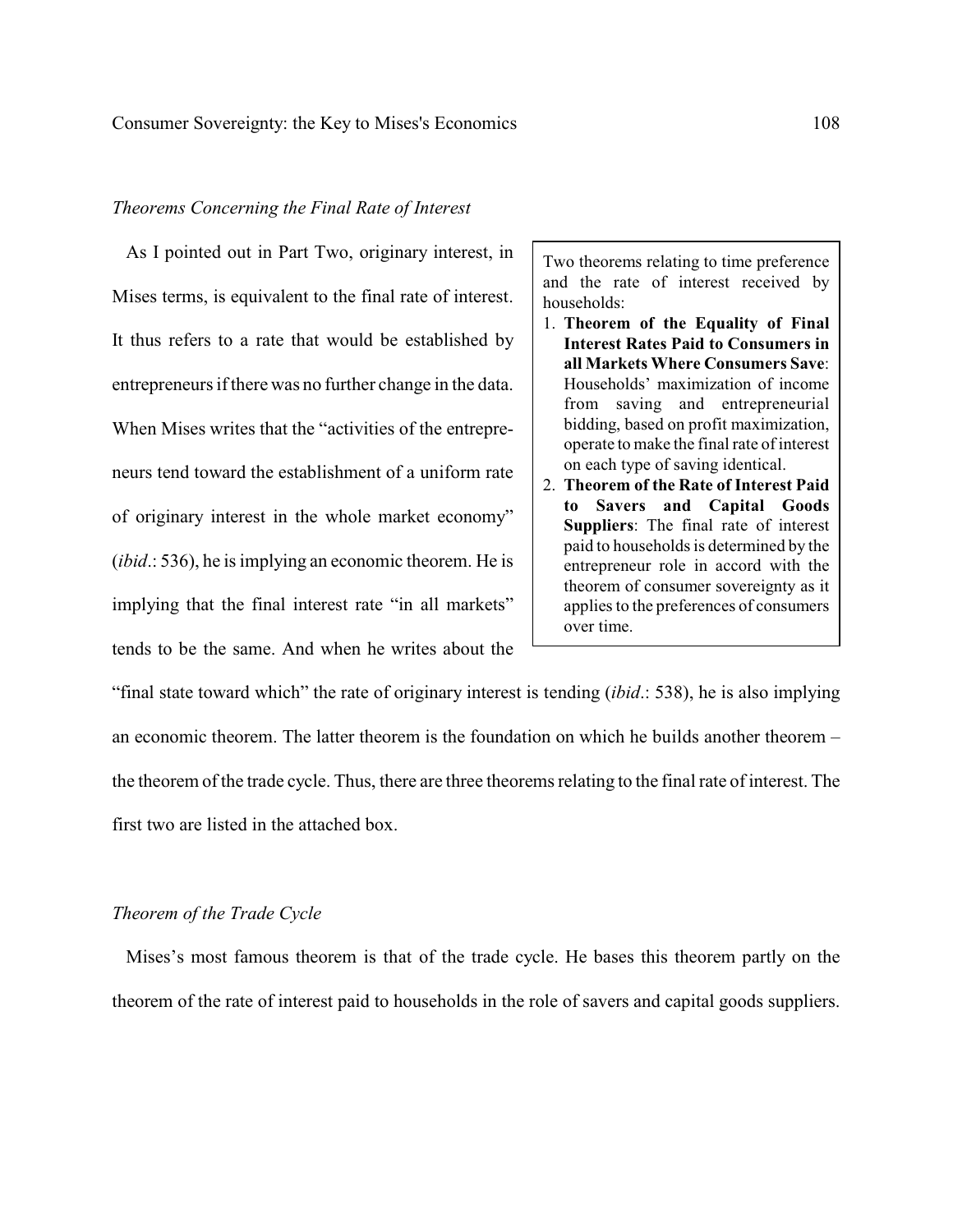The base theorem is derived as follows.<sup>51</sup> Individuals in the entrepreneur role adjust to changes in time preference by shifting factors of production between two general classes of production: (1) consumer goods for the near future and (2) capital goods (intermediary stations). All capital goods are expected by the entrepreneur role to ultimately be employed to produce consumer good for the more distant future. The interest rate paid to households in the role of consumer-savers and capital goods suppliers tends toward a final state of rest which conforms to the theorem of consumer sovereignty through time. According to other theorems, the prices of consumer goods and the factors of production also tend toward a final state of rest.

Starting with these theorems, Mises proceeds to propose the theorem of the trade cycle. The cycle begins with an unexpected increase in the quantity of money that enters through the market for loanable funds. Such a change may distort entrepreneurs' calculations by causing interest rates to change in a way that is similar to how they would change if there was a decrease in consumer demands for near-future goods (and a corresponding increase in their demands for more distantfuture goods). Such a change would both (1) increase household saving, prompting a fall in the loanable funds rates of interest and (2) increase household demand for capital goods. In both cases, entrepreneurs would find it profitable to shift factors from the production of consumer goods to the production of capital goods. Individuals acting in the entrepreneur role adjust to the lower loan market interest rates by shifting factors toward the production of capital goods and away from the production of consumer goods. The entrepreneurs borrow proportionately more money to increase

<sup>&</sup>lt;sup>51</sup>I have altered some of the minor details of Mises's presentation in order to present it within the framework of the two role model I introduced earlier.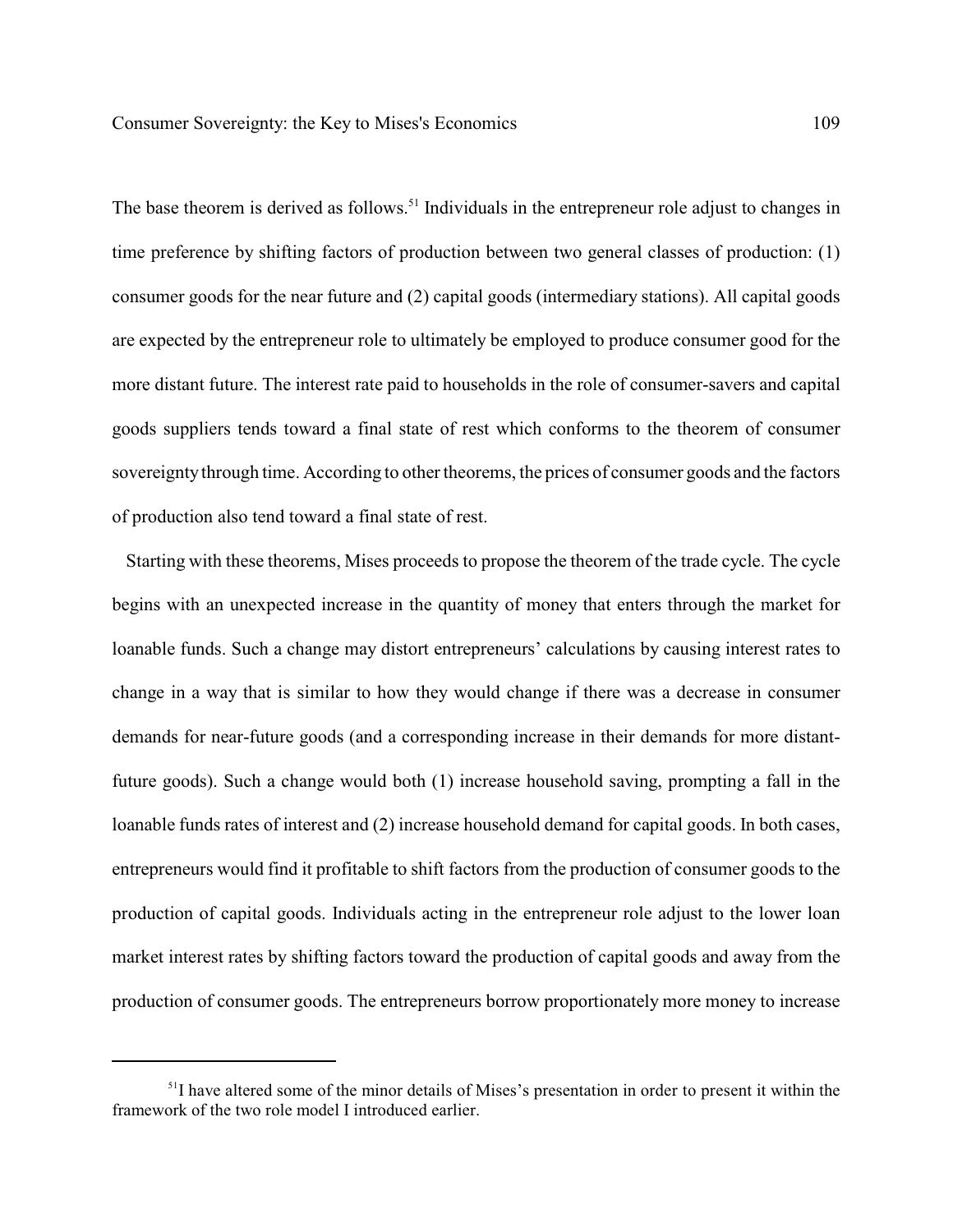their production of capital goods for households. Their efforts bid up the prices of the factors that are specialized in producing the capital goods relative to the prices of factors specialized in producing consumer goods.

The capital goods structure shifts as entrepreneurs and households adjust to what they perceive to be a relative decrease in the costs of producing more distant future consumer goods. The higher interest rates on capital goods give prospective household owners of those goods an incentive to order more of them at the expense of buying more consumer goods. Households shift away from spending on nearer future consumer goods and lending in lower-interest loan markets toward saving in the form of capital goods. This turns

**Theorem of the Trade Cycle:** Under particular circumstances, an increase in the quantity of money can interfere with the economic theorem of time preference, leading the entrepreneur role to erroneously produce factors and goods that are more suitable for the satisfaction of more distant-future wants than is in the interests of the consumer role. The entrepreneur role errs in using the current market rate of interest as a signal of the relative profitability of completing projects aimed at satisfying consumer wants in the more distant, as opposed to the nearer, future. This error causes a trade cycle when the entrepreneur role recognizes its error and abandons its production of some of the factors and goods.

out to be an error because the time preferences of households have not changed.

As time passes, prices of consumer rise, partly because of the inflation of the quantity of money but also partly because the profits due to employing factors in the production of new capital goods has bid up the prices of the factors that are substitutable as between the production of consumer goods and capital goods. The interest returns on capital goods, already high, do not increase further.

This alteration in the prices and interest returns faced by households ultimately reverses the trend initiated by the increased money. What happens first is that households realize that disthe proportionate increase in consumer goods prices has caused them to allocate too little of their money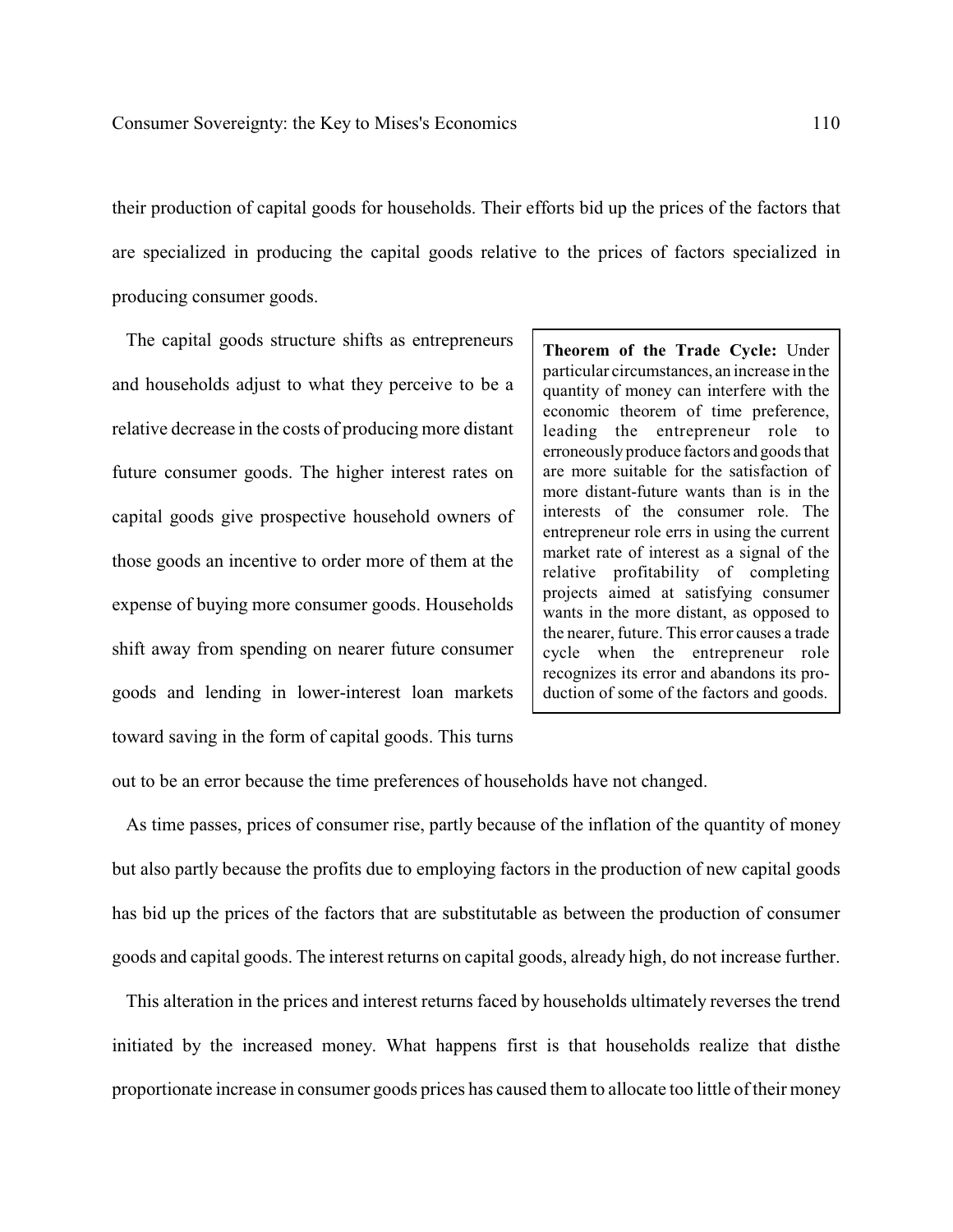income to the satisfaction of near future wants. They increase the proportion of their incomes spent on consumer good and reduce the proportion devoted to saving and the purchase of capital goods. In response, entrepreneurs come to regard many of the recently produced, specialized factors of production as malinvestments. The entrepreneurs had produced a disproportionately large amount of factors that are specialized in helping to cause wants in the more distant future to be satisfied. Realizing this, they take actions that cause the capital goods structure to shift again. A readjustment, which is interpreted by observers as a business cycle contraction, occurs. Thus, the unexpected increase in money causes a trade cycle.

Mises recognized that his theory of the cycle is derived from the theorem of consumer sovereignty. The proof of this is his preliminary remarks about the cause. He begins by supposing that new money is introduced first into loan markets. He then writes that the new money can cause the gross rate of interest to fall even though there has been no change in household saving or demands for capital goods.

## *The Trade Cycle and the Market Process*

Mises presents a revealing discussion in this chapter on why he included the theory of the trade cycle in Part 4 of his book. He first points out that if the increase in quantity of money is due to government intervention – for example, to the policies of a central bank (Mises calls this the

Then the market rate of interest fails to fulfill the function it plays in guiding entrepreneurial decisions. It frustrates the entrepreneur's calculation and diverts his actions from those lines in which they would in the *best possible way satisfy the most urgent needs of the consumers (ibid.: 547, italics added).*<sup>52</sup>

 $52$ See also the discussion at *ibid*.: 553, 564, and 565.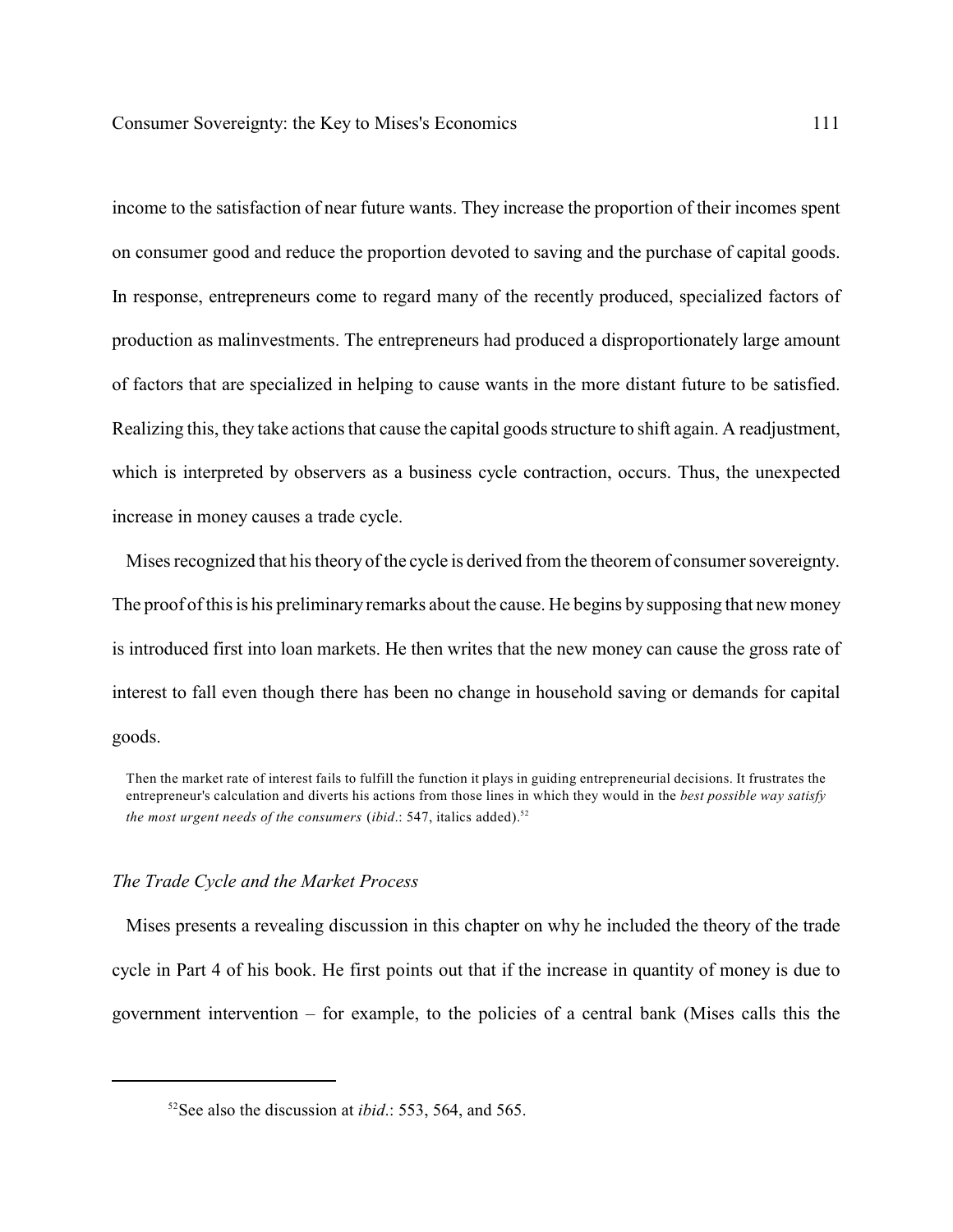"monetary authorities") – one might want to "relegate" a discussion of the problems "to the analysis of interventionism." He discusses intervention in part 6 of his treatise. He defends his decision to place the theory in part 4 by saying that

the right place for the analysis of the problems involved is not in the theory of interventionism but in that of the pure market economy. For the problem we have to deal with is essentially the relation between the supply of money and the rate of interest, a problem of which the consequences of credit expansion are only a particular instance (*ibid*.: 573).

Here he helps to confirm that he intends part 4 of his treatise to be about the pure market economy. This is consistent with my interpretation that he structured the treatise in accord with the incontestable procedure described earlier in this essay.

## **Economic Theorems and the Market Process**

Mises writes that the state of the market is the price structure and that this state is caused by the *market process*. The market process, in turn, is "the adjustment of the individual actions of the various members of the market society to the requirements of mutual cooperation" (*ibid*.: 257-8). Mises introduced the process in the context of the pure market economy. Thus, one can safely deduce that Mises means for his description of the market process to enable him to demonstrate the theorem of consumer sovereignty. In other words, to speak of the Misesian market process is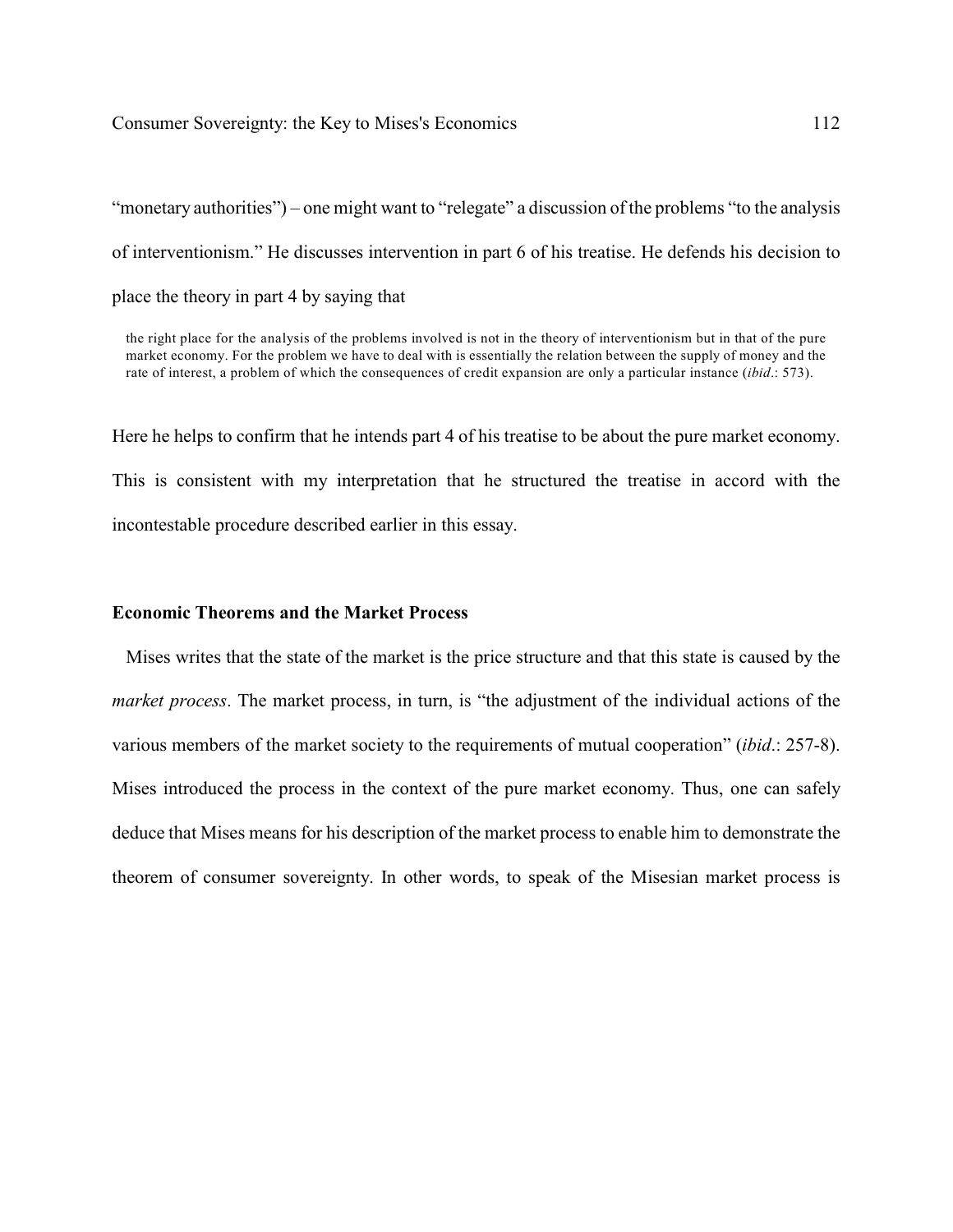equivalent to speaking of Mises's production of the economic theorems. I have shown that the most outstanding theorems are derived from the theorem of consumer sovereignty.<sup>53</sup>

In light of this interpretation, I translate the concept of "elucidating the market process" into "producing economic theorems about interaction under the conditions of the pure market economy." It follows that my listing of economic theorems in this chapter is equivalent to a systematic description of Mises's market process. Unfortunately, Mises's market process has not been understood in this more formal way by other interpreters of Mises. This fact suggests that the last three and a half decades have been a dark episode in the history of Austrian economics. The "profession" of economists who associate themselves with the label "Austrian" has grown.

## **Conclusion**

In this part, I have transformed Mises's theory of the pure market economy, as he presented it, into a set of theorems derived from the theorem of consumer sovereignty. The purpose has been to more clearly describe that economics. I do not mean to try to capture all of Mises's economics in a few simple theorems. The main service of this chapter has been to systematize the deductions relating

<sup>&</sup>lt;sup>53</sup>It is not easy for the skeptical reader to verify my interpretation. One problem is the failure of Mises to refer to the pure market economy at the point where he introduces the concept of the market as a process (*ibid*.: 257). That he is referring the pure market economy must be inferred. Evidence comes from his discussion of the incontestable procedure (*ibid*.: 238) in combination with the fact that his introduction of the market process occurs at the beginning of his first chapter following the scope and method chapter (*ibid*.: 257-9). Additional evidence is his statement that "the system of market economy has never been fully and purely tried (*ibid*.: 264), his assertion that economists place "the pure market economy in the center of their investigations (*ibid*.: 267), and the numerous reference in his chapter 16 to the market in light of the fact that he uses a variety of market-related terms to refer to the pure market economy (see Part Two of this Chapter).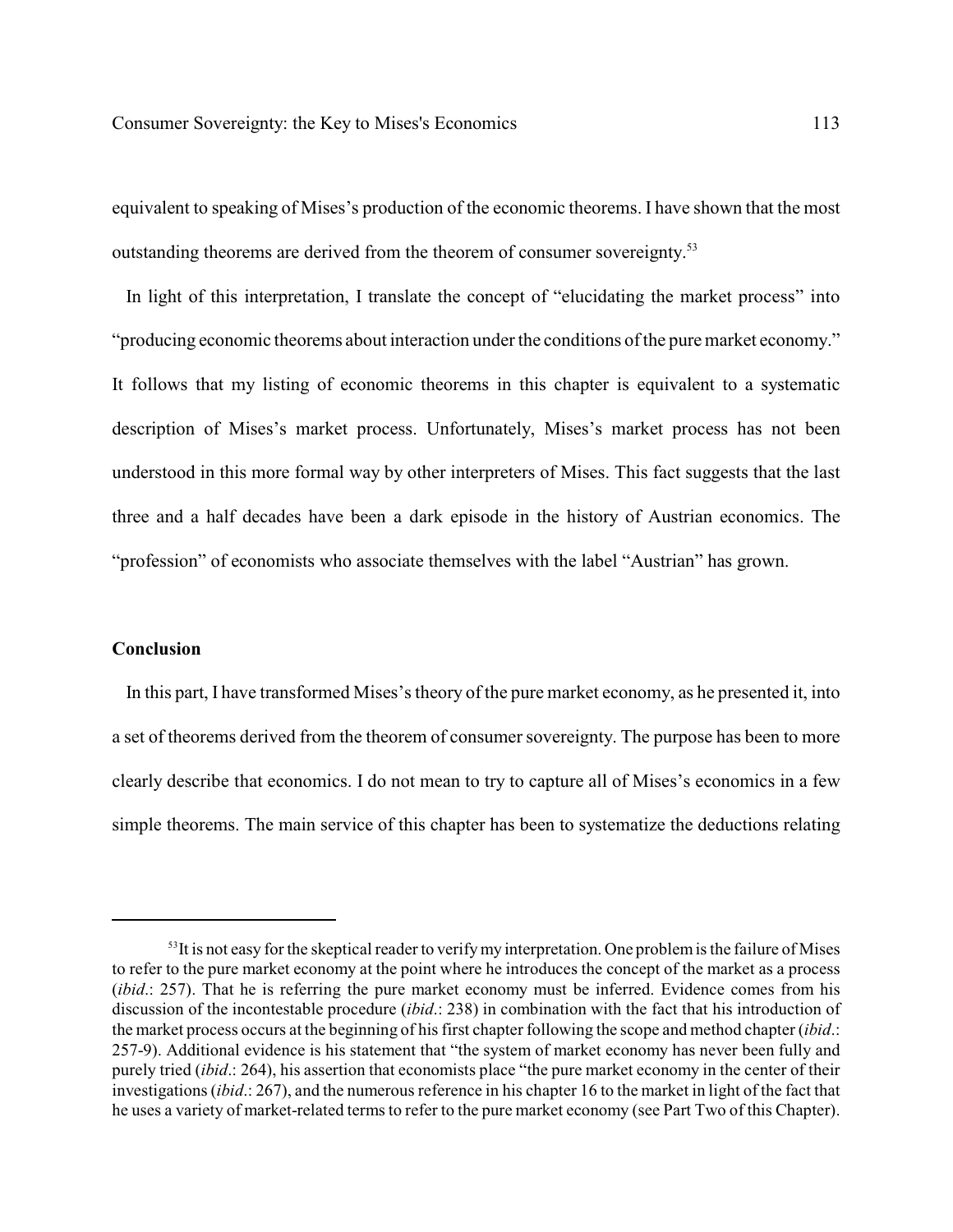to the pure market economy that Mises regarded as most important in the task of making value free evaluations of interventionist arguments.

# 4. RELATED LITERATURE

So far as I know, only two authors, Israel Kirzner and Richard Gonce, have previously proposed that consumer sovereignty was a central feature of Mises's economics.<sup>54</sup> Both authors also assessed the concept and tried to put it into a broader context. I begin with Kirzner.

#### **Kirzner on Mises's Consumer Sovereignty**

In at least three of his writings, Kirzner discusses the centrality of consumer sovereignty to Mises's economics (Kirzner 1996: 170-72; 1999: 220-1; and 2001: 108-110, 169-170). The following is probably his most representative statement:

Mises believed, as a proposition of positive economics, that, with certain exceptions, market outcomes are determined by consumer preferences. Decisions by producers and by resource owners are, in a free market society, motivated by the desire to anticipate the spending decisions of consumers...There are grounds for believing that, in his criticism of what he judged to be unsound economic policies, Mises was simply assuming that his readers held consumer sovereignty to be a desirable feature in an economic system...A free market will tend to generate decisions that can be successfully implemented and which respect and do express consumer sovereignty (2001: 169-170).

 $<sup>54</sup>$ Murray Rothbard has written critically about the concept of consumer sovereignty, although the</sup> object of his criticism was not Mises but Hutt (Rothbard 2004: p. 619ff). His critique of Hutt does not recognize a legitimate purpose of consumer sovereignty. However, since he does not discuss the purposes for which Mises employed the construct, the critique is not at best not relevant to my concerns.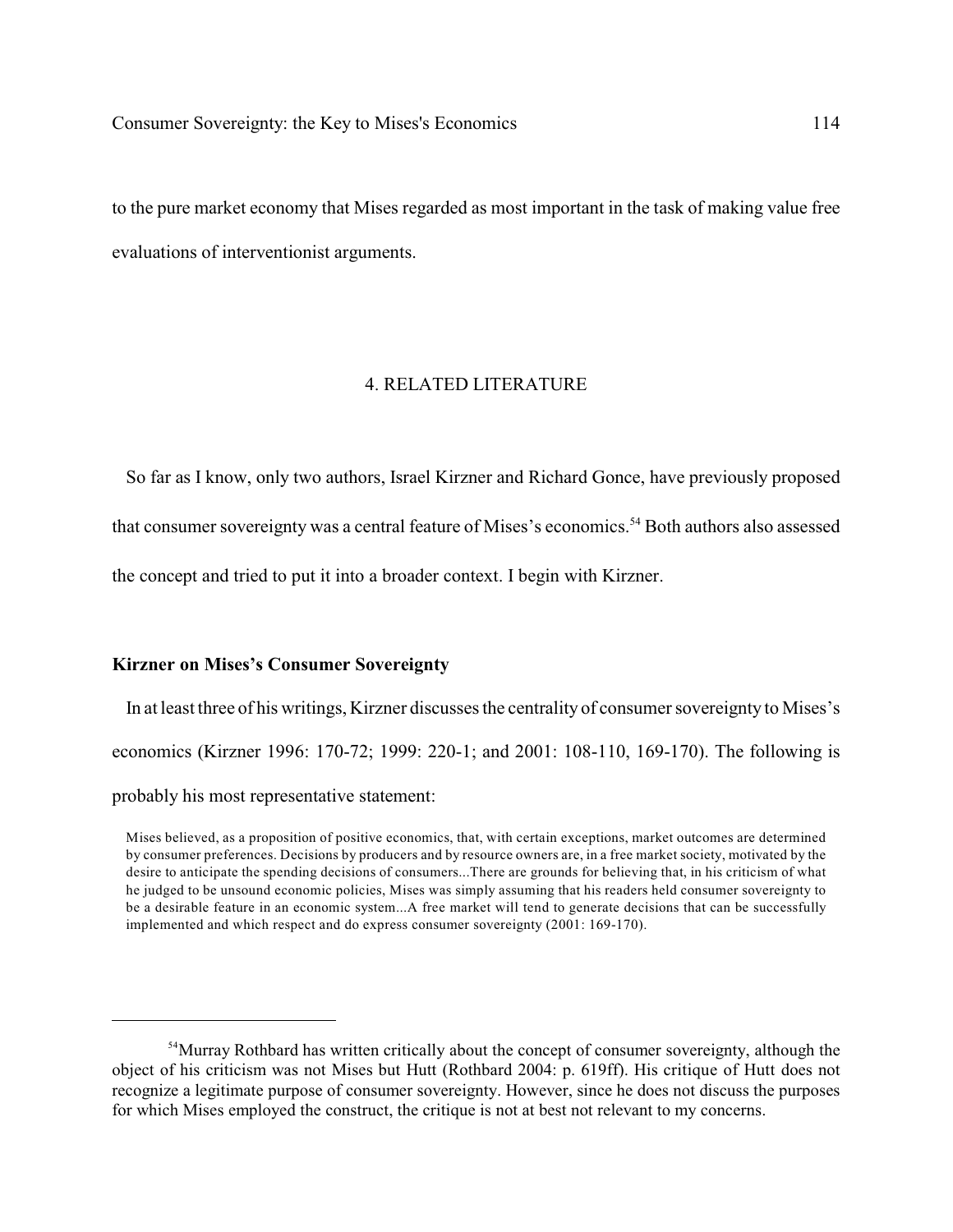The positive economics proposition implicit in the notion of consumer sovereignty, says Kirzner, is that prices tend, with the exception of monopoly, toward a level that corresponds to consumer preferences. The normative judgment is provided by "readers," namely, that such prices are desirable.

In other passages, Kirzner explains in greater detail what he means by market outcomes being determined by consumer preferences. What he has in mind is a legacy of Carl Menger:

[F]or Mises the doctrine of consumer sovereignty was much more fundamental and significant than its being a normative application of positive economics. The doctrine of consumer sovereignty was, in its own right, an important part of positive economics; it was a scientific theorem marking the completion of Menger's vision (Kirzner 1999: 221).

In this vision "[e]very act of production, every market transaction, is set in motion and wholly governed by consumer preferences" (*ibid*.: 220). "[C]onsumer valuation of output...tends to be reflected in the market prices of the relevant inputs...(*ibid*.: 219).

Two viewpoints are represented in these passages and, more generally, in Kirzner's overall interpretation of Mises. First, in analyzing Mises's contribution to economics, one can profitably use the distinction between positive and normative. Second, the part of Mises's economics in which consumer sovereignty is important is best regarded as an extension of Menger's vision. I assess both of these viewpoints.

## *Positive and Normative Economics*

The distinction between positive and normative economics comes from modern welfare economics. It is also used to distinguish between economic history and the making of judgments about historical events that have an economic character and their causes. One can learn something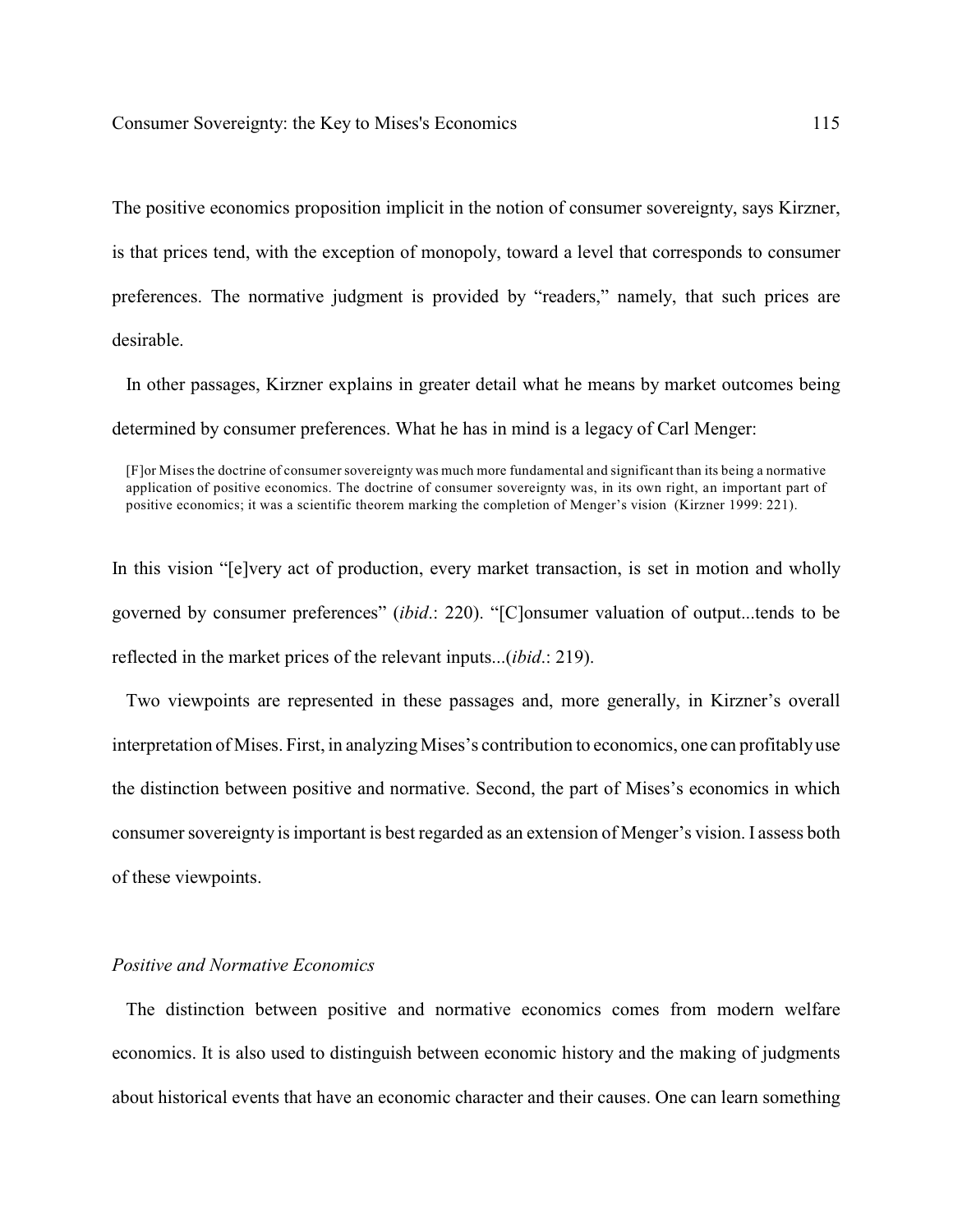about the distinction in modern welfare economics from its use in history. The essential point to understand about its use in history is that apriori praxeological theory is necessary in order to organize the presentation of historical facts – in order to describe what I call an *historical event*. An historical event is an event that is at least partly caused by a distinctly human action – a choice of a distinctly human being. Since economic history is a branch of history, in general, and since history in general is by definition about distinctly human actors, apriori praxeological theory is required in order merely to describe an economic event. It is true that the economic historian must also make hypotheses about whose choice or choices contributed to the cause of each relevant historical event. No interpretation of an event is possible without such hypotheses. Such hypotheses entail judgments. Disputes over interpretation are about whether such judgments are reasonable in light of the historical events that are known and that can be discovered. A judgment must also be made regarding whether a particular fact from the past is, indeed, an historical event. That is, it must be decided whether it was partly caused by a distinctly human action. But invoking apriori praxeological theory to organize the presentation of historical events is not open to question. If one aims to explain the results of distinctly human action in the past, one must employ praxeological theory.

One who claims that history in general is normative cannot be making her claim about the judgment to use praxeological theory. Economic history is somewhat different. The economist must also make subsidiary assumptions that distinguish historical events in general from events that are relevant to economics. Judgments must also be made about what assumptions to make. One who claims that economic history is normative may be referring to judgments about these assumptions. She might be correct to assert that the maker of such assumptions has chosen them on the basis of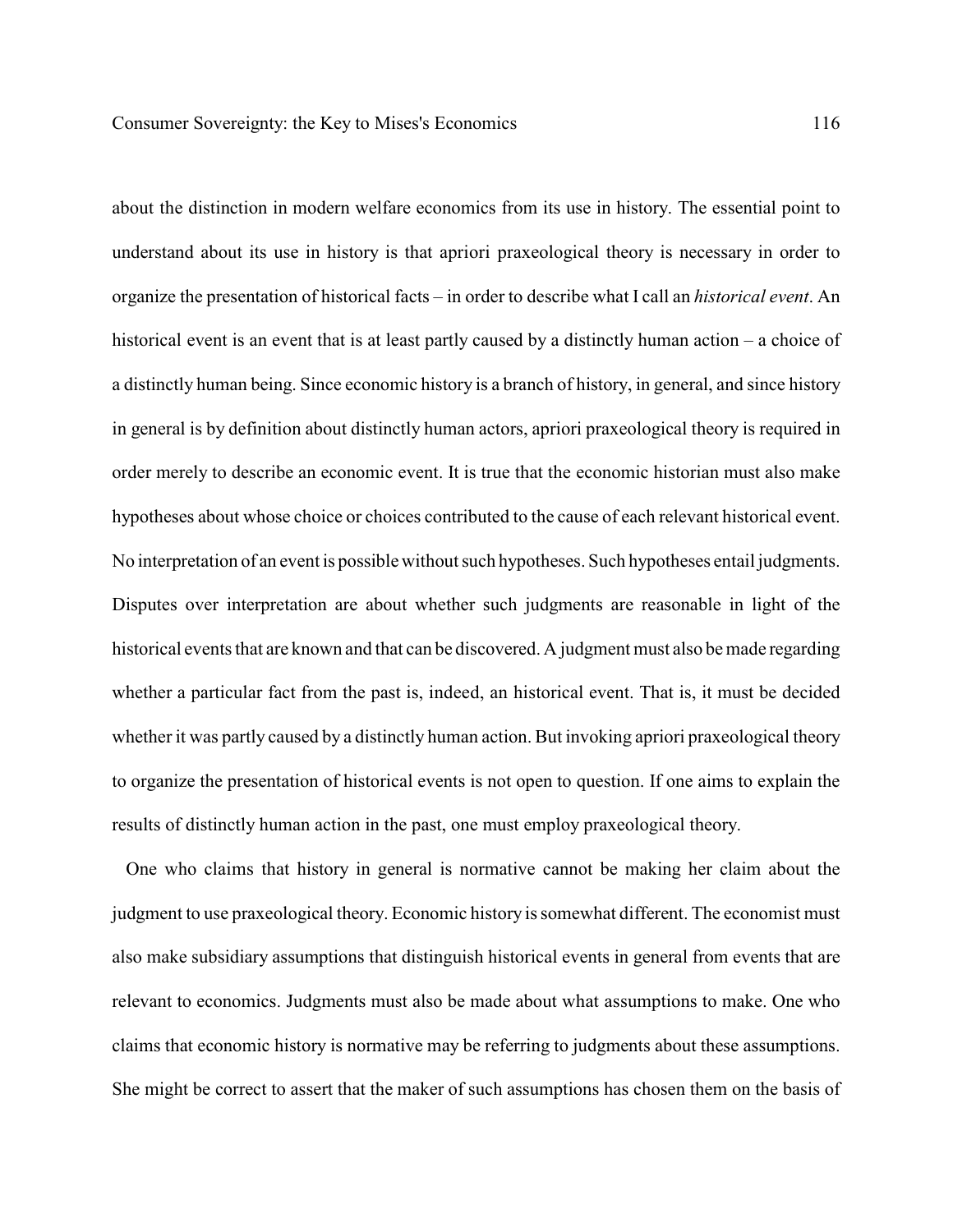a desire to persuade rather than on a desire to represent reality. Such assumptions must be judged on the basis of their relevance to the goal of the person making them. From this standpoint, a critic may reasonably argue that the assumptions made by an economic historian in building his economic theory are biased, or normative. Of course, this kind of judgment does not apply to the apriori assumptions of praxeology. These are not open to scrutiny.

The distinction in theoretical welfare economics between positive and normative is based on the unstated assumption that economic phenomena are no different from any other kind of phenomena. This view maintains implicitly that an economic event need not be caused by distinctly human action. Given this assumption, it asserts that the statement that events are caused by distinctly human action and, therefore, intended to benefit distinctly human actors is normative. It is evident from this that a theoretical welfare economist would also have to call the law of the higher productivity of the division of labor "normative."

This kind of framework simply cannot be employed to present or to help understand Mises's economics. On the contrary, its use is bound to obfuscate rather than elucidate. The problem of theoretical welfare economics is that it is not economics because it does not limit the alternative environments for which it aims to specify policy options to the class that result at least partly from distinctly human action. Once one grants that the alternatives must come from a feasible and relevant set, theoretical welfare economics encounters the same class of problems as that of the historian. The welfare economist needs praxeology-based economics in order to specify relevant alternatives.

The reasoning here is incontestable. But then the question arises as to which alternatives are relevant. Although Mises did not approach modern theoretical welfare economics in this way, he did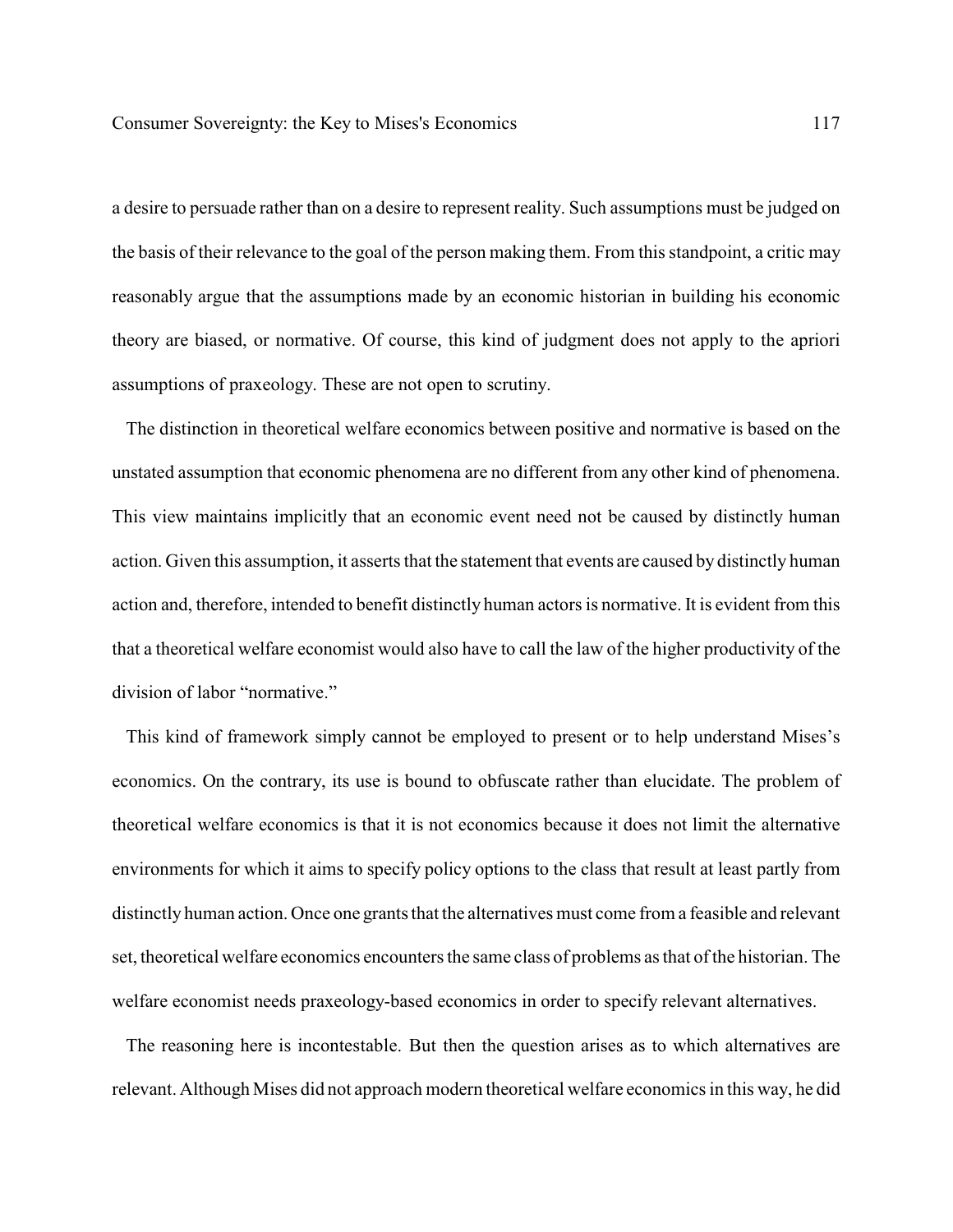answer the question. His answer was that the alternatives should be restricted to those in which full advantage is taken of the universal law of the higher productivity of the division of labor (Mises 1966: 145) and of association (*ibid*.: 159). Economists, he implicitly argued, must recognize this discovery by their classical precursors. Moreover, having recognized this, economists must also recognize the advances due to the Austrian theory of value and cost (early neoclassical economics). The culmination of this advance was the isolation of the entrepreneur role, described above, as the exclusive servant of the consumer under pure market economy conditions.

Would it be correct to say that Mises's restriction of the alternatives in this way is "normative?" I do not think that the label matters here. What is essential is this. Suppose that one asserts that the "universal law" in its early neoclassical variant is an example of normative economics. Then, logic dictates that she must also define the term "positive economics" in this context as "without relevance to policy." For unless one limits the alternatives in some way that enables the evaluation of policies that are capable of achieving the goals of the policy makers, efforts to specify the alternatives are bound to fail.

To clarify further, consider the following statement by Mises:

 It is true that economists have drawn from their investigations the conclusion that the goals which most people, practically even all people, are intent on attaining by toiling and working and by economic policy can best be realized where the free market system is not impeded by government decrees. But this is not a preconceived judgment stemming from an insufficient occupation with the operation of government interference with business. It is, on the contrary, the result of a careful unbiased scrutiny of all aspects of interventionism (*ibid*.: 238).

Mises does not present the conclusion described in this paragraph as a judgment. He represents it as a deduction based a comparison of the states of the world that would result from the existence of alternative institutional structures. So long as one of the goals of policy makers is the attainment of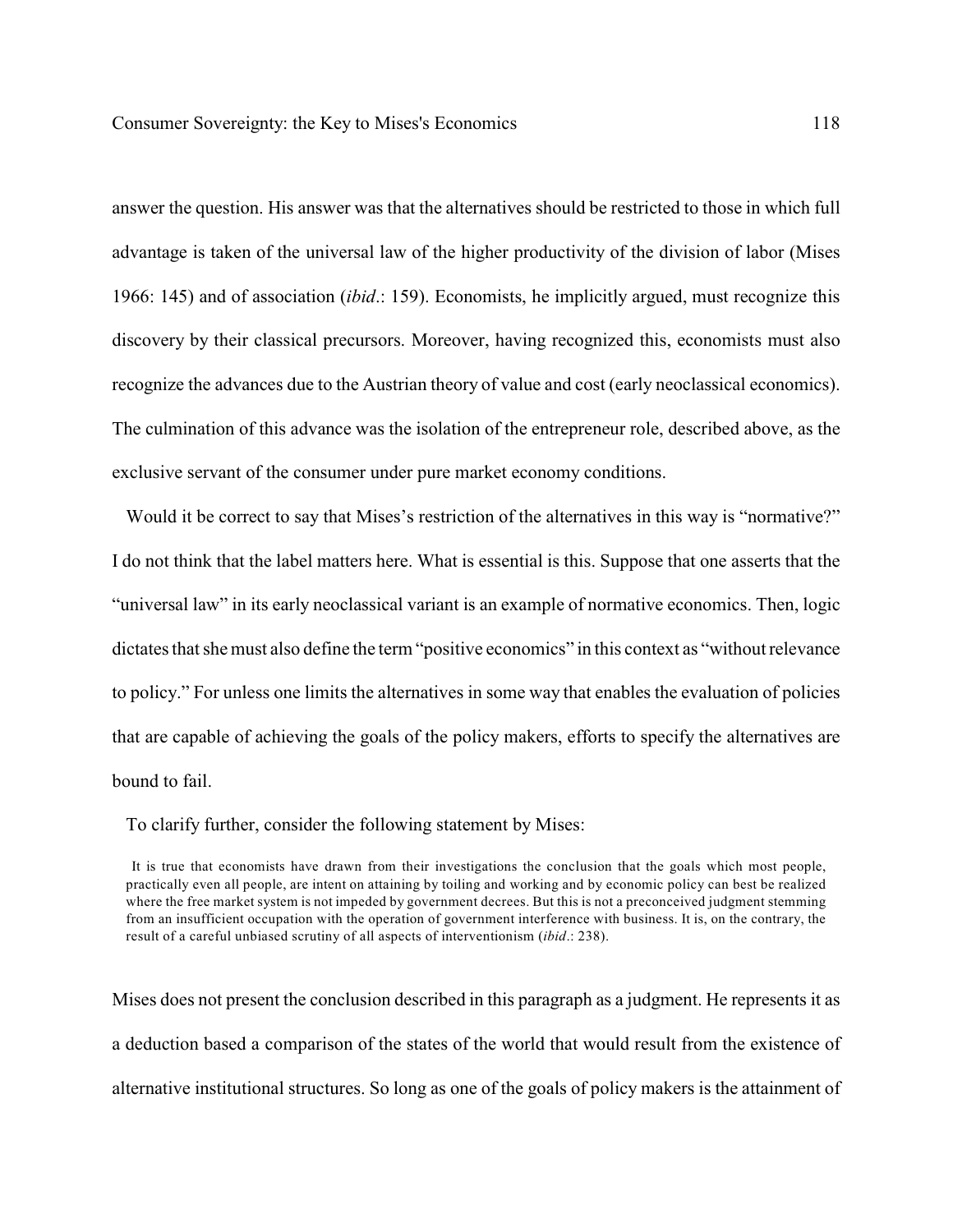"earthly ends" (see above), Mises argues, the choice of which alternative structure to compare must account of law of the higher productivity of the division of labor. In post-classical terms, it must account for the theorem of consumer sovereignty. It is possible to specify alternatives that would appeal to the ascetic. But economics has traditionally not been concerned with this.

As I see it, the welfare economics enterprise, as most economists understand it, is not economics at all because it does not restrict the alternative institutional structures in light of what the classical economists taught about the higher productivity of the division of labor.

I do not know how Kirzner defined the terms "positive" and "normative." So I do not want to describe his thinking as not being economics. I only want to remark that his use of the terms in the above-cited quotation and elsewhere in his descriptions of Mises's ideas on consumer sovereignty show no appreciation of the deeper issues that Mises had considered in employing the theorem of consumer sovereignty. Of course, Mises provided little guidance here. It is not easy to discover how Mises achieves the purposes that he claims he wanted to accomplish in the treatise.

#### **Gonce on Mises's Consumer Sovereignty**

So far as I know, only one other author – a non-Austrian who was largely critical of Mises – has previously promoted the centrality of consumer sovereignty *in Mises's economics*. In 1988, Richard Gonce published an essay in a history of economics collection. In his introduction, he wrote:

After a fine elucidation of the consumer sovereignty concept, Gonce concludes that *Human Action*

The thesis of this essay is that the idea of consumer sovereignty, assured by a principle of harmony of rational interests in the long run, but engendered by a notion of entrepreneurial driving-force, is the overarching doctrine identifying [Mises's version of substantive Austrian economic theory] (Gonce 1988: 136).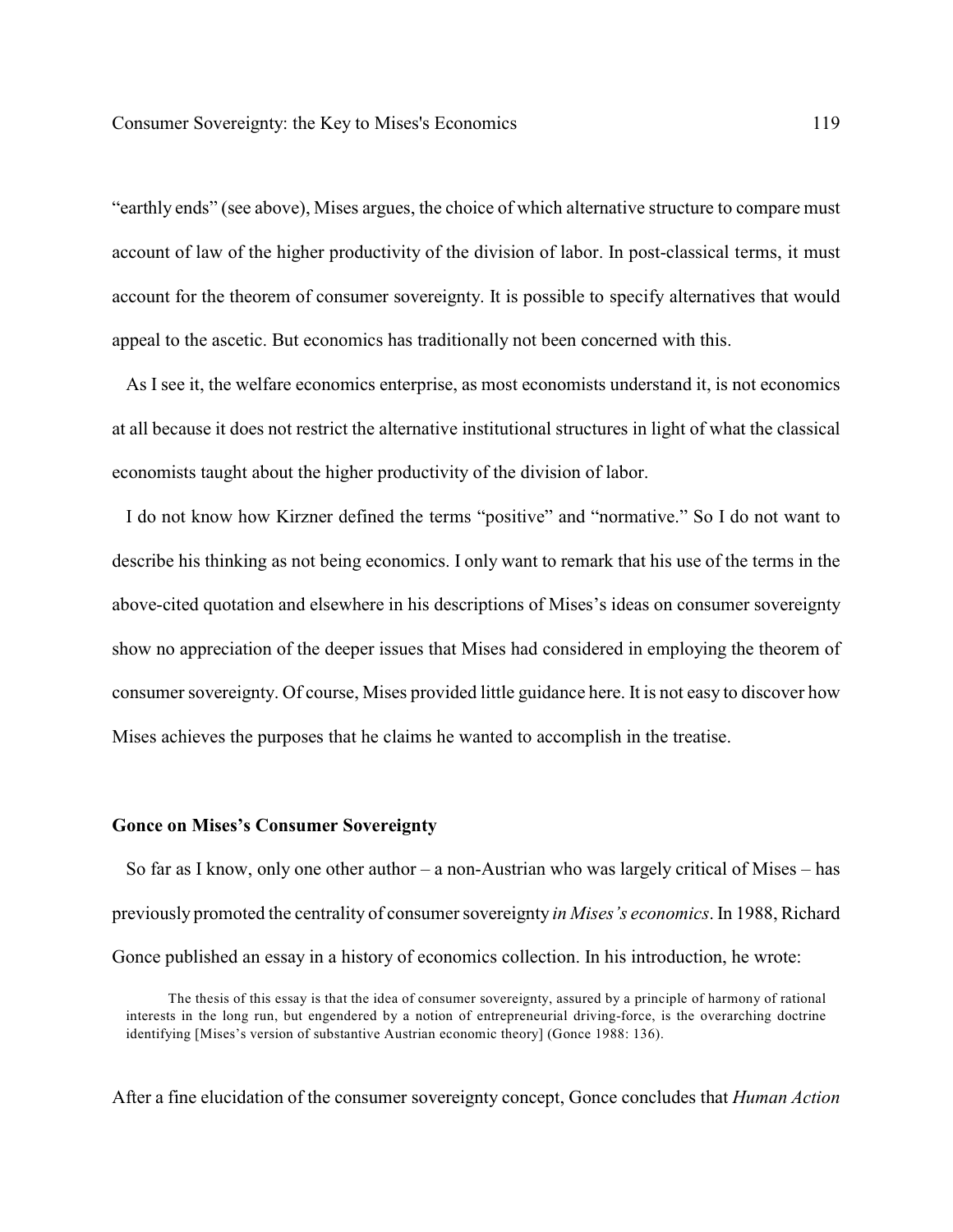#### Consumer Sovereignty: the Key to Mises's Economics 120

is a brilliant polemical accomplishment. As an example of results produced by the method of laying down axioms and proceeding by ratiocination, it is ingenious and admirable. As a contribution to technical economic theory, however, it is less impressive: focusing on the case of pure capitalism and the long-run time period, it draws on existing economic theory, but sets up a series of definitions, distinctions, and assumptions, and on them mounts arguments that pass over or eliminate any considerations that might compromise consumer sovereignty, harmony of interest, and optimality of consumer satisfaction.

The greatest value of his contribution lies in its provocativeness (*ibid*.: 144).

Unlike Kirzner (and every other student of Mises of whom I am aware), Gonce understood the centrality of consumer sovereignty to Mises's economics and the foundation upon which it is based.

Gonce did not try to evaluate Mises's success at preempting those who use economic theory to support interventionist arguments. In other words, he did not see that by defining the pure market economy as already containing a division of labor, Mises compelled the proponent of an interventionist argument to show how the proposed intervention would affect the already existing division of labor (or in terms used by the early neoclassical economists, how it would affect the performance of the entrepreneur role). Nor did he see the significance of providing a praxeological foundation for this relatively new science of economics. Conspicuously absent from Gonce's report – and, more broadly, from the reports by practically all self-proclaimed historians of economic thought – is an effort to define the subject matter with which they deal – namely, economics. If Mises's economics is not a contribution to technical economic theory, then of what does such a contribution consist? Mises developed an action-based set of theorems intended to evaluate interventionist arguments made by individuals who accept the "universal law" of the higher productivity of the division of labor. If this is not the subject matter of economics, then what is?

A more reasonable conclusion for Gonce to have reached is that Mises did not complete his project. Mises failed, Gonce could have argued, to more fullyexplore the implications of the fact that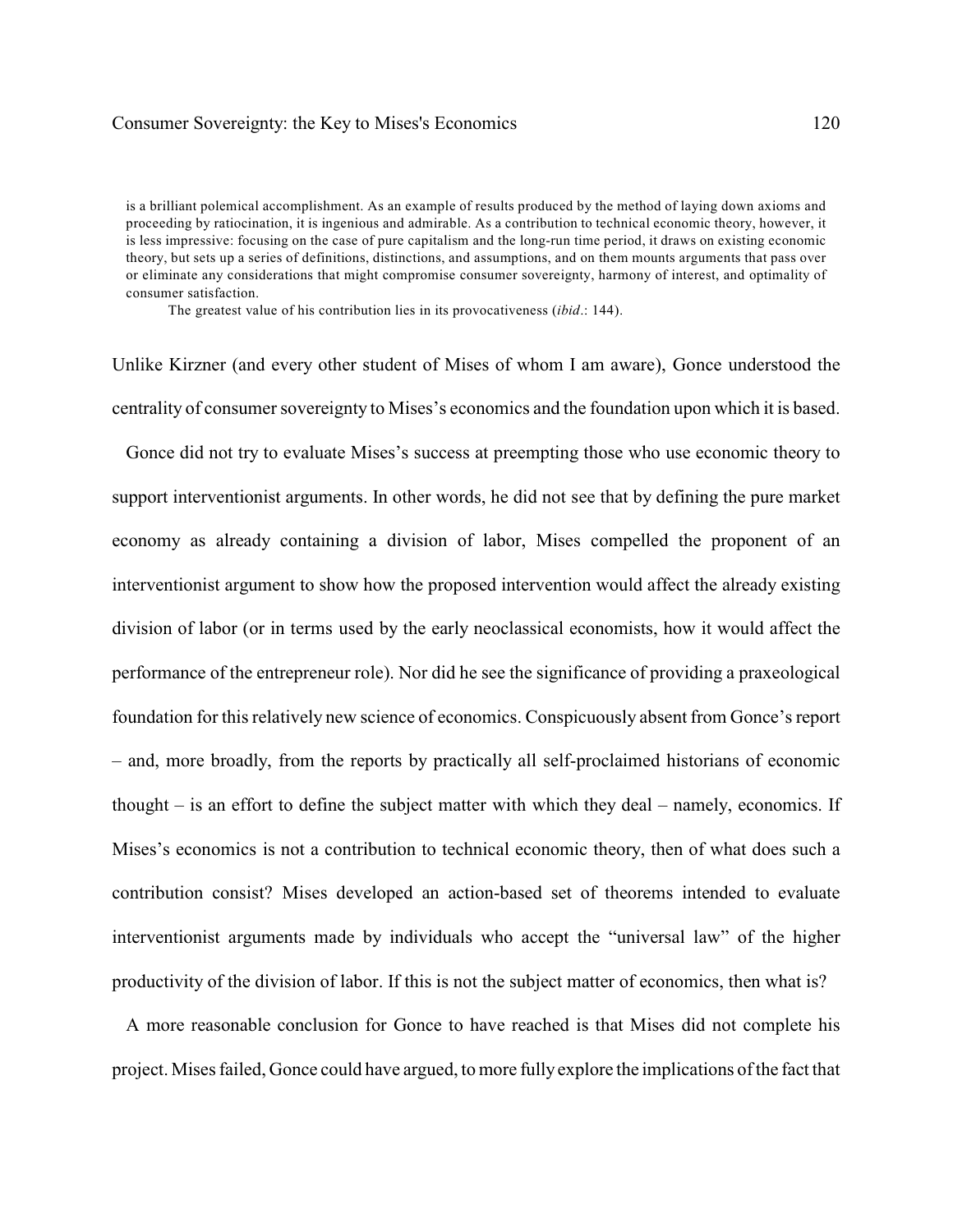a real market economy differs from the image of the pure market economy. For one thing, Gonce could have argued that Mises did not expand on his brief discussion of incomplete private property rights in his chapter on "The Data of the Market." Second, Gonce could have criticized Mises for giving insufficient treatment to deception and fraud. Third, Gonce could have pointed out the potential errors due to separating entrepreneurship from ownership in a real market economy. The prospect for monopoly gain competes with the prospect for gain from specialization and the division of labor. The entrepreneur's imagination, creativity, inventiveness and human capital may be employed in an effort to achieve both kinds of gains.<sup>55</sup> Nevertheless, I can only marvel that someone outside of neo-Austrian economics was able to attain a better grasp of the key role of consumer sovereignty in Mises's economics than all of the insiders of whom I am aware.

## **Eshelman on Harmony of the Rightly Understood Interests**

One commentator on Mises's work has recognized the THRUI without seeing, or being interested in, its relationship to consumer sovereignty. An example is Larry Eshelman (1993) who aimed to place what he called Mises's utilitarianism in a broader moral philosophy framework. Eshelman was able to flush out the fact that Mises's evaluations of policy were based on a moral principle derived from the theorem of the rightly understood interests. He deserves high marks for this, since a number

 $55$ To my knowledge, the closest Mises comes to recognizing the limitations of using the pure market economy to evaluate interventionist arguments is to say that for people who consider a definite restrictive measure as justified, "[t]he decision about each restrictive intervention is to be made on the ground of a meticulous weighing of the costs to be incurred and the prize to be obtained. No reasonable man could question this rule" (Mises 1966: 748). This statement, which comes toward the end of his treatise, is hardly sufficient to allay the concerns of a skeptical reader who is inclined to treat the treatise as a polemic.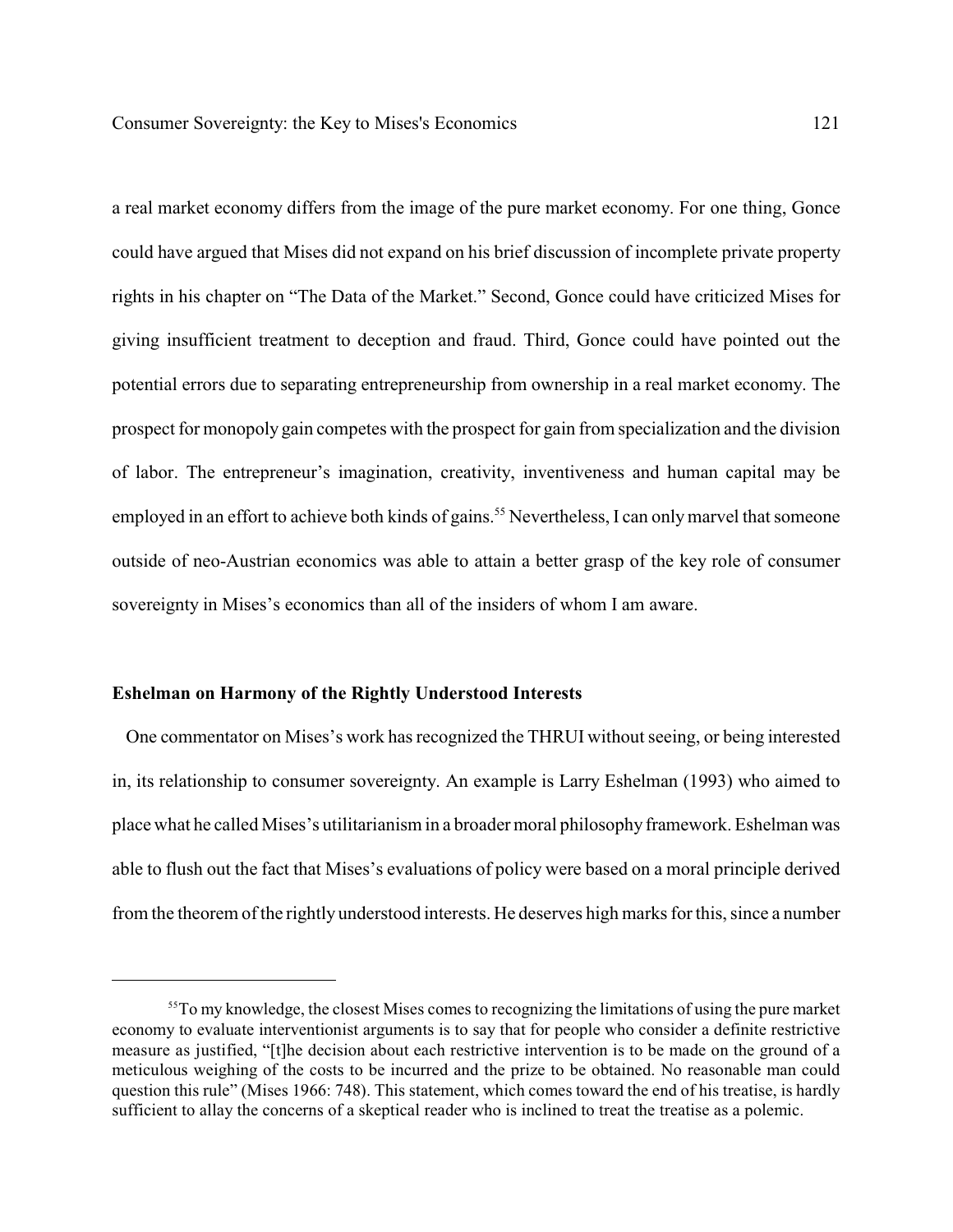of Austrians had asserted that Mises's evaluations were based on a simple Benthamite-type utilitarian moral philosophy (Gunning 2005a and 2005b). Eshelman was not concerned with the fact that Mises attributed this theorem to the classical economists' evaluations of interventionist arguments and that Mises made the evaluation of interventionist arguments the goal of his economics.<sup>56</sup>

### **Mises Partly to Blame**

Mises himself is partly to blame for the subsequent misinterpretation of his economics. First, he neglected to describe the relationship between value judgments and economic theory to his readers in the appropriate places. Second, he neglected in his evaluations of interventionist proposals to deal with the more complex cases, particularly those associated with incomplete private property rights. He seems to have implicitly assumed, albeit incorrectly, that if he provided the guiding light, as it were, his readers would make the appropriate applications. Finally, his presentation of his economics was not focused on the goal of communicating with the typical reader.

<sup>&</sup>lt;sup>56</sup>I should also briefly mention Joseph Salerno's paper on Mises as a social rationalist. Salerno (1990) also recognized the important role of the division of labor in Mises's writings. However, he was not interested in the evaluation of policy arguments. His concern was with the division of labor's role in helping Mises interpret history.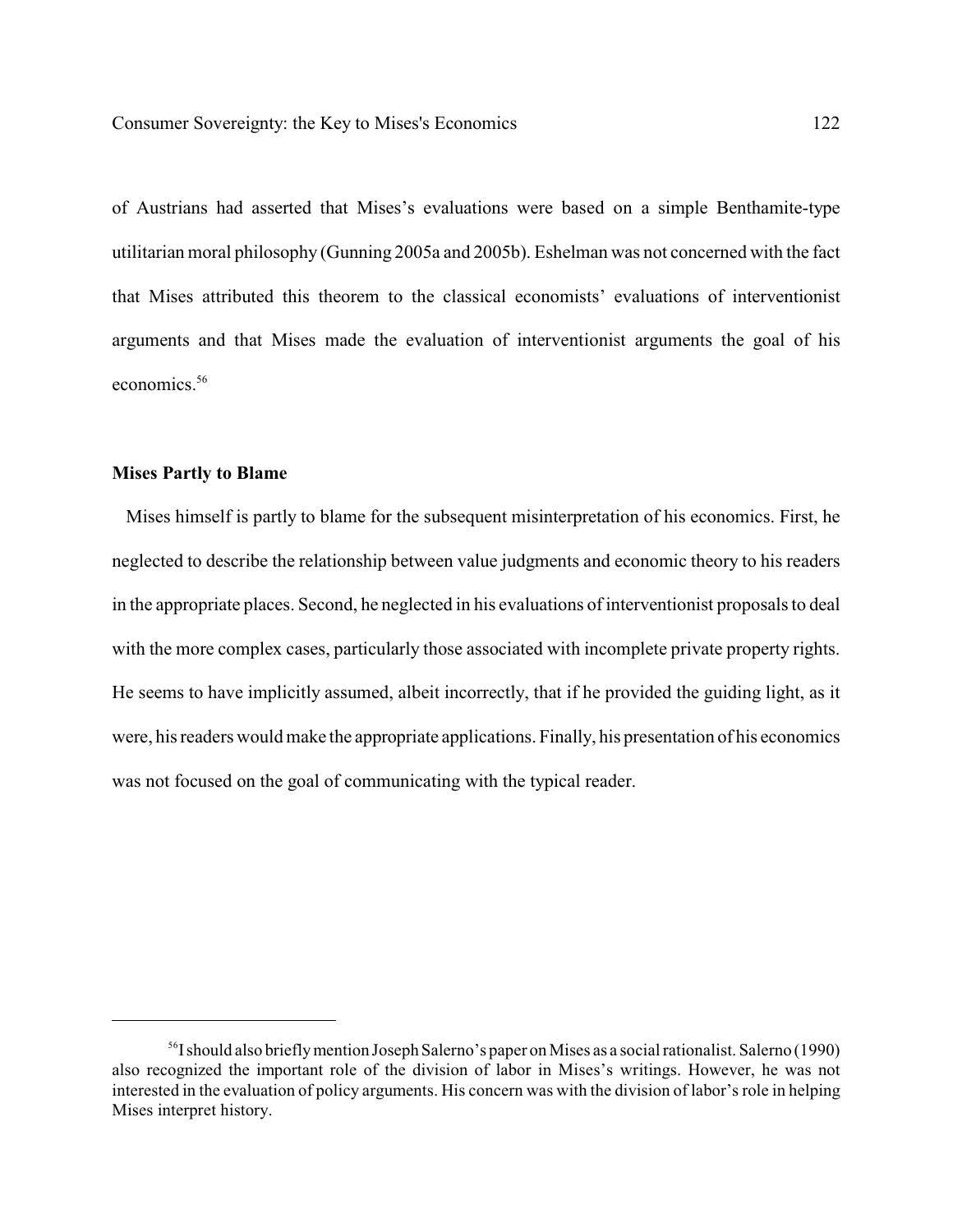# 5. CONCLUSION

Mises's pathbreaking contributions to economics are today in danger of being neglected. This is partly because his presentation was deficient and partly because his interpreters have been insufficiently diligent. In this essay, I have tried to begin the painstaking process of restating and reviving Mises's economics by identifying his purposes and how he set out to achieve them. The two main purposes of *Human Action* were to bind economics to praxeology in order to establish a firm epistemological foundation for this new science and to define the new science in such a way that it could not legitimately be charged with being biased in achieving the ultimate, traditional purpose of economics – to evaluate interventionist arguments. To achieve both purposes, he employed a combination of closely linked concepts. The most important of these were the pure market economy, consumer sovereignty and the entrepreneur role. Only after a reader appreciates Mises's purposes and the crucial concepts he used to achieve them can she attain a position to recognize Mises's now neglected contribution to economics.

In the last half century – and, indeed, going back several centuries – economic globalization has had the effect of greatly expanding the orbit of market interaction. It has increased human capital diversity and enabled an ever-increasing number of individuals in the role of consumers to benefit from what the classical economists called the greater division of labor. The greater human capital diversity has virtually swamped the losses due to efforts by particular governments to achieve what are, in effect, unachievable goals through market intervention.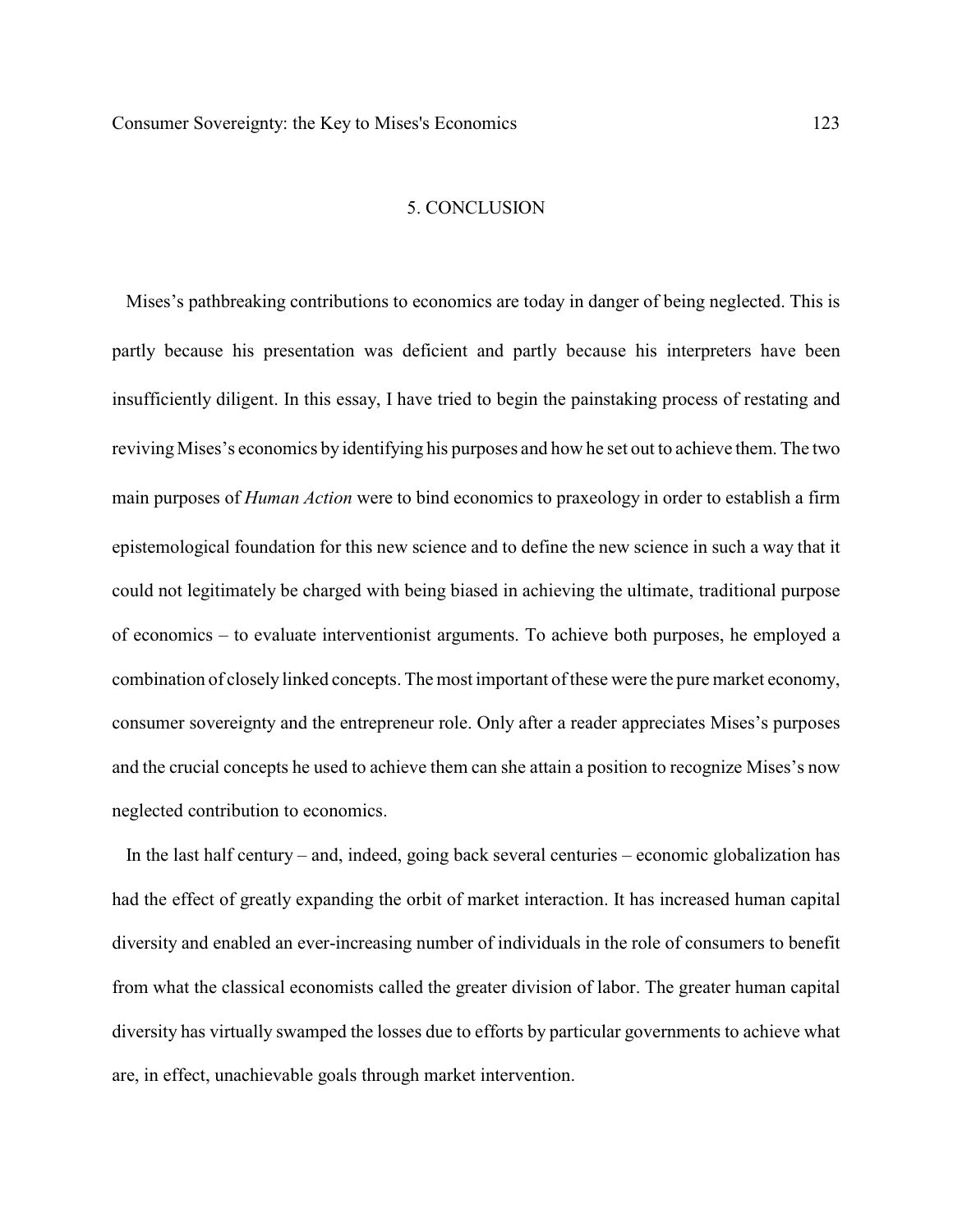Professional economists have helped promote economic globalization to be sure. But they have also hindered the achievement of greater division of labor by supporting various interventionist proposals. Perhaps if more attention is devoted to the study of Mises's unrecognized achievements, a better understanding of how to evaluate such interventionist proposals will help to cancel this negative contribution. For this to occur, however, students will have to demote Mises's reputation as a champion of freedom in order to promote his unique vision of economics as a new science that can be value free.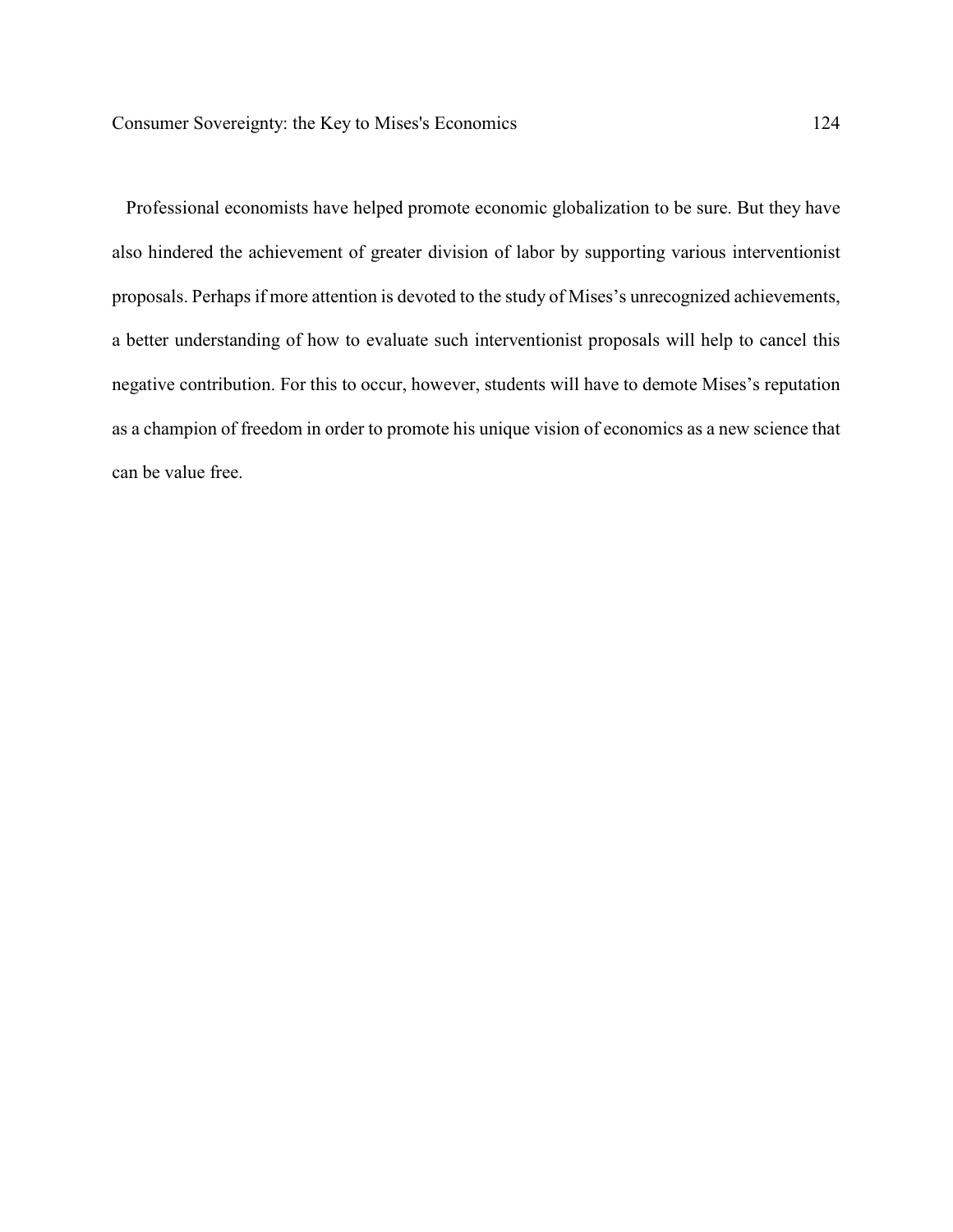# REFERENCES

Block, W., W. Barnett II, and J. Salerno. (2006) "The Relationship Between Wealth or Income and Time Preference Is Empirical, Not Apodictic: a Critique of Rothbard and Hoppe." *Review of Austrian Economics*. 19: 69–80.

Bohm-Bawerk, Eugen. (1970) *Capital and interest: a critical history of economical theory*. Translated with a preface and analysis by William Smart. New York: A.M. Kelley. Originally published in 1890.

Bohm-Bawerk, Eugen.(1903) *Recent Literature on Interest: A Supplement to "Capital and Interest.".* Translated by William A Scott and Siegmund Feilbogen. London: Macmillan.

Davenport, H. (1914) *Economics of Enterprise*. New York: Macmillan.

Eshelman, Larry J. (1993). Ludwig von Mises on Principle. *Review of Austrian Economics* 6 (2), p. 3-41.

Fetter, Frank A. (1905) *The Principles of Economics, with Applications to Practical Problems*. New York: The Century Co.

Gonce, Richard A. (1992) "L. E. von Mises on Consumer Sovereignty." Chapter 11 in Richard A Walker (ed.) *Perspectives on the History of Economic Thought*." Brookfield, Vermont: Edward Elgar Publishing Company, 1988: 136-146.

Gunning, J. Patrick. (2005a) "How to Be a Value-Free Advocate of Laissez Faire: Ludwig von Mises's Solution." *American Journal of Economics and Sociology*. 65 (3): 81-89.

Gunning, J. Patrick. (2005b) "Did Mises Err? Was He a Utilitarian?: Reply to Block." *American Journal of Economics and Sociology*. 65 (3).

Hayek, F. A. (1937) "Economics and Knowledge." *Economica*. 4 n.s. (13): 33-54.

Hutt, W. H. ( 1935) "The Nature of Aggressive Selling." *Economica.* 12 ( August): 298-320.

Hutt, W. H. ( 1940) "TheConcept of Consumers' Sovereignty." *Economic Journal.* 50 ( March): 66- 77.

Kirzner, Israel (1996) "Reflections on the Misesian Legacy in Economics." *Review of Austrian Economics*. 9 (2): 143-154.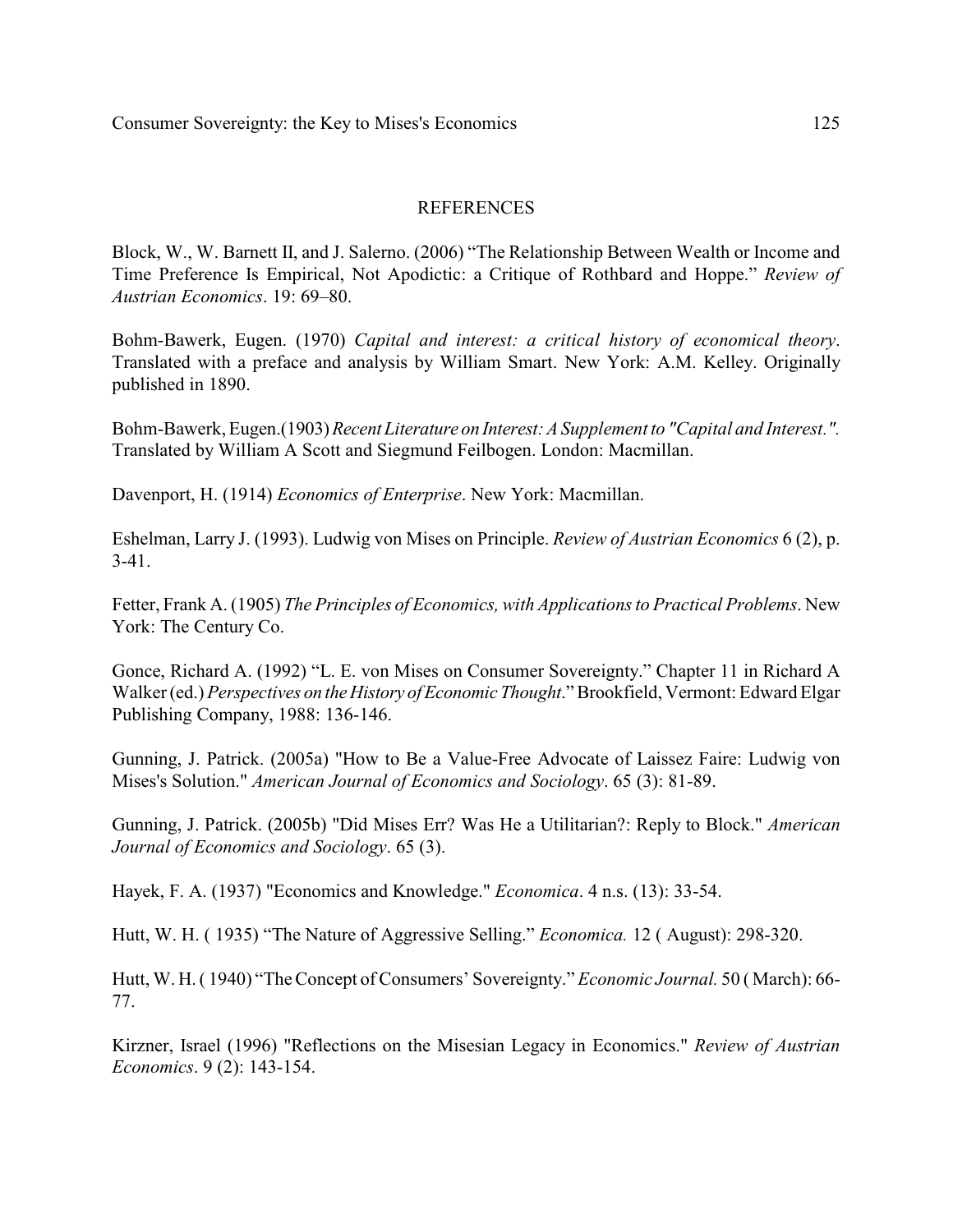Consumer Sovereignty: the Key to Mises's Economics 126

Kirzner, Israel M.(1999) "Mises and His Understanding of the Capitalist System*. Cato Journal*. 19: 2 (Fall)

Kirzner, Israel M. (2001) *Ludwig von Mises: The Man and His Economics*. Wilmington, DE: ISI Books.

Knight, F. H. (1921) *Risk, Uncertainty, and Profit*. New York: Houghton Mifflin.

Mises, Ludwig von. (1985) *Theory and History*. Auburn University, Alabama: The Ludwig Von Mises Institute. Originally published in 1957.

Mises, Ludwig von. (1966) *Human Action: A Treatise on Economics*. Chicago: Henry Regnery Company (earlier edition originally published in German in 1940 under the title Nationaloekonomie).

Mises, Ludwig von. (1978a) *Notes and Recollections*. South Holland, IL: Libertarian Press.

Mises, Ludwig von. (1978b) *The Ultimate Foundation of Economic Science: An Essay on Method*. Kansas City: Sheed, Andrews and McMeel . Originally published in 1962 by Van Nostrand, Princeton, N.J.

Mises, Ludwig von. (1996 [1929]) *A Critique of Interventionism.* Irvington-on-Hudson, N.Y.: Foundation for Economic Education. (Originally published in 1929 as Kritik des Interventionismus and republished in 1976 under the same title and incorporating the essay "Nationalization of Credit?").

<http://mises.org/etexts/mises/critique/section1.asp>

Rothbard, Murray. (2004) *Man, Economy, and State with Power and Market*. Auburn, Ala.: Ludwig von Mises Institute.

Salerno, Joseph T. (1990). "Mises as Social Rationalist." *Review of Austrian Economics*. 4: 26-54.

Skinner, B. F. (1964) "Behaviorism at Fifty." in T. W. Wann (ed.). *Behaviorism and Phenomenology*. Chicago: University of Chicago Press.

Smith, Vernon L. (2008) "Experimental Methods in Economics." *The New Palgrave Dictionary of Economics*. Eds. Steven N. Durlauf and Lawrence E. Blume. Macmillan (Second Edition).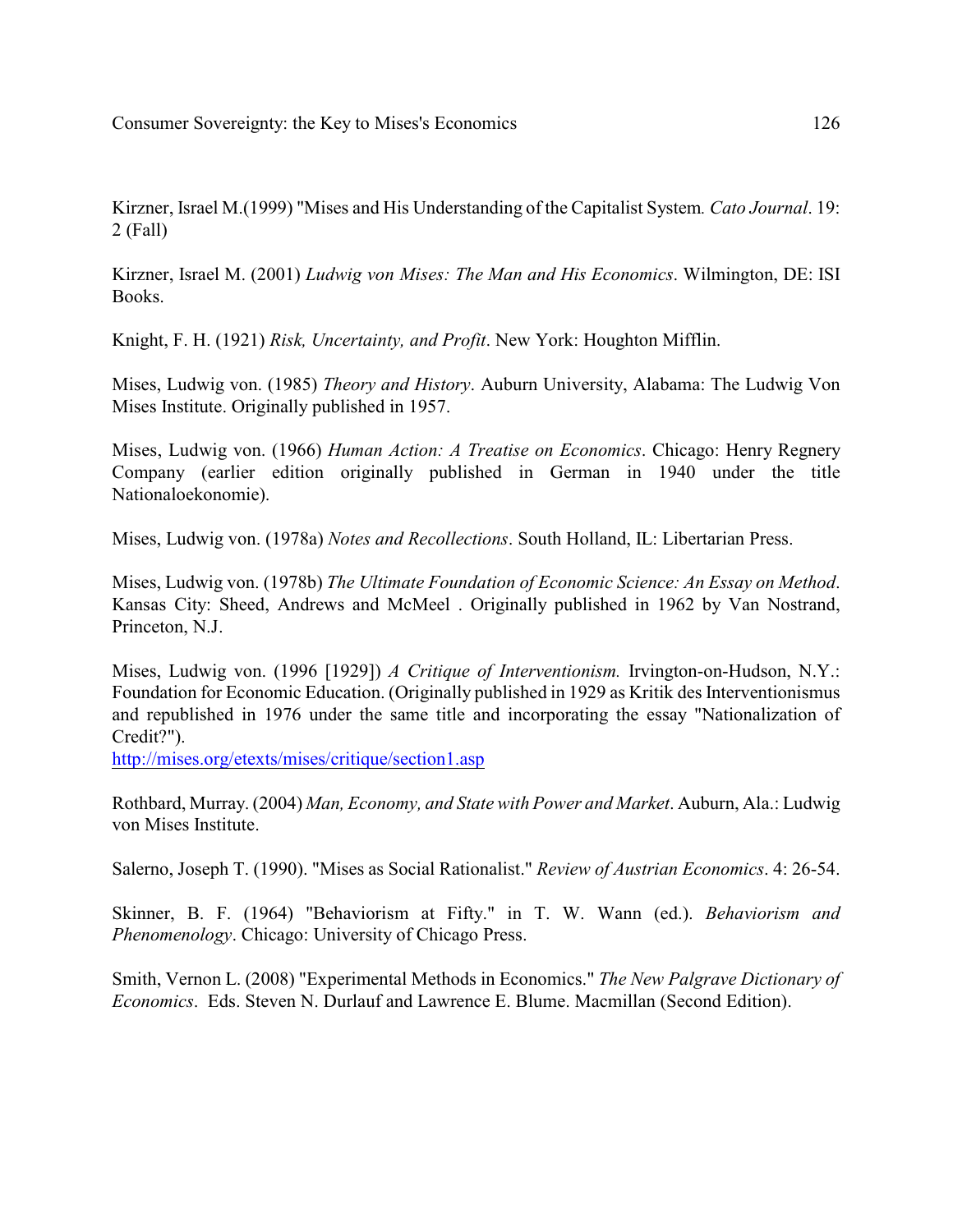## APPENDIX 1

#### MISES'S CONFUSING DISCUSSION OF CONSUMER SOVEREIGNTY

I have made a convincing case that consumer sovereignty is the foundation of Mises's economics. Why was this not discovered earlier? After all, 45 years of post-Mises, neo-Austrian revivalist economics have passed, during which numerous writers have touted Mises as the grand master of  $20<sup>th</sup>$  century Austrian economics. I can suggest several answers. My first is that Misesian scholars have not recognized the part played by the THRUI in providing the basis for the theorem of consumer sovereignty. To understand this answer, recall that Mises takes it for granted that a person making an interventionist argument accepts the THRUI as a criterion for determining the effects of the intervention (see part 1 of this essay). There is no reason to expect the ordinary reader of the treatise to recognize this. Indeed, to my knowledge no one has.<sup>57</sup> Yet a person who fails to recognize the THRUI criterion is hardly in a position to accept the theorem of consumer sovereignty. If a reader fails to understand this, it is obvious from part 2 of this chapter that she is in no position to understand Mises's other economic theorems. Finally as I just pointed out she is in no position to understand what Mises meant by the market process.

I cannot blame the typical reader of the treatise or even the Misesian scholar for this lack of recognition. The unwary reader faces a number of obstacles. Among these, the most salient seem to be the following. First, Mises does not sufficiently emphasize his ultimate purpose of making valuefree evaluations of interventionist arguments. Of special significance is his failure to provide the reader with a clear, identifiable roadmap for the treatise. Second, he does not carefully and clearly emphasize the fact that the classical criterion of the THRUI is equivalent to the early neoclassical criterion of the theorem of consumer sovereignty. Third, he does not emphasize that the theorem of consumer sovereignty is the fundamental theorem from which he derives the other theorems that pertain to the pure market economy. Fourth, he makes it difficult to understand the widespread application of the theorem of consumer sovereignty. On the one hand, he does not consistently use the term "theorem" and, in any event, does not give the reader sufficient help in defining an economic theorem. On the other hand he fails to use a single term to refer to the entrepreneur role.

In this appendix, I will identify another obstacle – Mises's loose terminology in describing the pure market economy. Strictly speaking the theorem of consumer sovereignty applies only to a pure market economy. Yet his four-page section on "The Sovereignty of the Consumers" uses the term the pure market economy only once. All other references are to surrogates of that imaginary construction such as the "market society," "the market," "the market economy," "a market economy," and "an unhampered market economy." The use of so many terms to mean the same thing

<sup>&</sup>lt;sup>57</sup>A possible exception is Larry Eshelman (1993) who aimed to place what he called Mises's utilitarianism in a broader moral philosophy framework. However, Eshelman was not interested in linking the THRUI to the theorem of consumer sovereignty. His essay was not in economics but in ethical philosophy.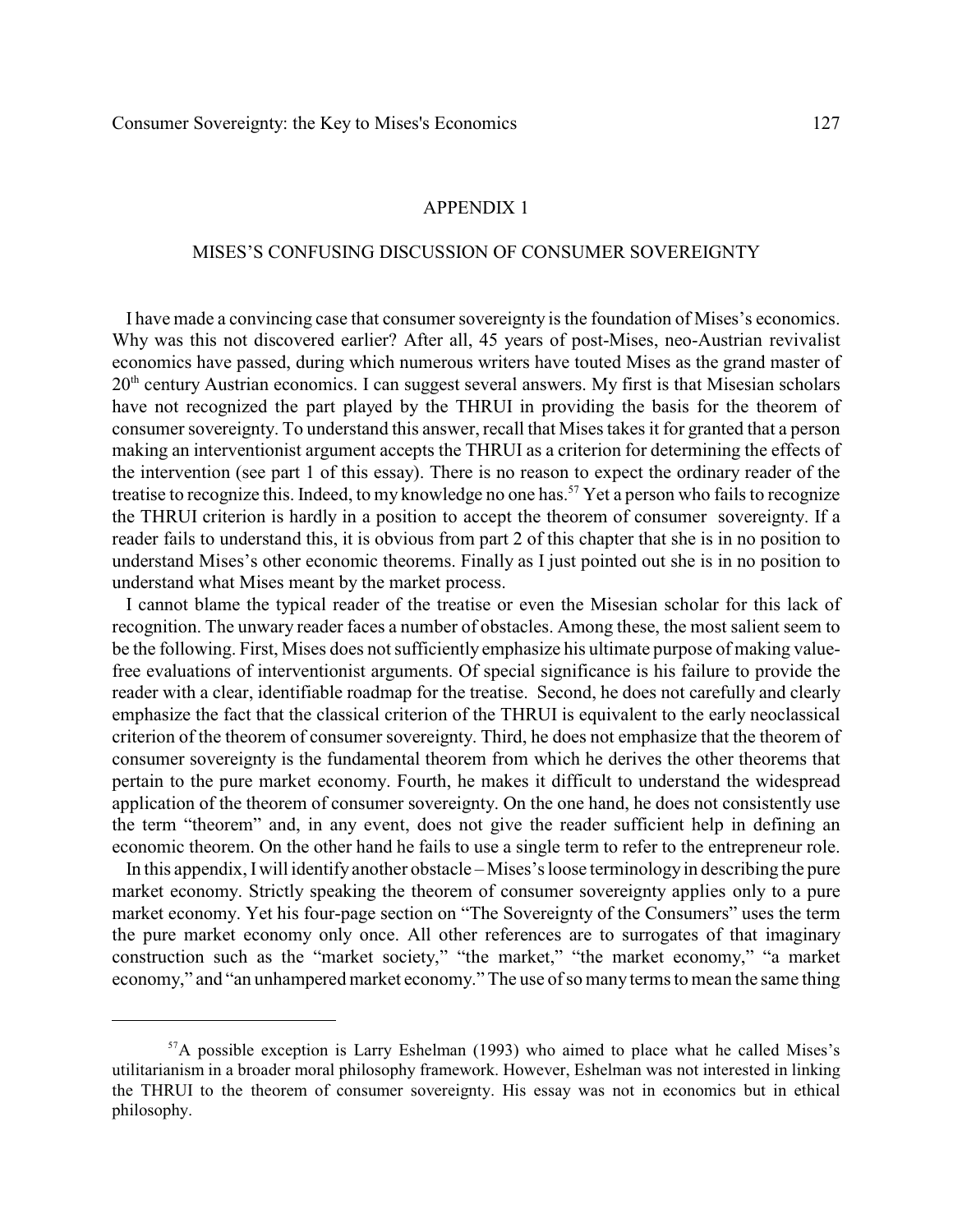suggests a flexibility that a reader may readilymistake for a lack of clear thinking. Indeed, the typical reader would probably be justified in thinking that the concept of consumer sovereignty is part of a polemic aimed a persuading rather than a theorem that provides the foundation for all other theorems about interaction under pure market economy conditions.

# **The Pure Market Economy and the Market Society**

 Mises introduces his section on consumer sovereignty in his chapter 15 with the following paragraph.

The direction of all economic affairs is in the *market society* a task of the entrepreneurs. Theirs is the control of production. They are at the helm and steer the ship. A superficial observer would believe that they are supreme. But they are not. They are bound to *obey unconditionally* the captain's orders. The captain is the consumer. Neither the entrepreneurs nor the farmers nor the capitalists determine what has to be produced. The consumers do that. If a businessman does not strictly obey the orders of the public as they are conveyed to him by the structure of *market* prices, he suffers losses, he goes bankrupt, and is thus removed from his eminent position at the helm. Other men who did better in satisfying the demand of the consumers replace him (*ibid*.: 269-70, italics added).

In this paragraph, Mises argues that all entrepreneurs, capitalists, and farmers (later on the same page, he adds landowners and subtracts farmers and still later he substitutes the term "businessman") in *the market society* are subject to consumer sovereignty. I have noted that this is true for the entrepreneur role in *the pure market economy*. I have also pointed out that he recognized an exception to consumer sovereignty in the sense that a person in his capacity of factor owner may waste or withhold some of the factor in order to charge a monopoly price (*ibid*.: 272). Mises also recognizes a possible exception for a market economy that is not pure due to externalities, which exist when private property rights are incomplete (*ibid*.: 654-663). And he recognizes the exception of fraud and deception, which he had ruled out earlier in the text for the pure market economy by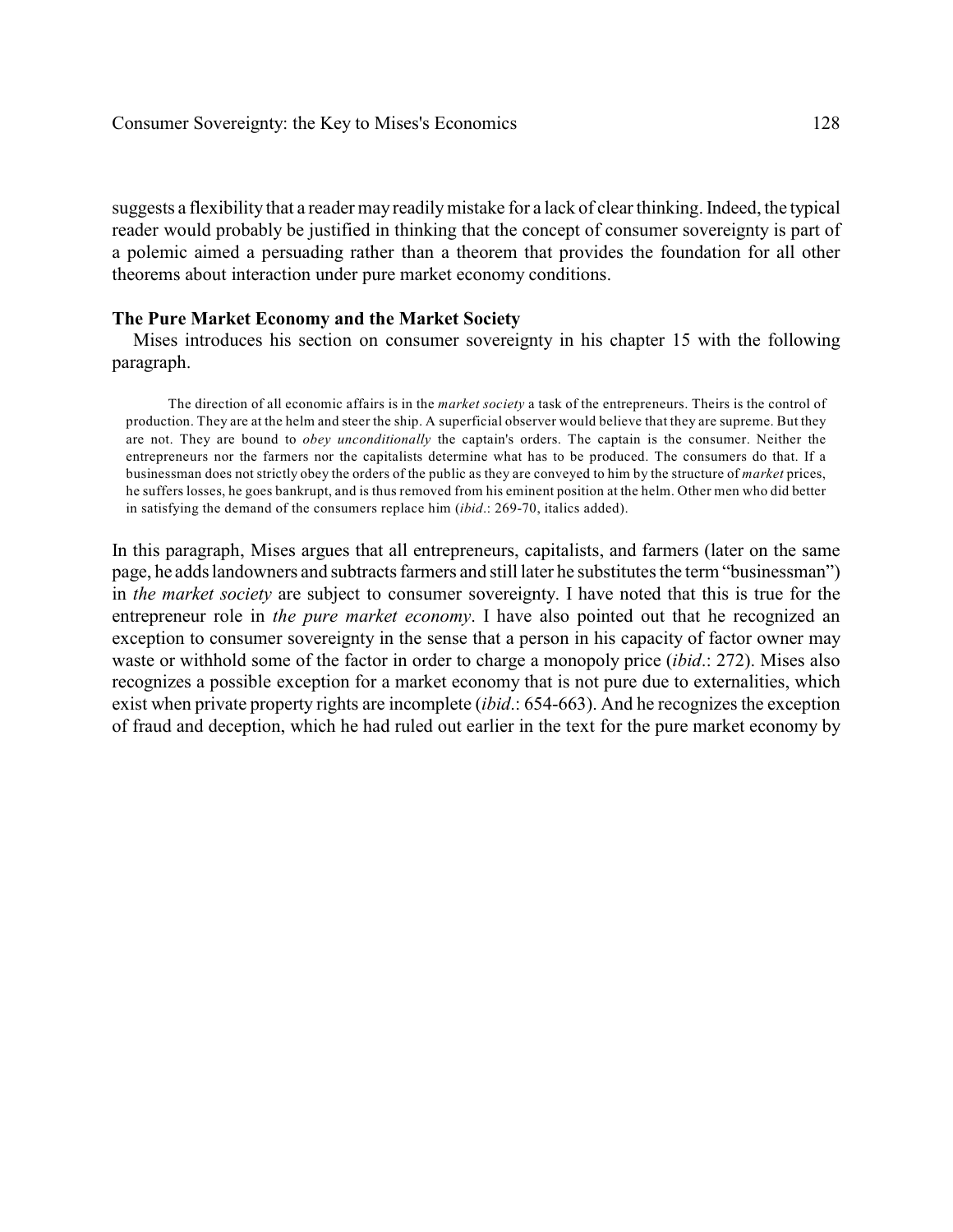assuming the absence of fraud.<sup>58</sup> In light of these facts, his statement appears to be about the *pure market economy*. Does he really mean for it to apply to the *market society* also?

In the section immediately preceding the "consumer sovereignty" section, he seems to distinguish between the market society and the market economy:

The analysis of the problems of the *market society*, the only pattern of human action in which calculation can be applied in planning action, opens access to the analysis of all thinkable modes of action and of all economic problems with which historians and ethnographers are confronted. All noncapitalistic methods of economic management can be studied only under the hypothetical assumption that in them too cardinal numbers can be used in recording past action and planning future action. This is why economists place the study of the *pure market economy* in the center of their investigations (*ibid*.: 266-7).

In this quotation, he seems to be using the term "market society" to refer to "capitalism" as it has evolved through history. Also in the introductory section of the chapter that contains this section, he uses the phrase "market society" to discuss the possibility of mixed system. Referring to a "society based on private ownership by the means of production," he writes that there is no such thing as a mixed economy – a system that would be in part capitalist and in part socialist (*ibid*.: 258). Later in the treatise, he writes that so long as a government, or socialized sector of the society, does not become entirely separated; it is part of the *market society* (*ibid*.: 716). Also read what he says when he introduces the term in *Human Action*:

The classical economists sought to explain the formation of prices. They were fully aware of the fact that prices are not a product of the activities of a special group of people, but the result of an interplay of all members of *the market society* (*ibid*.: 62).

It seems to me that one is compelled to assume that the "market economy" at the beginning of chapter 15 is the same as the "pure market economy" that he defined in chapter 14 and that "the state" in this quote is the same as the government in his earlier definition. Given these assumptions, one can deduce that Mises means for this paragraph to help clarify the concept of protecting the market against encroachments. By encroachments, he is referring, among other things, to "fraudulent aggression." It is difficult to interpret this paragraph in any other way. After all, it comes at the beginning of his chapter on the market; and his chapter on the market is the first step in his task of elucidating the pure market economy. Nevertheless, his failure to mention fraud in the initial definition is likely to add to a reader's confusion.

 $58$  Fraud is not mentioned in Mises's initial definition of the pure market economy. Mises says only that the government protects "the market" against "encroachments" (*ibid*.: 237, as quoted above). This fact may be another source of confusion. However, at the beginning of chapter 15, where he describes the "Characteristics of the Market Economy," he writes the following:

The state, the social apparatus of coercion and compulsion, does not interfere with the market and with the citizens' activities directed by the market. It employs its power to beat people into submission solely for the prevention of actions destructive to the preservation and the smooth operation of the market economy. It protects the individual's life, health, and property against violent or *fraudulent* aggression on the part of domestic gangsters and external foes. Thus the state creates and preserves the environment in which the market economy can safely operate (*ibid*.: 257, italics added).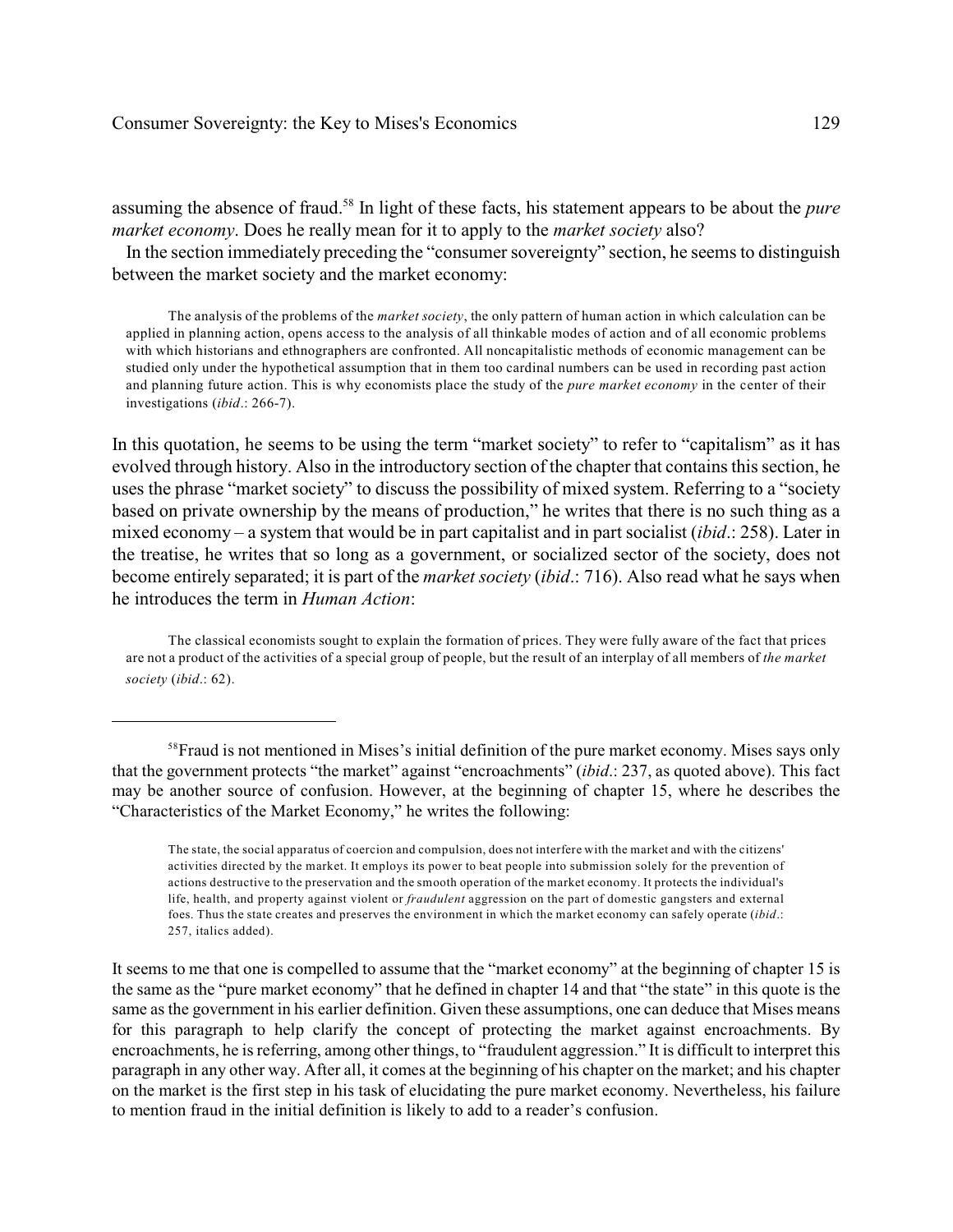Surely he could not reasonably assume that his readers would equate the term "market society," as he used it in this introductory statement in the consumer sovereignty section, with the pure market economy, as he defined it in chapter 14. However, the two phrases must have the same meaning in his chapter 15 for his statements regarding consumer sovereignty to be logical deductions.

#### *Other Market Concepts*

I now discuss other references to the pure market economy in Mises's section on consumer sovereignty. He points out that there are many producers at different orders in the structure of production. Many of these do not produce goods for consumers. He thereby directs his readers' attention to the notion that consumer sovereignty entails messages being communicated up and down each factor supply chain. Taking account of all of the producers and factor suppliers who help produce a product, he writes that consumers "determine the income of every member of the *market economy*" (*ibid*.: 271, italics added). Here he uses the term "the market economy." One assumes that he means the same thing that he did when he used the term "market society" and "pure market economy."<sup>59</sup> However, he does not actually say this and his introduction of yet a third term to mean the same thing is confusing.

He then digresses to discuss an idea promoted by Frank Fetter that the consumer is like a voter in a democracy. Mises says that a more correct version of the metaphor would be to say that "a democratic constitution is a scheme to assign to the citizens in the conduct of government the same supremacy the *market economy* gives them in their capacity as consumers" (*ibid*., italics added). Here he uses "the market economy." But he goes on:

It is true, in the *market* the various consumers have not the same voting right. The rich cast more votes than the poorer citizens. But this inequality is itself the outcome of a previous voting process. To be rich, in a *pure market economy*, is the outcome of success in filling best the demands of the consumers (*ibid*., italics added).

In making his point, Mises uses three different terms: "the market economy," "the market" and the "pure market economy." As in the previous case, he presumably means all of these terms to refer to the "pure market economy." And again, his use of more than one term serves to confuse, especially since he uses those other terms more broadly elsewhere in his treatise.<sup>60</sup>

Mises goes on to describe the one exception to the idea that consumer wants determine actions:

There is in the operation of a *market economy* only one instance in which the proprietary class is not completely subject to the supremacy of the consumers. Monopoly prices are an infringement of the sway of the consumers (*ibid*.: 271-2, as quoted above).

 $<sup>59</sup>$ He also uses the term "market economy" in a more general sense in chapter 14 where he seems to</sup> distinguish it from the pure market economy (*ibid*.: 252-3).

 ${}^{60}$ Referring specifically to his term "the market," that is the title of chapter 15. However, the title is quite *inappropriate*. The reason is that his chapter is about the *pure* market economy, as I have previously shown.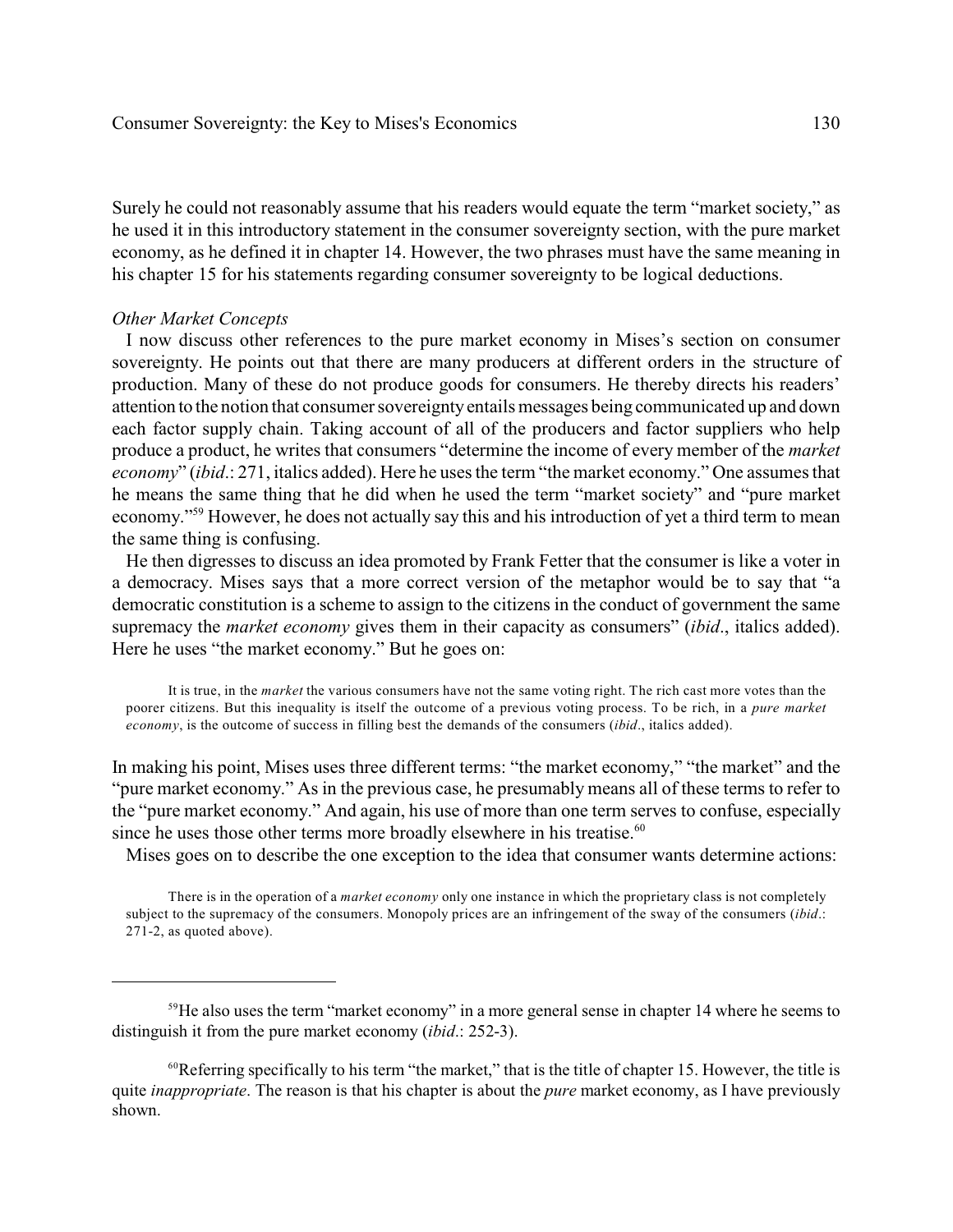Here he uses the phrase "*a* market economy," implying that the concept of consumer sovereignty applies to all classes of market economies. However, he must be referring to the pure market economy. Failure to modify "market economy" with "pure" and his use of the generalized "a" is misleading again.

Next Mises refers to a metaphor that is often used by people who do not think deeply about the market economy. People often compare the bosses of businesses with the leaders of government. This type of comparison is shallow, he asserts. "The position which entrepreneurs and capitalists occupy in *the market economy* is of a different character. 'A chocolate king' has no power over the consumers, his patrons" (*ibid*.: 272, italics added). Here he writes about the market economy but, again, he would have been wise to refer to the "pure market economy."

Finally, anticipating the argument that businesspeople may entice government officials to give them special privilege, he asserts that the capitalists and entrepreneurs *cannot* influence government officials. He writes that "[i]n an *unhampered market economy* the capitalists and entrepreneurs cannot expect an advantage from bribing officeholders and politicians" (*ibid*.: 272-3, italics added). In the preceding chapter 14, he had written of "the pure or unhampered market economy" (*ibid*.: 237, as quoted above). Now he leaves out the term "pure," presumably because he wants to stress the pure market economy's nature of being unhampered by government. However, this procedure reveals again a certain looseness of terminology that leaves a hint that Mises may be playing with words in order to manipulate the reader into supporting an ideology that she otherwise would not support. Clearly, it is an avoidable ambiguity that can have no other result than to detract from his message.

I do not wish to be misunderstood. There is nothing logicallywrong with using many terms to refer to the pure market economy. However, since it is not customary to use the terms in this way, their use defeats Mises's purpose of elucidating his new economics – a praxeological-based economics concerned with evaluating arguments based on the THRUI or at least on the criterion stated by the person making an argument.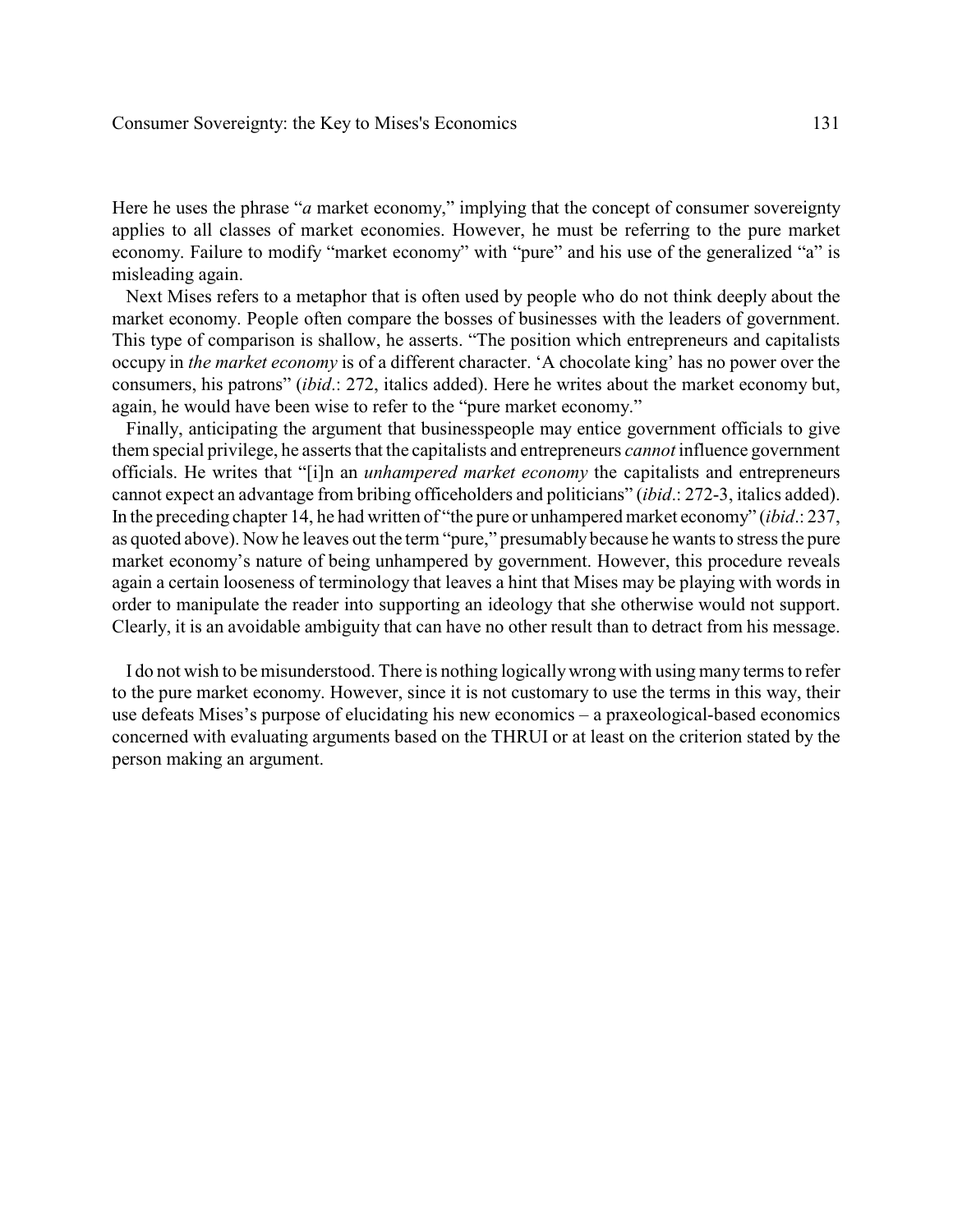# APPENDIX 2

## THE FINAL STATE OF REST AND ENTREPRENEURSHIP

In my discussion of Mises's elucidation of the entrepreneur role and of profit and loss, I cited his idea that the final state of rest is a mental tool for elucidating entrepreneurship and profit and loss. I believe that this approach to the problem of elucidating interaction under market economy conditions is misleading. The ultimate goal of the economist in using the final state of rest is to produce economic theorems that can be employed to help evaluate interventionist arguments. Such theorems consist of a beginning point, an ending point and a sequence of distinctly human action which, during the interim and under the specified conditions, cause the endpoint to occur. Because distinctly human action under market economy conditions is the equivalent of entrepreneur action – that is, because the entrepreneur role is defined as distinctly human action under these conditions – it is not wrong to say that the final state of rest is a mental toll for elucidating entrepreneurship. However, Mises does not explicitly define the entrepreneur role in this way. Nor does he define an economic theorem. For both of these reasons, I believe that the Mises's approach is misleading. My interpretation has attempted to correct for this misleading way of representing how economic reasoning is used to put oneself in a position to evaluate interventionist arguments.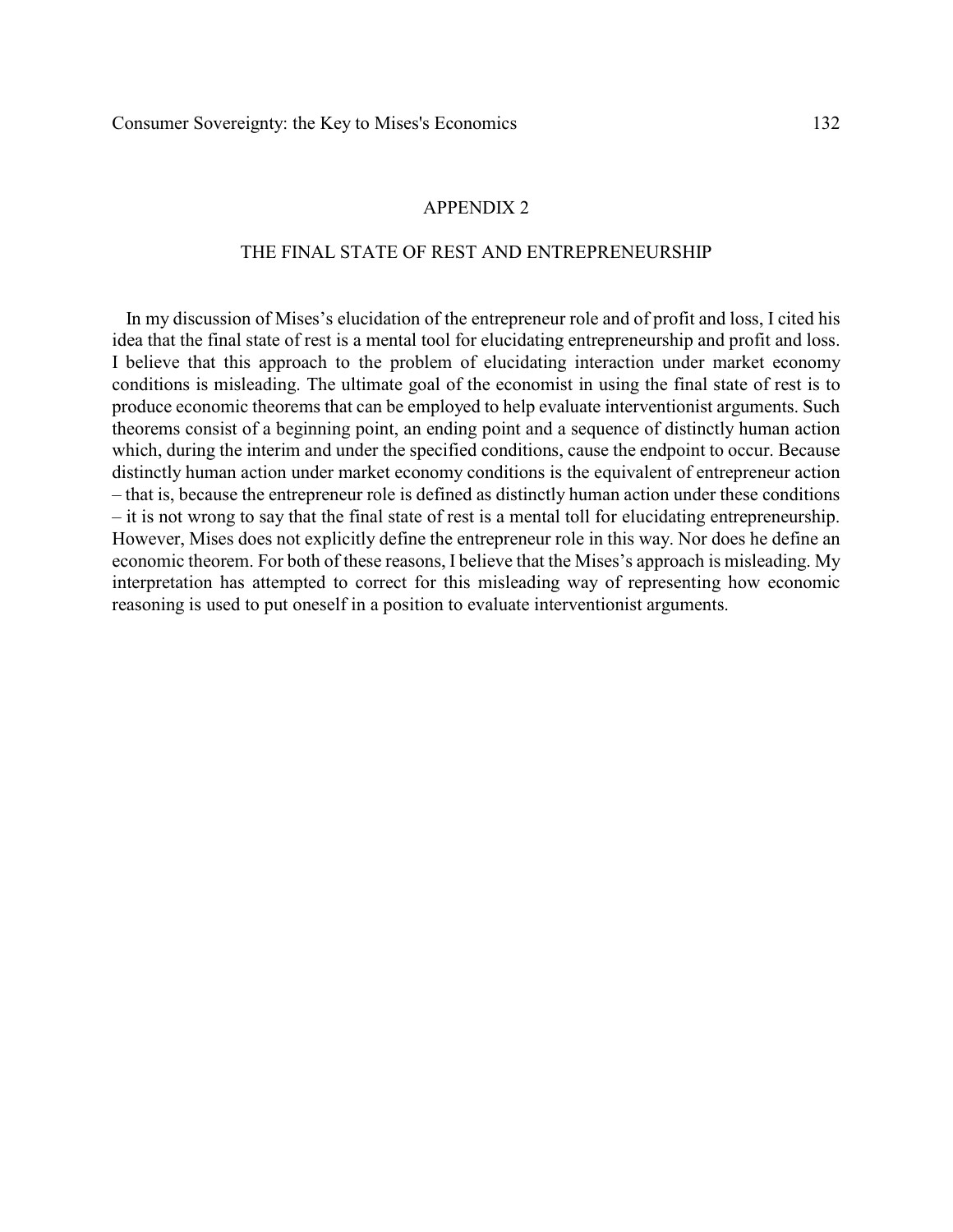# APPENDIX 3

## MISES'S THEOREM OF INTEREST

I give the name "Mises's theorem of interest to the theorem that states that a good in the near future is preferred to a good, or set of goods, of like kind and quality, in the more distant future. This theorem passes the test of logic. Consider a consumer who is indifferent between consuming the good in the nearer future or more distant future. Such a consumer would not care whether she consumed in the nearer or more distant future. She would be just as satisfied if she received all of her potential satisfaction in the next moment as she would be if she postponed her satisfaction indefinitely. In light of this implication, the economist could not deduce that she would consume at all. Accordingly, the economist could not regard her as an actor. No bona fide actor can be indifferent between consuming the same good (i.e., a good that yields the same satisfaction) in the immediate future and postponing consumption until the indefinite future, since to be willing to postpone all satisfaction until the indefinite future implies that a person does not get satisfaction from consuming goods.

The theorem is also practically irrelevant to market interaction. The reason is that the assumptions used to produce it are unrealistic. There is no real world in which an individual faces a choice between consuming a good *that she regards as fixed in desirability* in the nearfuture and postponing its consumption for the indefinite future (Knight . To see this, consider how Mises treats an alleged exception to the theorem. It is alleged that if one possessed ice in winter, it would be valued lower than if he possessed it next summer. However, the allegation that this is an exception is mistaken, Mises writes, because the ice performs different "functions" in the two seasons. The ice has the same physical structure but it is not fixed in desirability (*ibid*.: 489-90). This case is representative of the entire class of cases in which the economist must be presumed not to know the function for which a particular good of given physical characteristics may be used. In a praxeology-based economics, the term "function" in this example must be interpreted to mean "desirability to the consumer." Thus, to say that the good performs different functions is, in this context, identical to saying that it is not fixed in desirability. $^{61}$  It is not a good of the same kind and quality.

It is true that the theorem represents the apriori praxeological theorem of time preference. However, there is no need to transform this theorem by making unrealistic assumptions about the consumer role. Moreover, it can be misleading to do so.<sup>62</sup>

<sup>&</sup>lt;sup>61</sup>Mises's discussion of this issue *(ibid.*: 489-90) is, in my view, insufficient to communicate this essential distinction.

 $62$ The misleading nature of stating the theorem in this form is due to the fact that the most relevant system in which the theorem's assumptions prevail is the evenly rotating economy. In that imaginary construction, the presence of originary interest indicates the necessity of replacing capital goods that are used up in order to maintain the existing amounts of the different consumer goods (*ibid*.: 531). However, the evenly rotating economy has only one use, which has practically nothing directly to do with time preference (continued...)